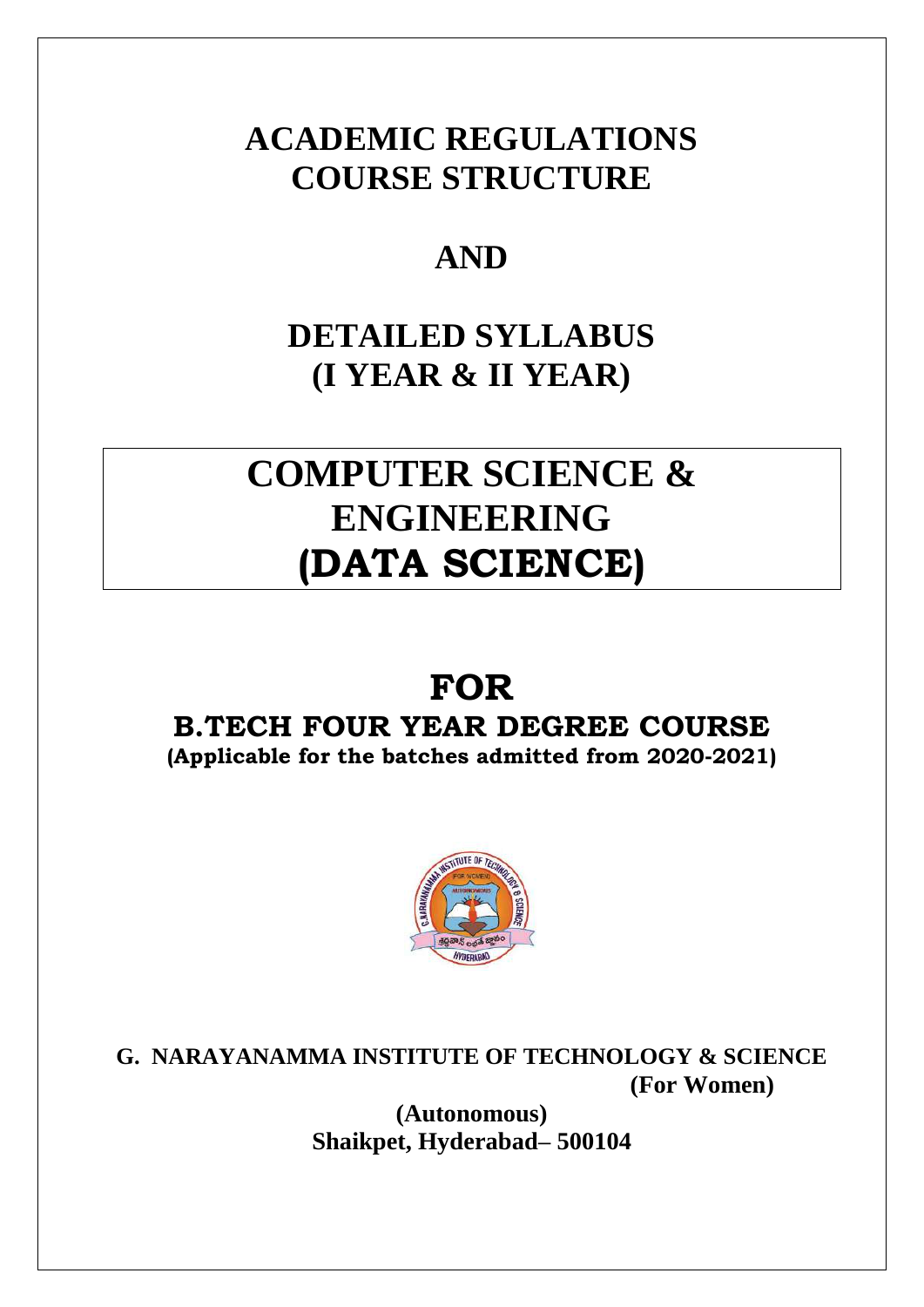### **G. NARAYANAMMA INSTITUTE OF TECHNOLOGY & SCIENCE (AUTONOMOUS) (For Women) Shaikpet, Hyderabad– 500104**

## **B.TECH-ACADEMIC REGULATIONS (GNITS-R18)**

#### **For CBCS Based B.Tech. Degree Courses**

(Applicable for the students of B.Tech (Regular) from the Academic Year **2020-21** and onwards)

#### **1.0 Under-Graduate Degree Course (UGDC) in Engineering & Technology (E&T)**

G. Narayanamma Institute of Technology & Science (GNITS) - for Women, Hyderabad, affiliated to Jawaharlal Nehru Technological University Hyderabad (JNTUH), Hyderabad, offers 4 Year (8 Semesters) **Bachelor of Technology** (B.Tech.) Degree Course under Choice Based Credit System (CBCS) with effect from the Academic Year **2020-21**  onwards in the following Branches of Engineering & Technology:

| $S$ .No.       | <b>Branch</b>                                           |
|----------------|---------------------------------------------------------|
| $\mathbf{I}$ . | Computer Science & Engineering (CSE)                    |
| II.            | Computer Science & Engineering (Artificial Intelligence |
|                | & Machine Learning $(CSM)$                              |
| Ш.             | Computer Science & Engineering (Data Science) (CSD)     |
| IV.            | Electrical & Electronics Engineering (EEE)              |
| $V_{\cdot}$    | Electronics & Communication Engineering (ECE)           |
| VI.            | Electronics & Telematics Engineering (ETE)              |
| VII.           | Information Technology (IT)                             |
| VIII.          | Computer Science and Technology (CST)                   |

#### **2.0 Eligibility for Admission**

- 2.1 The Admission to the UGDC shall be made either on the basis of the merit rank obtained by the qualifying candidate at an Entrance Test conducted by the Telangana State Government (TSEAMCET), OR the University, OR on the basis of any other order of merit approved by the University, subject to the reservations as prescribed by the Government from time to time.
- 2.2 The medium of instruction for the entire UG Degree Course in E&T shall be ENGLISH only.

#### **3.0 B.Tech. Degree Course Structure**

- **3.1** The B.Tech. Degree Courses at GNITS are of Semester Pattern, with 8 Semesters constituting 4 Academic Years and each Academic Year is of TWO Semesters (First/Odd and Second/Even Semesters). Each Semester shall be of 22 Weeks duration (inclusive of Examinations), with a minimum of 90 Instructional Days per Semester.
- **3.2** UGC/AICTE specified Definitions/Descriptions are adopted appropriately for various terms and abbreviations used in these Academic Regulations/ Norms, which are listed under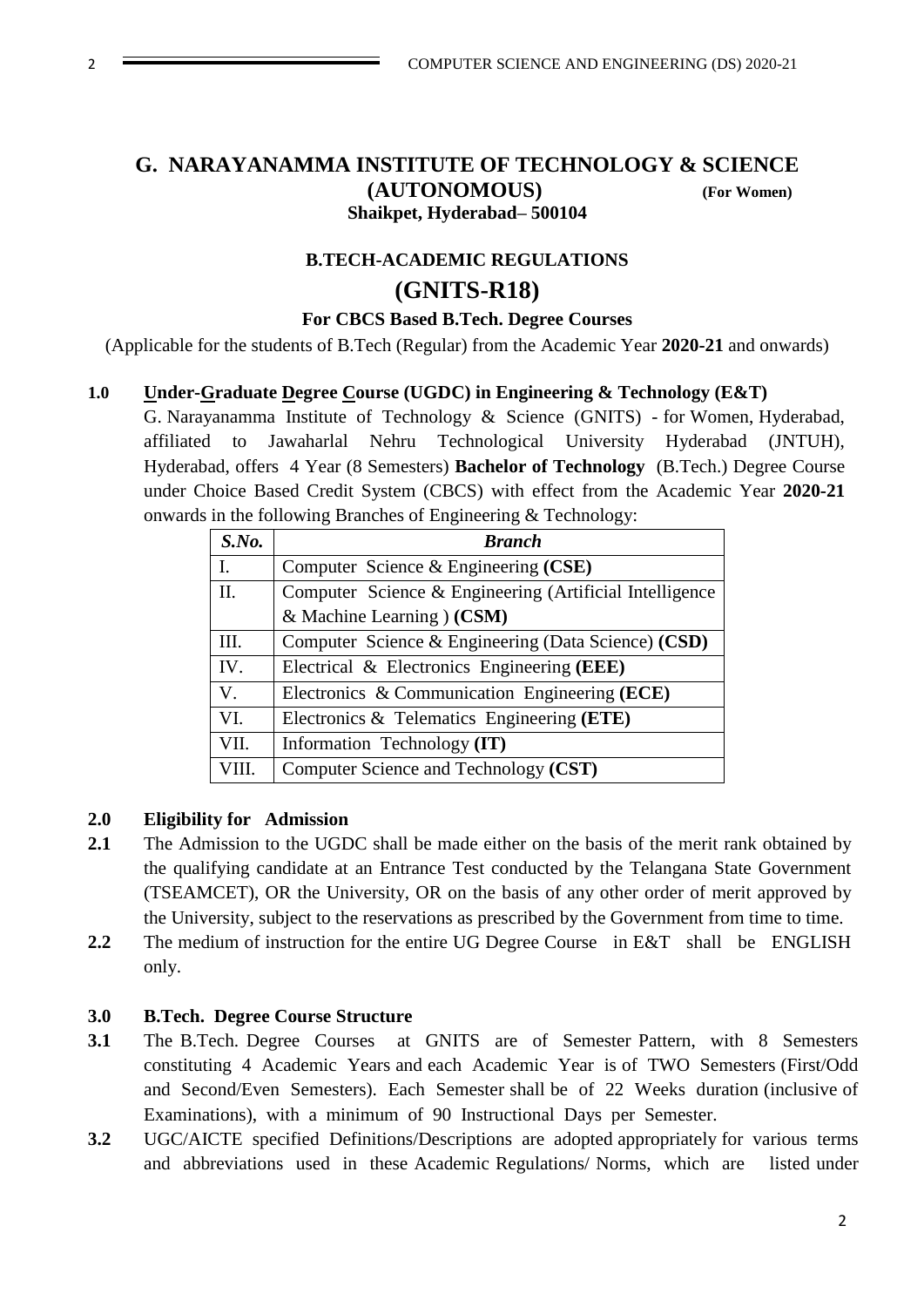**3.2.1 to 3.2.4**. The Course Structure is organized based on the AICTE Model Curriculum for Under-Graduate Degree Courses in Engineering & Technology (Jan. 2018).

#### **3.2.1 Semester Scheme:**

Each UGDC is of 4 Academic Years (8 Semesters), with each academic year divided into two semesters of 22 weeks  $(290 \text{ working days})$  each. Each semester has - 'Continuous Internal Evaluation (CIE)' and 'End Semester Examination or Semester End Examination (SEE)'. Choice Based Credit System (CBCS) and Credit Based Semester System (CBSS) as denoted by UGC, and Course Structure/Curriculum as suggested by AICTE are followed. The terms 'SUBJECT' or 'COURSE' imply the same meaning here, and refers to 'Theory Subject', or 'Lab/Practical Course', or 'Design/ Drawing Subject', or 'Elective', or 'Seminar', or 'Project', or 'Mini-Project', as the case may be.

#### **3.2.2 Credit Courses**

All the Subjects/ Courses are to be registered by a student in a Semester to earn Credits. Credits shall be assigned to each Subject/ Course in a **L : T : P : C** (**L**ecture Periods : **T**utorial Periods : **P**ractical Periods : **C**redits) Structure based on the following general pattern:

- One Credit for One hour/ Week/ Semester for Theory/ Lecture (L) Courses, and Tutorials (T); and.
- One Credit for Two hours/ Week/ Semester for Laboratory/ Practical (P) Courses. Student Activity Courses like NCC, NSS, NSO, and other courses identified as Mandatory Courses (MC) shall not carry Credits.

#### **3.2.3 Subject/ Course Classification**

All the Subjects/ Courses offered for the UGDC are broadly classified as :

- (a) Foundation Courses (FnC), (b) Core Courses (CoC), and (c) Elective Courses (ElC).
- $\triangleright$  Foundation Courses (FnC) are further categorized as :
	- (i) HS (Humanities and Social Sciences including Management Courses),
	- (ii) BS (Basic Sciences Courses), and
	- (iii) ES (Engineering Sciences Courses);
- $\triangleright$  Core Courses (CoC) and Elective Courses (ElC) are categorized as PS (Professional Subjects), which are further subdivided as:
	- (i) PC (Professional/ Departmental Core) Courses
	- (ii) PE (Professional/ Departmental Electives) Courses
	- (iii) OE (Open Electives) Courses; and
	- (iv) Project Works (PW);
- Additional Courses :
	- ONLINE Courses (offered by IITs/ MOOCs); and
- > Mandatory Courses :
	- $\blacksquare$  MC No Credits allocated.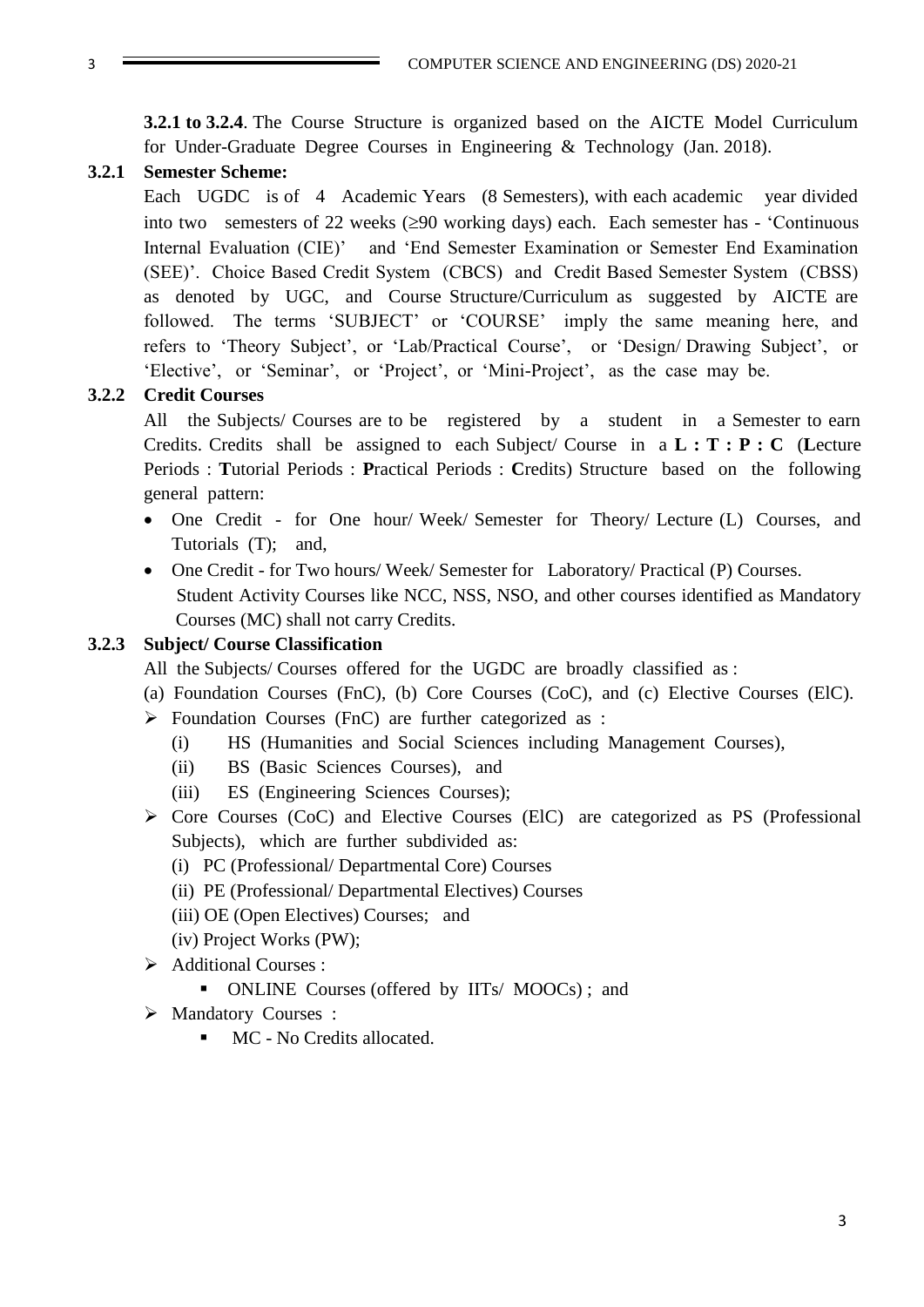### **3.2.4 Course Nomenclature:**

The Curriculum Nomenclature or Course Structure Grouping for each UG Degree Course (B.Tech. Degree Programmes) is as listed below (along with AICTE specified % Range of Total Credits):

| $S_{\cdot}$    | <b>Broad Course</b>     | <b>Course Group/</b>                        | <b>Course Description</b>            | Range of             |
|----------------|-------------------------|---------------------------------------------|--------------------------------------|----------------------|
| N <sub>o</sub> | <b>Classification</b>   | <b>Category</b>                             |                                      | <b>Credits &amp;</b> |
|                |                         |                                             |                                      | <b>AICTE Model</b>   |
|                |                         |                                             |                                      | <b>Credits</b>       |
| 1)             |                         | $BS - Basic$                                | Include - Mathematics, Physics,      | $15% - 20%$          |
|                |                         | <b>Sciences</b>                             | Chemistry, Biology Subjects          |                      |
| 2)             |                         | <b>ES</b> - Engineering                     | Include fundamental engineering      | $15% - 20%$          |
|                | <b>Foundation</b>       | <b>Sciences</b>                             | subjects                             |                      |
| 3)             | <b>Courses</b>          | <b>HS-Humanities</b>                        | Include<br>subjects<br>related<br>to | $5\% - 10\%$         |
|                | (FnC)                   | & Social Sciences                           | Humanities, Social Sciences and      |                      |
|                |                         |                                             | Management                           |                      |
| 4)             | <b>Core Courses</b>     | <b>PC</b> – Professional                    | Include core subjects related to     | $30\% - 40\%$        |
|                | (CoC)                   | <b>Core</b>                                 | the Parent Department/ Branch        |                      |
|                |                         |                                             | of Engg.                             |                      |
|                |                         |                                             |                                      |                      |
| 5)             |                         | <b>PE</b> – Professional                    | Include Elective subjects related    | $10\% - 15\%$        |
|                |                         | <b>Electives</b>                            | to the Parent Department/ Branch     |                      |
|                | <b>Elective</b>         |                                             | of Engg.                             |                      |
| 6)             | <b>Courses</b>          | $OE - Open$                                 | Elective subjects include subjects   | $5\% - 10\%$         |
|                | (EIC)                   | <b>Electives</b>                            | from other technical and/ or         |                      |
|                |                         |                                             | <b>Emerging Subject Areas</b>        |                      |
| 7)             |                         | <b>Project Work</b>                         | B.Tech. Project or UG Project or     |                      |
|                | <b>Projects Related</b> |                                             | <b>UG Major Project</b>              |                      |
| 8)             | <b>Courses</b>          | <b>Mini-Project</b>                         | Mini-Project/Industrial Training /   | $10\% - 15\%$        |
|                | (PW)                    |                                             | Internship/ UG Mini-Project          |                      |
| 9)             |                         | <b>Seminar</b>                              | Seminar based on core contents       |                      |
|                |                         |                                             | related to Parent<br>Department/     |                      |
|                |                         |                                             | Branch of Engg.                      |                      |
| 10)            | <b>Mandatory</b>        | <b>MC</b>                                   | <b>Mandatory Courses</b>             | <b>Non-Credit</b>    |
|                | <b>Courses</b>          |                                             |                                      |                      |
| 11)            | <b>Additional</b>       | <b>ONLINE Courses</b>                       | Offered by IITs/MOOCs                | Optional             |
|                | <b>Courses</b>          |                                             |                                      |                      |
|                |                         | Total Credits for UGDC (B. Tech.) Programme |                                      | 160 (100%)           |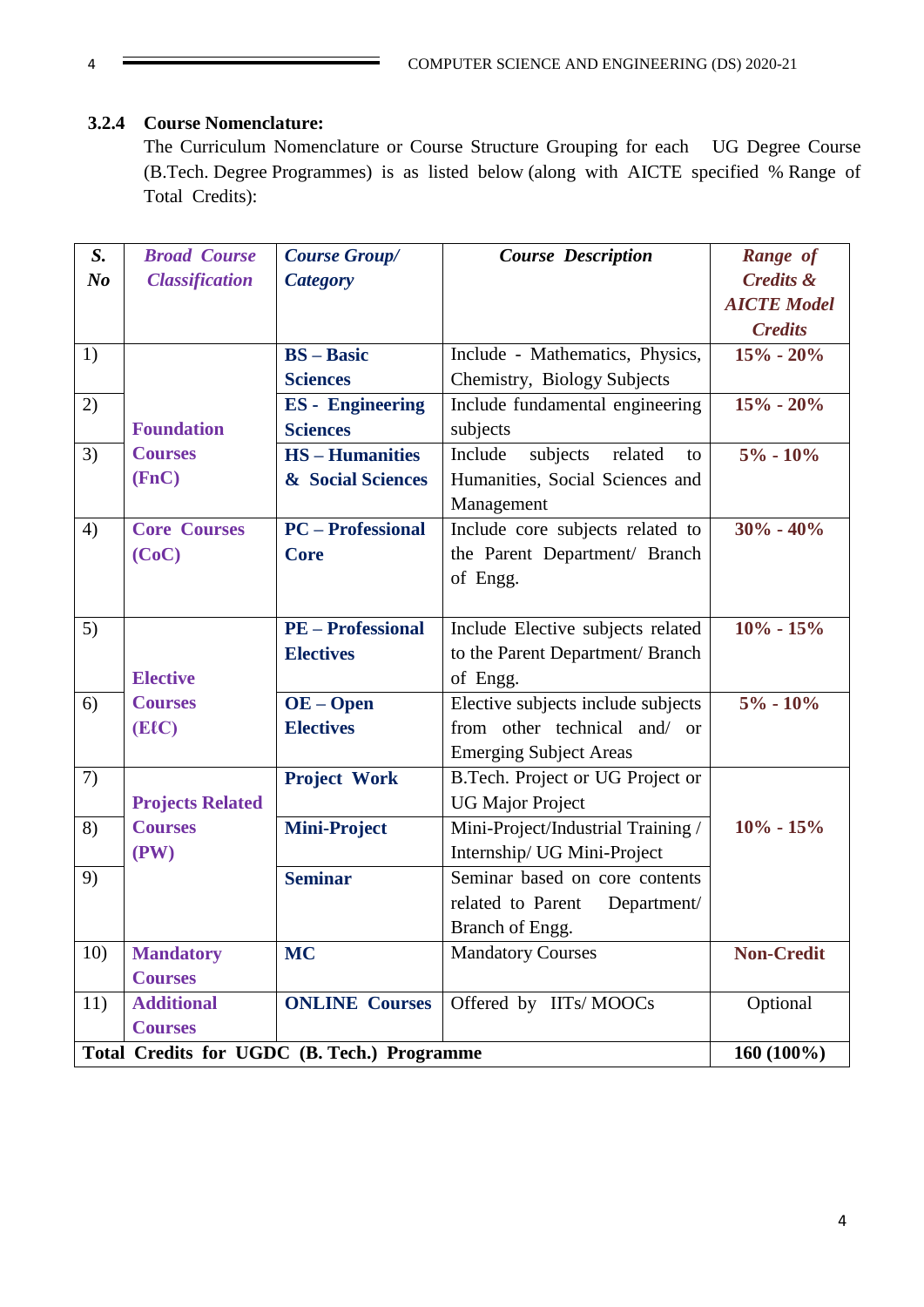#### **4.0 Course Work**

- **4.1** A student after securing admission shall pursue the B.Tech. UG Degree Course in a minimum period of 4 Academic Years, and a maximum period of 8 Academic Years (with effect from the Date of Commencement of I Year).
- **4.2** As suggested by AICTE, a 3-week 'Mandatory Induction Programme' shall be offered for all the Branches of Engineering at the start of the I Year UGDC, to enable the newly admitted students get acquainted with the new professional environment, to develop awareness and understanding of the engineering education requirements, and to get them prepared for the academic schedules ahead. The features, activities and pattern of the Induction Programme shall be as per the guidelines suggested in the Model Curriculum. Conventional class work shall commence only after the completion of the Induction Programme.
- **4.3** Each student shall Register for and secure the specified number of Credits (160 Credits) required for the completion of the UGDC and the Award of the B.Tech. Degree in the respective Branch of Engineering.
- **4.4** Each Semester is structured to provide typically about 20 Credits (20 C) on an average, totaling to 160 Credits (160 C) for the entire B.Tech. Programme.

#### **5.0 Course Registration**

- **5.1** A 'Faculty Advisor or Counselor' shall be assigned to each B.Tech student and the faculty advisor assigned shall advise/counsel the student about the UGD Course, its Course Structure and Curriculum, Choice/Option for Subjects/Courses, based on the competence, progress, pre-requisites and interest of the student.
- **5.2** The Academic/Examination Section of the College invites 'Registration Forms' from the students apriori (before the beginning of the Semester) through 'ONLINE SUBMISSIONS', ensuring 'DATE and TIME Stamping'. The ONLINE Registration Requests for any 'CURRENT SEMESTER' shall be completed BEFORE the commencement of SEEs (Semester End Examinations) of the 'PRECEDING SEMESTER'.
- **5.3** Every individual student is advised to register for all the number of credits indicated in that semester workload of the respective UGD Course Structure - this is termed as the 'Minimum Work Load' (MWL).
- **5.4** A student can apply for ONLINE Registration, ONLY AFTER obtaining the 'WRITTEN APPROVAL' from her assigned Faculty Advisor, which should be submitted to the College Academic/Examination Section through the Head of the Department (a copy of the same is to be retained by the Head of the Department, Faculty Advisor and the student).
- **5.5** A student may be permitted to register for the Subjects/ Courses of her choice with the typical work load suggested in the respective semester credit load allocation of that UG Degree Course Structure as the Minimum Work Load (MWL), and maximum – with possible additional courses of her choice, limited to a Total Work Load (TWL) of 25 C, based on her PROGRESS and SGPA/ CGPA, and completion of the 'PRE-REQUISITES' as indicated for various Subjects/ Courses in the Department Course Structure and Syllabus contents.
- **5.6** The choice for the 'additional' Subjects/Courses to reach the Maximum Permissible Limit of 25 Credits (above the typical MWL) must be indicated clearly, which needs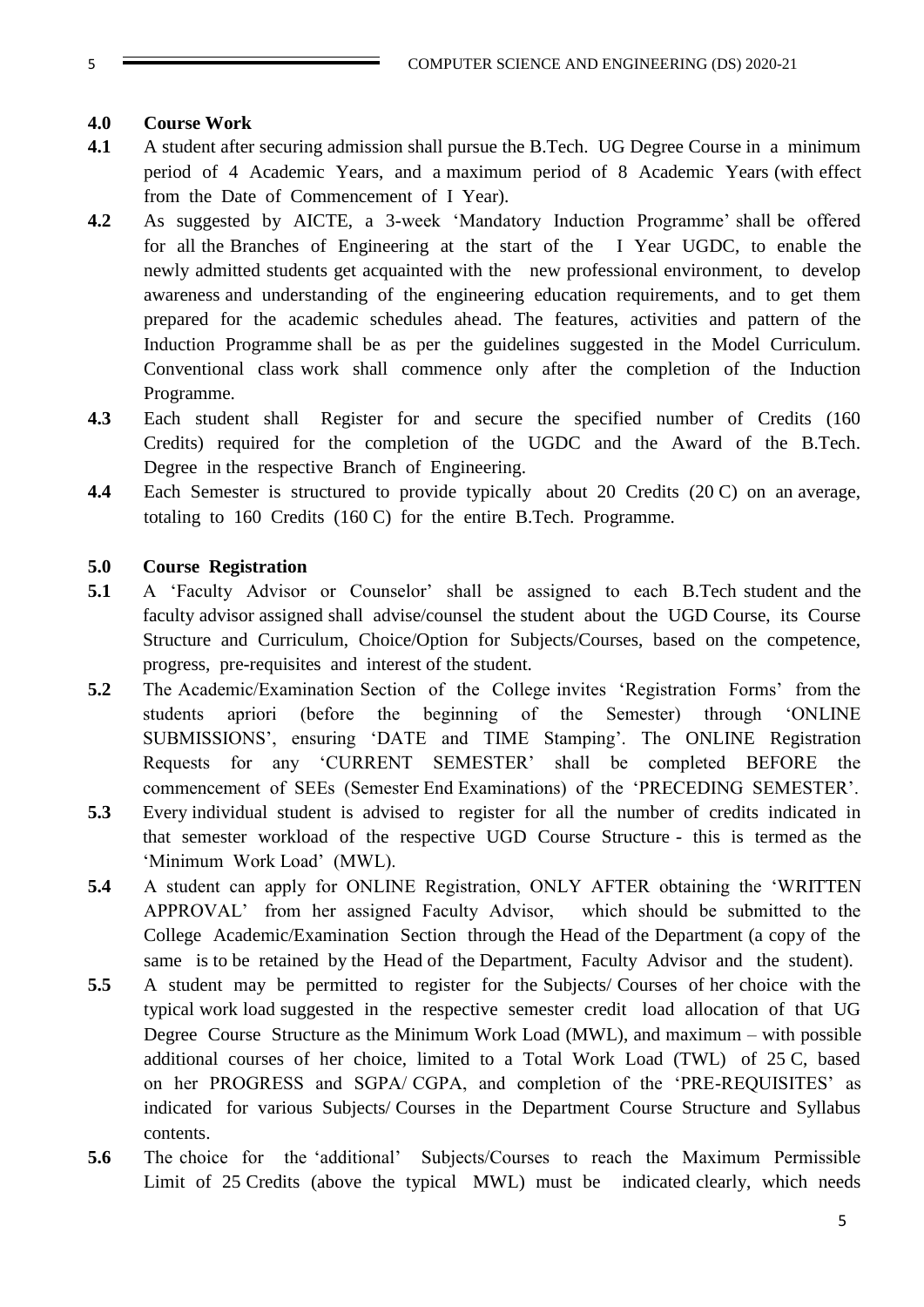the specific approval and signature of the Faculty Advisor/ Counselor and the HoD on the hard-copy.

- **5.7** If the student submits ambiguous choices or multiple options or erroneous entries during ONLINE Registration for the Subject(s) / Course(s) under a given/ specified Course Group/ Category as listed in the Course Structure, only the first mentioned Subject/ Course in that category shall be taken into consideration, as applicable.
- **5.8** The Subject/Course Options exercised through ONLINE Registration are final and CANNOT be changed, and CANNOT be inter-changed; further, alternate choices shall also be not considered. However, if the Subject/ Course that has already been listed for Registration (by the Head of the Department) in a semester could not be offered on account of any unforeseen or unavoidable reasons, then the student shall be allowed to have alternate choice - either for a new Subject (subject to offering of such a Subject), or for another existing Subject (subject to availability of seats), which may be considered. Such alternate arrangements shall be made by the Head of the Department, with due notification and time-framed schedule, within the FIRST WEEK from the commencement of class-work for that semester.
- **5.9** Dropping of the Subjects/ Courses may be permitted ONLY AFTER obtaining the prior approval from the Faculty Advisor assigned (subject to the retaining of the MWL), 'within 15 Days of Time' from the beginning of the current semester.
- **5.10** For the Mandatory Courses (like NCC/ NSS/ NSO etc.), a 'Satisfactory Participation Certificate' from the concerned authorities of the relevant semester is essential. No Marks or Grades or Credits shall be awarded for the Mandatory Courses.

#### **6.0 Subjects/ Courses to be offered**

- **6.1** A typical Section strength (or Class strength) for each semester shall be 60.
- **6.2** A Subject/ Course may be offered to the students, ONLY IF a Minimum of 30 Students opt for the same. The Maximum Class Strength of a Section is limited to 80.
- **6.3** More than ONE TEACHER may offer the SAME SUBJECT (Theory/ Tutorials/Lab./ Practicals) in any semester. However, selection choice for students will be based on - 'FIRST COME FIRST SERVE Basis and CGPA Criterion' (ie., the first focus shall be on the earliest stamping of ONLINE ENTRY from the student for Registration in that semester, and the second focus, if needed, shall be on the existing CGPA of the student).
- **6.4** If more entries for the Registration of a Subject come into picture, then the Head of the Department concerned shall take necessary action, whether to offer such a Subject/ Course for TWO (or multiple) SECTIONS or NOT .
- **6.5** In case of the options coming from the students of the other Departments/ Branches/ Disciplines also (not considering OPEN ELECTIVES), PRIORITY shall be given to the student of the 'Parent Department/Branch' first.

#### **7.0 Attendance Requirements**

**7.1** A student shall be eligible to appear for the End Semester Examinations if she acquires a minimum of 75% of attendance in aggregate of all the Subjects/Courses (excluding Mandatory or Non-Credit Courses) for that semester.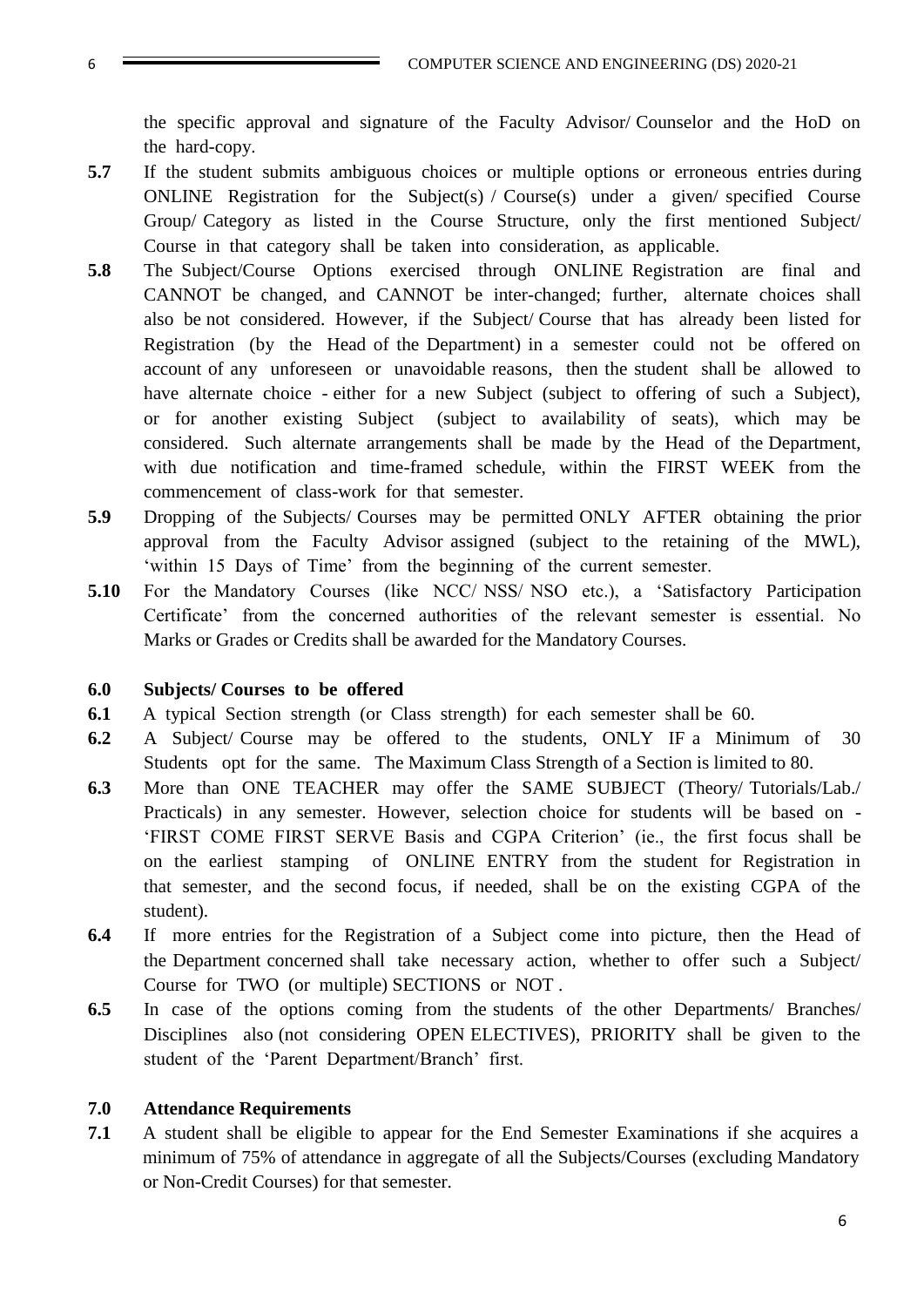- **7.2** Condoning of shortage of attendance in aggregate up to 10% (65% and above, and below 75%) in each semester may be granted by the College Academic Committee (CAC) on genuine and valid grounds based on the student's representation with supporting evidence. Provision of such condonation is however limited to a maximum of 3 times during the maximum permissible UG study period.
- **7.3** A stipulated fee shall be payable towards condoning of shortage of attendance.
- **7.4** Shortage of Attendance below 65% in aggregate shall in NO case be condoned.
- **7.5** A student, whose shortage of attendance is not condoned in a semester is not eligible to take her End Examinations of that semester; she get detained and her registration for that semester shall stand cancelled. She shall not be promoted to the next semester. She may seek re-registration for all those Subjects registered in that semester in which she gets detained by seeking re-admission for that semester as and when offered; in case if there are any Professional Electives and/ or Open Electives, the same may also be re-registered if offered, however, if those Electives are not offered in later semesters, then alternate Electives may be chosen from the same set of Elective Subjects offered under that Elective category.

#### **8.0 Academic Requirements**

The following Academic Requirements have to be satisfied in addition to the Attendance Requirements mentioned under Clause 7.0.

- **8.1** A student shall be deemed to have satisfied the Academic Requirements and earned the Credits allotted to each Subject/ Course, if she secures not less than 35% marks (25 out of 70 marks) in the End Semester Examination, and a minimum of 40% of marks in the sum total of the CIE (Continuous Internal Evaluation) and SEE (Semester End Examination) taken together [in terms of Letter Grades, this implies securing '**C** Grade' or above in that Subject/ Course].
- **8.2** A student shall be deemed to have satisfied the Academic Requirements and earned the Credits allotted to the Seminar and the Mini-Project, if she secures not less than 40% of the total marks (that is, 40 marks) to be awarded for each. The student would be treated as failed, if she - (i) does not submit a report on her Mini-Project, or does not make a presentation of the same before the Evaluation Committee as per the schedule, or (ii) does not present the Seminar as required in the III year II Semester, or (iii) secures less than 40% of marks (40 marks) in the Mini-Project/ Seminar evaluations. She may have to reappear for the Mini-Project/ Seminar evaluations, when they are scheduled again in that semester; if she fails in such 'one reappearance' evaluation also, she has to reappear for the same in the next subsequent semester, as and when they are scheduled as supplementary candidate.
- **8.3** A student will not be promoted from the I Year to the II Year, unless she fulfills the Attendance and Academic Requirements and secures a total of 19 Credits out of 38 Credits specified for the I Year, from all the relevant regular and supplementary examinations, whether she takes those examinations or not.
- **8.4** A student will not be promoted from the II Year to the III Year, unless she fulfills the Attendance and Academic Requirements and secures a total of 47 Credits out of 79 Credits specified up to and inclusive of the II Year II Semester, from all the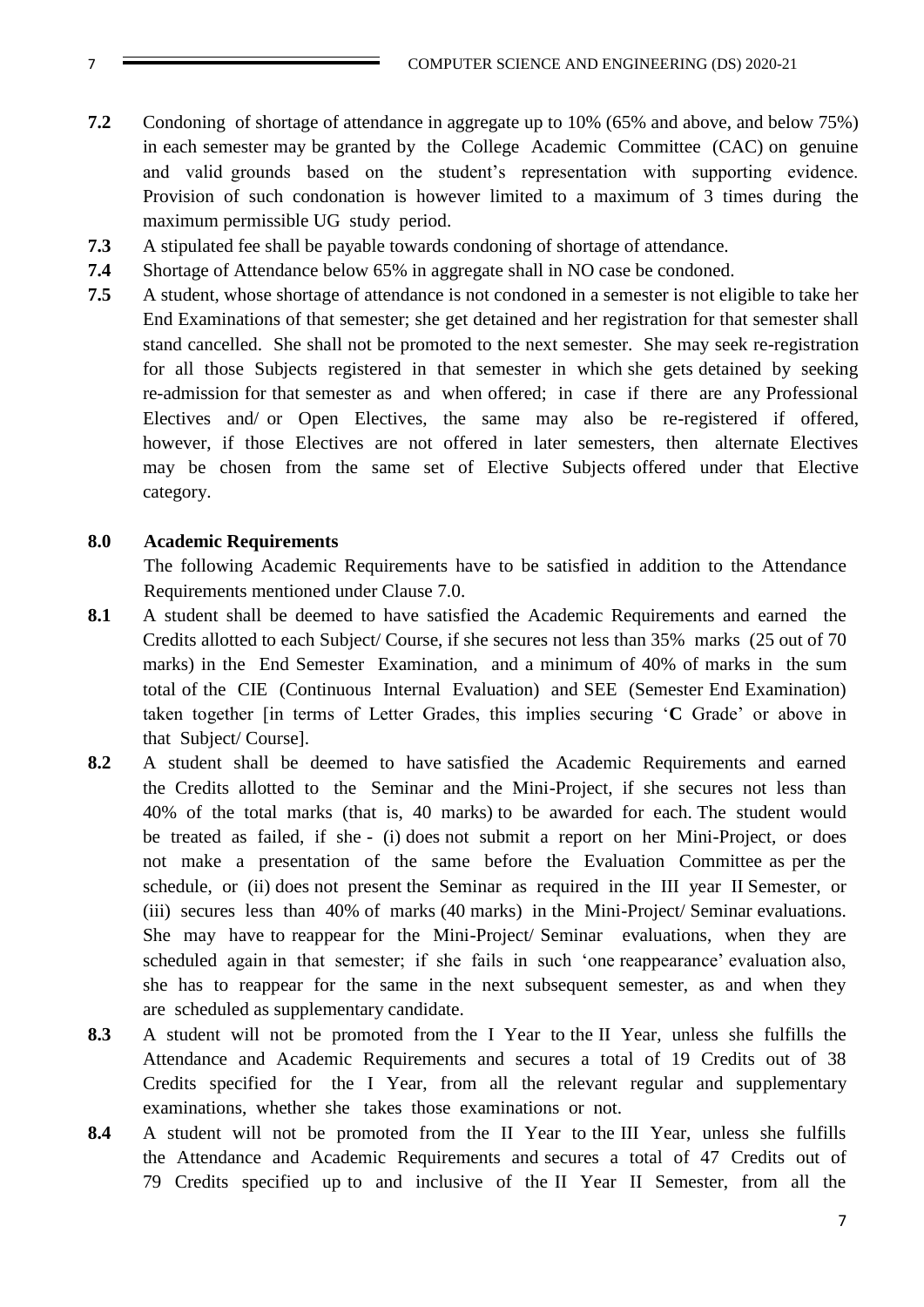relevant regular and supplementary examinations, whether she takes those examinations or not.

- **8.5** A student will not be promoted from the III Year to the IV Year, unless she fulfils the Attendance and Academic Requirements and secures a total of 71 Credits out of 119 Credits specified up to and inclusive of the III Year II Semester, from all the relevant regular and supplementary examinations, whether she takes those examinations or not.
- **8.6** A student shall register for all the Subjects covering 160 Credits as specified and listed (with the relevant Course/ Subject Classifications as mentioned) in the Course Structure, puts up all the Attendance and Academic requirements for 160 Credits securing a minimum of C Grade (Pass Grade) or above in each Subject, and earns ALL 160 Credits securing SGPA  $\geq$  5.0 (in each semester), and CGPA (at the end of each successive semester)  $\geq 5.0$  to successfully complete the UG Degree Course.
- **8.7** If a student registers for any 'additional Subjects' (in the parent Department or other Departments/Branches of Engg.) other than those listed Subjects totaling to 160 Credits as specified in the Course Structure of her Department, the performances in those 'additional Subjects' (although evaluated and graded) shall not be taken into account while calculating the SGPA and CGPA. For such 'additional Subjects' registered, the Letter Grade alone shall be indicated in the Grade Card as a performance measure subject to the completion of the Attendance and Academic Requirements as stated under Clauses 7.0 and  $8.1 - 8.6$ .
- **8.8** Students who fail to earn 160 Credits as per the Course Structure, and as indicated above, within 8 Academic Years from the Date of the Commencement of their I Year, shall forfeit their seats in B.Tech. Programme and their admission shall stand cancelled.
- **8.9** When a student is detained due to the shortage of attendance in any semester, she may be readmitted into that semester as and when offered, along with the Academic Regulations of the Batch into which she gets readmitted. However, no Grade Allotments or SGPA/ CGPA calculations shall be done for that entire semester in which she got detained.
- **8.10** When a student is detained due to lack of Credits in any year, she may be readmitted in the next year(s), after the fulfillment of the Academic Requirements, along with the Academic Regulations of the Batch into which she gets readmitted.
- **8.11** A student who is eligible to appear for the End Semester Examination in any Subject/ Course, but is absent for a particular subject/course or has failed (thereby failing to secure C Grade or above), may reappear for that Subject/ Course at the supplementary examination (SEE) as and when conducted. In such cases, her Internal Marks (CIE) assessed earlier for that Subject/Course shall be retained and carried over, and added to the marks to be obtained in the SEE supplementary examination for evaluating her performance in that Subject.
- 8.12 In view of AICTE/UGC suggestions and guidelines, it is resolved to recommend the inclusion of "INTERNSHIP" for B.Tech Programme students, in the 8<sup>th</sup> Semester (4<sup>th</sup> Year 2<sup>nd</sup> Semester), for One Semester Duration, in addition to the B.Tech. Project requirements already specified, with the following notes …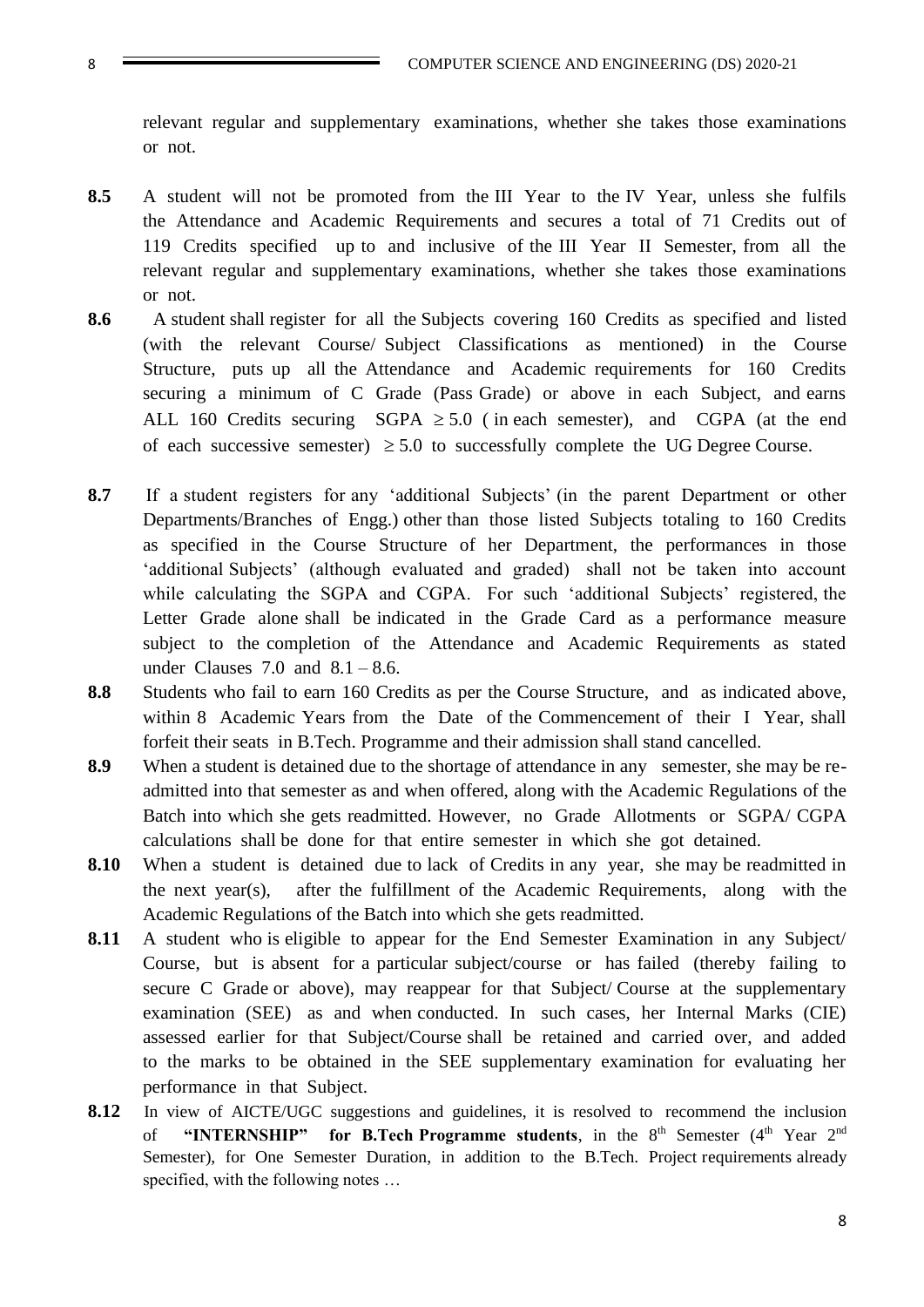**i.** The internship will be "Industry Internship", and is exclusively meant for all those students who have been considered eligible and selected accordingly by the Industry. Based on such selection letters from the Industry, approvals will be given to individual students by the Head of Department and the Principal of the Institution to carry out the Industry Internship for One Semester. The Internship Performance will be evaluated by the Supervisor/Advisor/Guide from the Industry for 100 marks (there will not be any Internals/Sessionals from the department side), and a Certificate is to be issued to that effect from the Industry. The Internship will carry a weightage of 3 Credits, and all students who undergo Internship Programme are exempted from the prescribed Open Elective Course of B.Tech. $-4<sup>th</sup>$  Year  $2<sup>nd</sup>$  Semester (which is also for 3 Credits).

**ii.** If any student fails to complete this Internship Programme due to any reason whatsoever, or fails to secure at least 50% marks in their Internship Performance Evaluation, she would have to register for the previously exempted Open Elective Course of  $4<sup>th</sup>$  Year  $2<sup>nd</sup>$  Semester, in the next subsequent semester(s), as a 'supplementary candidate', and complete all the academic requirements as needed.

**iii.** Because of the mandatory physical presence of the student required at the Industry during the Internship Period, provision is made to the effect that *students may be permitted to choose ONE ON-LINE Course (of NPTEL/MOOCS level - for 3 Credit Weightage), in place of the existing Professional Elective Course (Professional Elective – 6) in 4th Year 2nd Semester of the B.Tech Programme, preferably in the same domain specialization, subject to acceptance and approval by the Head of Department, during 3<sup>rd</sup> year – 2<sup>nd</sup> semester or 4<sup>th</sup> year- 1<sup>st</sup> semester, as applicable . In such* cases, the student's performance evaluation will be as per the ON-LINE Course evaluation format. **If any student fails to get the required Grade/Marks in her ON-LINE Course evaluations, she would have to repeat the same ON-LINE Course again (as and when offered) and complete it successfully, or can register for**  *Professional Elective – 6 in 4th Year 2nd Semester* to meet all the academic requirements.

#### **9.0 Evaluation - Distribution and Weightage of Marks**

- **9.1** The performance of a student in each semester shall be evaluated Subject-wise (irrespective of the Credits assigned) with a maximum of 100 marks for Theory, or Labs/Practicals, or Drawing/Design, or Elective Course, or Seminar, or Mini-Project, or Project – I, or Project – II etc. These evaluations shall be based on 30% CIE (Continuous Internal Evaluation) and 70% SEE (Semester End Examination), and a Letter Grade corresponding to the % of marks obtained shall be given.
- **9.2** For all the Subjects/ Courses as mentioned under **9.1**, the distribution shall be: 30 Marks for the CIE and 70 Marks for the SEE for the entire UG Degree Course.
- **9.3 a)** For the Theory Subjects during the semester, there shall be 2 mid-term examinations for 25 marks each. Each mid-term examination consists of one Objective section for 10 marks, plus one Subjective section for 15 marks, with a total duration of 120 minutes. Further, there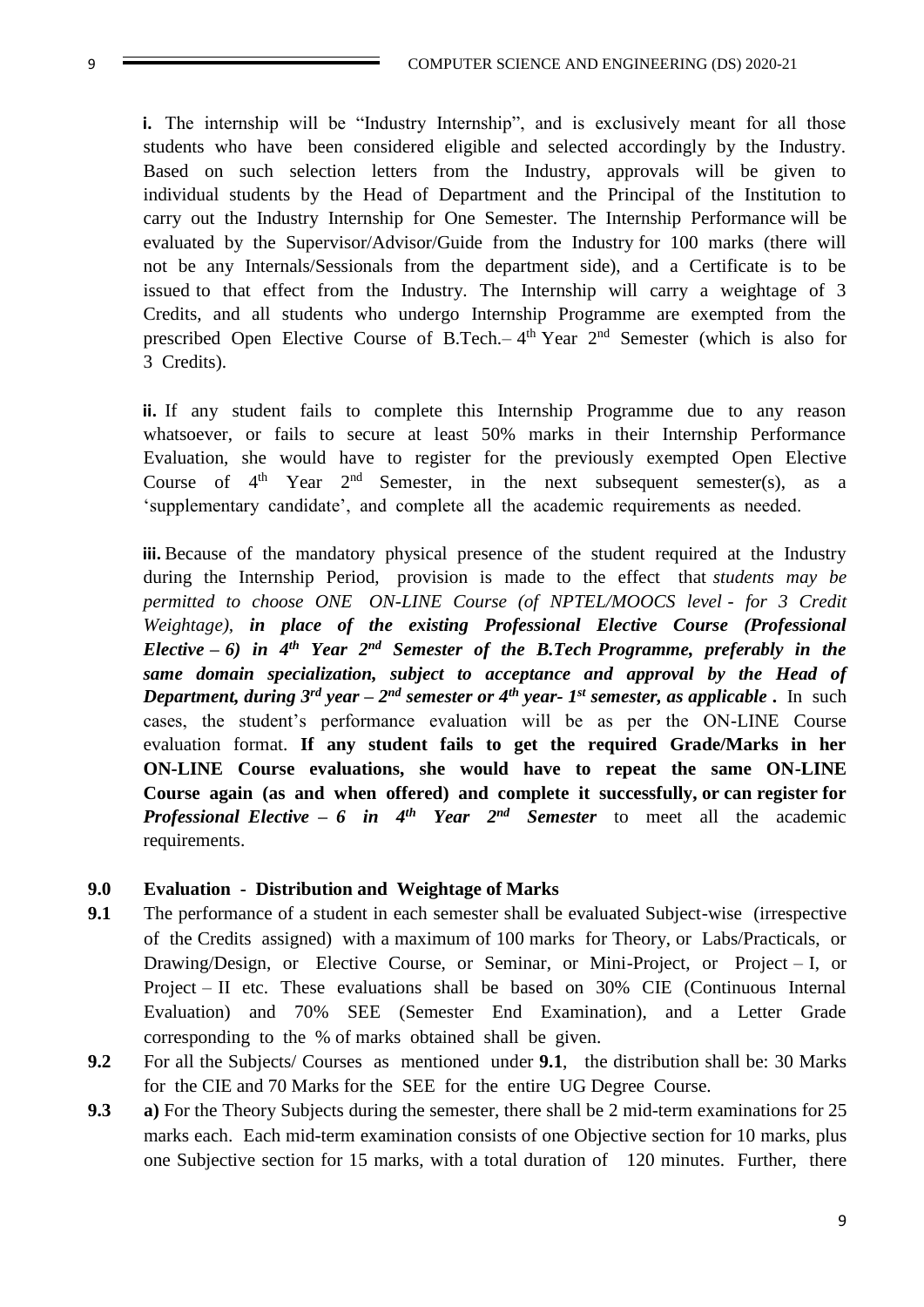shall be an allocation of 5 marks for the Assignment, and there shall be 2 Assignments. The Objective section may be set with multiple choice questions, True/False selections, fill-in the blanks, matching type questions, etc. The Subjective section shall contain 5 questions, out of which the student has to answer any 3 questions, each question carrying 5 marks.

**b)** The first mid-term examination shall be conducted in the middle of the semester for the first 50% of the syllabus, and the second mid-term examination shall be conducted at the end of the semester for the remaining 50% of the syllabus.

**c)** The First Assignment should be submitted before the conduct of the first mid-term examination, and the Second Assignment should be submitted before the conduct of the second mid-term examination. The Assignments shall be as specified by the subject teacher concerned.

**d)** The first mid-term examination marks and the first Assignment Marks combined together shall make one set of CIE marks, and the second mid-term examination marks and the second Assignment Marks shall make the second set of CIE marks; and the AVERAGE of the two sets of mid examination marks shall be taken as the final marks secured by the student towards Continuous Internal Evaluation (CIE) in that Theory Subject.

- **9.4** For the Lab/Practical Subjects, the Continuous Internal Evaluation (CIE) during the semester shall be for 30 Marks, and the End Semester Examination (SEE) shall be for 70 Marks. Out of the 30 Marks for internals (CIE), day-to-day assessment of the lab work shall be assessed for 20 Marks; and one internal lab exam shall be conducted by the laboratory teacher concerned for 10 Marks. The Semester End Examination (SEE) for Lab/Practicals shall be conducted at the end of the semester by Two Examiners nominated by the Head of the Department and approved by the Principal.
- **9.5** For the Subjects with Design and/or Drawing, (such as Engineering Graphics, Engineering Drawing, Machine Drawing, Production Drawing Practice, and Estimation etc.), the distribution shall be: 30 Marks for CIE (20 Marks for the day-to-day work and 10 Marks for the internal tests) and 70 Marks for SEE. There shall be TWO internal tests in a semester and the AVERAGE of the two shall be taken into consideration for the award of Marks for the internal tests (CIE).
- **9.6 Open Electives**: 4 Open Elective Courses shall be offered in the 8 Semester UG Degree Course. Students are to choose ONE from each set of Open Electives given. However, students cannot opt for an Open Elective Subject offered by their own (parent) Department, if it has been already listed (or the contents included) under any category of the Subjects offered by the parent department in any semester.
- **9.7** There shall be a Seminar Presentation in the III Year II Semester. For the Seminar, the student shall collect the information on a technical topic, prepare a Technical Report and submit the Technical Report prepared to the Department at the time of Seminar Presentation. The Seminar Presentation (along with the Technical Report submitted) shall be evaluated for 100 marks by Two Faculty Members assigned by the Head of the Department. There shall be no SEE or external examination for the Seminar.
- **9.8 a**) There shall be a Mini-Project, preferably in collaboration with an Industry with the relevant specialization, to be registered immediately after III Year II Semester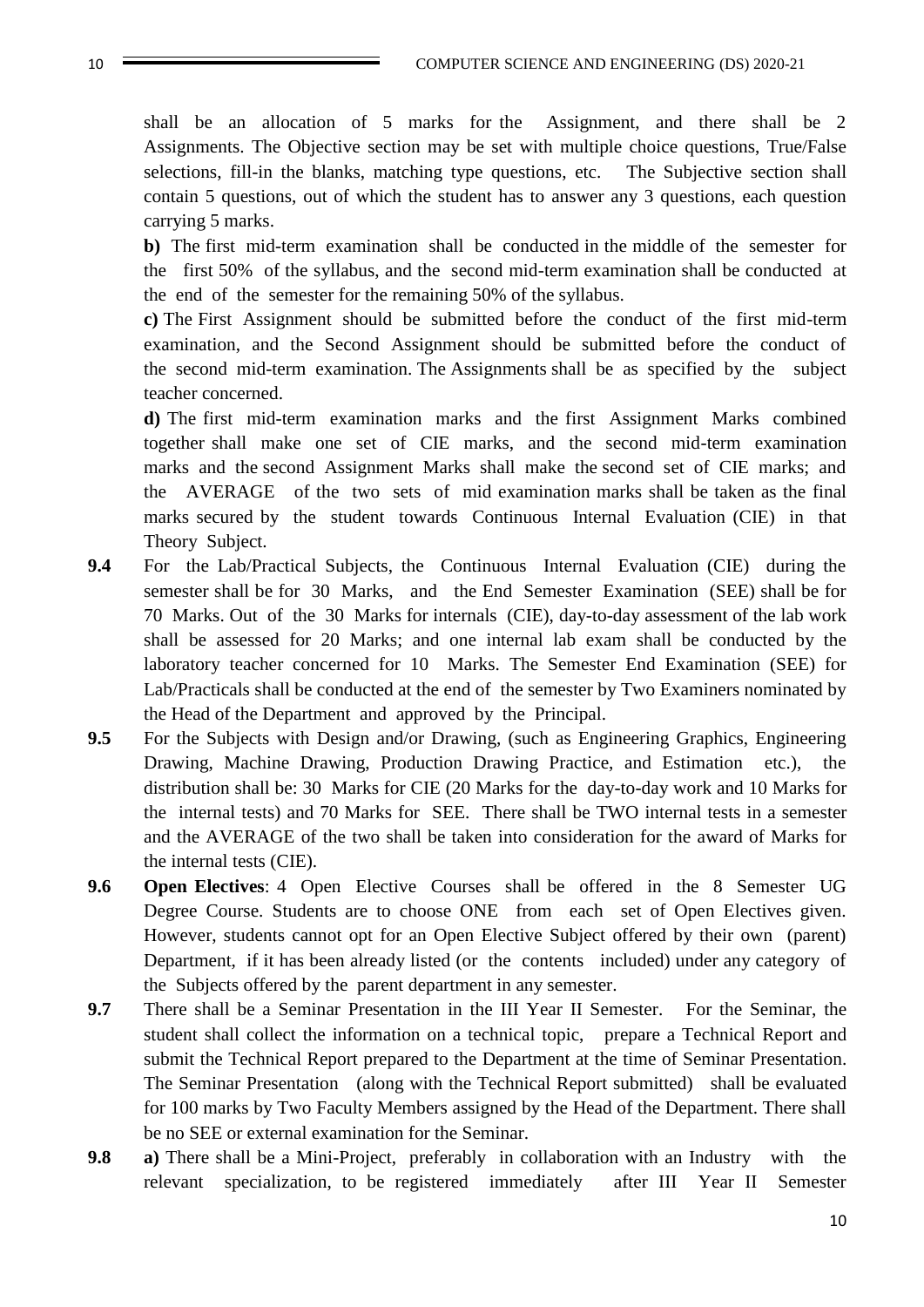examinations, and taken up during the summer vacation (between III and IV Years) for about eight weeks duration.

**b)** The Mini-Project work shall be submitted in a Report form, and a presentation of the same shall be made before a Committee and is evaluated for 100 Marks by the committee. The Committee shall consist of the Head of the Department, the supervisor of Mini-Project, and a Senior Faculty Member of the Department. There shall be no internal marks for Mini-Project. Performance evaluation of the Mini-Project shall be included in the IV Year I Semester Grade Card.

**9.9** Each student shall start the Project Work during the IV Year I Semester as per the instructions of the Project Guide/ Project Supervisor assigned by the Head of the Department.

**a)** The Project Work shall be divided and carried out in 2 phases : Phase – I (Project-I) during IV Year I Semester, and Phase – II (Project-II) during IV Year II Semester, and the student has to prepare two independent Project Work Reports – *one each during each phase*. First Report shall include the Project Work carried out under Phase – I, and the Second Report (Final Report) shall include the Project Work carried out under Phase – I and Phase – II put together. Phase – I and Phase – II of the Project Work shall be evaluated for 100 marks each.

**b)** Out of the total 100 marks allotted for each Phase of the Project Work, 30 marks shall be for the CIE (Continuous Internal Evaluation/CIE), and 70 Marks shall be for the End Semester Viva-voce Examination/SEE). The Marks earned under CIE for both Phases of the Project shall be awarded by the Project Guide/Supervisor (based on the continuous evaluation of student's performance during the two Project Work Phases/periods); and the marks earned under SEE shall be awarded by the Project Viva-voce Committee/ Board (based on the work carried out, report prepared and the presentation made by the student at the time of Viva-voce Examination).

**c)** For the Project Phase - I, the Viva-voce shall be conducted at the end of the IV Year I Semester, before the commencement of that Semester End Examinations, at the Department Level by a Committee comprising of the HOD or One Professor and Supervisor (no external examiner), and the Project Phase – II (or Final Project Vivavoce) shall be conducted by a Committee comprising of an External Examiner, the Head of the Department and the Project Supervisor at the end of the IV Year II Semester, before the the commencement of semester and examinations. The nomination of the External Examiner shall be done by the Principal from the panel of 3 names of external faculty members (Professors or Associate Professors outside the College) submitted by the HOD.

**9.10** For NCC/ NSS/ NSO Mandatory Courses and/or any other Mandatory Non-Credit Course offered in a semester, a 'Satisfactory Participation Certificate' shall be issued to the student from the authorities concerned, only after securing  $\geq 75\%$  attendance in the Course. No Marks or Letter Grade shall be allotted for the Mandatory Courses.

#### **10.0 Grading Procedure**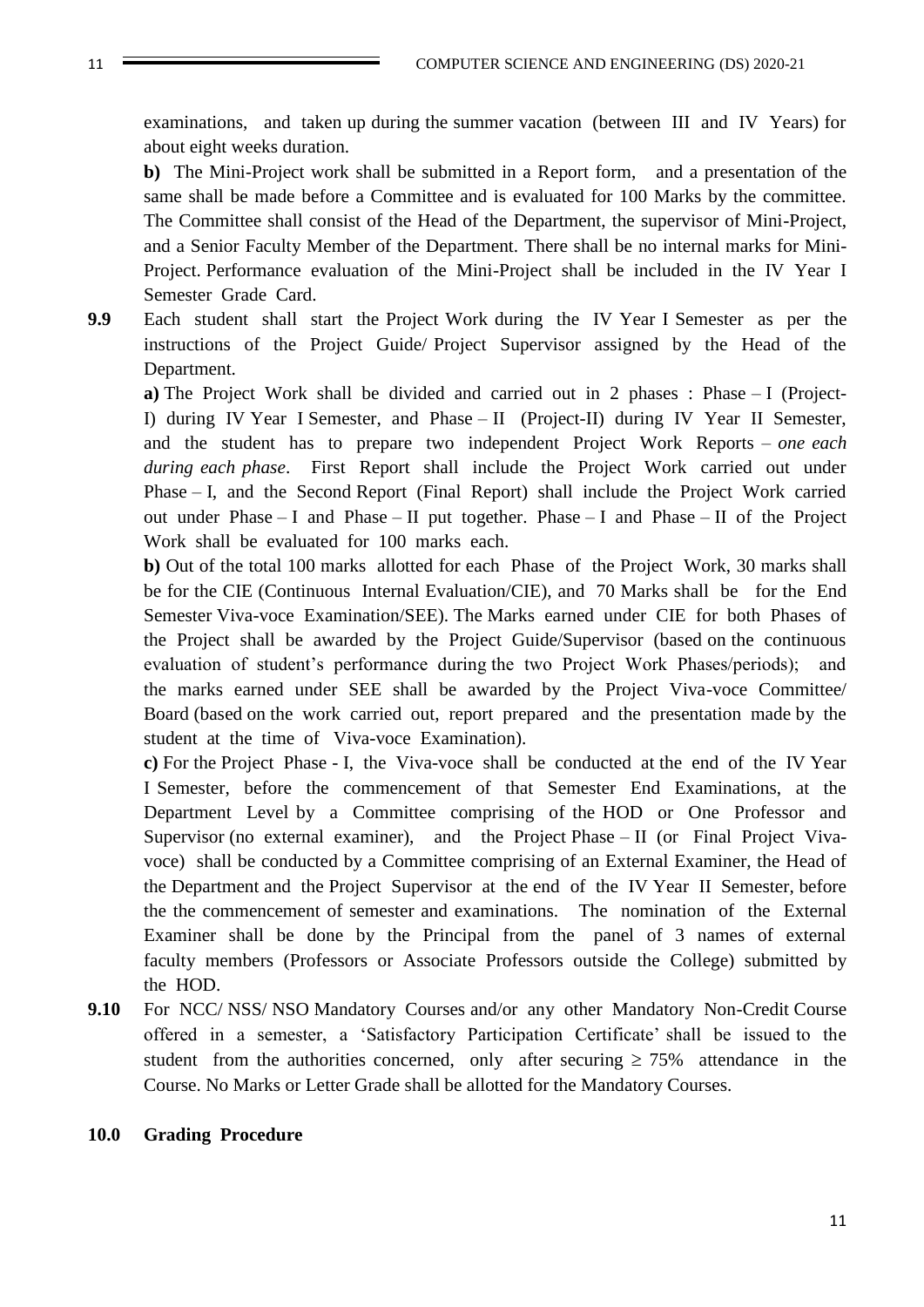- **10.1** Marks shall be awarded to indicate the performance of each student in each Theory Subject, or Lab/Practicals, or Workshop/Drawing, or Elective Course, or Seminar, or Project, or Mini-Project, etc., and, based on the % of marks obtained
- in CIE + SEE (Continuous Internal Evaluation + Semester End Examination, both taken together) as specified under 9.0, a corresponding Letter Grade shall be given
- **10.2** As a measure of the student's performance, a 10-point Absolute Grading System using the following Letter Grades and corresponding percentage of marks shall be followed:

| % of Marks Secured                     | <b>Letter Grade</b> | <b>Grade Points</b> |
|----------------------------------------|---------------------|---------------------|
| (Class Intervals)                      | (UGC Guidelines)    |                     |
| 90% and above                          |                     | <b>10</b>           |
| $( \geq 90\% \leq 100\%)$              | (Outstanding)       |                     |
| Below $90\%$ but not less than $80\%$  | $A^+$               | 9                   |
| $( \geq 80\% < 90\%)$                  | (Excellent)         |                     |
| Below $80\%$ but not less than $70\%$  | $\mathbf{A}$        | 8                   |
| $( \geq 70\% < 80\% )$                 | (Very Good)         |                     |
| Below 70% but not less than $60\%$     | $B^+$               | 7                   |
| $( \geq 60\% < 70\%)$                  | (Good)              |                     |
| Below $60\%$ but not less than $50\%$  | B                   | 6                   |
| $( \geq 50\% < 60\%)$                  | (above Average)     |                     |
| <b>Below 50% but not less than 40%</b> | C                   | 5                   |
| $( \geq 40\% < 50\% )$                 | (Pass)              |                     |
| <b>Below 40%</b>                       | F                   | $\bf{0}$            |
| $(< 40\%$ )                            | (FAIL)              |                     |

- **10.3** A student obtaining **'F'** Grade in any Subject shall be considered 'FAILED' and will be required to reappear as 'Supplementary Candidate' in the End Semester Examination (SEE), as and when conducted. In such cases, her Internal Marks (CIE Marks) in those Subject(s) will remain the same as those obtained earlier.
- **10.4** A Letter Grade does not imply any specific % of marks.
- **10.5** In general, a student shall not be permitted to repeat any Subject/ Course (s) for the sake of 'Grade Improvement' or 'SGPA/ CGPA Improvement'. However, she has to repeat all the Subjects/Courses pertaining to that semester, when she is detained (as listed under Clauses 8.9- 8.10).
- **10.6** A student earns Grade Points (GP) in each Subject/ Course on the basis of the Letter Grade obtained by her in that Subject/Course (excluding Mandatory non-credit Courses). Then the corresponding 'Credit Points' (CP) are computed by multiplying the Grade Point with Credits for that particular Subject/Course.

**Credit Points (CP) = Grade Points (GP) \* Credits for a Course**

- **10.7** The student passes the Subject/ Course only when she gets  $GP \ge 5$  (C Grade or above).
- **10.8** The Semester Grade Point Average (SGPA) is calculated by dividing the Sum of Credit Points ( $\Sigma$ CP) secured from ALL Subjects/ Courses registered in a semester by the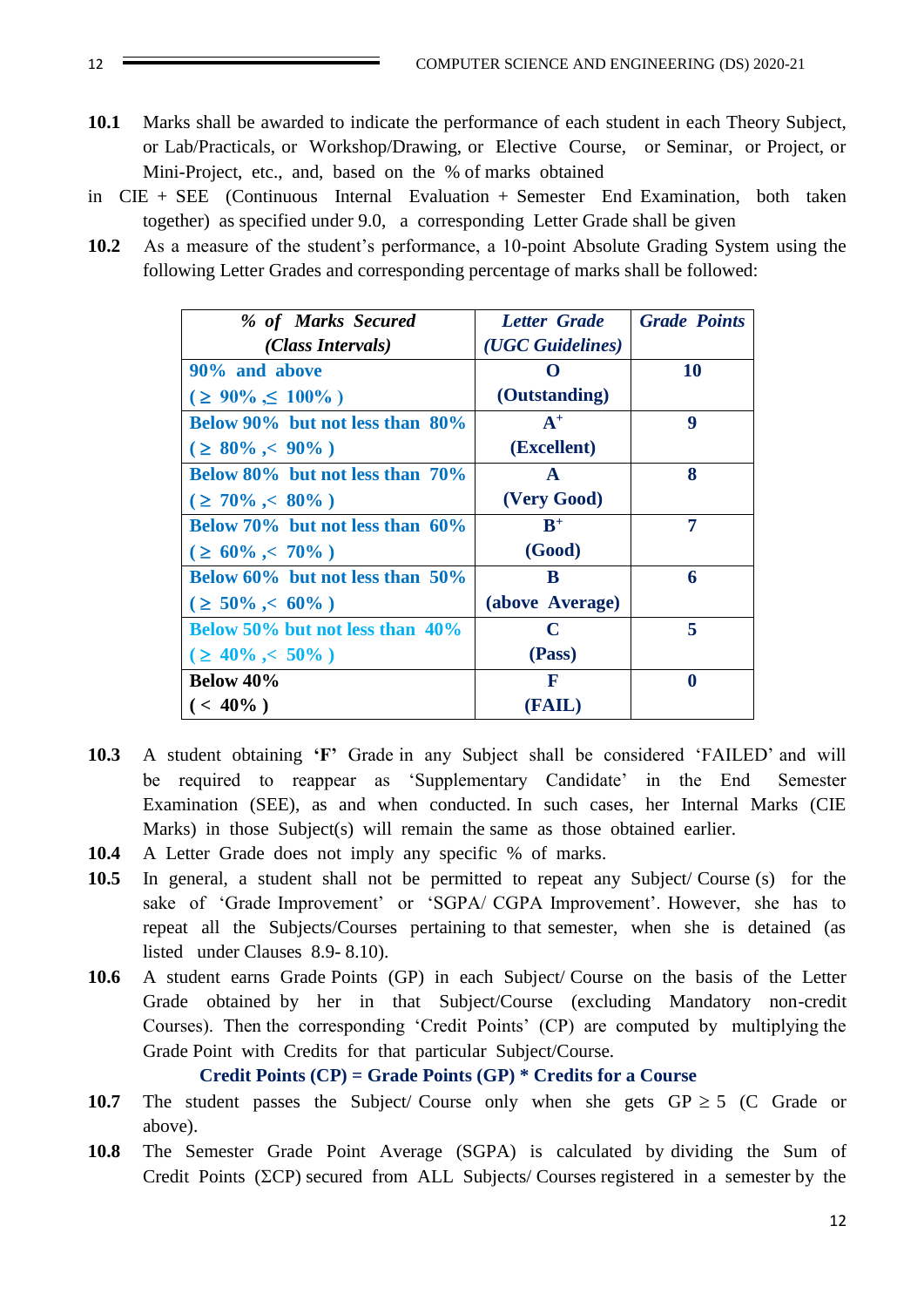Total Number of Credits registered during that semester. SGPA is rounded off toTWO Decimal Places. SGPA is thus computed as

**SGPA** = { $\sum_{i=1}^{N} C_i G_i$ } / { $\sum_{i=1}^{N} C_i$ } ... for each Semester

where 'i' is the Subject indicator index (takes into account all Subjects in a semester), 'N' is the no. of Subjects 'REGISTERED' for the semester (as specifically required and listed under the Course Structure of the parent Department),  $C_i$  is the no. of Credits allotted to the ith Subject, and  $G_i$  represents the Grade Points (GP) corresponding to the Letter Grade awarded for that ith Subject.

**10.9** The Cumulative Grade Point Average (CGPA) is a measure of the overall cumulative performance of a student over all the semesters considered for registration. The CGPA is the ratio of the Total Credit Points secured by a student in ALL the registered Courses in ALL the semesters, and the Total Number of Credits registered in ALL the semesters. CGPA is rounded off to TWO Decimal Places. CGPA is thus computed from the I Year Second Semester onwards at the end of each semester as per the formula

 $CGPA = \{\sum_{j=1}^{M} C_j G_j\} / {\sum_{j=1}^{M} C_j}.$  for all S semesters registered (ie., up to and inclusive of S semesters,  $S \ge 2$ ),

where 'M' is the TOTAL no. of Subjects (as specifically required and listed under the Course Structure of the parent Department) the student has 'REGISTERED' from the 1<sup>st</sup> Semester onwards upto and inclusive of the semester S (obviously  $M > N$ ), 'j' is the Subject indicator index (takes into account all Subjects from 1 to S semesters),  $C_j$  is the no. of Credits allotted to the jth Subject, and  $G_j$  represents the Grade Points (GP) corresponding to the Letter Grade awarded for that jth Subject. After the registration and completion of I Year I Semester however, the SGPA of that semester itself may be taken as the CGPA, as there are no cumulative effects.

- **10.10** For the Merit Ranking or Comparison Purposes or any other listing, ONLY the 'ROUNDED OFF' values of the CGPAs shall be used.
- **10.11** For Calculations listed under Clauses 10.6 10.10, performance in failed Subjects/ Courses (securing F Grade) shall also be taken into account, and the Credits of such Subjects/ Courses shall also be included in the multiplications and summations. However, Mandatory Courses will not be taken into consideration.

#### **10.12 Passing Standards**

- **10.12.1** A student shall be declared successful or 'passed' in a semester, only when she gets a SGPA  $\geq$  5.00 (at the end of that particular semester); and a student shall be declared successful or 'passed' in the entire UG Degree Course, only when she gets a CGPA  $\geq$  5.00; subject to the condition that she secures a GP  $\geq$  5 (C Grade or above) in every registered Subject/ Course in each semester (during the entire UG Degree Course) for the Award of the Degree, as required.
- **10.12.2**A student shall be declared successful or 'passed' in any Non-Credit Subject/ Course, if she secures a 'Satisfactory Participation Certificate' for that Mandatory Course.
- **10.13** After the completion of each semester, a Grade Card or Grade Sheet (or Transcript) shall be issued to all the Registered Students of that semester indicating the Letter Grades and the Credits earned. The Grade Card or the Grade Sheet shall show the details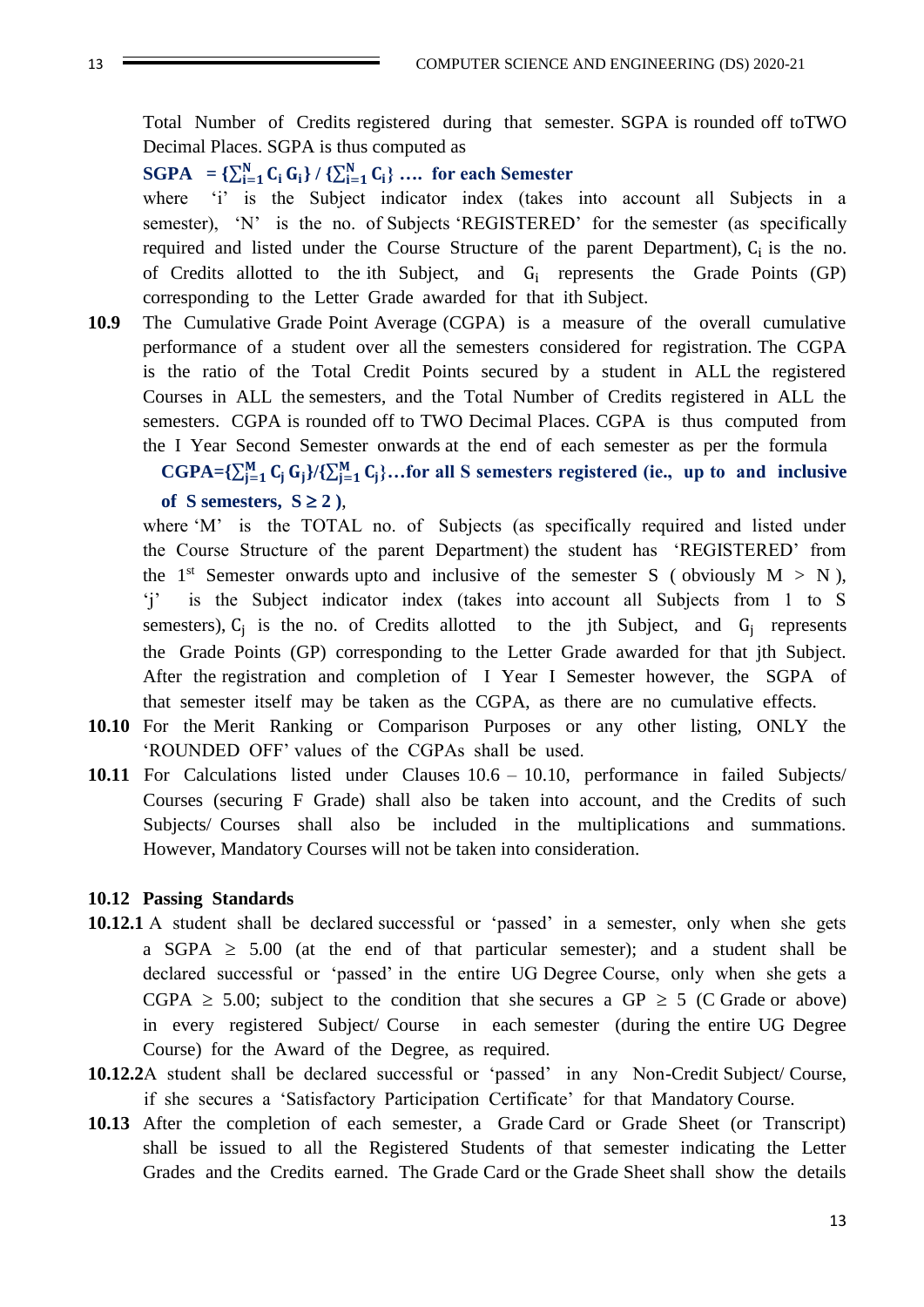of the Courses Registered (Course Code, Title, No. of Credits, Grade Earned etc.), Credits earned, SGPA, and CGPA.

#### **11.0 Declaration of Results**

- **11.1** Computation of SGPA and CGPA are done using the procedure listed under Clauses  $10.6 - 10.10$ .
- **11.2** CGPA is NOT indicative of the % of marks secured. However, in case if % of marks equivalent to the FINAL CGPA (computed at the end of UG Degree Course) is required, then the following formula may be used as an estimate:

% of Marks  $=$  (final CGPA  $-0.5$ ) x 10

#### **12.0 Award of Degree**

- **12.1** A student who registers for all the specified Subjects/ Courses as listed in the Course Structure, satisfies all the Course Requirements, and passes all the examinations prescribed in the entire UG Degree Course, and secures the required number of 160 Credits (with CGPA  $\geq$  5.0), within 8 Academic Years from the Date of Commencement of the First Academic Year, shall be declared to have 'QUALIFIED' for the Award of the B.Tech. Degree in the chosen Branch of Engineering as selected at the time of Admission.
- **12.2** A student who qualifies for the Award of the Degree as listed under Clause 12.1, shall be placed in the following four Classes :
- **12.2.1** a) A student with final CGPA (at the end of the UG Degree Course)  $\geq 8.00$ , and fulfilling the following conditions -

(i) should have passed all the Subjects/Courses in 'FIRST APPEARANCE' within the first 4 Academic Years (or 8 Sequential Semesters) from the Date of Commencement of her First Academic Year,

(ii) should have secured a CGPA  $\geq 8.00$ , at the end of each of the 8 sequential semesters, starting from the I Year I Semester onwards,

(iii)should not have been detained or prevented from writing the End Semester Examinations in any semester due to shortage of attendance or any other reason, SHALL be placed in 'FIRST CLASS with DISTINCTION'.

b) A student with final CGPA (at the end of UG Degree Course)  $\geq 8.00$ , but not fulfilling the above conditions, shall be placed in 'FIRST CLASS'.

- **12.2.2** A student with final CGPA (at the end of the UG Degree Course)  $\geq 6.50$  but <8.00, shall be placed in 'FIRST CLASS'.
- **12.2.3** A student with final CGPA (at the end of the UG Degree Course)  $\geq 5.50$  but <6.50, shall be placed in 'SECOND CLASS'.
- **12.2.4** All other students who qualify for the Award of the Degree (as per the Clause 12.1), with final CGPA (at the end of the UG Degree Course)  $\geq 5.00$  but  $\lt 5.50$ , shall be placed in 'PASS CLASS'.
- **12.2.5** A student with final CGPA (at the end of the UG Degree Course) < 5.00 will not be eligible for the Award of the Degree.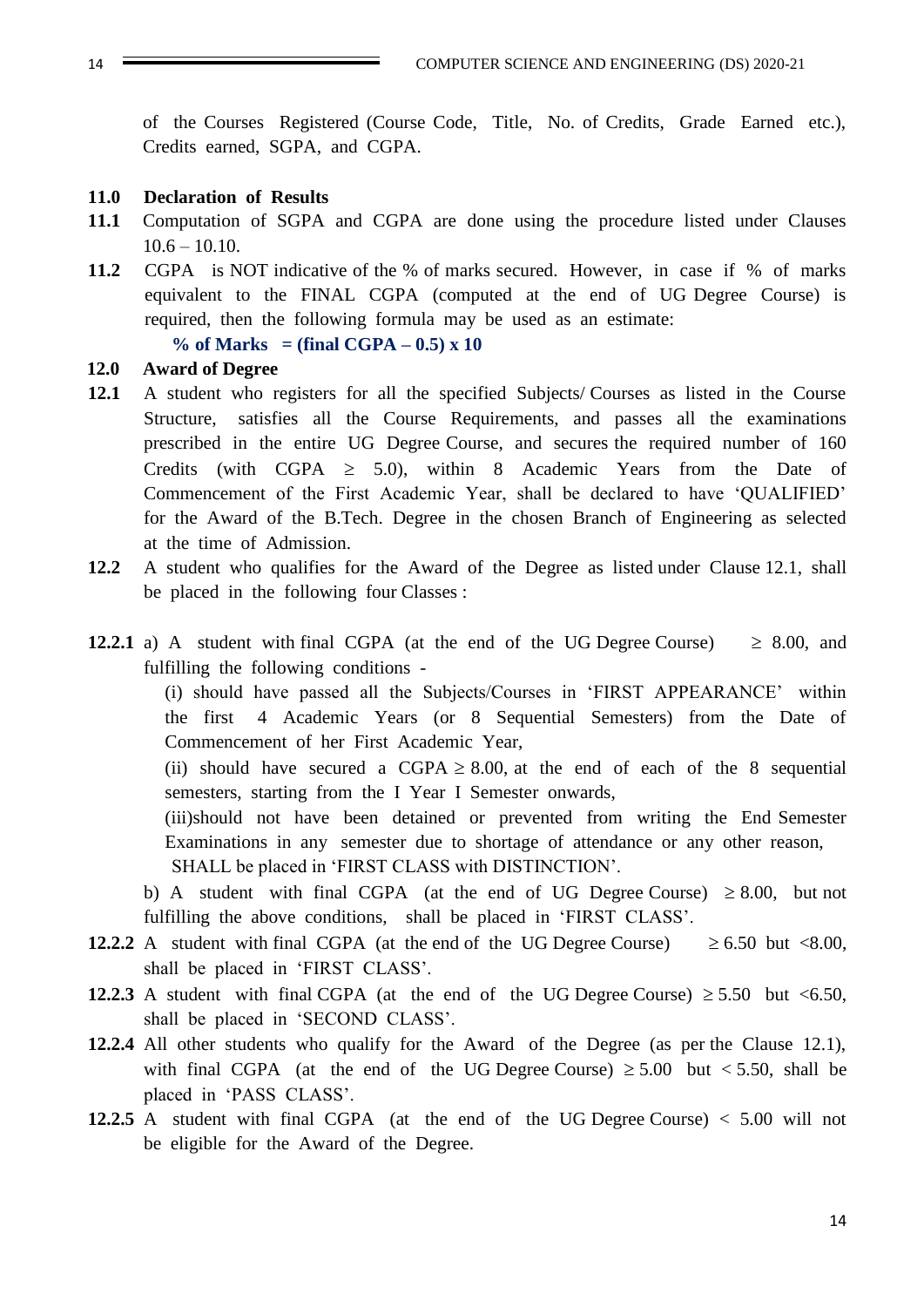**12.2.6** A student fulfilling the conditions listed under the Clause 12.2.1 (a) alone will be the eligible candidate for the 'University/College Rank' and/or 'Gold Medal' considerations.

### **13.0 Withholding of Results**

**13.1** If the student has not paid fees to the University/ College at any stage, or has pending dues against her name due to any reason whatsoever, or if any case of indiscipline is pending against her, the result of the student may be withheld, and she shall not be allowed to go into the next higher semester. The award or issue of the Degree may also be withheld in such cases.

#### **14.0 Transitory Regulations**

**14.1** A student who has discontinued for any reason, or has been detained for want of attendance or lack of required credits as specified, or who has failed in her B.Tech. Degree Course after the UGDC period of 4 years, may be considered eligible for readmission to the same Subjects/ Courses (or equivalent Subjects/ Courses, as the case may be), and/ or to the same Professional Electives/ Open Electives (from the same set/category of Electives available or equivalents suggested, as the case may be) as and when she is offered (within the time-frame of 8 years from the Date of Commencement of her I Year I Semester), along with the Academic Regulations of the Batch into which she gets readmitted.

#### **15.0 Student Transfers**

**15.1** There shall be no Branch transfers after the completion of the Admission Process.

#### **16.0 Scope**

- i) Where the words "Subject" or "Subjects", occur in these regulations, they also imply "Course" or "Courses".
- ii) The Academic Regulations should be read as a whole, for the purpose of any interpretation.
- iii) In case of any doubt or ambiguity in the interpretation of the above rules, the decision of the Principal is final.
- iv) The College may change or amend the Academic Regulations, Course Structure or Syllabi at any time, and the changes or amendments made shall be applicable to all the students with effect from the dates notified by the College Authorities.

#### **Ooo000oo**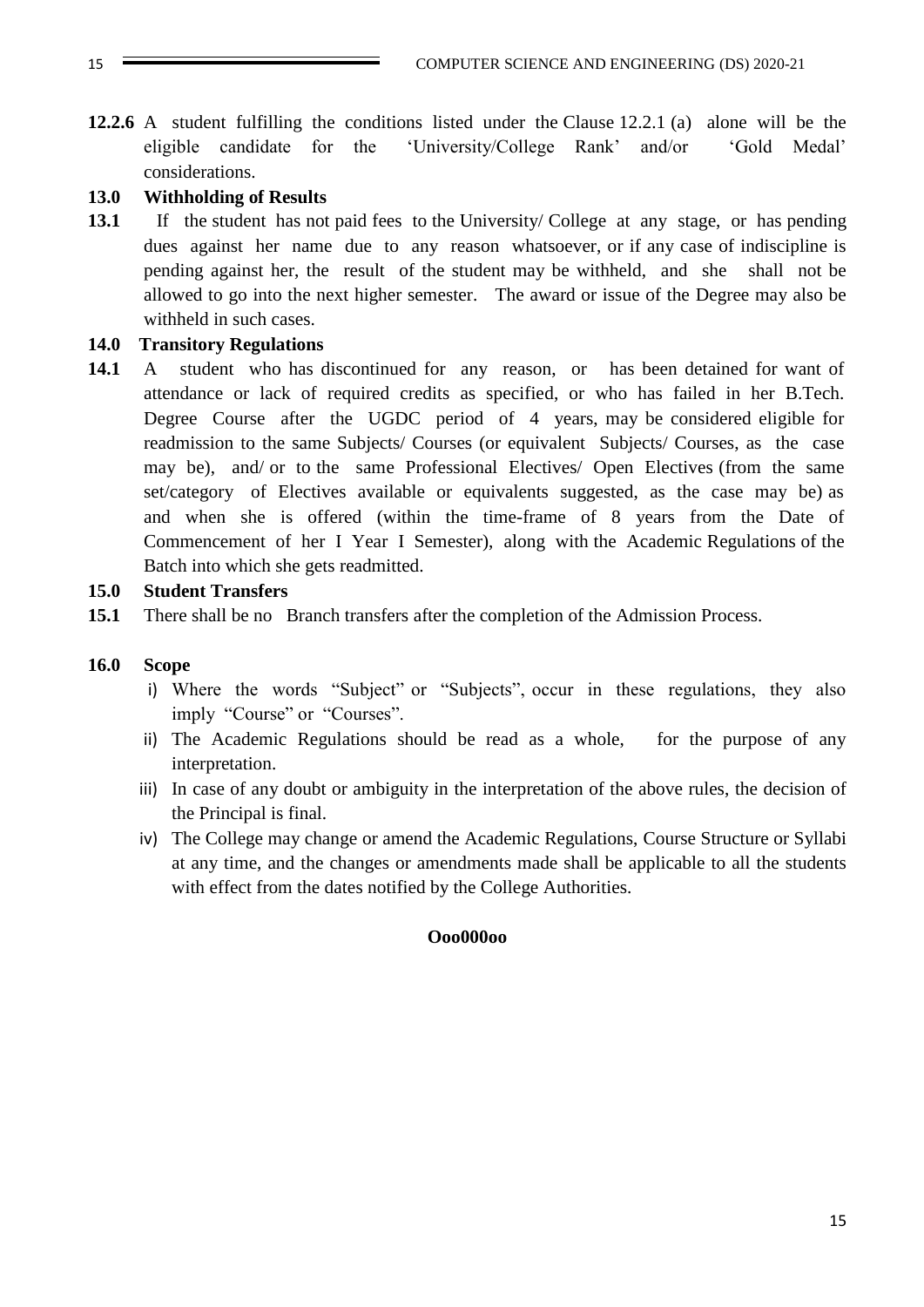#### **G. NARAYANAMMA INSTITUTE OF TECHNOLOGY & SCIENCE**

 **(For Women)** 

### **(AUTONOMOUS) Shaikpet, Hyderabad– 500104 ACADEMIC REGULATIONS**

#### **For CBCS Based B.Tech. Degree Courses for Students Admitted under Lateral Entry Scheme (LES)**

(Effective for the students admitted into II year from the Academic Year **2021-22** and onwards)

#### **A) Eligibility for Admission**

**A.1** The Admission to the B.Tech. Programme (UG Degree Course) shall be made either on the basis of the merit rank obtained by the qualifying candidate at an Entrance Test conducted by the Telangana State Government (TSECET), OR the University, OR on the basis of any other order of merit approved by the University, subject to the reservations as prescribed by the Government from time to time.

#### **B) B.Tech. Degree Course Structure for LES Students ~**

- **B.1** Regular Full Time B.Tech. Degree Courses at GNITS are of Semester Pattern, with 8 Semesters constituting 4 Academic Years and each Academic Year is of TWO Semesters (First/Odd and Second/Even Semesters). Students admitted under LES shall join - the II Year stream of the Regular B.Tech. students in the relevant branch of engineering (Admitted for 4 Year UG Degree Course in the previous year) and their UG Degree Course period therefore shall be 3 Years (II, III and IV Years) or 6 Semesters of the Regular Full Time B.Tech. Programme (commencing from II Year I Semester).
- **B.2** The LES Students, after securing admission, shall pursue their UG Degree course of study for not less than 3 years and not more than 6 years, from the year of admission.
- **B.3** Each student shall Register for and secure the specified number of Credits (122 Credits) required for the completion of the UGDC and the Award of the B.Tech. Degree in the respective Branch of Engineering.

#### **C) Academic Requirements ~**

- **C.1** A student will not be promoted from the II Year to the III Year, unless she fulfills the Attendance and Academic Requirements and secures a total of 24 Credits out of 41 Credits specified up to and inclusive of the II Year II Semester, from all the relevant regular and supplementary examinations, whether she takes those examinations or not.
- **C.2** A student will not be promoted from the III Year to the IV Year, unless she fulfils the Attendance and Academic Requirements and secures a total of 48 Credits out of 81 Credits specified up to and inclusive of the III Year II Semester, from all the relevant regular and supplementary examinations, whether she takes those examinations or not.
- **C.3** A student shall register for all the Subjects covering 122 Credits as specified and listed (with the relevant Course/ Subject Classifications as mentioned) in the Course Structure, puts up all the Attendance and Academic requirements for 122 Credits securing a minimum of **'C'** Grade (Pass Grade) or above in each Subject, and earns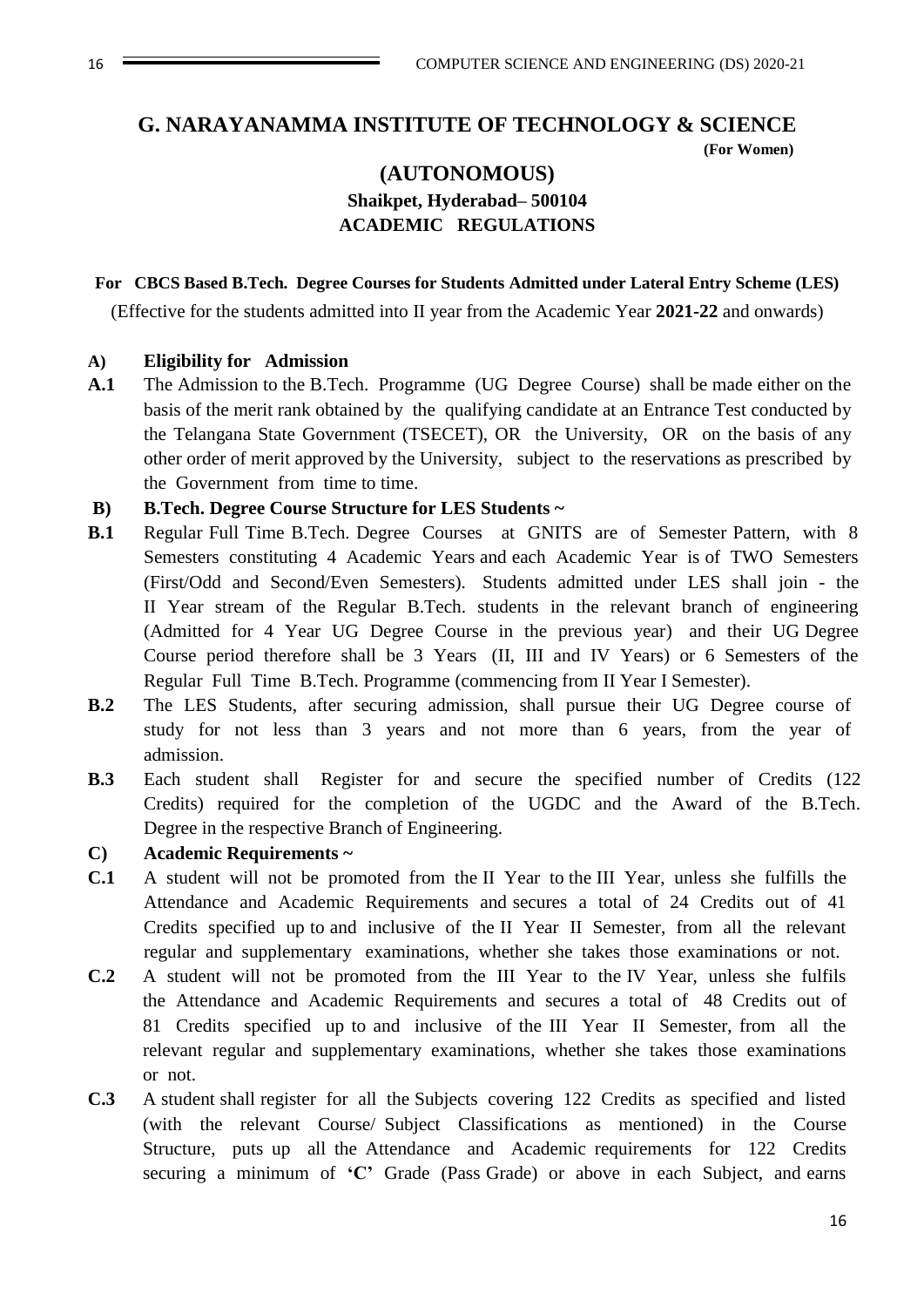ALL 122 Credits securing SGPA  $\geq 5.0$  (in each semester), and  $\geq 5.0$  CGPA (at the end of each successive semester), to successfully complete the B.Tech. Degree Course.

**C.4** A student who fails to earn 122 Credits specified as per the Course Structure, and as indicated above, within 6 Academic Years from the year of admission (that corresponds to the II Year I Semester of the Regular Full Time B.Tech. Degree Course), shall forfeit their seat in B.Tech. Programme and their admission shall stand cancelled.

#### **D) Award of Degree**

- **D.1** A student who registers for all the specified Subjects/ Courses as listed in the Course Structure, satisfies all the Course Requirements, and passes all the examinations prescribed in the entire UG Degree Course, and secures the required number of 122 Credits (with CGPA  $\geq$  5.0), within 6 Academic Years from the year of admission, shall be declared to have 'QUALIFIED' for the Award of the B.Tech. Degree in the chosen Branch of Engineering as selected at the time of Admission.
- **D.2** A student who qualifies for the Award of the Degree as listed under Clause **D.1**, shall be placed in the following Classes :
- **D.2.1 a**) A student with final CGPA (at the end of the UG Degree Course)  $\geq 8.00$ , and fulfilling the following conditions -

(i) should have passed all the Subjects/Courses in 'FIRST APPEARANCE' within the first 3 Academic Years (or 6 Sequential Semesters) from the year of admission,

(ii) should have secured a CGPA  $\geq 8.00$ , at the end of each of the 6 sequential semesters, starting from the II Year I Semester onwards,

(iii)should not have been detained or prevented from writing the End Semester Examinations in any semester due to shortage of attendance or any other reason, SHALL be placed in 'FIRST CLASS with DISTINCTION'.

**b**) A student with final CGPA (at the end of UG Degree Course)  $\geq 8.00$ , but not fulfilling the above conditions, shall be placed in 'FIRST CLASS'.

**D.2.2** A student fulfilling the conditions listed under the Clause D.2.1 (a) alone will be the eligible candidate for the 'University/College Rank' and/or 'Gold Medal' considerations.

**D.2.3** All other clauses (and the corresponding CGPAs) shall be same as those listed under clauses 12.2.2 to 12.2.5

#### **E) Other Regulations**

All the Academic Regulations as applicable for the B.Tech. 4 Year Degree Course students shall hold good for the B.Tech. Lateral Entry Scheme students also, but for the variations as described above, under Clauses A, B, C and D for LES students.

Oo00oo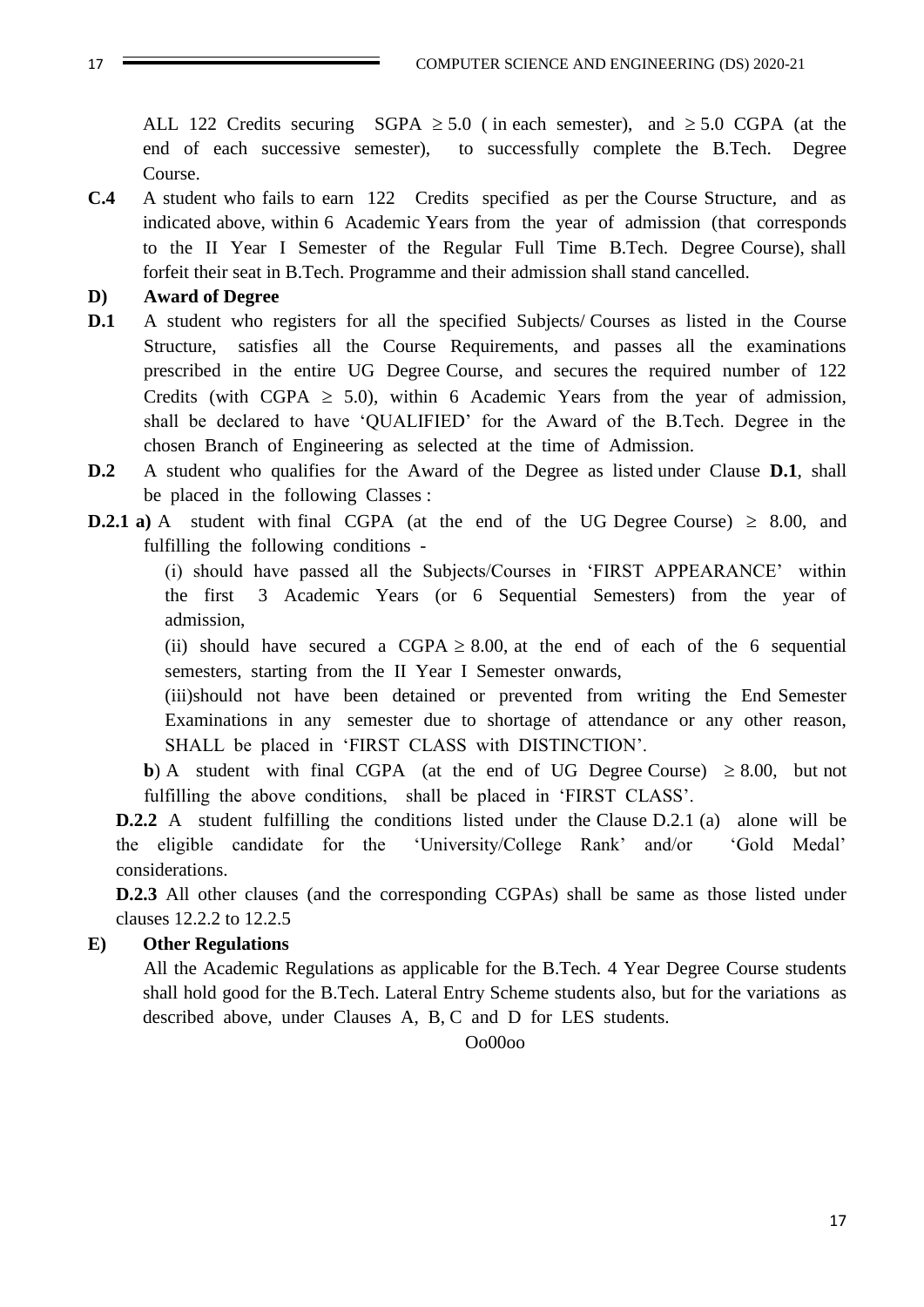### **MALPRACTICES RULES**

### **DISCIPLINARY ACTION FOR / IMPROPER CONDUCT IN EXAMINATIONS**

|                | <b>Nature of Malpractices / Improper</b><br>conduct                                                                                                                                                                                                                                                                                                                                                                                                                            | Punishment                                                                                                                                                                                                                                                                                                                                                                                                                                                                                                                                                                 |
|----------------|--------------------------------------------------------------------------------------------------------------------------------------------------------------------------------------------------------------------------------------------------------------------------------------------------------------------------------------------------------------------------------------------------------------------------------------------------------------------------------|----------------------------------------------------------------------------------------------------------------------------------------------------------------------------------------------------------------------------------------------------------------------------------------------------------------------------------------------------------------------------------------------------------------------------------------------------------------------------------------------------------------------------------------------------------------------------|
|                | If the student:                                                                                                                                                                                                                                                                                                                                                                                                                                                                |                                                                                                                                                                                                                                                                                                                                                                                                                                                                                                                                                                            |
| 1.<br>(a)      | or keeps accessible<br>in<br>Possesses<br>examination hall, any paper, note book,<br>programmable calculators, cell phones,<br>pager, palm computers or any other<br>form of material concerned with or<br>related to the subject of the examination<br>(theory or practical) in which student is<br>appearing but has not made use of<br>(material shall include any marks on the<br>body of the student which can be used<br>as an aid in the subject of the<br>examination) | Expulsion from the examination hall and<br>cancellation of the performance in that subject<br>only.                                                                                                                                                                                                                                                                                                                                                                                                                                                                        |
| (b)            | Gives assistance or guidance or<br>receives it from any other student<br>orally or by any other body language<br>methods or communicates through<br>cell phones with any student or<br>persons in or outside the exam hall in<br>respect of any matter.                                                                                                                                                                                                                        | Expulsion from the examination hall and<br>cancellation of the performance in that<br>subject only of all the students involved. In<br>case of an outsider, he will be handed over to<br>the police and a case is registered against<br>him.                                                                                                                                                                                                                                                                                                                               |
| $\overline{2}$ | Has copied in the examination hall<br>from any paper, book, programmable<br>calculators, palm computers or any<br>other form of material relevant to the<br>subject of the examination (theory or<br>practical) in which the student is<br>appearing.                                                                                                                                                                                                                          | Expulsion from the examination hall and<br>cancellation of the performance in that<br>subject and all other subjects the student has<br>already<br>appeared including practical<br>examinations and project work and shall not<br>be permitted to appear for the remaining<br>examinations<br>of the<br>subjects<br>of<br>that<br>semester/year.                                                                                                                                                                                                                           |
| 3              | Impersonates any<br>other<br>student in<br>connection with the examination.                                                                                                                                                                                                                                                                                                                                                                                                    | The student who has impersonated shall be<br>expelled from examination hall. The student<br>is also debarred and forfeits the seat. The<br>performance of the original student, who has<br>been impersonated, shall be cancelled in all<br>the subjects of the examination (including<br>practicals and project work) already appeared<br>and shall not be allowed to appear for<br>examinations of the remaining subjects of that<br>semester/year. The student is also debarred for<br>two consecutive semesters from class work<br>and all university examinations. The |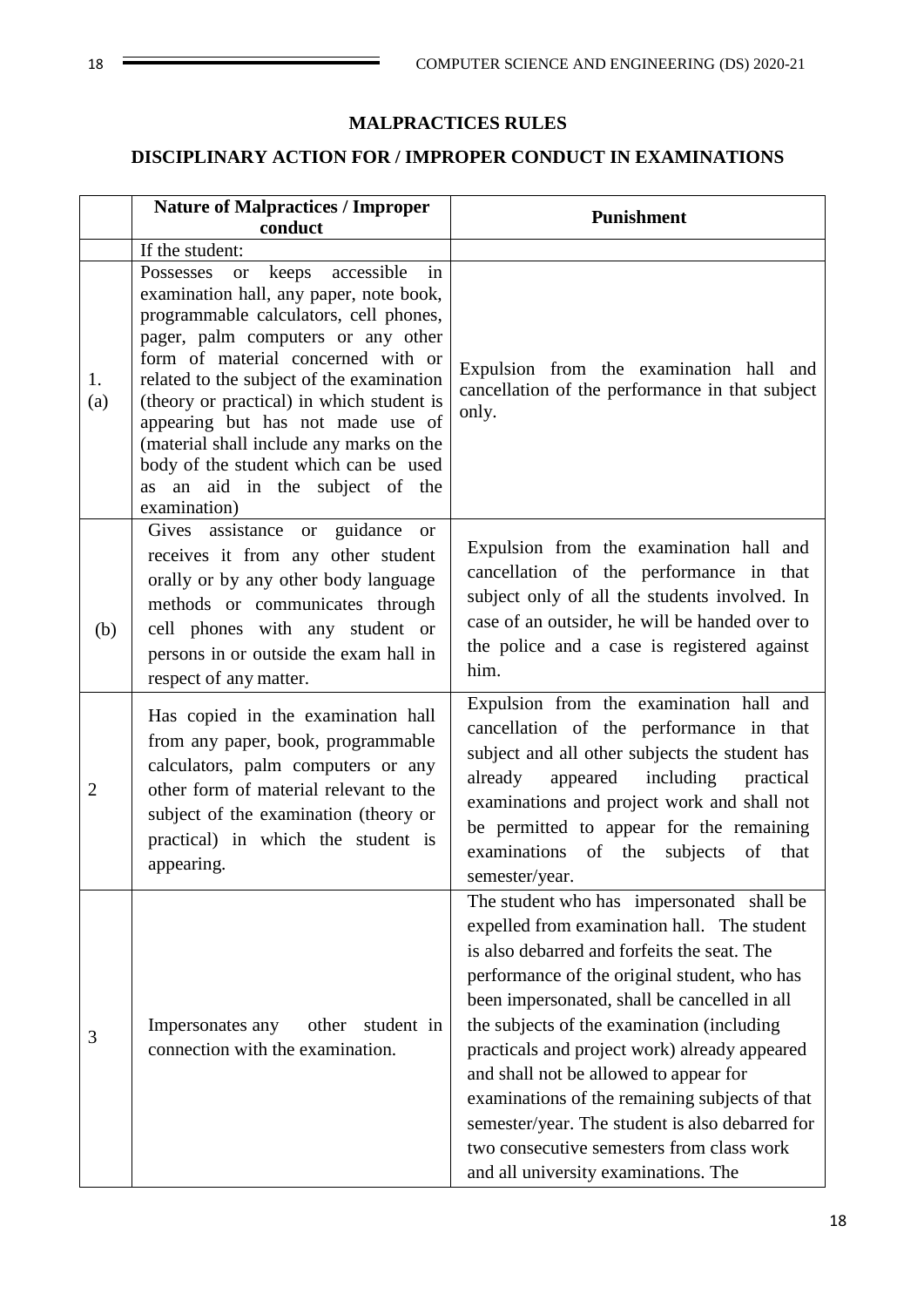|   |                                                                                                                                                                                                                                                                                                                                                                                                                                                                                                                                                                                                                                                                                                                                                                                            | continuation of the course by the student is<br>subject to the academic regulations in<br>connection with forfeiture of seat. If the<br>imposter is an outsider, he will be handed over<br>to the police and a case is registered against<br>him.                                                                                                                                                                                                                                                                                                                                       |
|---|--------------------------------------------------------------------------------------------------------------------------------------------------------------------------------------------------------------------------------------------------------------------------------------------------------------------------------------------------------------------------------------------------------------------------------------------------------------------------------------------------------------------------------------------------------------------------------------------------------------------------------------------------------------------------------------------------------------------------------------------------------------------------------------------|-----------------------------------------------------------------------------------------------------------------------------------------------------------------------------------------------------------------------------------------------------------------------------------------------------------------------------------------------------------------------------------------------------------------------------------------------------------------------------------------------------------------------------------------------------------------------------------------|
| 4 | Smuggles in the answer book or<br>additional sheet or takes out or<br>arranges to send out the question<br>paper during the examination or<br>answer book or additional sheet,<br>during or after the examination.                                                                                                                                                                                                                                                                                                                                                                                                                                                                                                                                                                         | Expulsion from the examination hall and<br>cancellation of performance in that subject<br>and all the other subjects the student has<br>appeared<br>including<br>practical<br>already<br>examinations and project work and shall not<br>be permitted for the remaining examinations<br>of the subjects of that semester/year. The<br>student is also debarred for two consecutive<br>semesters from class work and all university<br>examinations. The continuation of the course<br>by the student is subject to the academic<br>regulations in connection with forfeiture of<br>seat. |
| 5 | objectionable,<br>Uses<br>abusive<br><sub>or</sub><br>offensive language in the answer<br>paper or in letters to the examiners or<br>writes to the examiner requesting him<br>to award pass marks.                                                                                                                                                                                                                                                                                                                                                                                                                                                                                                                                                                                         | Cancellation of the performance in that<br>subject.                                                                                                                                                                                                                                                                                                                                                                                                                                                                                                                                     |
| 6 | Refuses to obey the orders of the chief<br>superintendent/<br>assistant<br>superintendent / any officer on duty or<br>misbehaves or creates disturbance of<br>kind<br>the<br>in<br>and<br>around<br>any<br>examination hall or organizes a walk<br>out or instigates others to walk out, or<br>threatens the officer-in charge or any<br>person on duty in or outside the<br>examination hall of any injury to his<br>person or to any of his relations<br>whether by words, either spoken or<br>written or by signs or by visible<br>representation, assaults the officer-in-<br>charge, or any person on duty in or<br>outside the examination hall or any of<br>his relations, or indulges in any other<br>act of misconduct or mischief which<br>result in damage to or destruction of | In case of students of the college, they shall be<br>expelled from examination halls and<br>cancellation of their performance in that subject<br>and all other subjects the student(s) has (have)<br>already appeared and shall not be permitted to<br>appear for the remaining examinations of the<br>subjects of that semester/year. The students<br>also are debarred and forfeit their seats. In case<br>of outsiders, they will be handed over to the<br>police and a police case is registered against<br>them.                                                                   |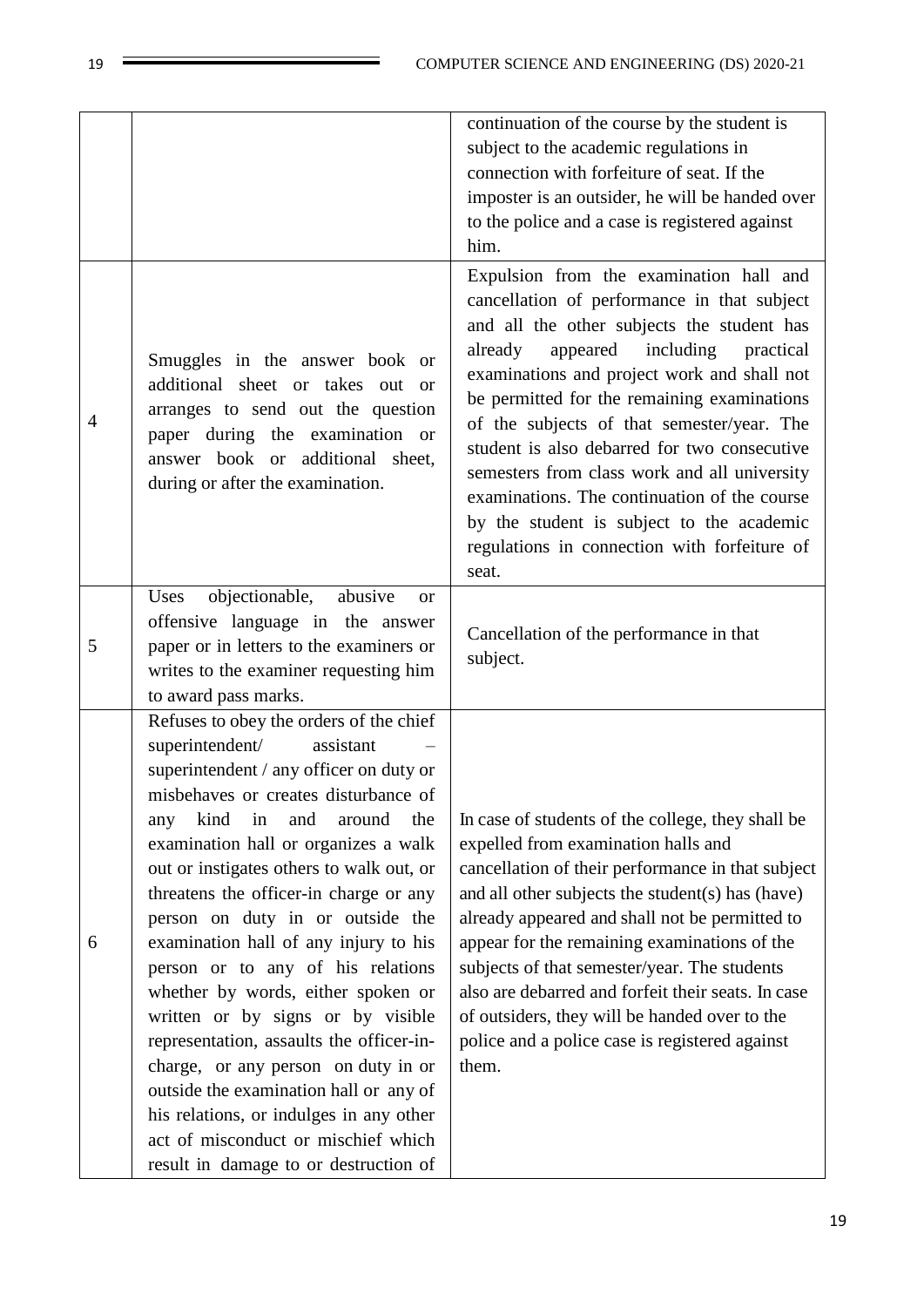|   | property in the examination hall or<br>any part of the college campus or<br>engages in any other act which in the<br>opinion of the officer on duty<br>amounts to use of unfair means or<br>misconduct or has the tendency to<br>disrupt the orderly conduct of the<br>examination. |                                                                                                                                                                                                                                                                                                                                                                                                                                                                                                                                                                               |
|---|-------------------------------------------------------------------------------------------------------------------------------------------------------------------------------------------------------------------------------------------------------------------------------------|-------------------------------------------------------------------------------------------------------------------------------------------------------------------------------------------------------------------------------------------------------------------------------------------------------------------------------------------------------------------------------------------------------------------------------------------------------------------------------------------------------------------------------------------------------------------------------|
| 7 | Leaves the exam hall taking away<br>answer script or intentionally tears of<br>the script or any part thereof inside or<br>outside the examination hall                                                                                                                             | Expulsion from the examination hall and<br>cancellation of performance in that subject<br>and all the other subjects the student has<br>appeared including<br>already<br>practical<br>examinations and project work and shall not<br>be permitted for the remaining examinations<br>of the subjects of that semester/year. The<br>student is also debarred for two consecutive<br>semesters from class work and all end<br>examinations. The continuation of the course<br>by the student is subject to the academic<br>regulations in connection with forfeiture<br>of seat. |
| 8 | Possess any lethal weapon or firearm<br>in the examination hall.                                                                                                                                                                                                                    | Expulsion from the examination hall and<br>cancellation of the performance in that<br>subject and all other subjects the student<br>has already appeared including practical<br>examinations and project work and shall not<br>be permitted for the remaining examinations<br>of the subjects of that semester/ year. The<br>student is also debarred and forfeits the seat                                                                                                                                                                                                   |
| 9 | If student of the college, who is not a<br>student for the particular examination<br>or any person not connected with the<br>college indulges in any malpractice or<br>improper conduct mentioned in clause<br>6 to 8.                                                              | Student of the colleges expulsion from the<br>examination hall and cancellation of the<br>performance in that subject and all other<br>subjects the student has already appeared<br>including practical examinations and project<br>work and shall not be permitted for the<br>remaining examinations of the subjects of<br>that semester/year. The student is also<br>debarred and forfeits the seat.<br>Person(s) who do not belong to the college<br>will be handed over to police and, a police<br>case will be registered against them.                                  |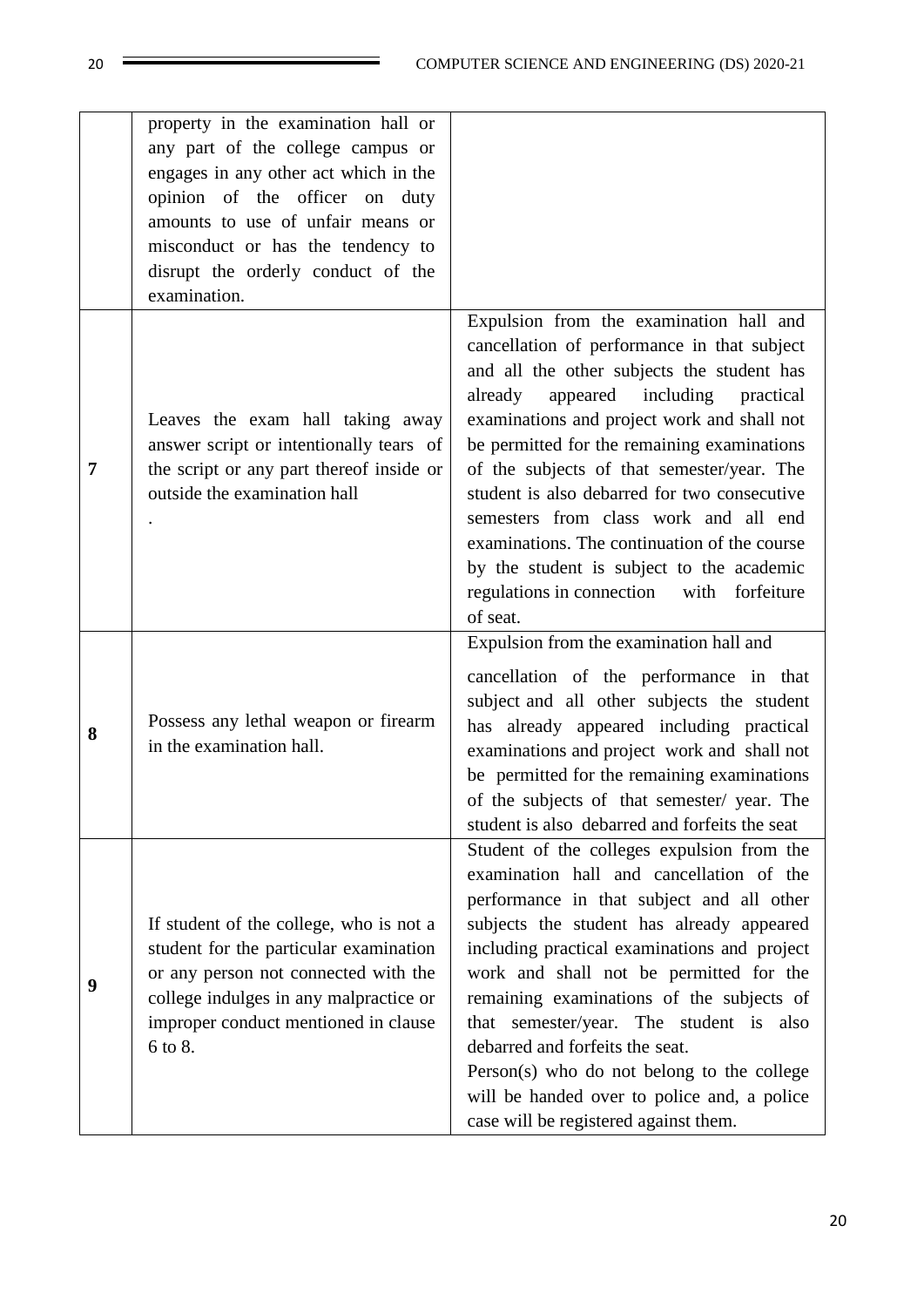| 10 | Comes in a drunken condition to the<br>examination hall.                                                                                                                                  | Expulsion<br>from the examination<br>hall<br>and cancellation of the performance in that<br>subject and all other subjects the student<br>has already appeared including practical<br>examinations and project work and shall not<br>be permitted for the remaining examinations<br>of the subjects of that semester/year. |
|----|-------------------------------------------------------------------------------------------------------------------------------------------------------------------------------------------|----------------------------------------------------------------------------------------------------------------------------------------------------------------------------------------------------------------------------------------------------------------------------------------------------------------------------|
| 11 | Copying detected on the basis of<br>evidence, such as, during<br>internal<br>valuation or during special scrutiny.                                                                        | Cancellation of the performance in that<br>subject and all other subjects the student has<br>appeared including practical examinations and<br>project work of that semester/year<br>examinations.                                                                                                                          |
| 12 | If any malpractice is detected which is<br>not covered in the above clauses 1 to<br>11 shall be reported to the Principal for<br>action to<br>further<br>award<br>suitable<br>punishment. |                                                                                                                                                                                                                                                                                                                            |

\* \* \* \* \*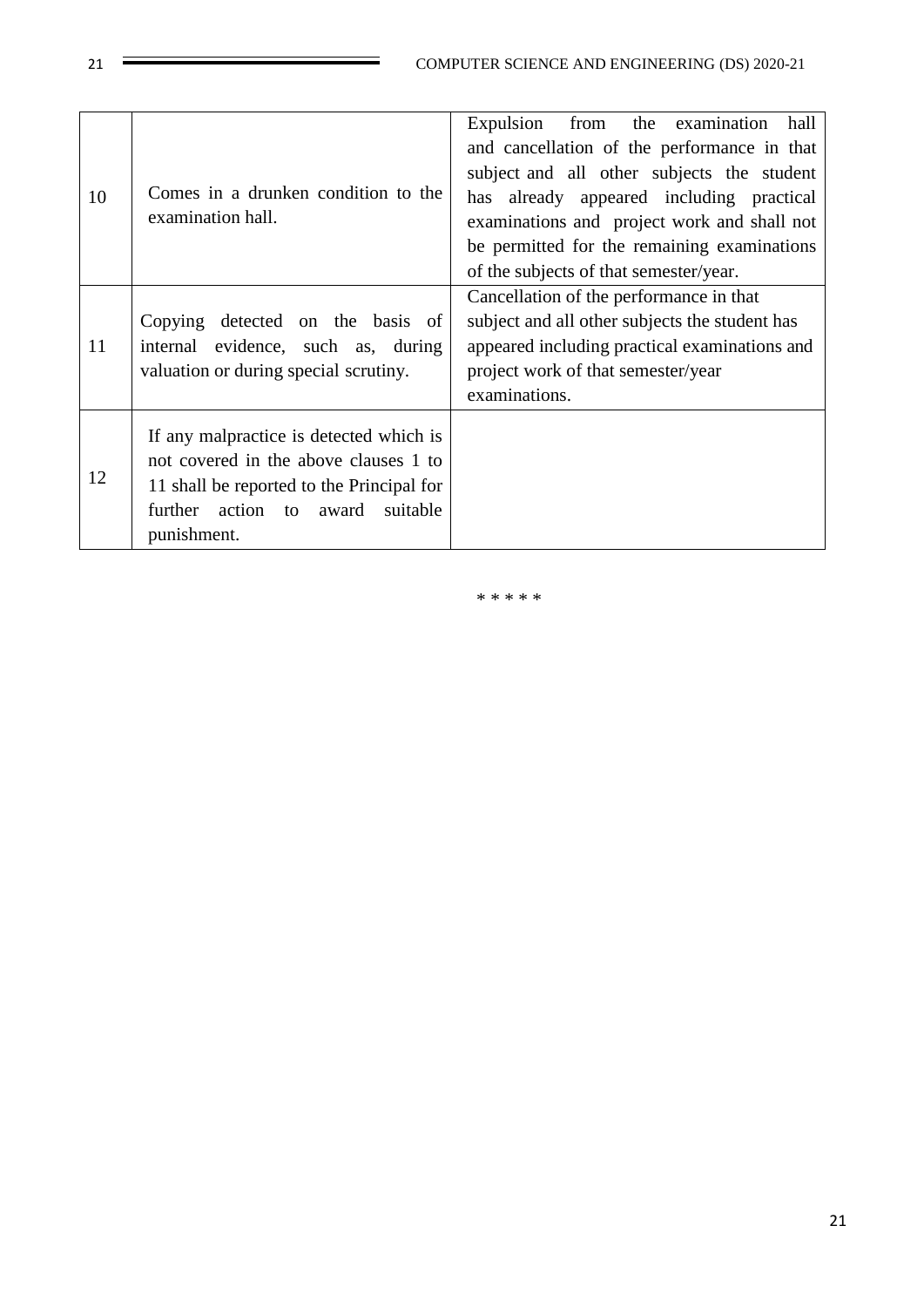#### **G. NARAYANAMMA INSTITUTE OF TECHNOLOGY & SCIENCE (AUTONOMOUS) (For Women)**

### B.Tech. 4 Year (8 semesters) Regular Programme in Computer Science and Engineering (Data Science) **Course Structure**

### **(Applicable for the Batch admitted from the Academic Year 2020-21 onwards)**

#### **I YEAR I SEMESTER**

| S. No.         | Group     | <b>Course</b><br>Code | <b>Subject</b>                               | L              | Т                        | P                        | <b>Credits</b> |
|----------------|-----------|-----------------------|----------------------------------------------|----------------|--------------------------|--------------------------|----------------|
|                | <b>BS</b> | BS121AA               | Chemistry                                    | 3              |                          |                          | 4              |
| 2              | <b>BS</b> | <b>BS121AB</b>        | Linear Algebra and Multivariable<br>Calculus | 3              |                          |                          | 4              |
| 3              | ES        | ES121AD               | <b>Basic Electrical Engineering</b>          | 3              |                          | $\overline{\phantom{a}}$ | 4              |
| $\overline{4}$ | ES        | ES121AF               | Programming for Problem Solving              | 3              |                          | $\overline{\phantom{a}}$ | 3              |
| 5              | <b>BS</b> | <b>BS12101</b>        | Chemistry Lab                                |                |                          | $\overline{2}$           |                |
| 6              | ES        | ES12103               | <b>Basic Electrical Engineering Lab</b>      |                | -                        | 3                        | 1.5            |
| 7              | ES        | ES12105               | Programming Lab                              | -              | $\overline{\phantom{0}}$ | 3                        | 1.5            |
| 8              | <b>MC</b> | MC12106               | Games and Sports                             | $\overline{2}$ |                          |                          |                |
|                |           |                       | <b>TOTAL</b>                                 | 14             | 3                        | 8                        | 19             |

#### **I YEAR II SEMESTER**

| S. No.         | Group     | <b>Course</b><br>Code | <b>Subject</b>                                                     | L  | T                        | P              | <b>Credits</b> |
|----------------|-----------|-----------------------|--------------------------------------------------------------------|----|--------------------------|----------------|----------------|
|                | <b>BS</b> | BS122AC               | Physics                                                            | 3  | 1                        |                | $\overline{4}$ |
| 2              | <b>BS</b> | <b>BS122AG</b>        | Numerical Techniques and<br><b>Transform Calculus</b>              | 3  | 1                        |                | 4              |
| 3              | <b>HS</b> | HS122AJ               | English                                                            | 2  | $\overline{a}$           |                | $\overline{2}$ |
| $\overline{4}$ | ES        | ES122AE               | <b>Engineering Graphics</b>                                        | 1  | $\overline{\phantom{0}}$ | 3              | 2.5            |
| 5              | <b>BS</b> | <b>BS12208</b>        | Physics Lab                                                        |    | $\overline{\phantom{0}}$ | 3              | 1.5            |
| 6              | <b>HS</b> | HS12212               | <b>English Professional and</b><br><b>Communication Skills Lab</b> |    |                          | $\overline{2}$ |                |
|                | ES        | ES12210               | <b>Computational Mathematics Lab</b>                               | -  | $\overline{\phantom{0}}$ | 3              | 1.5            |
| 8              | ES        | ES12211               | <b>Engineering Workshop</b>                                        |    | $\overline{\phantom{0}}$ | 3              | 2.5            |
| 9              | <b>MC</b> | MC12213               | National Service Scheme (NSS)                                      | 2  | $\overline{\phantom{0}}$ |                |                |
|                |           |                       | <b>TOTAL</b>                                                       | 12 | $\overline{2}$           | 14             | 19             |

**Games & Sports / NSS: Participation Certificate is Mandatory for each semester**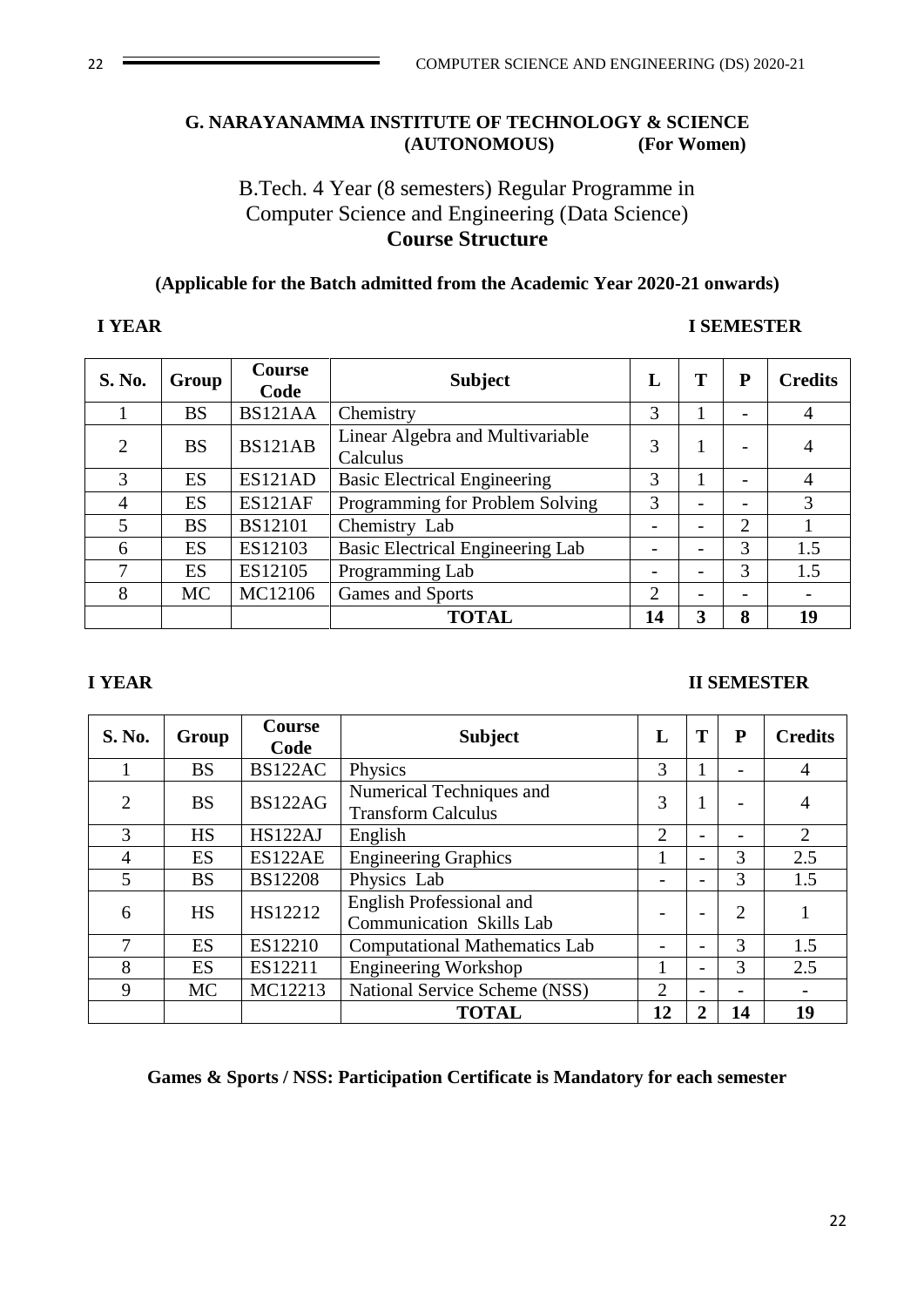#### **G. NARAYANAMMA INSTITUTE OF TECHNOLOGY & SCIENCE (AUTONOMOUS) (For Women)**

## B.Tech. 4 Year (8 semesters) Regular Programme in Computer Science and Engineering (Data Science) **Course Structure**

### **(Applicable for the Batch admitted from the Academic Year 2020-21 onwards)**

#### **II YEAR I SEMESTER**

| S.No.          | Group     | <b>Course</b><br>Code | <b>Subject</b>                                      | L              | Т | P                        | <b>Credits</b> |
|----------------|-----------|-----------------------|-----------------------------------------------------|----------------|---|--------------------------|----------------|
| 1              | <b>BS</b> | BS123NC               | <b>Mathematical Foundations for Data</b><br>Science | 3              |   |                          | 3              |
| 2              | <b>ES</b> | ES123AN               | Digital Logic Design                                | 3              |   |                          | 3              |
| 3              | PC        | PC123ND               | Data Handling & Visualization                       | 3              |   |                          | 3              |
| $\overline{4}$ | PC        | PC123NA               | Data Structures Using C                             | 3              |   |                          | $\overline{4}$ |
| 5              | PC        | PC123BJ               | Database Management Systems                         | 3              |   | $\overline{\phantom{0}}$ | 3              |
| 6              | ES        | ES12370               | IT Workshop and Python<br>programming Lab           |                |   | 3                        | 1.5            |
| 7              | <b>PC</b> | PC12372               | Data Structures Using C Lab                         |                |   | 3                        | 1.5            |
| 8              | PC        | PC12328               | Database Management<br><b>Systems Lab</b>           |                |   | 3                        | 1.5            |
| 9              | <b>MC</b> | MC12317               | <b>Gender Sensitization</b>                         | $\mathfrak{2}$ |   |                          |                |
|                |           |                       | <b>TOTAL</b>                                        | 17             |   | 9                        | 20.5           |

#### **II YEAR II SEMESTER**

| S.No.          | Group     | <b>Course</b><br>Code | <b>Subject</b>                                         | L                        | T | P | <b>Credits</b> |
|----------------|-----------|-----------------------|--------------------------------------------------------|--------------------------|---|---|----------------|
| 1              | <b>BS</b> | <b>BS124NE</b>        | <b>Statistical Foundations for</b><br>Data Science     | 3                        |   |   | 3              |
| $\mathfrak{D}$ | <b>HS</b> | HS124BD               | Managerial Economics and<br><b>Financial Analysis</b>  | 3                        |   |   | 3              |
| 3              | <b>PC</b> | PC124BH               | <b>Computer Organization and Architecture</b>          | 3                        |   |   | 3              |
| 4              | <b>PC</b> | PC124BN               | <b>Operating Systems</b>                               | 3                        |   |   | 3              |
| 5              | PC        | PC124AX               | <b>Object Oriented Programming</b>                     | 3                        |   |   | 4              |
| 6              | <b>PC</b> | PC12427               | Computer Organization and<br>Microprocessor Lab        | $\overline{\phantom{0}}$ |   | 3 | 1.5            |
| 7              | PC        | PC12433               | <b>Operating Systems Lab</b>                           | $\overline{\phantom{a}}$ |   | 3 | 1.5            |
| 8              | PC        | PC12423               | <b>Object Oriented Programming</b><br>through Java Lab | $\overline{\phantom{a}}$ |   | 3 | 1.5            |
| 9              | <b>MC</b> | MC124BE               | <b>Environmental Sciences</b>                          | 2                        |   |   |                |
|                |           |                       | <b>TOTAL</b>                                           | 17                       |   | 9 | 20.5           |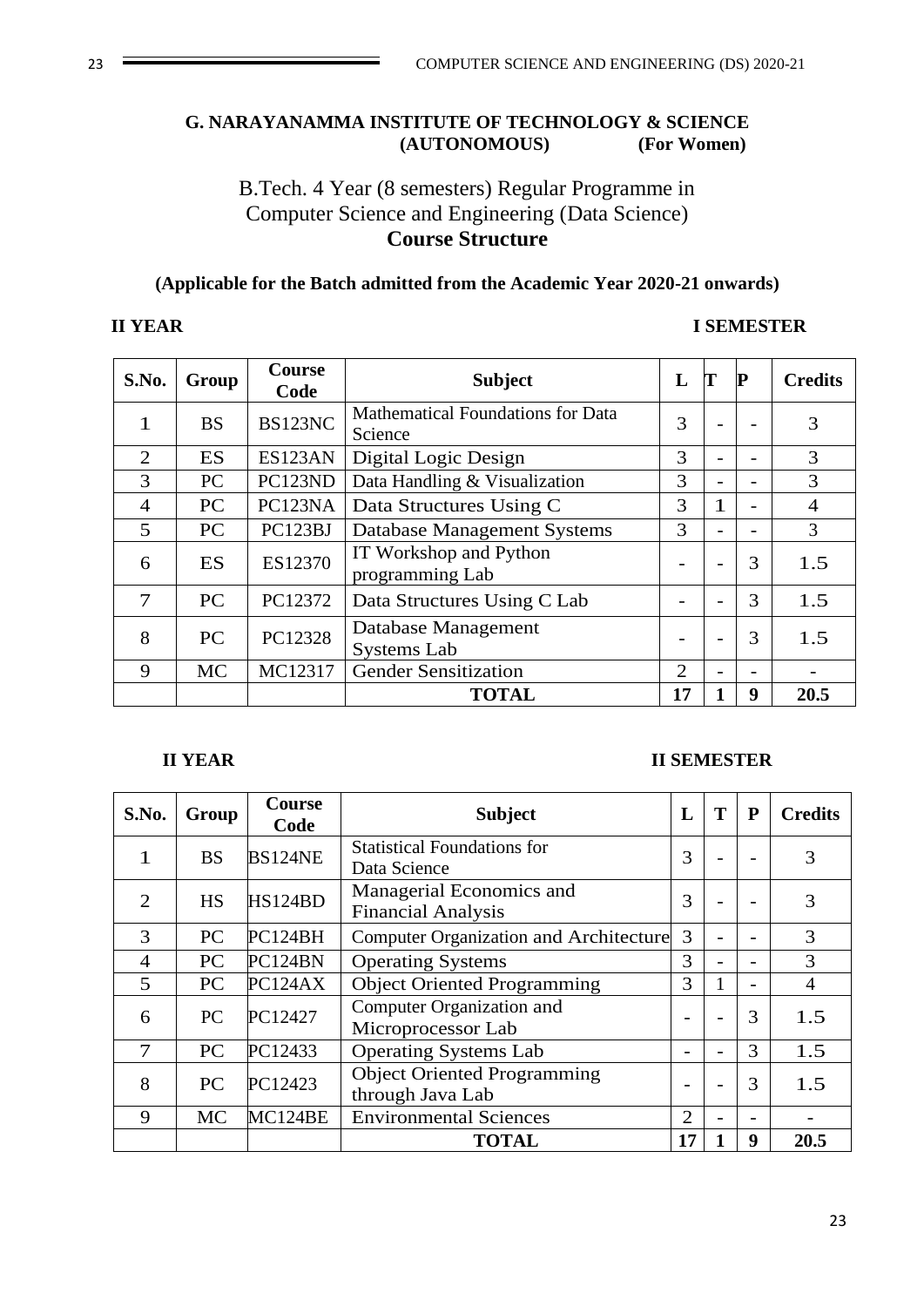#### **G. NARAYANAMMA INSTITUTE OF TECHNOLOGY & SCIENCE**

 **(For Women)**

#### **(AUTONOMOUS) Shaikpet, HYDERABAD - 500 104**

**I Year B.Tech. CSE (DS) I-Semester L T P C Course Code: BS121AA 3 1 - 4** 

#### **CHEMISTRY**

(Common to CSM & CSD)

**Prerequisites:** -Nil-

#### **Course Objectives:**

- 1. To bring adaptability to new developments in engineering chemistry and to acquire the skills required to become a perfect engineer.
- 2. To include the importance of water in industrial usage, significance of corrosion control to protect the structures.
- 3. To acquire the knowledge of reaction mechanisms involved in various organic reactions.

#### **UNIT 1:** (~ 8 Lecture Hours)

**Molecular Structure and Theories of Bonding**: Atomic and molecular orbitals: Linear combination of atomic orbitals (LCAO), molecular orbitals of diatomic molecules. Molecular orbital energy level diagrams of diatomic molecules,  $N_2$ ,  $O_2$  and  $F_2$ .  $\Pi$  Molecular orbital diagrams of butadiene, benzene and aromaticity.

**Crystal Field Theory (CFT)**: Salient Features of CFT: Crystal field splitting patterns of transition metalion d-orbitals in tetrahedral, octahedral and square planar complexes. Magnetic properties: Spin only magnetic moments of transition metals of  $d^2-d^9$ configuration in octahedral complexes. Band structure of solids and effect of doping on conductance.

#### **UNIT 2:** (~ 12 Lecture Hours)

**Electrochemistry and Corrosion: Electrochemistry:** Conductance: Specific, equivalent and molar conductance and their interrelationship and numerical problems. Electrochemical cell: Electrode potential, standard electrode potential and emf of the cell. Nernst equation, its derivation and applications. Types of electrodes: Standard hydrogen electrode, calomel electrode and glass electrode. Electro chemical series and its applications. Concept of concentration cells: Electrolytic concentration cell and numerical problems. Batteries: Lead acid storage battery and lithium ion battery.

**Corrosion:** Causes and effects of Corrosion: Theories of chemical and electrochemical corrosion. Mechanism of electrochemical corrosion. Types of corrosion: Galvanic, waterline and pitting corrosion. Factors affecting rate of corrosion. Corrosion control methods: Cathodic protection-Sacrificial anode and impressed current cathodic methods. Surface coatings: Metallic coatings –hot dipping: galvanizing and tinning. Electroplating: Copper plating and electroless plating - Nickel plating.

#### **UNIT 3:** (~ 8 Lecture Hours)

**Periodic Properties and Nanomaterials:** Periodic table: Electronic configurations, atomic and ionic sizes, ionizationenergies, electronaffinity and electronegativity. Variations of s,p,d,f orbital energies of atoms in periodic table. Co-ordination numbers and geometries. Hard and soft acids and bases. HSAB rule and its applications.

**Nanomaterials**: Synthesis: Top down and bottom up approaches. Properties and applications of fullerenes, carbon nanotubes. General applications of nanomaterials.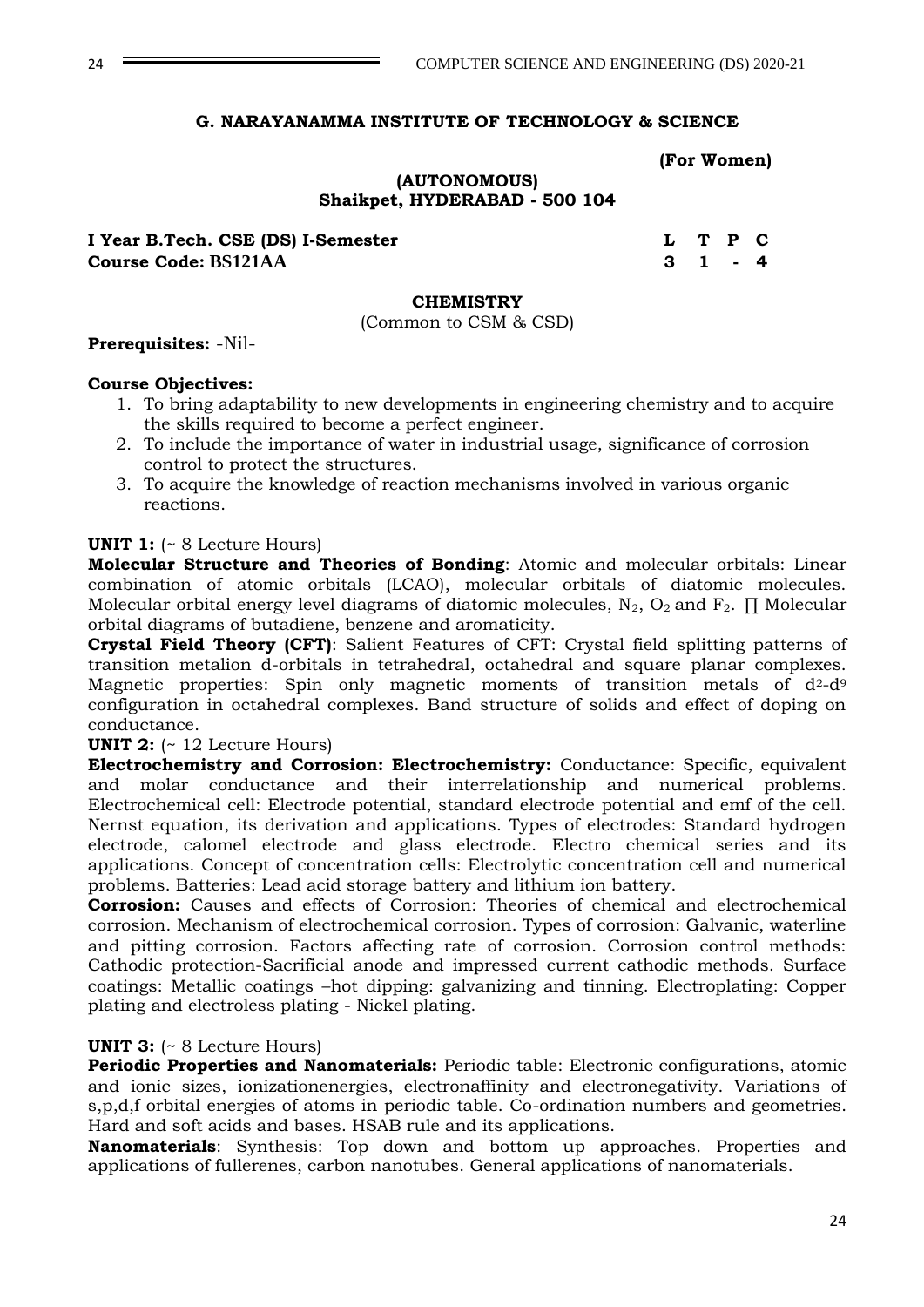#### **UNIT 4:** (~ 8 Lecture Hours)

**Water and its treatment**: Hardness of water: Causes of hardness and types of hardness temporary and permanent. Expression and units of hardness. Estimation of hardness of water by complexometric method and numerical problems. Potable water and its specifications. Steps involved in treatment of potable water: Disinfection of potable water by chlorination and ozonisation. Boiler troubles: Scales, sludges, priming, foaming and caustic embrittlement. Boiler feed water: Internal treatment by calgon, phosphate and colloidal conditioning and external treatment of Water by Ion exchange process. Desalination of water: Reverse osmosis. Sewage and its treatment: primary, secondary and tertiary treatments.

#### **UNIT 5:** (~ 11 Lecture Hours)

**Stereochemistry, Reaction Mechanism and Synthesis of Drug Molecules:**  Representation of 3 -Dimensional structures: Structural and stereo isomers, configurations. Chirality, enantiomers, diastereomers, optical activity and absolute configuration. Conformation analysis of n- butane. Isomerism in transition metal complexes.

Substitution reactions: Nucleophilic substitution reactions, mechanism of  $SN<sup>1</sup>$  and  $SN<sup>2</sup>$ reactions. Addition reaction: Electrophilic and Nucleophilic addition. Addition of HBr to Propene: Markownikoff and anti Markownikoff additions. Grignard reactions on carbonyl compounds. Elimination reactions: Dehydrohalogenation of alkyl halides - Saytzeff rule. Oxidation reactions: Oxidation of alcohols using  $KMnO<sub>4</sub>$  and Chromic acid. Reduction reactions: Reduction of carbonyl compounds using LiAlH<sub>4</sub> and NaBH<sub>4</sub>. Synthesis of Drug molecules: Paracetamol and aspirin.

#### **Text Books:**

- 1. P.C Jain and Jain Monika, Engineering Chemistry, 16th Edition, DhanpatRai Publication Company.
- 2. Morison and Boyd, Organic Chemistry, 7th Edition, Pearson publications.
- 3. B.Rama Devi, Ch. VenkataRamana Reddy and PrasanthRath, Text Book of Engineering Chemistry, Cengage Learning.

#### **Reference Books:**

- 1. B.H.Mahan University Chemistry, Addison –Wesley Publishing Company.
- 2. M.J.Sienko and R.A.Plane, Chemistry: Principles and Applications, McGraw Hill International.
- 3. J.D.Lee, Concise inorganic Chemistry, 5th Edition, Oxford Publication.
- 4. K.P.CVolhadt and N.E Schore, Organic Chemistry: "Structure and Function", 7th Edition, Freeman publications.
- 5. B.R.Puri, L.R.Sharma and Patani, Principles of Physical Chemistry, 6th Edition, McGraw-Hill Publication.

#### **Online Resources**:

- 1. htttp://www.nptelvideos.in/2017/10/engineering chemistry.html.
- 2. http://www.nptel.ac.in/engineering chemistry courses.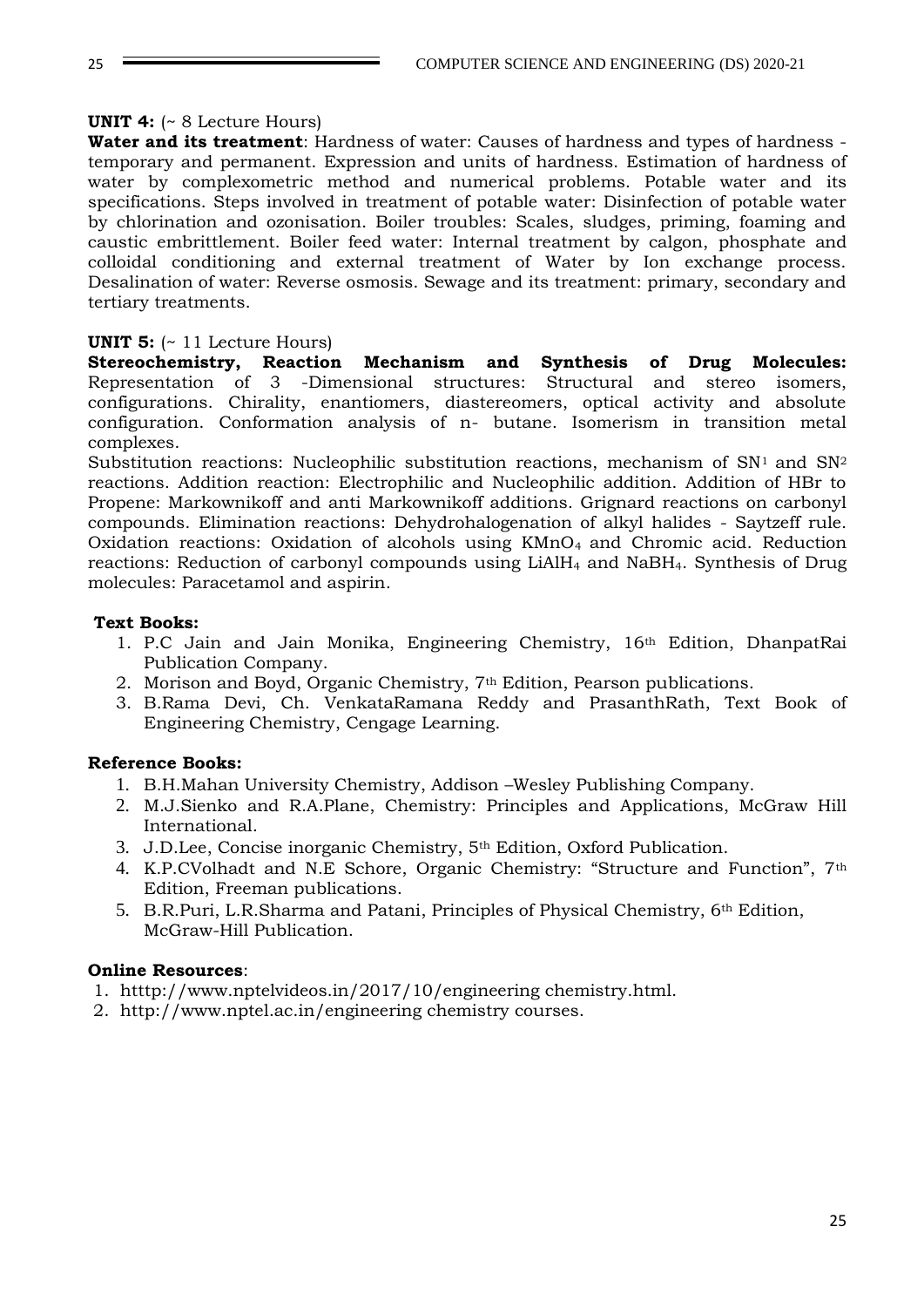#### **Course Outcomes:**

After completion of the course, students will be able to

- 1. Analyze microscopic chemistry in terms of atomic and molecular orbitals.
- 2. Students will gain the basic knowledge of electrochemical procedures related to corrosion and its control.
- 3. Rationalize periodic properties such as ionization potential, electronegativity and oxidation states.
- 4. Students can develop and apply the concepts to identify the hardness and boiler troubles of water.
- 5. List major chemical reactions that are used in the synthesis of drugs.
- 6. Students can develop and apply the concepts for the solutions of complex engineering problems.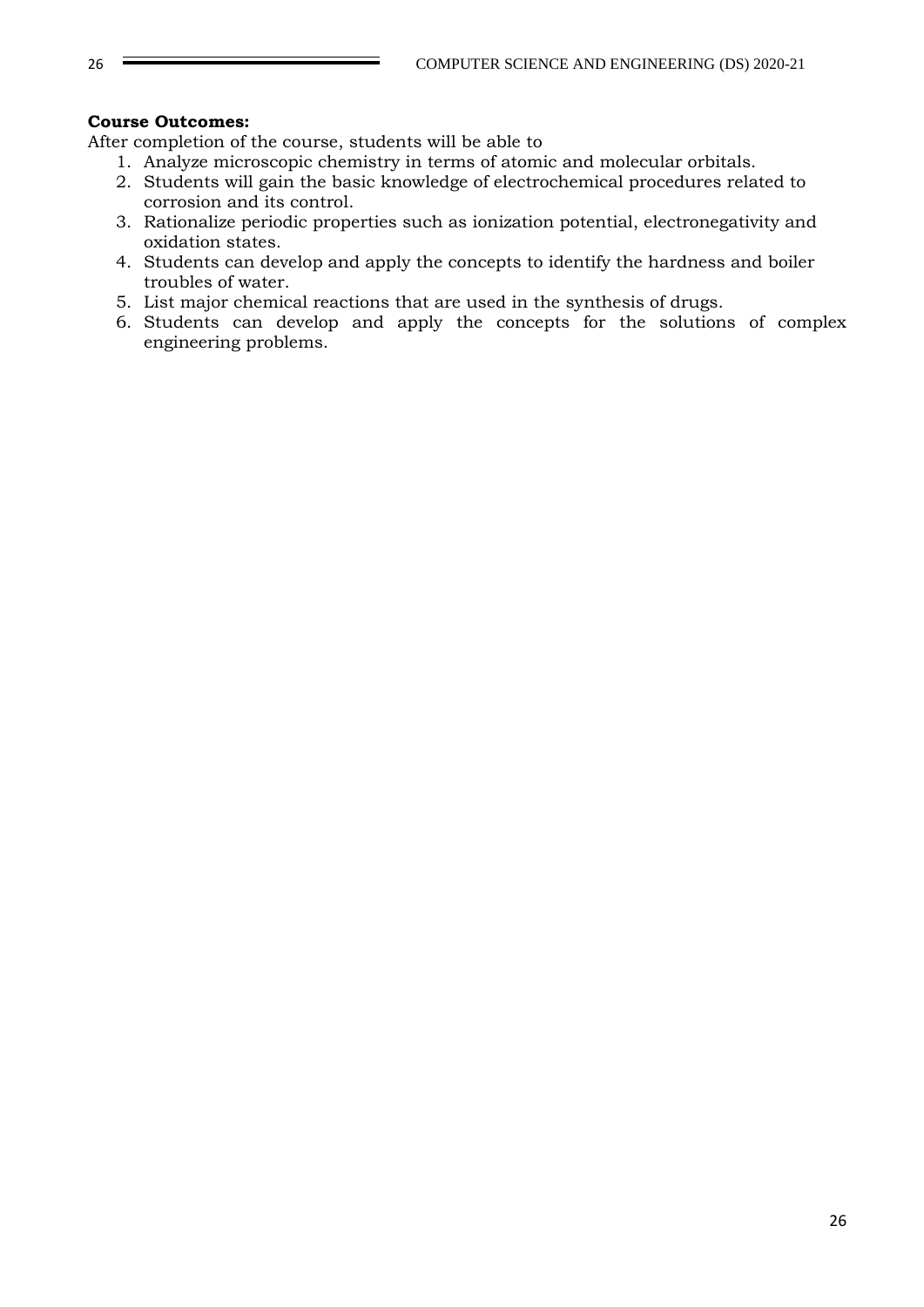#### **G. NARAYANAMMA INSTITUTE OF TECHNOLOGY & SCIENCE (For Women)**

**(AUTONOMOUS)**

**Shaikpet, HYDERABAD - 500 104**

| I Year B.Tech. CSE (DS) I-Semester | L T P C |  |  |
|------------------------------------|---------|--|--|
| <b>Course Code: BS121AB</b>        | 3 1 - 4 |  |  |

#### **LINEAR ALGEBRA AND MULTI VARIABLE CALCULUS**

(Common to CST, CSM & CSD)

#### **Prerequisites:** -Nil-

#### **Course Objectives:**

- 1. To learn the concepts of rank of a matrix and applying it to understand the consistency of system of equations.
- 2. To solve system of linear equations.
- 3. To study properties of Eigen values and Eigen vectors.
- 4. To find extreme values for functions of several variables.
- 5. To find the solutions of first, higher order ODE.
- 6. To evaluate the double and triple integrals for functions of several variables.

#### **UNIT1:**  $( \sim 8$  Lecture Hours)

**Linear System of Equations -** Types of real matrices and complex matrices, rank, echelon form, normal form, consistency and solution of linear systems (homogeneous and Non-homogeneous), LU decomposition method.

#### **UNIT 2:**  $\sim$  8 Lecture Hours)

**Eigen values and Eigen Vectors -** Eigen values, Eigen vectors and their properties. Cayley - Hamilton theorem (without proof), Inverse and powers of a matrix using Cayley - Hamilton theorem, Diagonalization.

#### **UNIT 3:**  $\sim$  12 Lecture Hours)

**Differential Equations –** Linear, Bernoulli's, Exact Differential Equations, Differential Equations Reducible to exact, Orthogonal trajectories.

**Linear differential equations of higher order with constant coefficients:** Nonhomogeneous differential equations with RHS term of the type  $e^{ax}$ , sinax, cosax, polynomials in x,  $e^{ax}V(x)$ ,  $xV(x)$ , Method of variation of parameters, Applications to Electrical circuits.

#### **UNIT 4:**  $( \sim 10$  Lecture Hours)

**Functions of Several Variables –** Limit & Continuity (Definitions), Partial derivatives, Chain rules, total derivative, differentiation of implicit functions, Jacobian, functional dependency. Maxima and minima of functions of two variables (with and without constraints) and Lagrange's method of undetermined multipliers.

#### **UNIT 5:**  $\sim$  10 Lecture Hours)

**Multiple Integrals -** Double and triple integrals, change of variables, Change of order of integration.

**Applications:** Finding areas as double integral and volumes as triple integrals.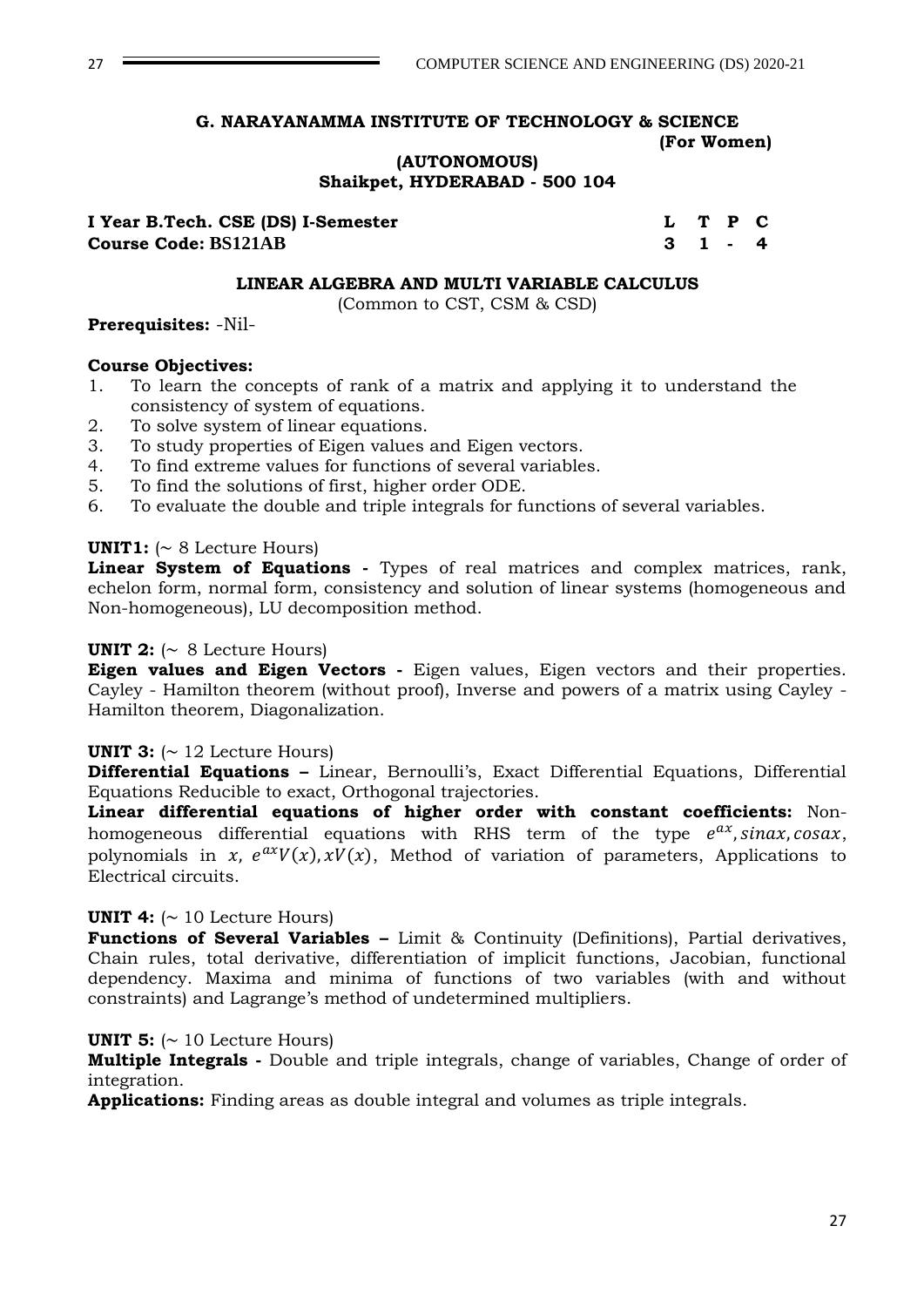#### **Text Books:**

- 1. Dr. B. S. Grewal, Higher Engineering Mathematics, 45th Edition, Khanna Publishers.
- 2. N. P. Bali, Engineering Mathematics, 1st Edition, Lakshmi Publications.

#### **Reference Books:**

- 1. B.V.Ramana, Higher Engineering Mathematics, 1st Edition, [Tata McGraw-Hill](http://www.tatamcgrawhill.com/) Publications.
- 2. E.Kreyszig, Advanced Engineering Mathematics, 9th Edition, John Wiley and Sons Publisher.
- 3. Srimanta Pal, SubodhC.Bhunia, Engineering Mathematics, 1st Edition, Oxford Higher Education.

#### **Online Resources:**

- 1. http://www.nptelvideos.in/2012/11/mathematics.html
- 2. http://nptel.ac.in/courses/111106051/

#### **Course Outcomes:**

After completion of the course, the students will be able to

- 1. Solve and analyze the solution for the system of equations.
- 2. Compute the Eigen values and Eigen vectors which come across under linear transformations.
- 3. Determine the extreme values of functions of two variables with/ without constraints.
- 4. Find the solutions of ordinary differential equations.
- 5. Evaluate double and triple integrals.
- 6. Apply the knowledge of mathematics for real situations.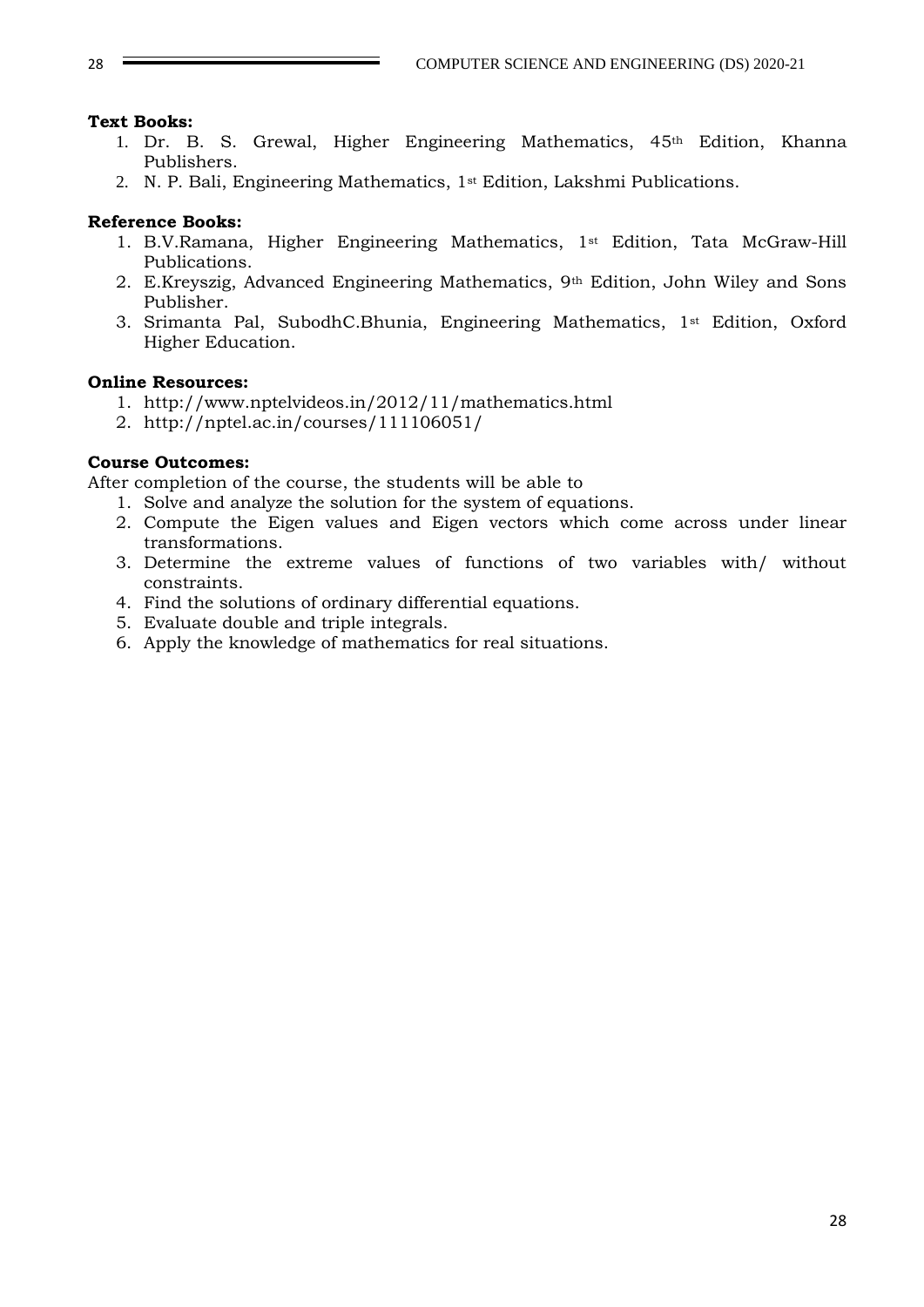#### **G. NARAYANAMMA INSTITUTE OF TECHNOLOGY & SCIENCE (For Women)**

#### **(AUTONOMOUS) Shaikpet, HYDERABAD - 500 104**

**I Year B.Tech. CSE (DS) I-Semester L L T P C Course Code: ES121AD 3 1 - 4** 

#### **BASIC ELECTRICAL ENGINEERING**

(Common to CSM & CSD)

#### **Prerequisites:** -Nil-

#### **Course Objectives:**

- 1. To introduce the concepts of Basic Electrical parameters.
- 2. To analyze basic concepts of AC & DC circuits.
- 3. To carry out operational analysis of Electrical Machines, Transformers and power converters.

#### **UNIT 1:** (~ 10 Lecture Hours)

#### **Magnetic Circuits and DC Circuits**

*Magnetic Circuits:* Magnetic circuits - MMF, flux, reluctance, Inductance; B-H curve of magnetic materials; Minimization of Hysteresis and Eddy current losses.

*DC Circuits:* Electrical Circuit elements: R, L and C, voltage and current sources, Star – Delta Transformation, Kirchoff's laws, Nodal and Mesh analysis of simple circuits with dc excitation, Superposition, Thevenin's and Norton's Theorems with independent sources-Simple Problems.

#### **UNIT 2:** (~ 8 Lecture Hours)

#### **AC Circuits**

**1-**<sup> $\phi$ </sup> *AC Circuits:* Representation of sinusoidal waveforms, peak and rms values, phasor representation, real power, reactive power, apparent power, power factor; Analysis of single-phase ac circuits consisting of R, L, C, RL, RC, RLC combinations, series and parallel resonance.

**3-**<sup> $\phi$ </sup> **AC Circuits:** Three phase balanced circuits, voltage and current relations in star and delta connections – Simple Problems.

#### **UNIT 3:** (~ 10 Lecture Hours)

#### **DC Machines and Transformers**

**Basic Concepts:** Faraday's laws of Electromagnetic induction – statically & dynamically induced emf-Lenz's law – Fleming's Right hand rule.

*DC Machines:* Principle of operation – Construction - working; Types of DC machines-EMF and Torque equation; Torque-Speed characteristics and speed control of separately excited DCMotor - Numerical problems.

*Transformers:* Ideal and practical transformer, EMF equation, Simple Problems.

Equivalent circuit - losses in transformers, Three phase transformer connections (Descriptive treatment only).

#### **UNIT 4:** (~ 9 Lecture Hours)

**AC Machines** (Descriptive treatment only)

3-<sup>0</sup> *Induction motors:* Principle of Operation, Construction of a Three-Phase Induction Motor; Production of rotating magnetic field; slip- frequency of rotor emf – starting Torque – Torque under running conditions. Torque - Slip characteristics.

**Induction motors:** Basic concepts of 1-ØInduction motors: Split-phase Induction Motor;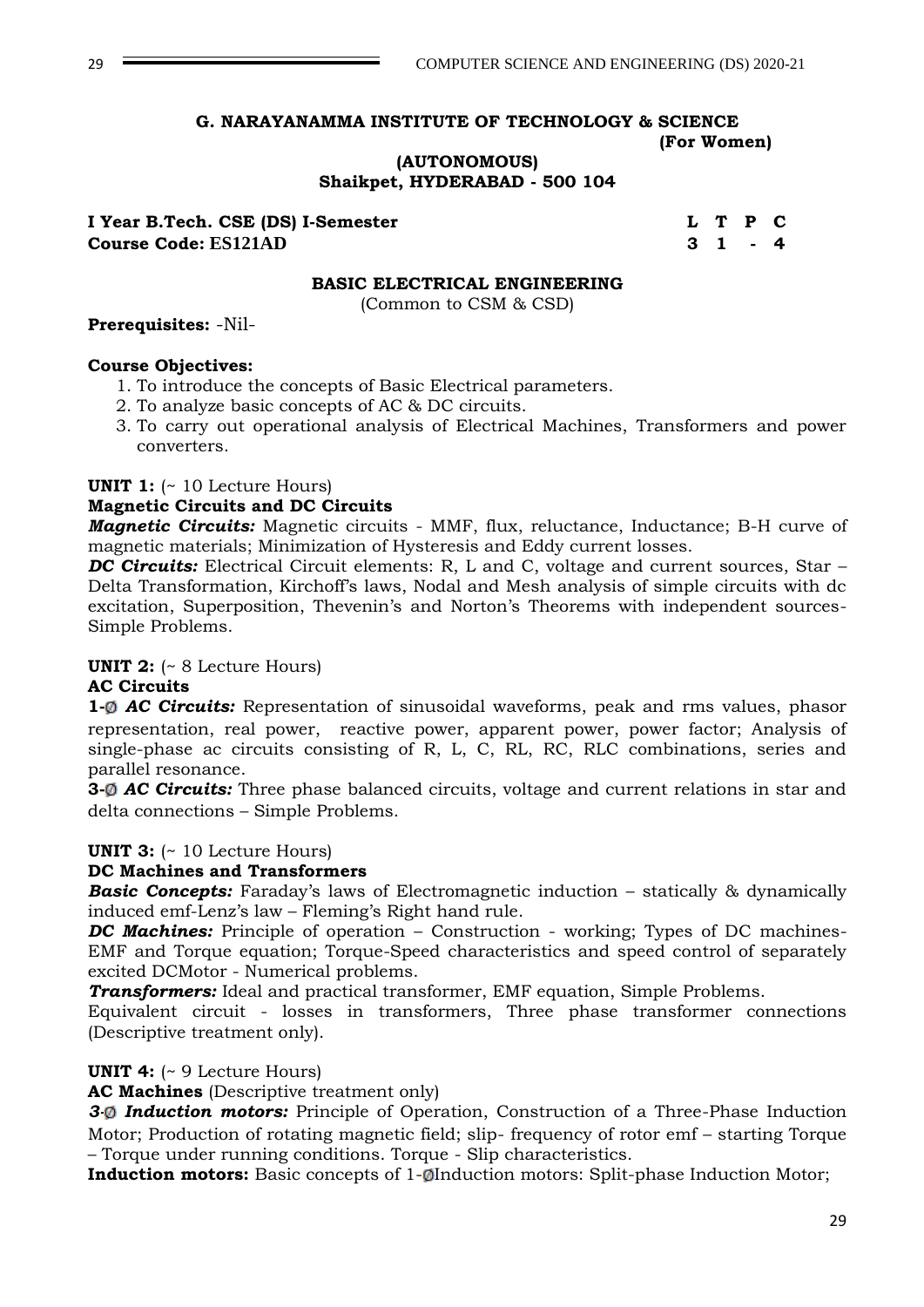**Synchronous Machines:** Principle of Operation of Synchronous Generators.

**UNIT 5:** (~ 8 Lecture Hours)

**Power Converters & Switchgear** (Descriptive treatment only)

*Basic Concepts:* Basic Semiconductor Devices: Diode, Transistor, SCR;

**Power Converters**: DC-DC Buck and Boost Converters; Single Phase Inverters- Half & Full, Bridge Configuration (Elementary treatment only).

**Switchgear**: Introduction to Components of LT (Low Tension) Switchgear: Switch Fuse Unit (SFU), MCB, ELCB, MCCB. Types of Wires and Cables, Earthing.

### **Text Books:**

- 1. T.K.Nagasarkar and M.S.Sukhija, Basic Electrical Engineering, 3rd Edition 2018, Oxford University Press.
- 2. V.K Mehta, Rohit Mehta, Principles of Electrical Engineering, S.Chand Publications.

### **Reference Books:**

- 1. D.P.Kothari and I.J.Nagrath, Basic Electrical Engineering, Tata McGraw Hill, 2010.
- 2. V.DelToro, Electrical Engineering Fundamentals, Prentice Hall India, 1989.
- 3. D.C.Kulshreshtha, Basic Electrical Engineering, McGraw Hill, 2009.

### **Course Outcomes:**

After completion of this course, students will be able to

- 1. Analyze the basic circuits with application of Network Reduction Techniques and Network Theorems.
- 2. Understand and analyze magnetic circuits.
- 3. Analyze the working principles of electrical machines and power converters.
- 4. Understand the components of low voltage electrical installations.
- 5. Apply the above conceptual theories to real world Electrical & Electronic problems and applications.
- 6. Understand and apply the Knowledge of various types of protective systems in real time.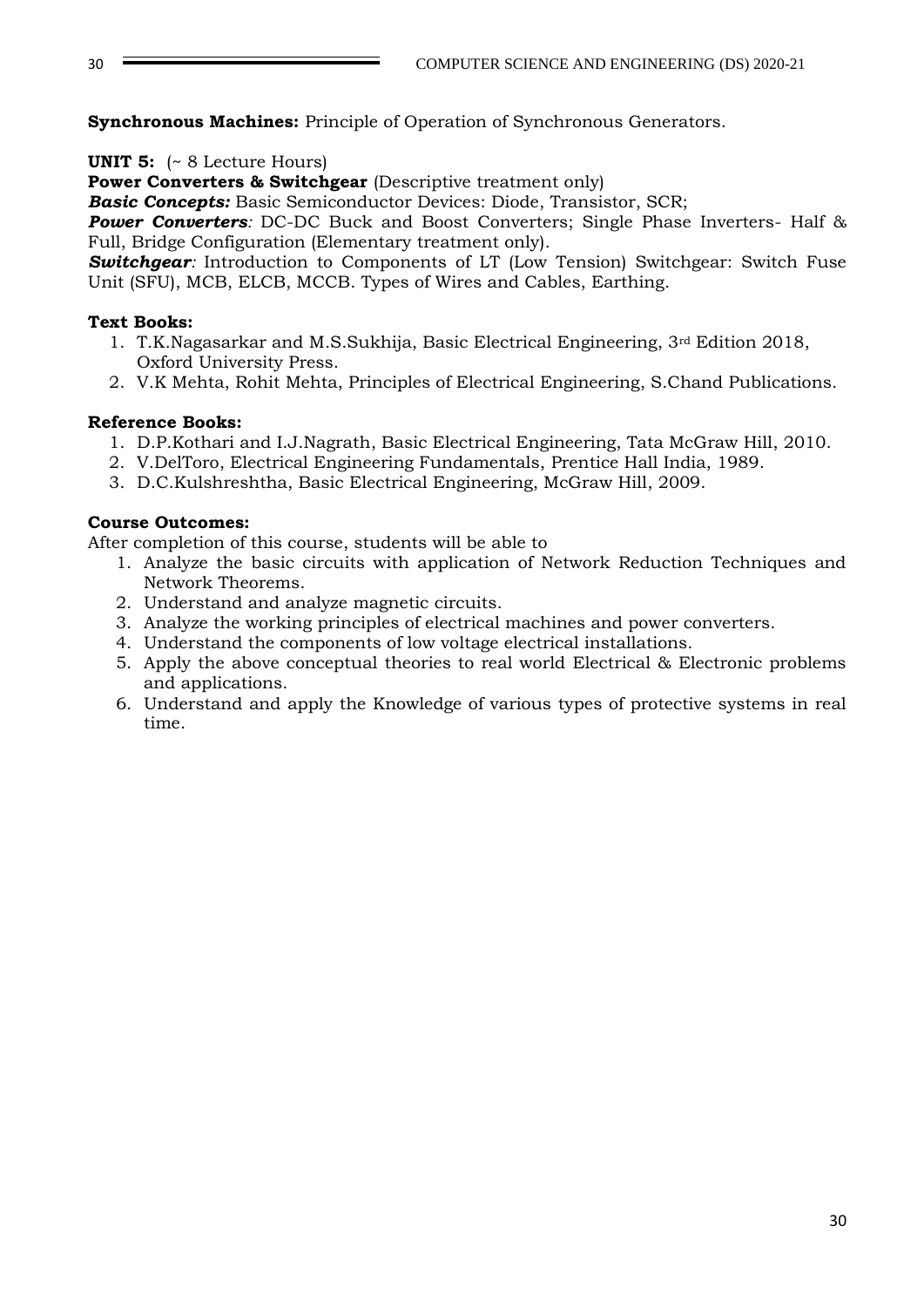#### **G. NARAYANAMMA INSTITUTE OF TECHNOLOGY & SCIENCE (For Women)**

**(AUTONOMOUS)**

**Shaikpet, HYDERABAD - 500 104**

**I Year B.Tech. CSE (DS) I-Semester LET LET P C Course Code: ES121AF 3 - - 3** 

#### **PROGRAMMING FOR PROBLEM SOLVING**

(Common to CST, CSM & CSD)

#### **Prerequisites:** -Nil-

#### **Course Objectives:**

- 1. Learn the fundamentals of computers.
- 2. Understand the various steps in program development.
- 3. Learn the syntax and semantics of C programming Language.
- 4. Learn how to write modular and readable C programs.
- 5. Learn to write programs using structured programming approach in C to solve problems.

#### **UNIT 1:** (~ 10 Lecture Hours)

**Introduction to Computers** – Computer Systems, Computing Environments, Computer Languages, Creating and running programs, Program Development, algorithms and flowcharts , Number systems - Binary, Decimal, Hexadecimal and Conversions. Introduction to C Language – Background, C Programs, Identifiers, Types, Variables, Constants, Input / Output, Operators (Arithmetic, relational, logical, bitwise etc.), Expressions, Precedence and Associativity, Expression Evaluation, Type conversions. **Statements** - Selection Statements (making decisions) – if and switch statements.

#### **UNIT 2:** (~ 10 Lecture Hours)

**Repetition statements** (loops) - while, for, do-while statements, Loop examples, other statements related to looping – break, continue.

**Arrays** – Concepts, using arrays in C, array applications - linear search, binary search and bubble sort, two – dimensional arrays, multidimensional arrays.

**Strings** – Concepts, C Strings, String Input / Output functions, arrays of strings, string manipulation functions.

#### **UNIT 3:** (~ 9 Lecture Hours)

**Functions** - Designing Structured Programs, Functions, user defined functions, inter function communication, Standard functions, Scope, Storage classes - auto, register, static, extern, scope rules, type qualifiers, recursion - recursive functions, Limitations of recursion.

**Pointers** – Introduction (Basic Concepts), Pointers for inter function communication, pointers to pointers, compatibility, Pointer Applications-Arrays and Pointers, Pointer Arithmetic and arrays, Passing an array to a function, memory allocation functions, array of pointers, programming applications, pointers to void, pointers to functions.

#### **UNIT 4:** (~ 10 Lecture Hours)

**Enumerated, Structure and Union Types** – The Type Definition (typedef), Enumerated types, Structures – Declaration, initialization, accessing structures, operations on structures, Complex structures - Nested structures, structures containing arrays, structures containing pointers, arrays of structures, structures and functions, Passing structures through pointers, self-referential structures, unions, bit fields.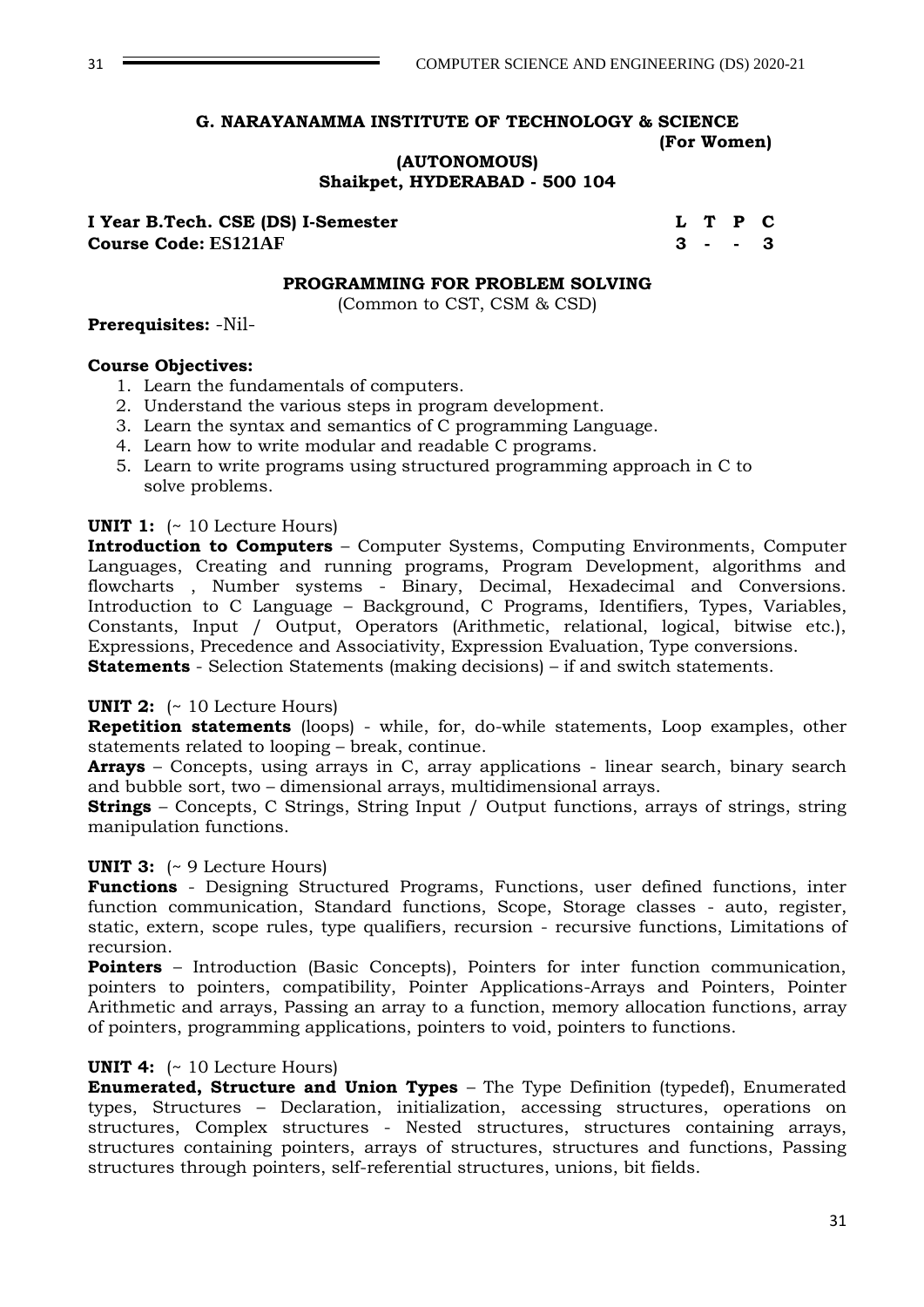#### **UNIT 5:** (~ 7 Lecture Hours)

Introduction to files, Using files in C, Reading data from files- fscanf(), fgets(), fgetc(), fread(), Writing Data to files - fprintf(), fputs(), fputc(), fwrite(), Detecting the End-of-File, Error Handling functions, Random access to files, Command Line Arguments, preprocessor commands.

#### **Text Books:**

- 1. B.A.Forouzan and R.F.Gilberg,Computer Science: A Strucured Programming Approach Using C, 3rd Edition, Cengage learning.
- 2. Reema Thareja, Introduction to C Programming, 2nd Edition, Oxford University Press.

#### **Reference Books:**

- 1. Byron Gottfried, Schaum's Outline of Programming with C, 2nd Edition, McGraw-Hill.
- 2. E.Balaguruswamy, Programming in ANSI C, 7th Edition, Tata McGraw-Hill.
- 3. C Programming Language, B.W.Kernighan & Dennis Ritchie, 2nd Edition, PHI.

#### **Online Resources:**

1. www.geeksforgeeks.org

#### **Course Outcomes:**

After completion of the course, students will be able to

- 1. Formulate and translate algorithms for arithmetic and logical problems to programs (in C language).
- 2. Test and execute the programs and correct syntax and logical errors.
- 3. Implement conditional branching, iteration and recursion.
- 4. Decompose a problem into functions and synthesize a complete program.
- 5. Use arrays, pointers and structures to formulate programs.
- 6. Understand the concepts of files and perform operations on them.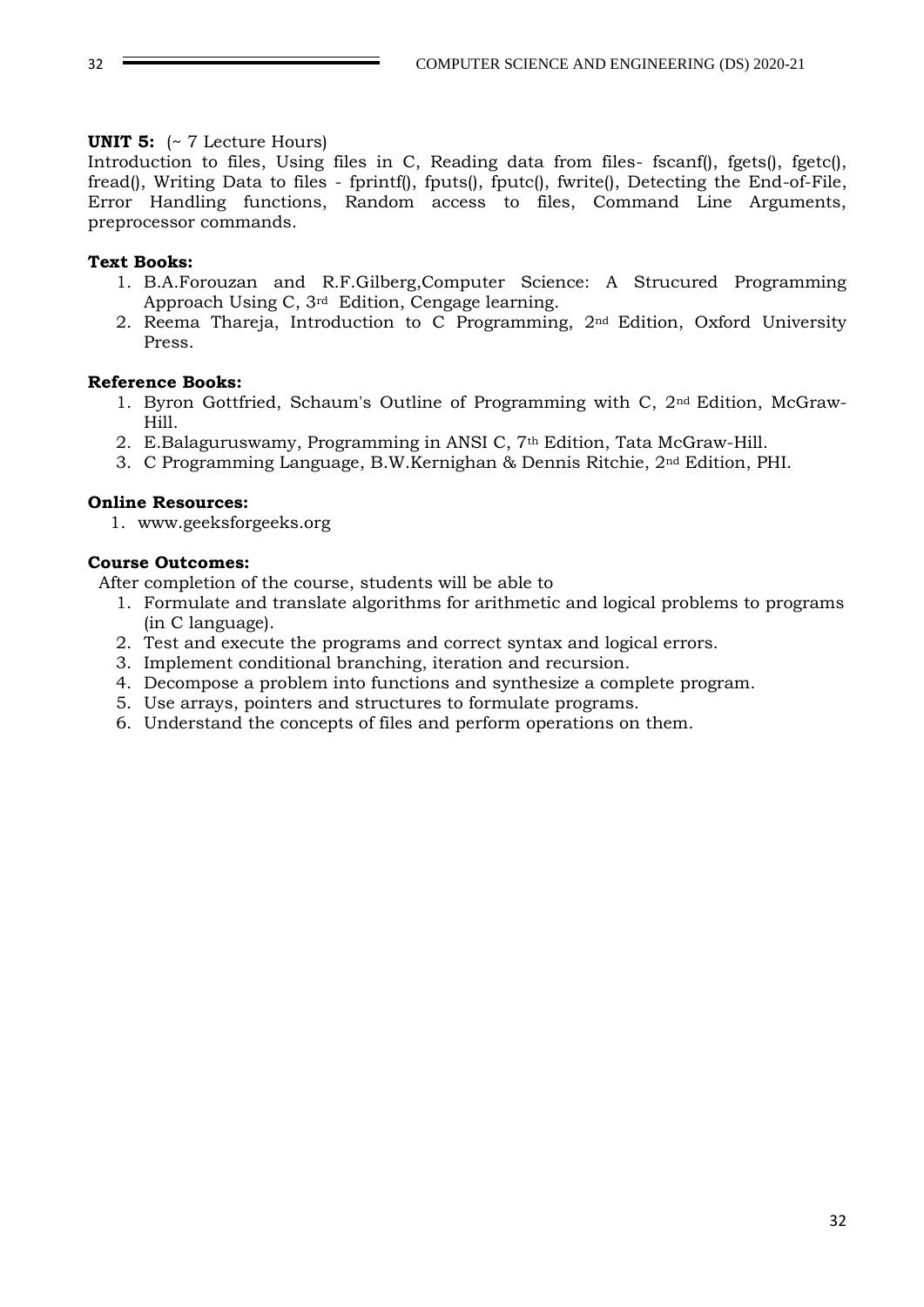## **G. NARAYANAMMA INSTITUTE OF TECHNOLOGY & SCIENCE**

#### **(For Women)**

#### **(AUTONOMOUS) Shaikpet, HYDERABAD - 500 104**

**I Year B.Tech. CSE (DS) I-Semester L T P C Course Code: BS12101 - - 2 1**

#### **CHEMISTRY LAB**

(Common to CSM & CSD)

#### **Prerequisites:** -Nil-

#### **Course Objectives:**

- 1. Chemistry Laboratory curriculum gives the students hands on experience about various scientific and technical aspects.
- 2. Provide the students with a solid foundation in Chemistry laboratory required to solve engineering problems.
- 3. To provide an overview of preparation of drugs.

#### **LIST OF EXPERIMENTS:**

#### **Volumetric Analysis:**

- 1. Estimation of hardness of water by Complexometric method using EDTA.
- 2. Estimation of Ferrous ion by Permanganometry.
- 3. Estimation of Ferrous ion by Dichrometry.
- 4. Estimation of Chloride by Argentometry.

#### **Chemical kinetics**:

5. Determination of rate constant of acid catalysed hydrolysis of methyl acetate.

#### **Instrumental methods of Analysis:**

- 6. Estimation of HCl by Conductometry.
- 7. Estimation of HCl and acetic acid in a given mixture by Conductometry.
- 8. Estimation of HCl by Potentiometry.
- 9. Estimation of Ferrous by Potentiometry using Potassium dichromate (redox).
- 10. Estimation of manganese in KMnO4 by Colorimetry.
- 11. Determination of Viscosity of coconut oil and castor oil.

#### **Synthesis of Drug molecule:**

12. Preparation of Aspirin and Paracetamol.

#### **Text Books:**

- 1. B.D.Khosla, A.Gulati and V. Garg, Senior practical physical chemistry (R.C,and and Co., Delhi).
- 2. K.K.Sharma and D.S.Sharma, An introduction to practical chemistry (Vikaspublishing,N.Delhi).
- 3. Y.Bharathikumari and JyotsnaCherukuri, Laboratory manual of engineering chemistry (VGS booklinks).

#### **Reference Books:**

- 1. Vogel's Text book of Quantitative chemical analysis, 5th Edition, 2015.
- 2. Payal B. Joshi, Experiments in Engineering chemistry, 1st Edition, I.K International Publishing house.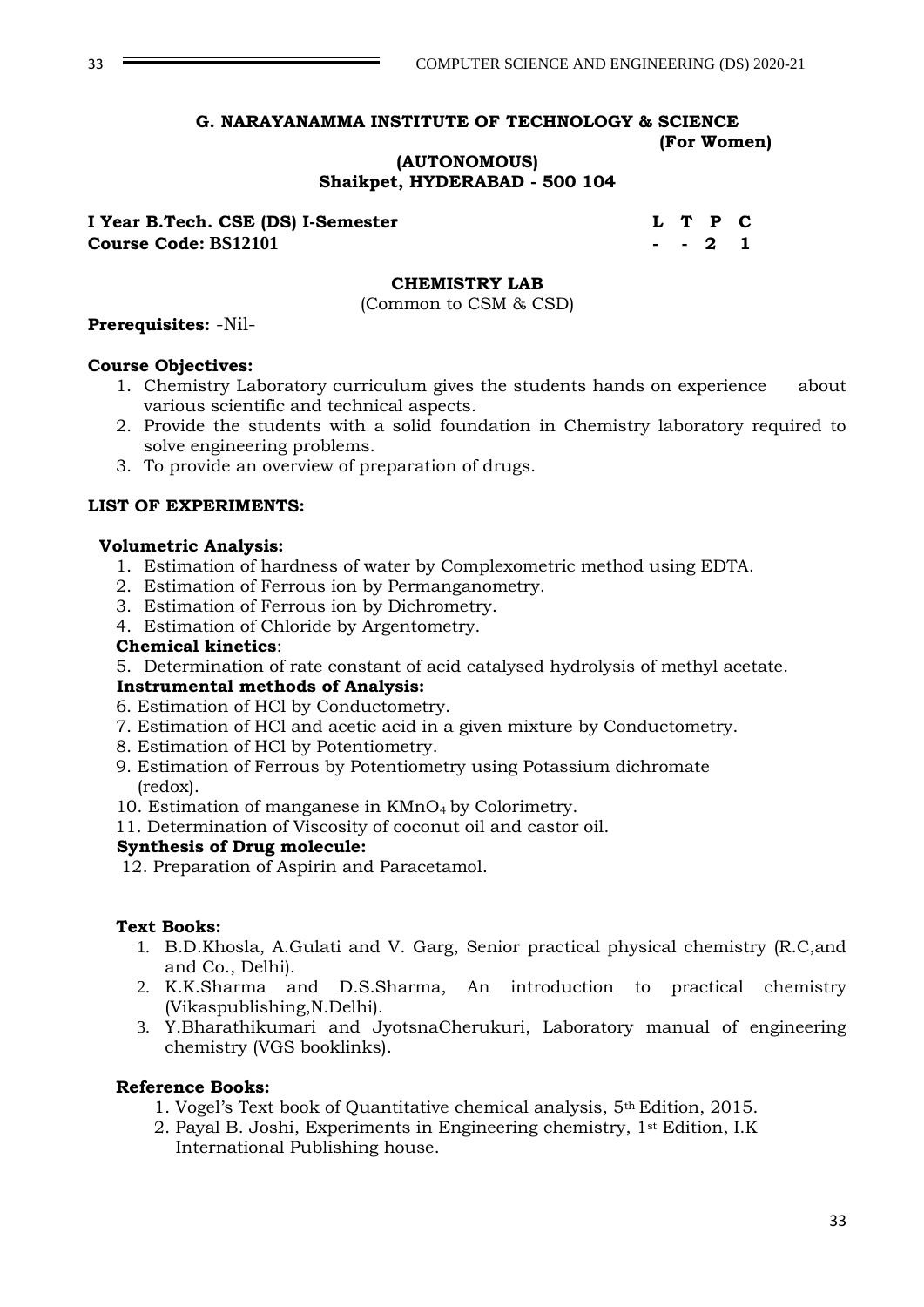#### **Online Resources:**

1. http://www.nptel videos.in engineering chemistry labexperiments.htm

#### **Course Outcomes:**

After the completion of the course, the students will be able to

- 1. Expected to learn from this laboratory course the concept of error and its analysis.
- 2. Demonstrate writing skills and can derive valid conclusions.
- 3. Compare the experimental results with those introduced in lecture, draw relevant conclusions and substantiate.
- 4. Learn the ability to prepare advanced polymer materials.
- 5. Work on time reactions, thereby can get in depth knowledge on chemical kinetics.
- 6. The course allows the students to develop and design new experimental skills relevant to the course.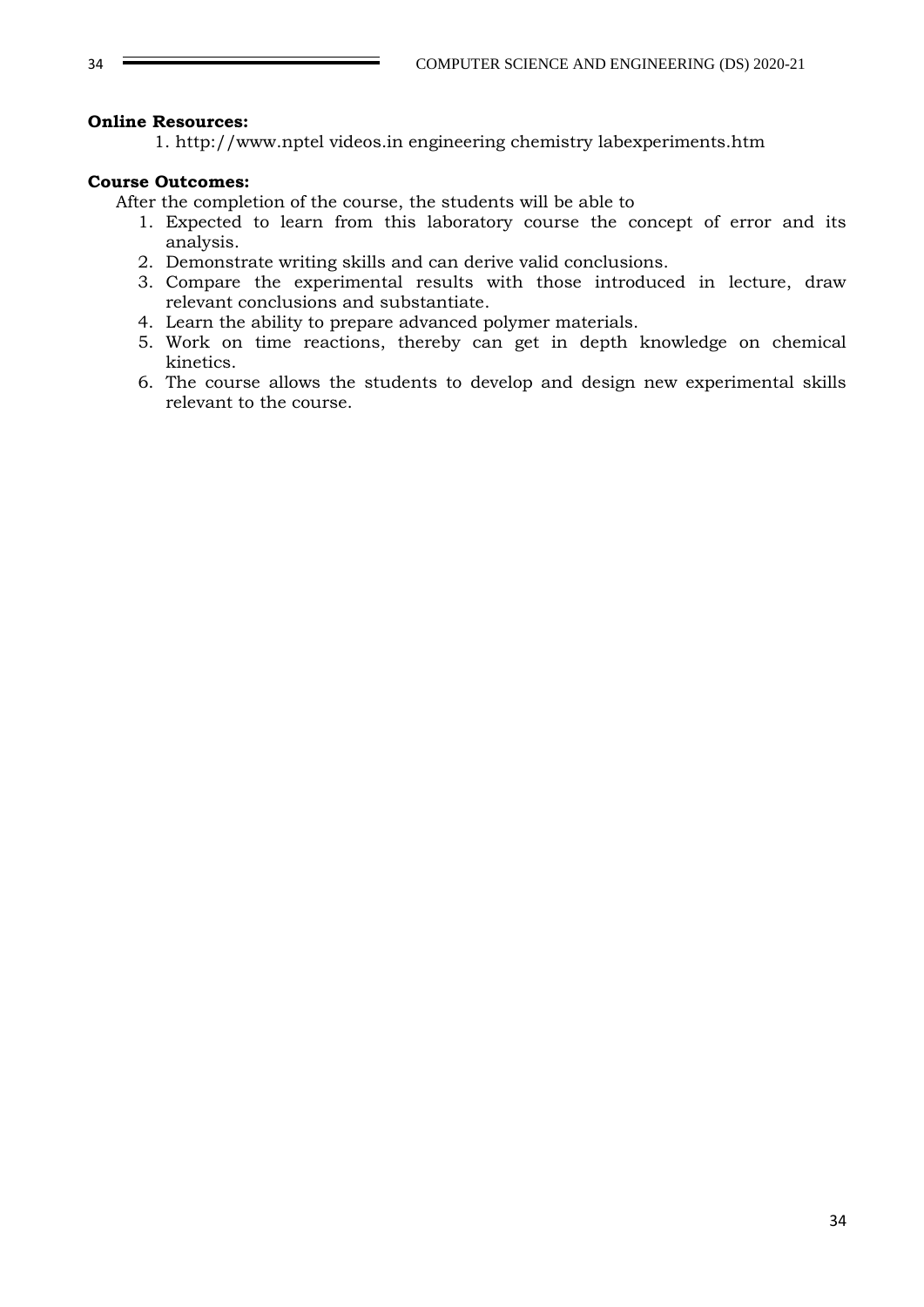#### **G. NARAYANAMMA INSTITUTE OF TECHNOLOGY & SCIENCE (For Women)**

**(AUTONOMOUS)**

**Shaikpet, HYDERABAD - 500 104**

**I Year B.Tech. CSE (DS) I-Semester L T P C Course Code: ES12103 - - 3 1.5**

#### **BASIC ELECTRICAL ENGINEERING LAB**

(Common to CSM & CSD)

#### **Prerequisites:** -Nil-

#### **Course Objectives:**

- 1. To verify the Network Theorems and understand the usage of common electrical measuring instruments.
- 2. To understand the basic characteristics of transformers and electrical machines.
- 3. To get an exposure to the working of power electronic converters.

#### **PART-A (Compulsory)**

- 1. A) Basic Safety Precautions.
	- B) Study of measuring instruments & elements.
		- a) Voltmeters, Ammeters, Wattmeters, Multimeters, CRO.
		- b) Resistors, Inductors & Capacitors.
- 2. Study of Cut out sections of
	- a) DC Machine b)  $3-\phi$  Induction Machine (cage type).
- 3. Study of Cut out sections of
	- c) Synchronous Machine d)  $1-\emptyset$  Induction Machine.
- 4. A) Study of Converters
	- a) DC DC converters.
	- b) DC AC converters.
	- B) Study of Components of LT switchgear a) SFU b) MCB c) ELCB d) MCCB
- 5. Series resonance. Determination of Resonant frequency & Bandwidth.
- 6. Parallel resonance. Determination of Resonant frequency & Bandwidth.
- 7. Verification of Superposition theorem with DC excitation.
- 8. Verification of Thevenin's & Norton's theorems with DC excitation.

#### **PART-B (Any Two)**

- 1. Load test on a  $1-\emptyset$  transformer. Determination of efficiency.
- 2. Verification of voltage and current relations in a  $3-\phi$  transformer.
- 3. Measurement of Power in a  $3-\phi$  balanced load.
- 4. Torque v/s speed characteristics of a separately excited DC motor.
- 5. Torque-slip characteristics of a  $3-*o*$  Induction Motor.
- 6. OCC characteristics of a synchronous generator.

#### **Note: All Experiments from PART-A and any Two Experiments from Part –B are to be conducted**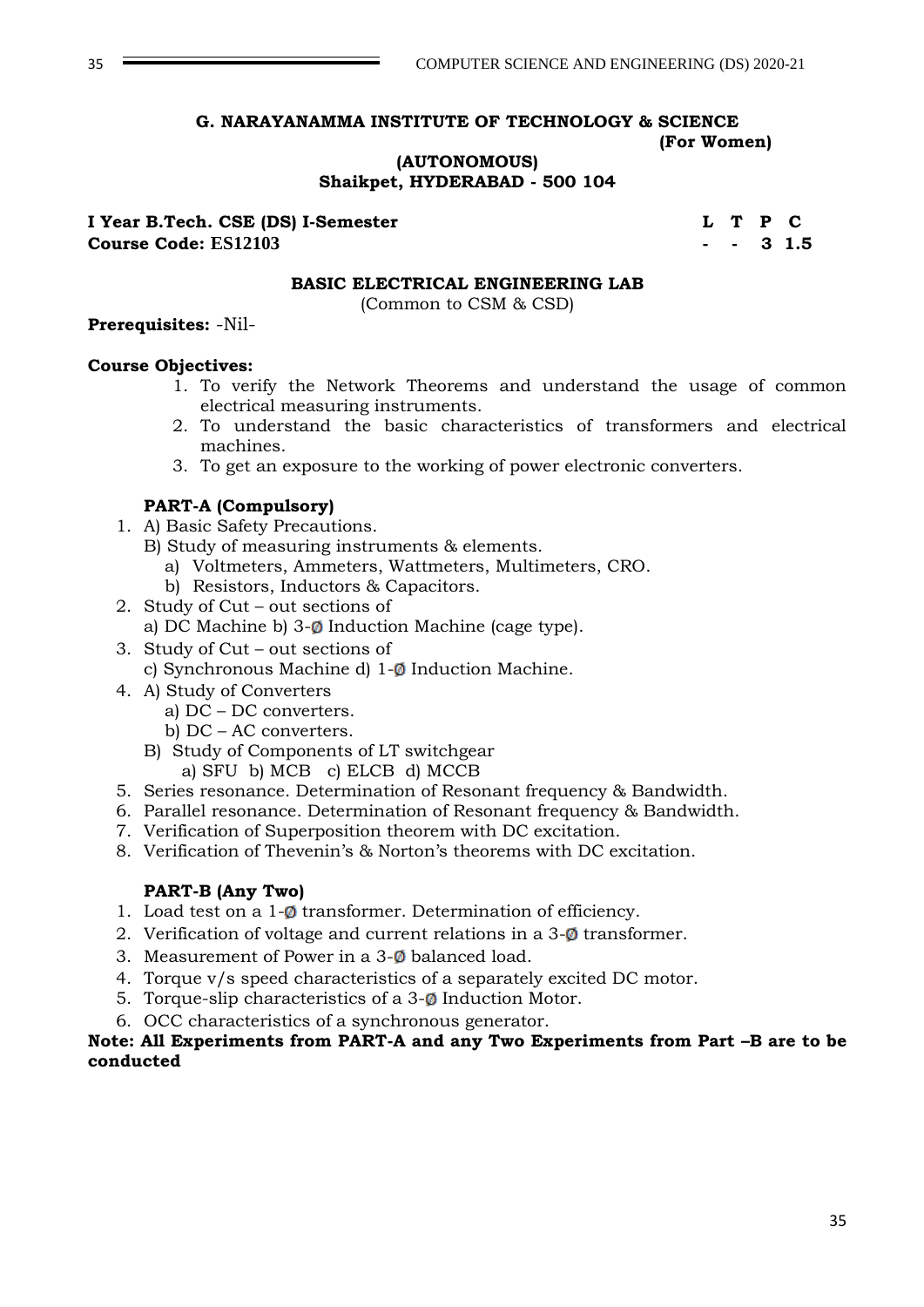#### **Course Outcomes:**

After completion of this course, students will be able to

- 1. Identify & use basic measuring instruments and their usage.
- 2. Verify different network theorems with dc excitation.
- 3. Carry out analysis of simple circuits with dc excitation.
- 4. Analyze bridge rectifiers.
- 5. Identify power converters.
- 6. Identify different electrical machines & their characteristics.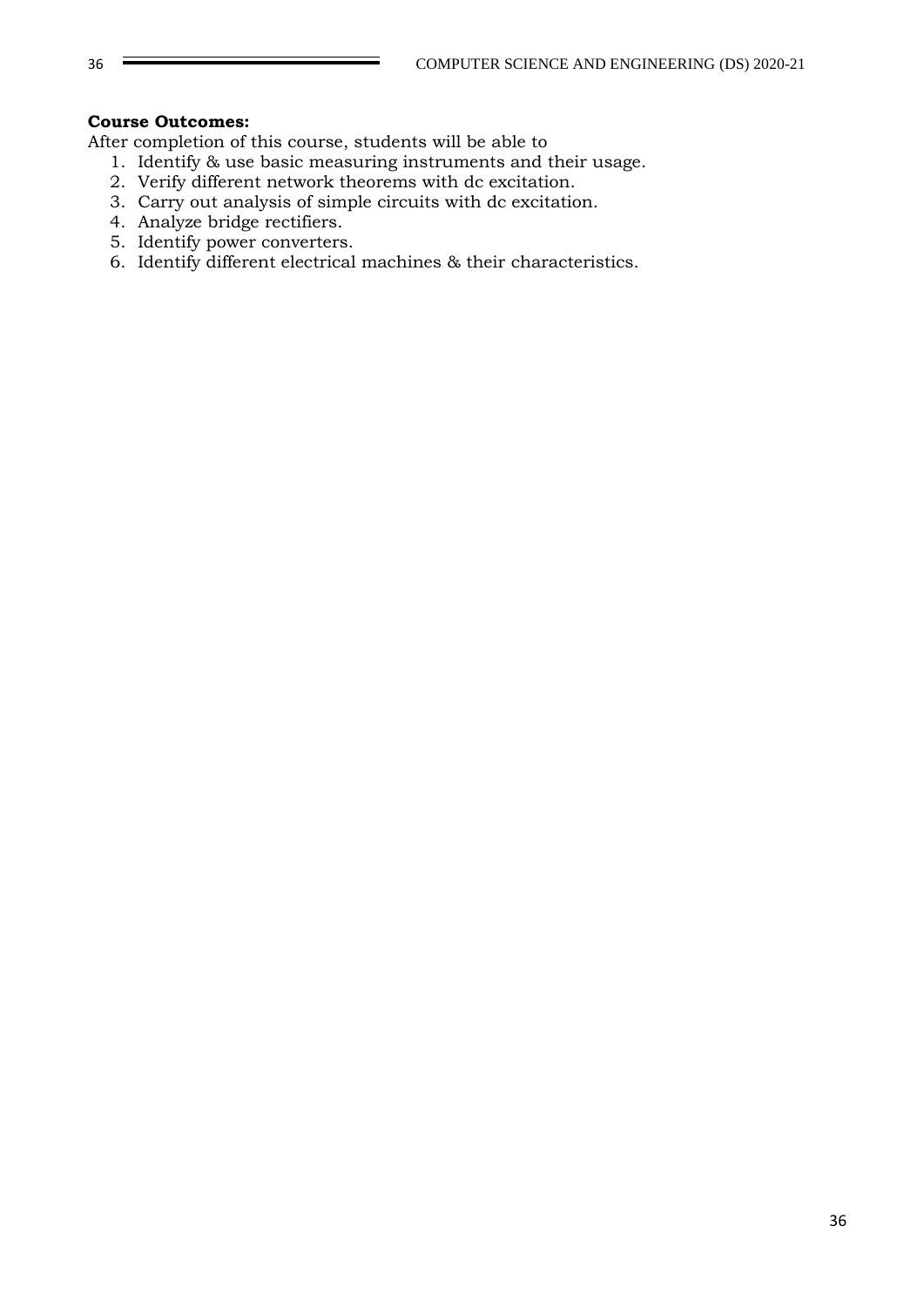# **G. NARAYANAMMA INSTITUTE OF TECHNOLOGY & SCIENCE**

#### **(For Women)**

**(AUTONOMOUS)**

**Shaikpet, HYDERABAD - 500 104**

**I Year B.Tech. CSE (DS) I-Semester Let Let A Let A Let A Let A Let A Let A Let A Let A Let A Let A Let A Let A Course Code: ES12105 - - 3 1.5**

### **PROGRAMMING LAB**

(Common to CST, CSM & CSD)

### **Prerequisites:** -Nil-

### **Course Objectives:**

- 1. Learn Basic programming concepts.
- 2. Learn the syntax and semantics of C programming Language.
- 3. Write programs in C using structured programming approach to solve the problems.

### **List of Experiments:**

**Week 1:** Familiarization with programming environment.

Introduction to the working environment, Compiling, running and debugging C Programs, Simple C programs.

**Week 2:** Simple computational problems using arithmetic expressions

- a. Write a C program which reads time required (in Hours and Minutes) to complete two tasks and then print the total time in hours and minutes.
- b. Write a C program which reads five students marks in a test and then prints average mark of passed students (Assume that a minimum of 35 is needed to pass) using operators.
- c. Assume an Object is thrown upwards with some initial velocity, u (in m/sec). Write a C program to find the maximum height which it can reach. Assume acceleration due to gravity is  $9.8m^2$  /sec.

Hint: Maximum height, h=u<sup>2</sup> /2g.

**Week 3:** Problems involving if-then-else structures and switch statement

- a. Write a C program to check whether a given number is even or odd using bitwise operator.
- b. Write a C program to find the roots of a quadratic equation.
- c. Write a C program to carry out the arithmetic operations addition, subtraction, multiplication, division and modulus using switch statement.

### **Week 4:** Iterative problems

- a. Write a C program to find whether a given number is Armstrong or not.
- b. Write a C program to determine if the given number is a prime number or not.
- c. Write a C program to calculate the following Series: Sum= $1-x^2/2!$  +x<sup>4</sup>/4!-x<sup>6</sup>/6!+x<sup>8</sup>/8!-x<sup>10</sup>/10!
- d. Write a C program to find the number of even and odd digits in a given number.

### **Week 5:** Applications of 1D Array

- a. Write a C program to generate all the prime numbers between 1 and n, where n is a value supplied by the user using Sieve of Eratosthenes algorithm.
- b. Write a C program to search for a Key value in a given list of integers. Use linear search.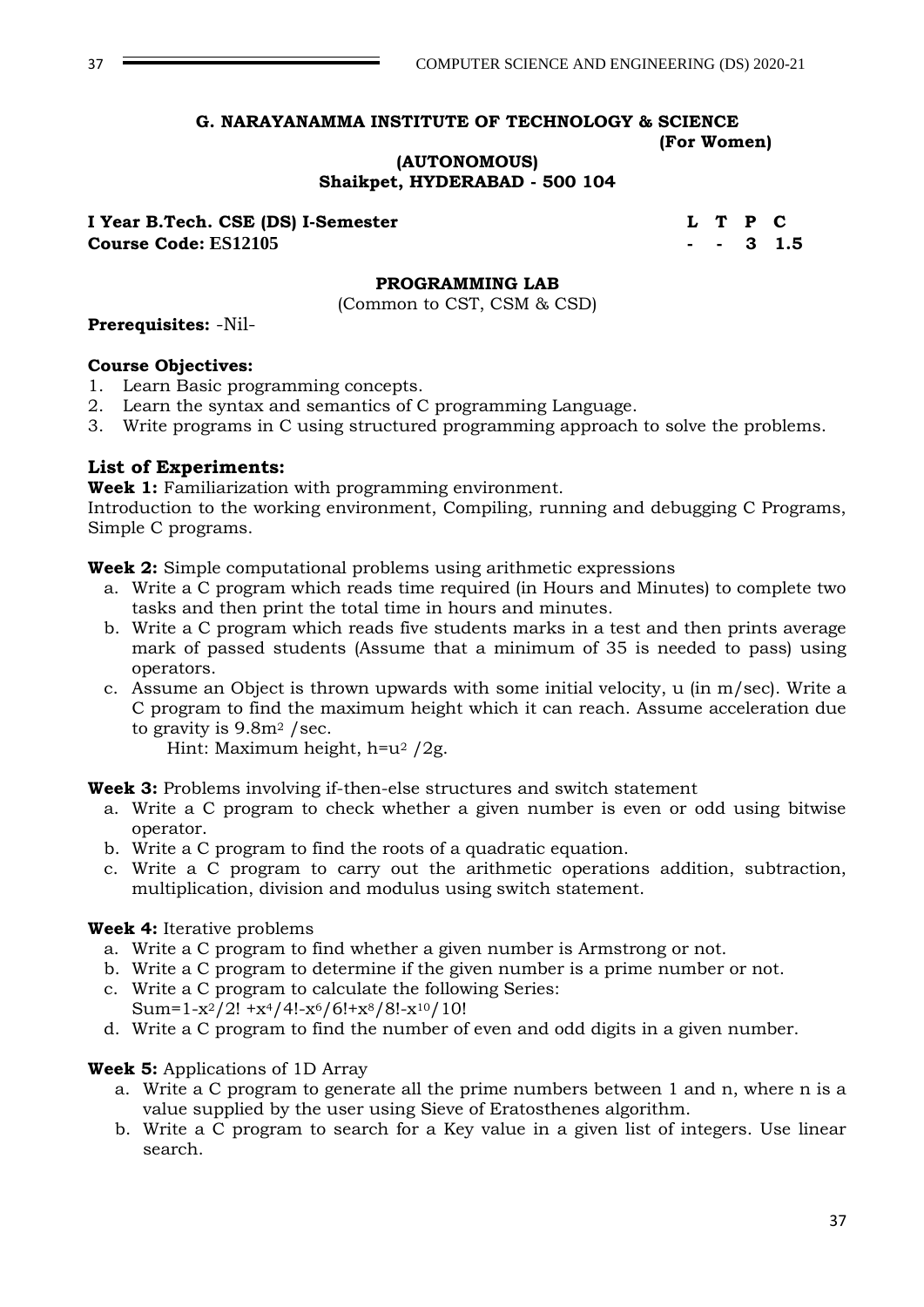- c. Write a C program to search for a Key value in a given list of integers. Use binary search.
- d. Write a C program to implement Bubble sort method to sort a given list of integers in ascending order.

### **Week 6:** Applications of Strings

- a. Write a C program to perform the following:
	- i) To insert a sub-string into a main string at a given position.
	- ii) To delete n characters from a given position in a string.
- b. Write a C program to determine whether the given string is a palindrome or not.
- c. Write a C program to replace a substring with another in a given line of text.

### **Week 7:** Applications of 2D arrays and Strings

- a. Write a C program that reads two matrices and performs Addition of two matrices.
- b. Write a C program that reads two matrices and performs Multiplication of two matrices.
- c. Write a C program to Sort Array of Strings.

### **Week 8:** Simple functions

- a. The least common multiple (LCM) of two positive integers a and b is the smallest integer that is evenly divisible by both a and b. Write a C program that reads two integers and calls LCM (a, b) function that takes two integer arguments and returns their LCM. The LCM (a, b) function should calculate the least common multiple by calling the GCD (a, b) function and using the following relation: LCM (a, b) = ab /  $GCD$  (a, b).
- b. Write a function to find the factorial of a positive integer.
- c. Write a menu-driven C program that allows a user to enter n numbers and then choose between finding the smallest, largest, sum or average. Use a switch statement to determine what action to take. Display an error message if an invalid choice is entered.
- d. Write a C program that reads two integers and calls a factorial function to compute  $nc_r$  value.

# **Week 9:** Recursive functions

- a. Write a C program that reads two integers x and n and calls a recursive function to compute xn.
- b. Write a C program that uses a recursive function to solve the Towers of Hanoi problem.
- c. Write a C program that uses a recursive function to generate Pascal's triangle.
- d. A Fibonacci sequence is defined as follows: the first and second terms in the sequence are 0 and 1. Subsequent terms are found by adding the preceding two terms in the sequence. Write a C program which calls a recursive function to generate the first n terms of the sequence.

**Week 10:** Pointers and dynamic memory allocation

- a. Write a C program to find the number of times a given word (i.e., a short string) occurs in a sentence.(i.e., a long string).
- b. Using pointers, write a function that receives a character string and a character as argument and deletes all occurrences of this character in the string. Function should return the corrected string with no spaces.
- c. Write a C program to find the maximum from a set of elements. The number of elements will be decided during the execution of the program.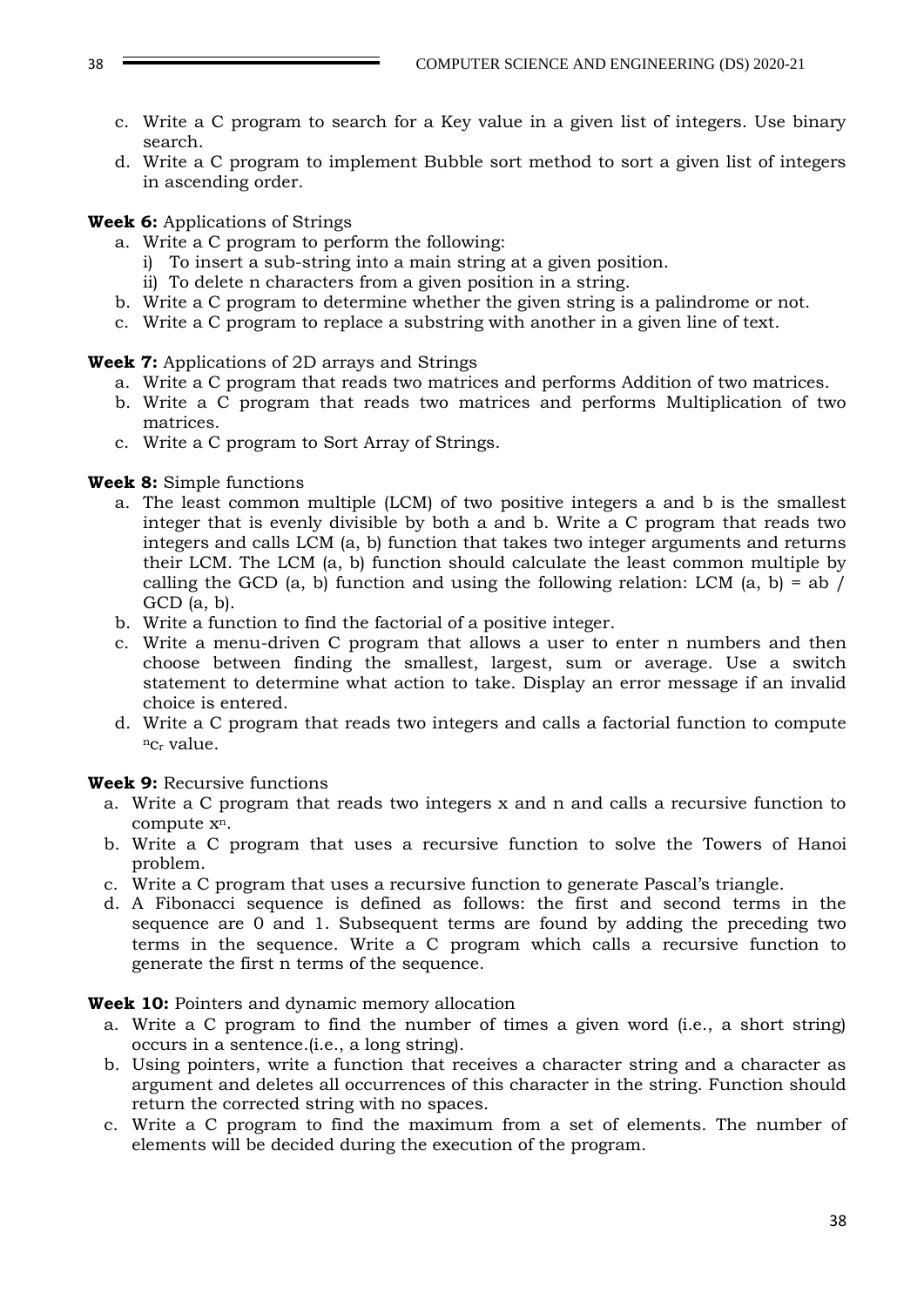### **Week 11:** Structures

a. Write a menu-based program in C that uses a set of functions to perform the following Operations:

i) Reading a Complex number ii) Writing a complex number

 iii)Addition of two complex numbers iv)Subtraction of two complex numbers v) Multiplication of two complex numbers

Represent the complex number using a structure.

- b. Declare a structure to store the following information of an employee: Employee code, Employee name, Salary, Department number, Date of joining (it is itself a structure consisting of day, month and year). Write a C program to store the data of N employees where N is given by the user (Use dynamic memory allocation). Include a Menu that allows user to select any of the following features:
	- i) Use a function to display the employee information who are drawing the maximum and minimum salary.
	- ii) Use a function to display the employee records in ascending order according to their date of joining.

### **Week 12:**

- a. Write a C program to display the contents of a file to standard output device.
- b. Write a C program which copies one file to another, replacing all lowercase characters with their uppercase equivalents.
- c. Write a C program to count the number of times a character occurs in a text file. The file name and the character are supplied as command-line arguments.
- d. Write a C program to reverse the first n characters in a file. The file name and n are specified on the command line. Use fseek function.

#### **Text Books:**

1. B.A.Forouzan and R.F.Gilberg, Computer Science: A Structured Programming Approach Using C, 3rd Edition, Cengage learning.

### **Reference Books:**

- 1. Byron Gottfried, Schaum's Outline of Programming with C, 2nd Editon, McGraw-Hill.
- 2. Yashavant P. Kanetkar, Let Us C, 13th Edition, Bpb Publications.
- 3. B.W.Kernighan& Dennis Ritchie, C Programming Language, 2nd Edition, PHI.
- 4. E.Balaguruswamy, Programming in ANSI C, 7<sup>th</sup> Edition, Tata McGraw-Hill.

#### **Online Resources:**

1. [www.geeksforgeeks.org](http://www.geeksforgeeks.org/)

#### **Course Outcomes:**

After completion of the course, students will be able to

- 1. Compile, debug and test the program.
- 2. Apply the knowledge in C to write modular, structured programs in solving real world problems.
- 3. Design programs to solve mathematical and scientific problems.
- 4. Write structured programs using control structures and functions.
- 5. Demonstrate usage of pointers and structures.
- 6. Solve problems using file concepts.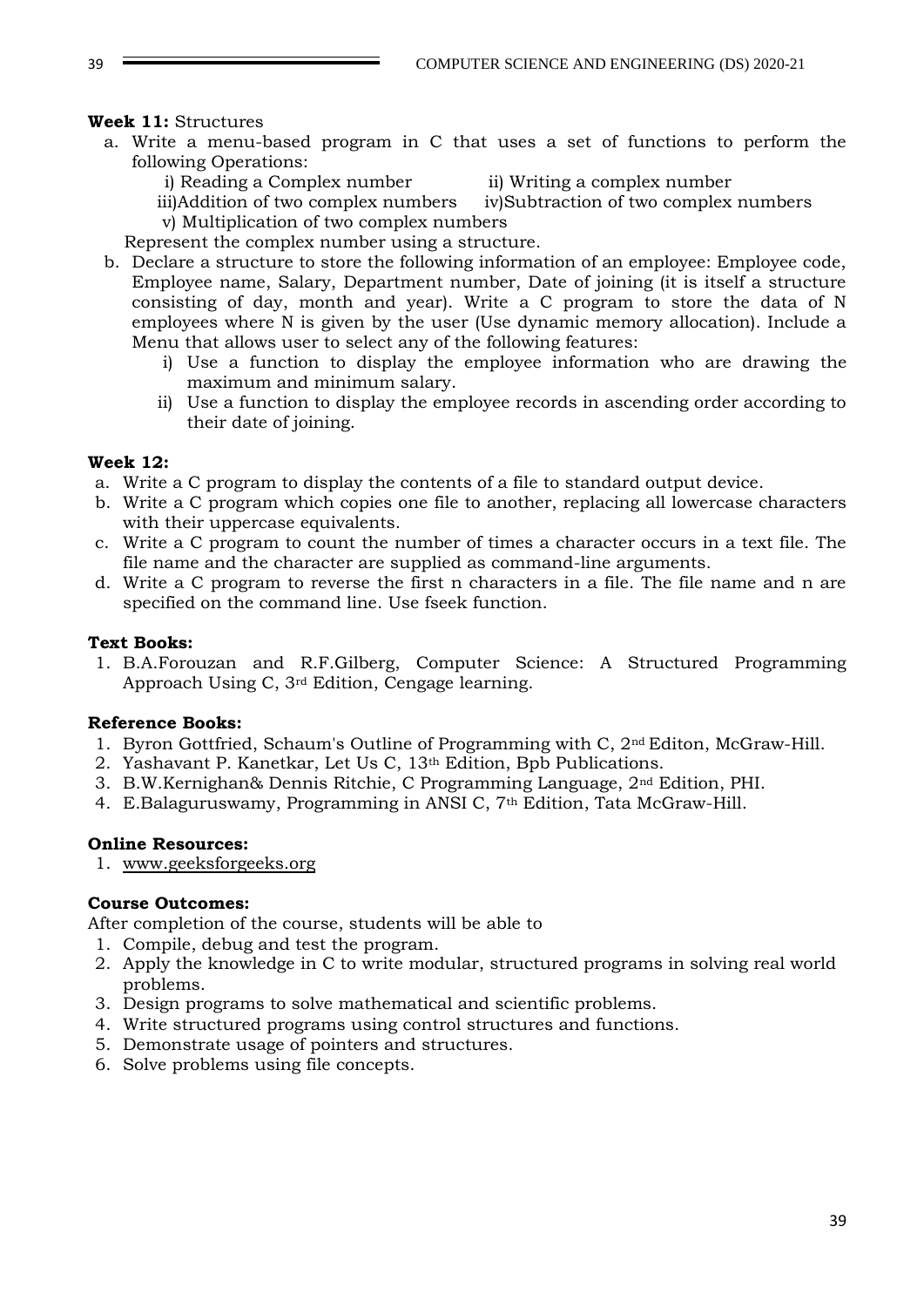**(AUTONOMOUS)**

### **Shaikpet, HYDERABAD - 500 104**

**I Year B.Tech.** CSE (DS) II-Semester **L C L T P C Course Code: BS122AC 3 1 - 4**

### **PHYSICS**

(Common to CSM & CSD)

#### **Prerequisites:** -Nil-

#### **Course Objectives:**

- 1. To understand the interaction of light with matter through interference and diffraction.
- 2. To understand the behavior of a particle quantum mechanically.
- 3. To understand the importance of dielectric and magnetic materials.
- 4. To analyze the semiconductors and semiconductor devices.
- 5. To understand the construction and working principle of different types of lasers and light propagation through optical fiber.

#### **UNIT 1:** (~ 8 Lecture Hours)

**Wave optics:** Huygens' Principle, superposition of waves, Interference of light by division of wavefront and amplitude. Young's double slit experiment, Interference from a thin plane glass plate (reflected light), Newton's rings experiment. Types of diffraction, Farunhofer diffraction due to single slit and 'N' slits; Diffraction grating experiment.

#### **UNIT 2:** (~ 10 Lecture Hours)

**Principles of Quantum mechanics and Band theory of solids:** Introduction to Quantum mechanics, Wave particle duality and de-Broglie hypothesis, Davission–Germer experiment; Uncertainty principle, Time-dependent and time independent Schrodinger equation for wave function, Born interpretation; Free-particle wave function, Particle in 1D box (square well potential) energy values, Expectation values vs position in the box.

Density of states and occupation probability; Kronig-Penny model (using Bloch theorem; qualitative), Energy bands in solids, E-k diagram, classification of materials: Metals, Semiconductors and Insulators, Effective mass of an electron.

#### **UNIT 3:**  $(-10$  Lecture Hours)

**Dielectric and magnetic materials : Dielectric materials**: Electric dipole, Dipole moment, Dielectric constant, Polarizability, Electric susceptibility, Displacement vector, electronic, ionic and orientation polarizations, their polarizabilitity expressions, internal field and Clausius-Mossotti(equations only); Piezoelectricity, pyroelectricity and ferroelectricity and their applications;  $BaTiO<sub>3</sub>$  structure.

**Magnetic materials**: Permeability, field intensity, magnetic field induction, magnetization, magnetic susceptibility, origin of magnetic moment, Bohr magneton, classification of dia, para and ferro magnetic materials on the basis of magnetic moment, hysteresis curve based on domain theory, soft and hard magnetic materials, properties of antiferro and ferri magnetic materials,

Superconductivity: Superconductivity phenomenon, Meissner effect, applications of superconductivity.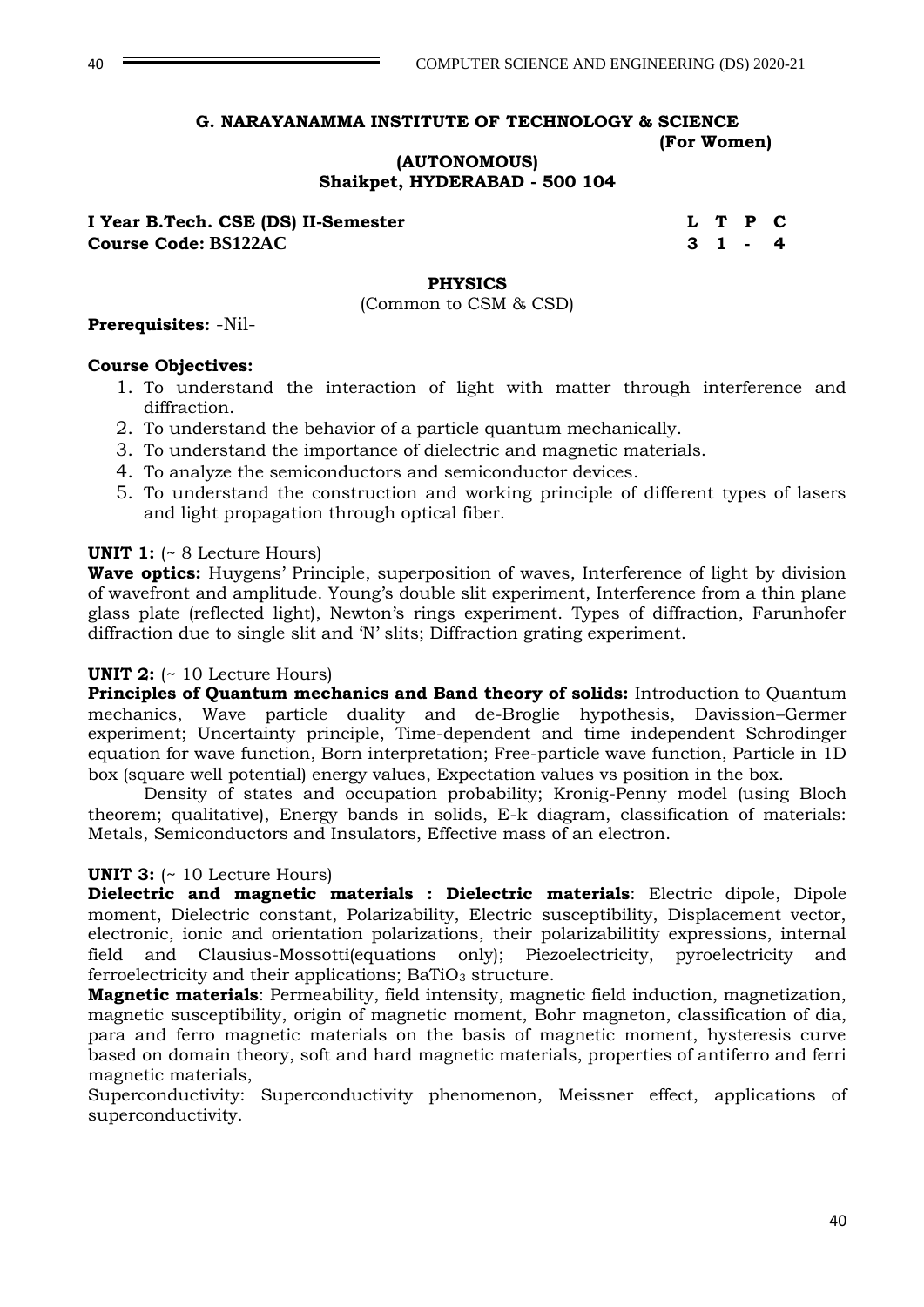### **UNIT 4:** (~ 10 Lecture Hours)

**Semiconductors:** Intrinsic and extrinsic semiconductor carrier concentrations, intrinsic carrier concentration; Dependence of Fermi level on carrier-concentration and temperature (equilibrium carrier statistics), Carrier generation and recombination, Diffusion and drift phenomenon(Qualitative), Formation of PN junction, open circuit PN junction, energy diagram of PN junction diode, Direct and indirect bandgaps; Hall-effect, Semiconductor materials of interest for optoelectronic devices (LED, Solar cell).

### **UNIT 5:** (~ 10 Lecture Hours)

**LASERs and Optical Fibers: LASERS**: Properties of laser beams: Mono-chromaticity, coherence, directionality and brightness, laser speckles, Einstein's theory of matter radiation interaction and A and B coefficients; amplification of light by population inversion, different types of lasers: gas lasers (He-Ne), solid-state lasers(ruby), Semiconductor Lasers; applications of lasers in science, engineering and medicine.

**Fiber Optics**: Introduction, light propagation through optical fibre: Total internal reflection, Types of optical fibres: step and graded index fibres, Acceptance angle, Numerical aperture, Attenuation and Bending losses in optical fibres, Applications of optical fibres in Communication, Medicine and as sensors.

### **Text Books:**

- 1. MN Avadhanulu & PG Kshirsagar, A text book of Engineering Physics, revised Edition of 2014, S Chand.
- 2. DK Bhattacharya & Poonam Tandon, Engineering Physics, fourth impression 2017, Oxford press.

### **Reference Books:**

- 1. Eisberg and Resnick, Quantum Physics, 2nd Edition, Wiley.
- 2. B. E. A. Saleh and M. C. Teich, Fundamentals of Photonics, John Wiley & Sons, Inc., (2007).
- 3. Material Science by Armugam, Anuradha publications.
- 4. Physics of the atom by Wehr and Richards. 4th Edition, Narosa.

# **Online Resources:**

- 1. [http://www.cod.edu/people/faculty/cartert/phy2112/slides/Lect29-physical-optics](http://www.cod.edu/people/faculty/cartert/phy2112/slides/Lect29-physical-optics-handout.pdf)[handout.pdf](http://www.cod.edu/people/faculty/cartert/phy2112/slides/Lect29-physical-optics-handout.pdf)
- 2. [https://www2.physics.ox.ac.uk/sites/default/files/2012-02-](https://www2.physics.ox.ac.uk/sites/default/files/2012-02-17/optics_lectures_2012_pdf_10837.pdf) [17/optics\\_lectures\\_2012\\_pdf\\_10837.pdf](https://www2.physics.ox.ac.uk/sites/default/files/2012-02-17/optics_lectures_2012_pdf_10837.pdf)
- 3. [http://www.iap.uni](http://www.iap.uni-jena.de/iapmedia/de/Lecture/Physical+optics1501538400/PO16_Physical+optics+8+Lasers.pdf)[jena.de/iapmedia/de/Lecture/Physical+optics1501538400/PO16\\_Physical+optics+8+](http://www.iap.uni-jena.de/iapmedia/de/Lecture/Physical+optics1501538400/PO16_Physical+optics+8+Lasers.pdf) [Lasers.pdf](http://www.iap.uni-jena.de/iapmedia/de/Lecture/Physical+optics1501538400/PO16_Physical+optics+8+Lasers.pdf)
- 4[.http://alan.ece.gatech.edu/ECE6451/Lectures/ECE6451L1IntroductionToElectronicM](http://alan.ece.gatech.edu/ECE6451/Lectures/ECE6451L1IntroductionToElectronicMaterials.pdf) [aterials.pdf](http://alan.ece.gatech.edu/ECE6451/Lectures/ECE6451L1IntroductionToElectronicMaterials.pdf)
- 5[.https://www.colorado.edu/physics/phys3330/phys3330\\_fa11/Lecture%20notes/semi](https://www.colorado.edu/physics/phys3330/phys3330_fa11/Lecture%20notes/semiconductor%20lectures%202011.pdf) [conductor%20lectures%202011.pdf](https://www.colorado.edu/physics/phys3330/phys3330_fa11/Lecture%20notes/semiconductor%20lectures%202011.pdf)
- 6[.http://www.seklad69associates.com/seklad69associates.com/EEG\\_811\\_files/Semicon](http://www.seklad69associates.com/seklad69associates.com/EEG_811_files/Semiconductor%20Physics.pdf) [ductor%20Physics.pdf](http://www.seklad69associates.com/seklad69associates.com/EEG_811_files/Semiconductor%20Physics.pdf)
- 7.<https://www.youtube.com/watch?v=03j4ZvQCKWY>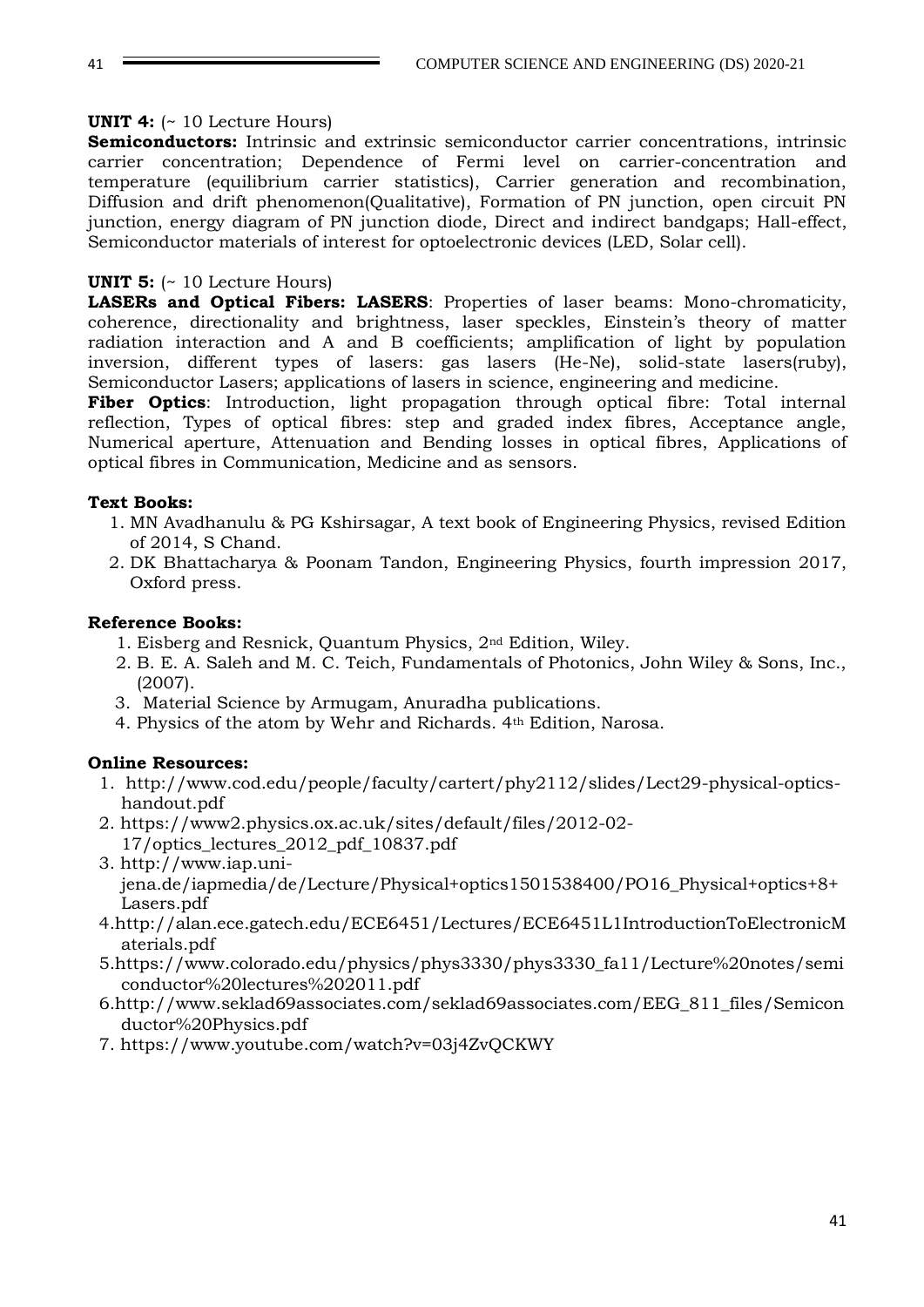### **Course Outcomes:**

After completion of the course, the students will be able to

- 1. Realize the importance of light interaction with matter and its effects of superposition.
- 2. Understand the quantum mechanical behavior of particles in different field environments.
- 3. Distinguish materials on the basis of their electric and magnetic behavior and their applications.
- 4. Estimate the carrier concentration of different types of semiconductors and be able to understand the working of optoelectronic devices.
- 5. Realize the importance of Lasers in engineering fields.
- 6. Understand the underlying principles of optical fibers and fiber optics.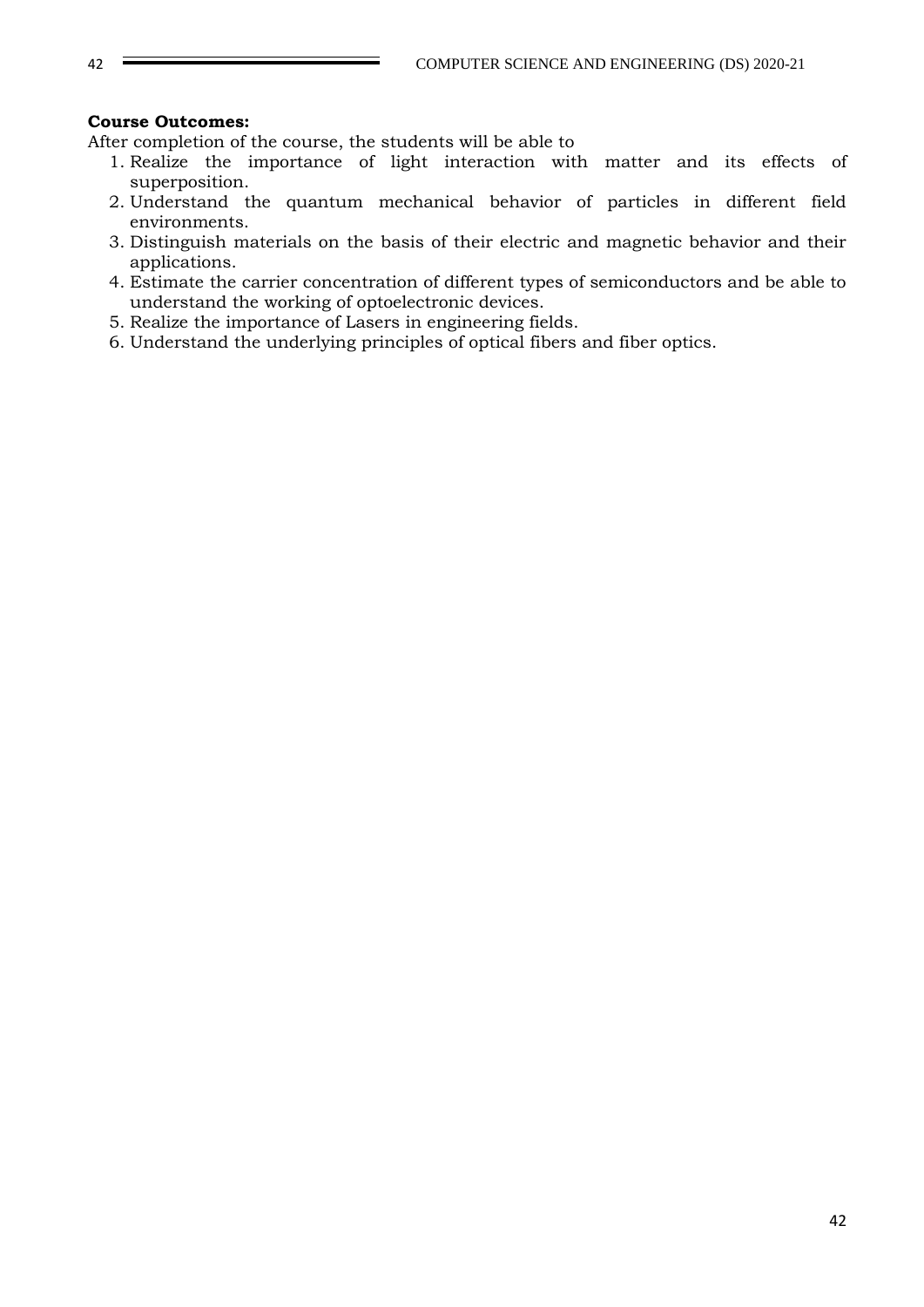### **(AUTONOMOUS) Shaikpet, HYDERABAD - 500 104**

| I Year B.Tech. CSE (DS) II-Semester |  | L T P C |  |
|-------------------------------------|--|---------|--|
| <b>Course Code: BS122AG</b>         |  | 31-4    |  |

#### **NUMERICAL TECHNIQUES AND TRANSFORM CALCULUS**

(Common to CST, CSM & CSD)

#### **Prerequisites:** -Nil-

### **Course Objectives:**

- 1. To learn an alternative method for analytical methods in mathematical concepts.
- 2. To apply numerical techniques in solving ordinary differential equations.
- 3. To study the properties of vector valued functions and differential operators.
- 4. To attain the knowledge on integrals of vector valued functions.

### **UNIT 1:**  $\sim$  9 Lecture Hours)

**Numerical Solutions of Algebraic and Transcendental Equations:** Introduction, Bisection Method, Regula-False method, Iteration method and Newton Raphson method. Solving linear system of equations by Gauss-Jacobi and Gauss-Seidel method.

**Curve Fitting:** Fitting a linear, second degree, exponential curve by method of least squares for the discrete data.

### **UNIT 2:**  $\sim$  9 Lecture Hours)

**Numerical integration:** Newton-Cote's Quadrature Formula, Trapezoidal Rule, Simpson's 1/3rd and 3/8th Rule.

**Numerical solutions of Ordinary Differential Equations:** Solution of ordinary differential equations by Taylor's Series, Picard's method of Successive approximations, Euler's and Modified Euler's methods, Fourth Order Runge-Kutta Method.

### **UNIT 3:**  $\sim$  10 Lecture Hours)

**Laplace Transforms** - Laplace Transform of Standard functions, First and Second Shifting Theorems, Transforms of derivatives and integrals, Multiplication and Division by 't', Laplace Transform of Periodic Function, Unit Step function, Dirac's Delta function.

**Inverse Laplace Transform**- Method of Partial Fractions, Convolution theorem (without proof) Applications of Laplace Transforms to Ordinary Differential Equations.

#### **UNIT 4:**  $(\sim 10$  Lecture Hours)

**Vector Differentiation**- Scalar and Vector point functions, Gradient, Divergence, Curl and related properties, Unit Normal Vector, Directional Derivatives and Angle between the surfaces, Laplacian operator and Vector identities.

### **UNIT 5:**  $\sim$  10 Lecture Hours)

**Vector Integration** - Line Integral-Work Done-Potential function, Area, Surface and Volume Integral.

**Vector Integral Theorems:** Green's theorems, Stoke's theorems and Gauss's divergence theorems (Without Proofs) and their Verification.

#### **Text Books:**

- 1. Dr.B.S Grewal, Higher Engineering Mathematics, 45th Edition, Khanna Publishers.
- 2. M.K.Jain, S.R.K.Iyengar and R.K.Jain, Numerical Methods for Science and Engineering Computation, 6th Edition, New Age International Publishers.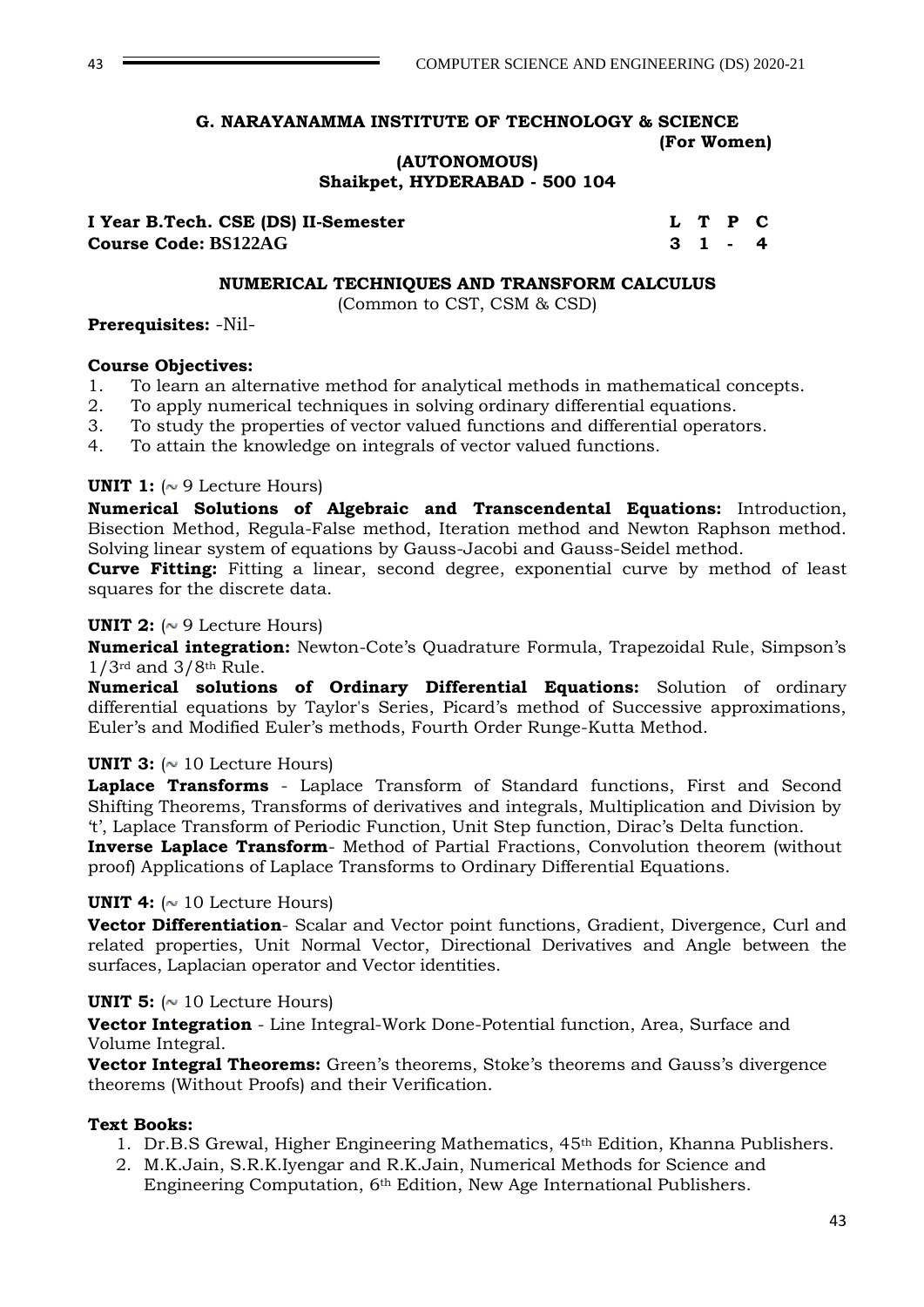### **Reference Books:**

- 1. R K Jain & S R K Iyengar, Advanced Engineering Mathematics, 5th Edition, Narosa Publishers.
- 2. Murray R Spiegel and Seymour Lipschutz, Vector Analysis, 2nd Edition, Schaums' Outlilne Series.
- 3. S.S.Sastry, Introductory Methods of Numerical Analysis, 5th Edition, PHI Learning Pvt. Ltd.

### **Online Resources:**

- 1. [https://onlinecourses.nptel.ac.in/noc17\\_ma14/preview](https://onlinecourses.nptel.ac.in/noc17_ma14/preview)
- 2. nptel.ac.in/courses/117101056/17

### **Course Outcomes:**

After completion of the course, the students will be able to

- 1. Find the root of the equation and solution of a system of equations.
- 2. Fit a curve for the given data.
- 3. Find the Numerical solutions for a given first order initial value problem.
- 4. Use Laplace Transform techniques for solving ODE's.
- 5. Verify the irrotational and solenoidal fields and find the potential function.
- 6. Evaluate the line, surface and volume integrals and converting them from one to another.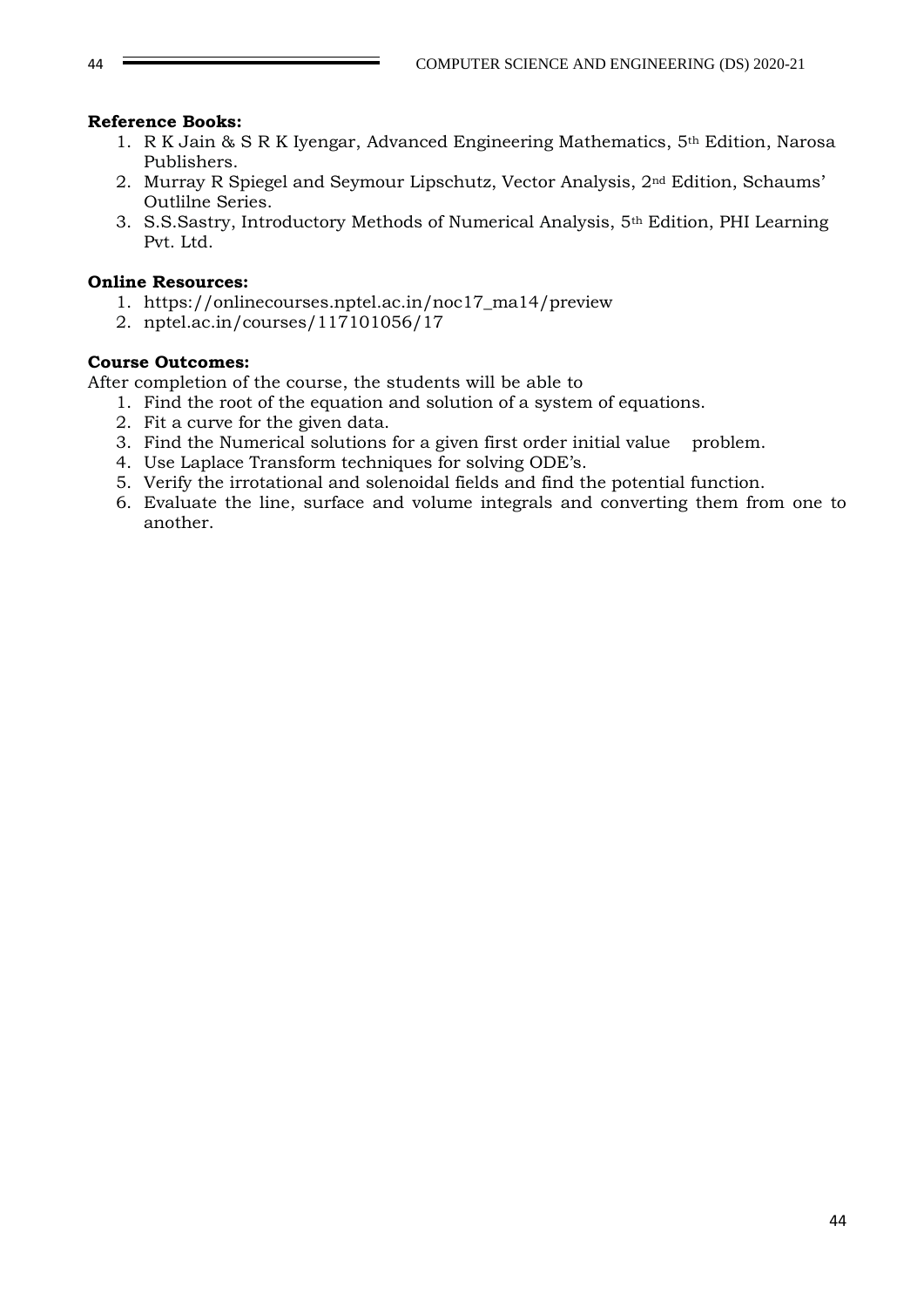# **(AUTONOMOUS) Shaikpet, HYDERABAD - 500 104**

**I Year B.Tech. CSE (DS) II-Semester L T P C Course Code: HS122AJ 2 - - 2**

### **ENGLISH**

(Common to CST, CSM & CSD)

### **Prerequisites:** -Nil-

### **Course Objectives:**

- 1. To enable the students to understand the importance of English and to develop their basic proficiency in the English language.
- 2. To train the students to expand their vocabulary and to understand the usage of vocabulary technically and literally.
- 3. To develop the reading competence of the students through the sub skills of reading.
- 4. To equip the students with an ability to produce grammatically correct sentences and coherently well-developed paragraphs.
- 5. To enable the students to develop an appreciation of how the formal elements of language and genre shape meaning and to gain richer understanding of both the text and the cultural context.

**UNIT 1:**  $( \sim 7$  Lecture Hours)

- **Reading Comprehension**: Short story *Cause, Then Cure* from **Wise and Otherwise** by Sudha Murthy. *Reading Skills*: SQW3R Method and guessing and predicting.
- **Vocabulary Building**: Word formation Root words Prefixes and Suffixes Word formation.
- **Remedial Grammar**: Error correction related to: Subject Verb Agreement, Noun Pronoun Agreement, and other aspects that are reflected through their writing.
- **Writing Skills**: Sentence structure Use of Phrases and Clauses in sentences Sentence Types: Assertive, Declarative, Interrogative, Exclamatory, sentences and Simple, Compound, Complex and Compound-Complex Sentences - Usage of punctuation marks.

### **UNIT 2:**  $( \sim 7$  Lecture Hours)

- **Reading Comprehension:** Poem*Caged Bird* from **A Collection of Hundred Poems**  by Maya Angelou. *Reading Skills*: STEM Technique, vocabulary and intended meaning.
- **Vocabulary Building:** Synonyms Antonyms Acronyms Abbreviations
- **Remedial Grammar:** Error Correction related to: Articles and Prepositions, Tenses, Conditional clauses, Tag Questions; and other aspects that are reflected through their writing.
- **Writing Skills:** Principles of Paragraph writing Cohesive Devices Creating Coherence - Topic sentence and supporting sentences in a Paragraph - Techniques for writing Precisely - Jumbled sentences.

### **UNIT 3:**  $\sim 6$  Lecture Hours)

**Reading Comprehension:** General Reading versus Academic Reading

*Reading Skills***:** Reading for gist, main ideas, specific details.

 **Vocabulary Building**: Homophones - Homonyms –Homographs - Words often confused.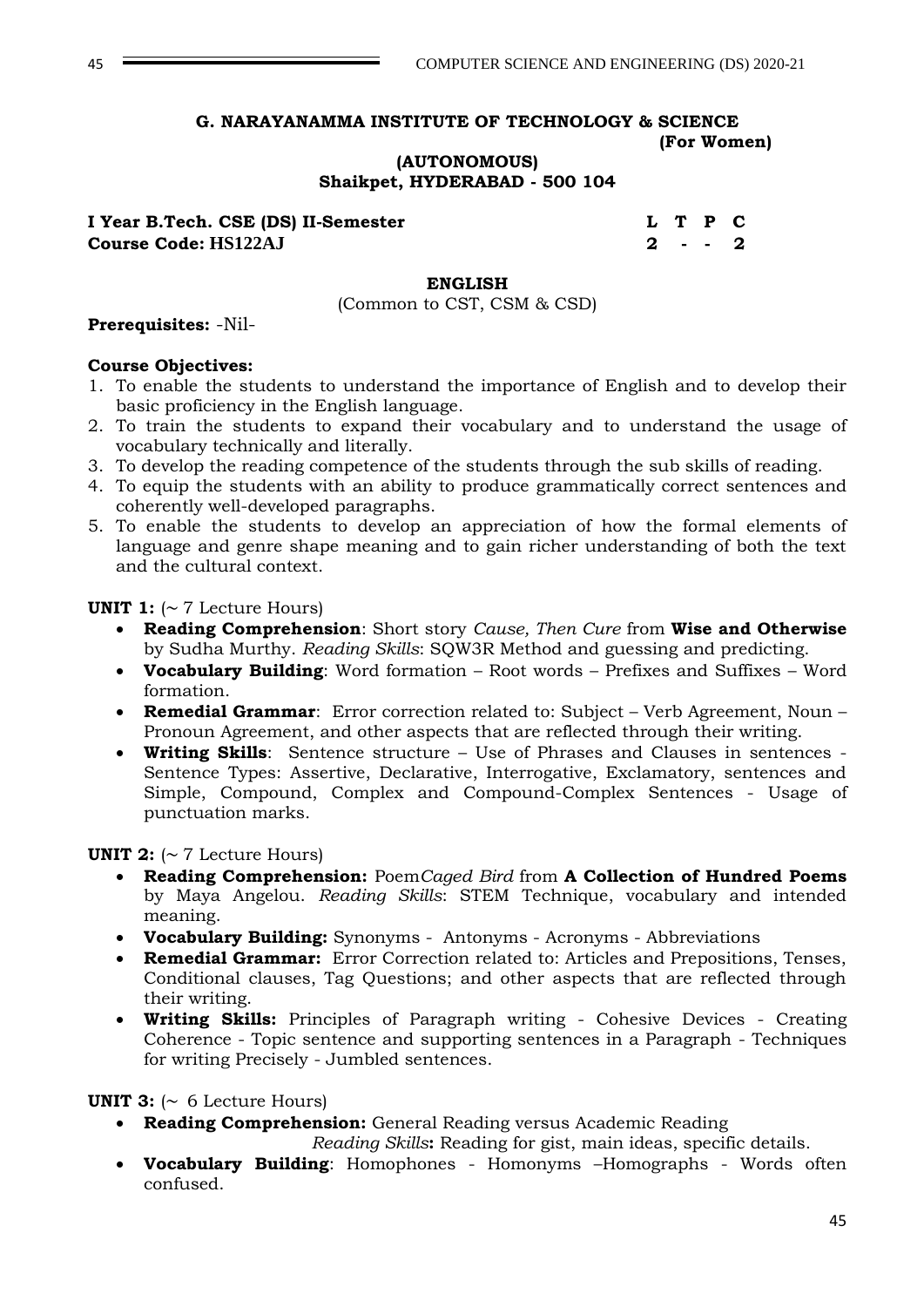- **Remedial Grammar**: Error correction related to: Adjectives and Adverbials, Misplaced modifiers, Redundancies; and other aspects that are reflected through their writing.
- **Writing skills**: Precis writing and Summarizing.

### **UNIT 4:**  $\sim 6$  Lecture Hours)

- **Reading Comprehension:** Excerpt from **Wings of Fire: An Autobiography** *Looking Ahead* from APJ Abdul Kalam with Arun Tiwari *Abridged version. Reading Skills*: Reading for inference, discourse markers, contextualization, summarizing.
- **Vocabulary Building:** Phrasal verbs collocations Idioms.
- **Remedial Grammar**: Error corrections related to: Adverbs and Adjectives, Syntactical errors and punctuation marks; and other aspects that are reflected through their writing.
- **Writing Skills**: Letter Writing Introducing oneself Statement of Intent Asking for direction – Seeking / giving information – Apologizing.

### **UNIT 5:**  $\sim 6$  Lecture Hours)

- **Reading Comprehension**: Travelogue *The Pamplona Clone: Jallikattu*from **Intriguing India – The Historic South** by Hugh and Colleen Gantzer.
- *Reading Skills*: Understanding the organization of text, global comprehension. **Vocabulary Building:** One-word substitute - General vocabulary versus Academic
- vocabulary Literal meaning versus contextual meaning.
- **Remedial Grammar:** Sentence corrections and Editing and proof reading; and other aspects that are reflected through their writing.
- **Writing Skills**: Letter of Application: Covering letter and Resume Writing.

**Note:** The content prescribed for Reading Comprehension is for Reading Practice only and shall not be given for assessment and evaluation. An unknown Reading Passage shall be given for assessment and evaluation to test the Reading Skills.

### **Text Books:**

- 1. Vibrant English by Orient Blackswan, 2013.
- 2. Language and Life: A Skills Approach by Orient Black Swan, 2018.

### **Reference Books:**

- 1. Sudha Murthy, *Wise & Otherwise – A Salute to Life* Penguin Books, 2006.
- 2. Hugh and Colleen Gantzer, *Intriguing India – The Historic South* NIYOGI Books, (2012).
- 3. Collection of Poems //www.poetryfoundation.org//
- 4. Mukul Chowdhry*,* Simplified and abridged *Wings of Fire: An Autobiography*, *APJ Abdul Kalam with Arun Tiwari* University Press Pvt. Ltd. (2004).

### **Online Resources:**

- 1. [https://onlinecourses.nptel.ac.in/noc16\\_hs01](https://onlinecourses.nptel.ac.in/noc16_hs01)
- 2. https://nptel.ac.in/courses/109106094/5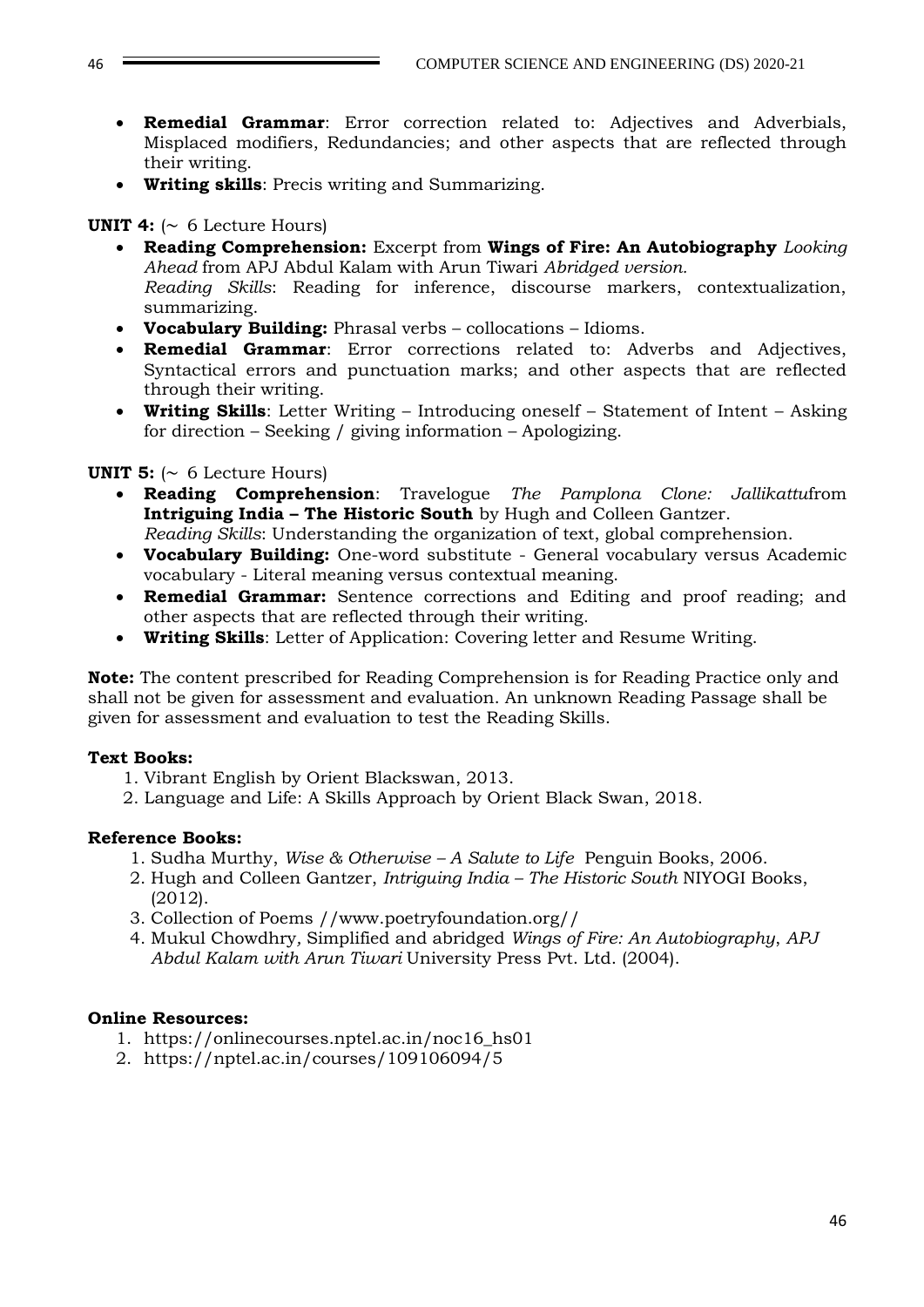### **Course Outcomes:**

After completion of the course, the students will be able to

- 1. Read complex texts actively comprehending the literal and figurative use of language and be able to read in-between the line.
- 2. Write grammatically correct sentences and coherently well- developed paragraphs.
- 3. Apply the reading techniques and comprehend the passages critically.
- 4. Use appropriate vocabulary in the given context.
- 5. Appreciate how different genres use language and shape meanings.
- 6. Articulate clear questions, to provoke critical thinking, and ideas in class discussion to speak confidently in public.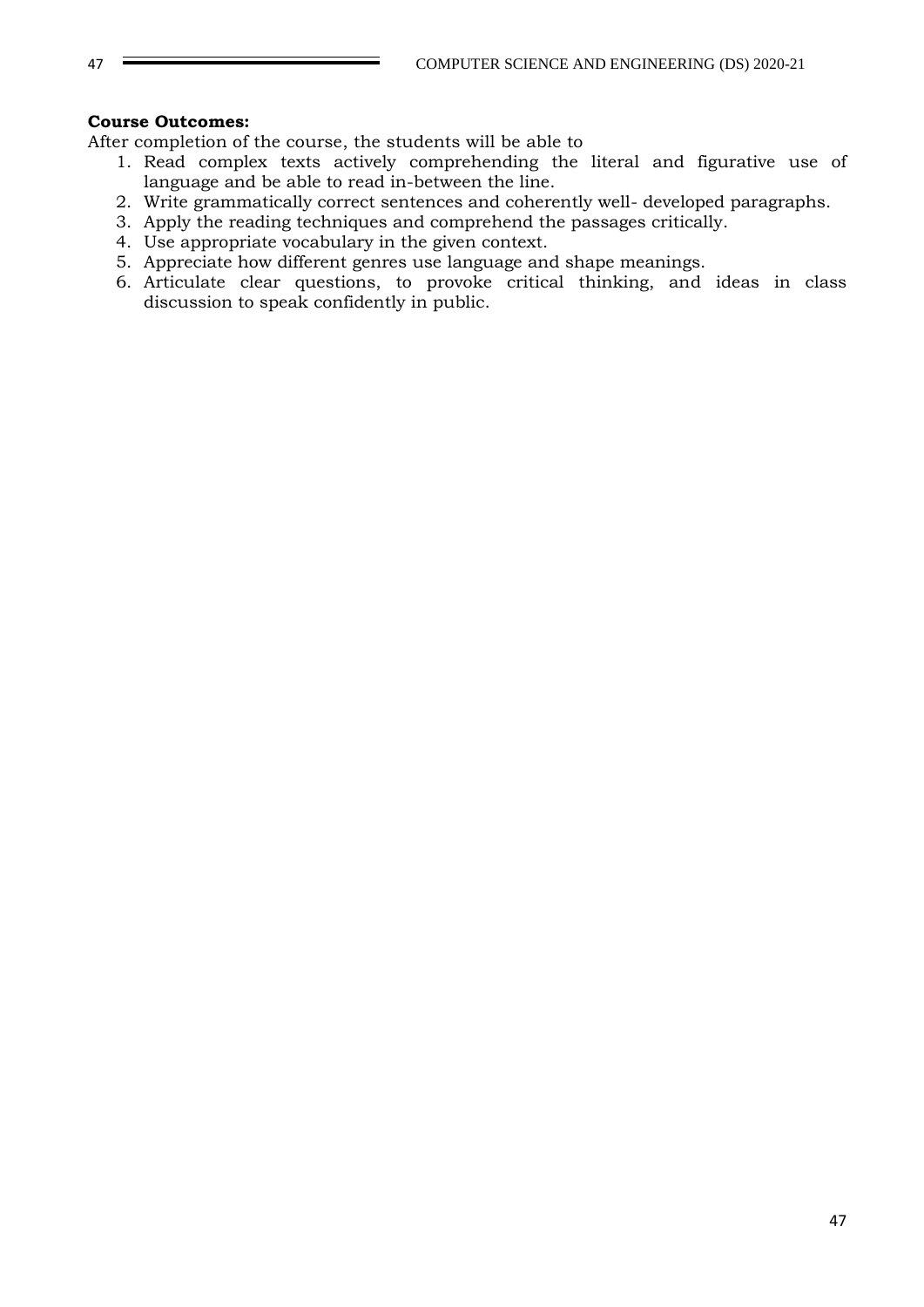**(AUTONOMOUS)**

**Shaikpet, HYDERABAD - 500 104**

**I Year B.Tech. CSE (DS) II-Semester L T P C Course Code: ES122AE 1 - 3 2.5**

#### **ENGINEERING GRAPHICS**

(Common to CSM & CSD)

#### **Prerequisites:** -Nil-

#### **Course Objectives:**

The course will enable the students

- 1. To impart skills of drawing instruments and their use to convey exact and complete information of any object.
- 2. To construct conics and cycloidal curves used for various engineering applications.
- 3. To impart knowledge about standard principles of orthographic projection of objects.
- 4. To develop different surfaces of simple solids.
- 5. To differentiate between isometric view and projection and conversion of isometric views to orthographic views vice-versa.

### **UNIT 1:**  $\left(\sim 4 \text{ Lecture Hours and } 12 \text{ Practical Hours}\right)$

Introduction to Engineering Graphics: Principles of Engineering Graphics and their significance, Conic Sections-general and special methods, Cycloid, Epi- cycloid and Hypo-Cycloid.

#### **UNIT 2:** (~ 3 Lecture Hours and 9 Practical Hours)

Orthographic Projections: Principles of Orthographic Projections – Conventions - Projections of points, straight lines and planes.

### **UNIT 3:**  $\left(\sim 3 \text{ Lecture Hours}$  and 9 Practical Hours)

Projection of Solids: Projections of solids in simple position (prisms, pyramids, cylinders and cone), axis inclined to one plane, Axis inclined to both the reference planes, Projection of solids using auxiliary plane method.

### **UNIT 4:**  $\left(\sim 3 \text{ Lecture Hours and } 9 \text{ Practical Hours}\right)$

Development of Surfaces: Basic concepts of development of surfaces, Methods of development – Parallel line development and radial line development, Development of prisms, pyramids, Cylinders and cones.

#### **UNIT 5:**  $\left(\sim 3 \text{ Lecture Hours}$  and 9 Practical Hours)

Isometric & Orthographic Projections: Principles of Isometric Projection – Isometric Scale – Isometric Views – Conventions – Isometric views of Lines, Plane figures, Simple Solids – Conversion of Isometric Views to Orthographic Views.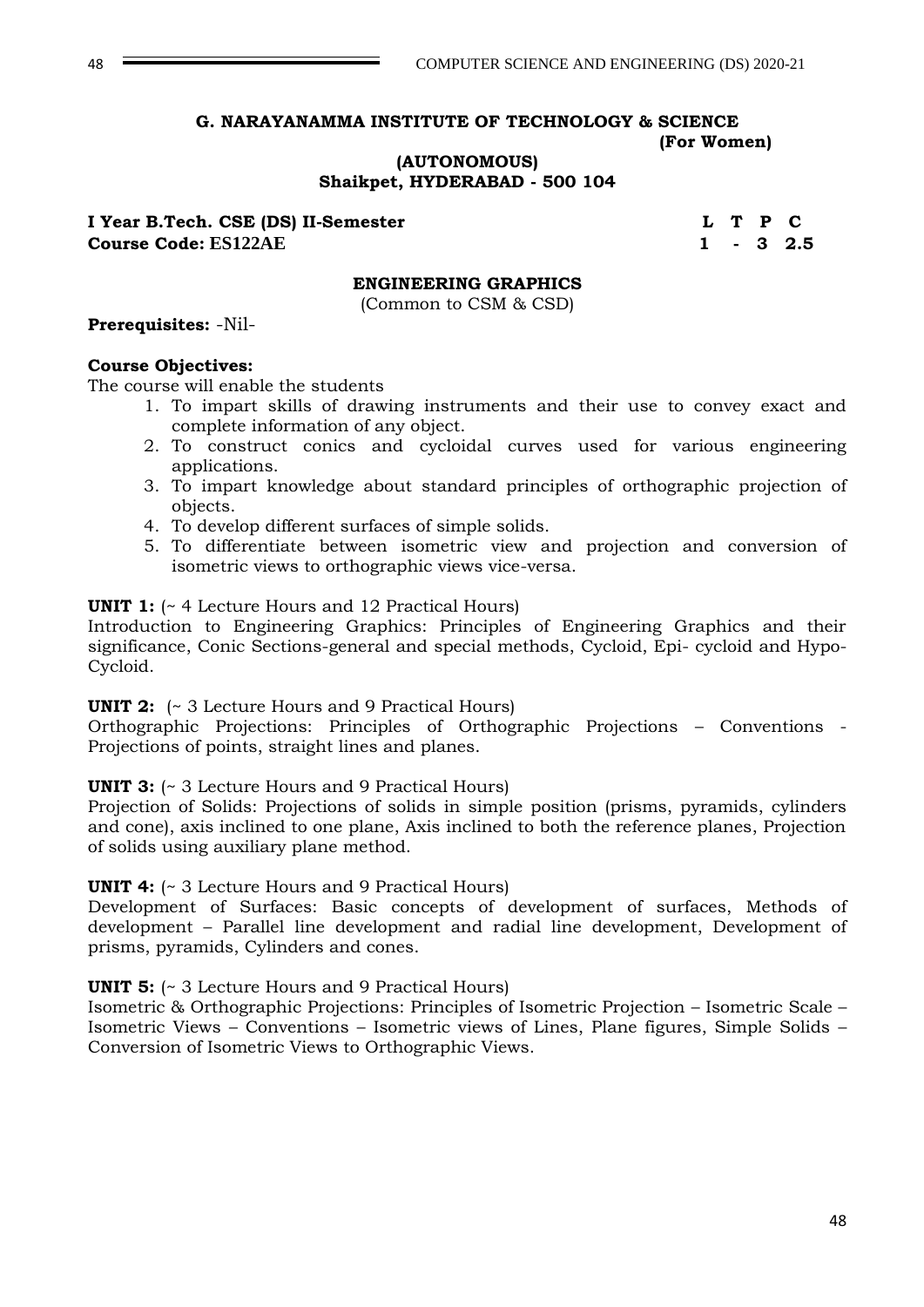### **Text Books:**

- 1. Basanth Agrawal, Agrawal C.M., Engineering Graphics, First Edition, Tata McGraw Hill, 2012.
- 2. Bhatt N.D., Elementary Engineering Drawing, 2014, Charotar Publishers.

# **Reference Books:**

- 1. K .L. Narayana and P.Kannaiah, Engineering Drawing, Scitech, 2010.
- 2. Venugopal.K, Engineering Drawing and Graphics Plus Autocad, New Age International (P) Ltd., New Delhi, 2010.
- 3. Gill P.S., Engineering Drawing: Geometrical Drawing, SK Kataria & sons, 2012.
- 4. Dhananjay A Jolhe, Engineering Drawing, Tata McGraw Hill, 2014.

### **Online Resources:**

- 1. www.engineeringdrawing.org
- 2. Virtual labs (www.vlab.co.in)

### **Course Outcomes:**

At the end of the course, the students will be able to

- 1. Know and understand the conventions and methods of Engineering Graphics.
- 2. Construct the conics using different methods and cycloidal curves.
- 3. Draw and understand about orthographic projections of points, straight lines and planes.
- 4. Improve visualisation skills in different types of solids.
- 5. Draw and understand about the development of surfaces of various solids.
- 6. Ability to read, understand and interpret engineering drawings.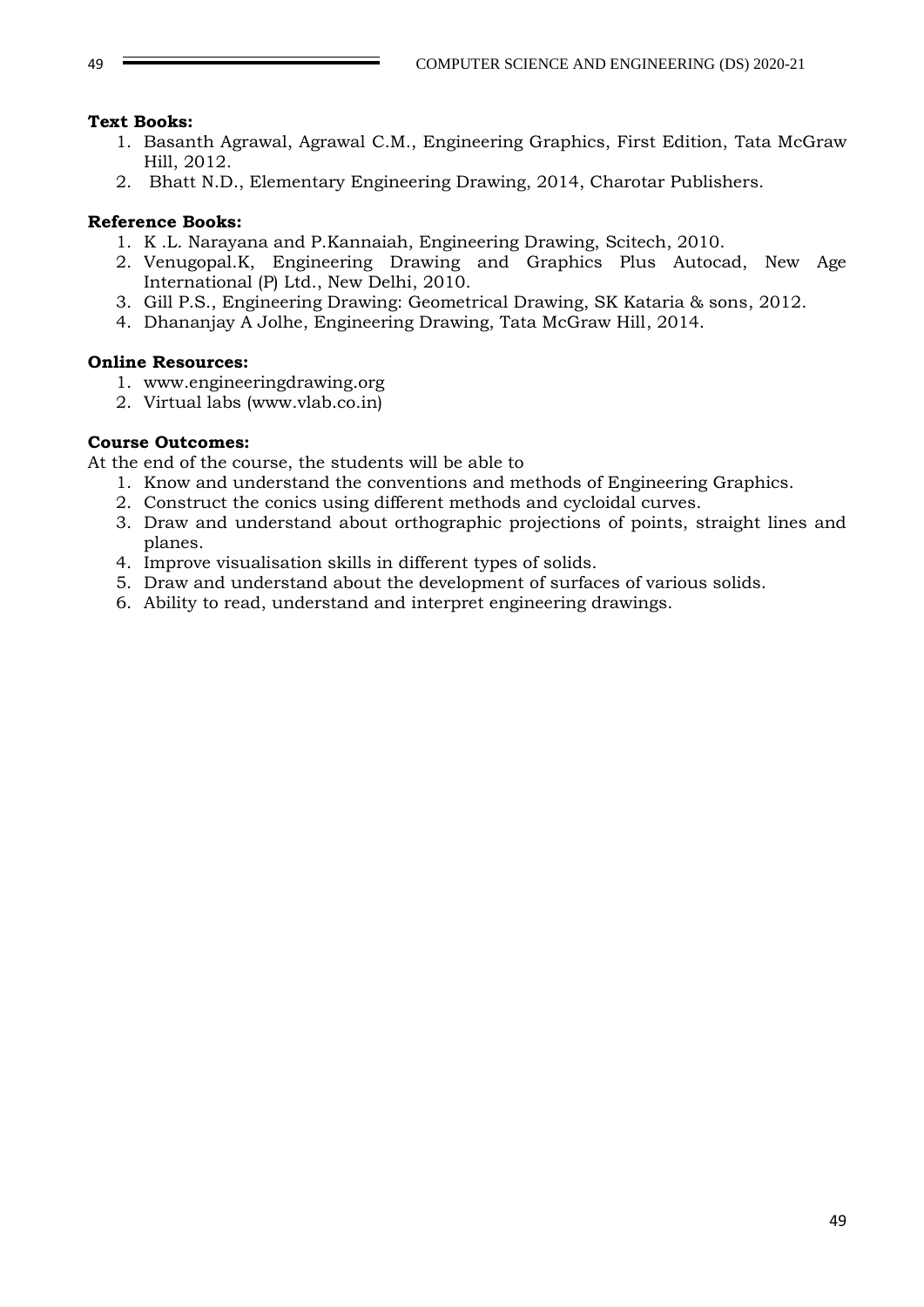# **(AUTONOMOUS)**

#### **Shaikpet, HYDERABAD - 500 104**

**I Year B.Tech. CSE (DS) II-Semester L T P C Course Code: BS12208 - - 3 1.5** 

#### **PHYSICS LAB**

(Common to CSM & CSD)

#### **Prerequisites:** -Nil-

#### **Course Objectives:**

- 1. Students are introduced to handling different instruments to conduct experiments as well as to interpret the data.
- 2. Students are introduced to experiments as to interpret the data and correlate the same with their understanding of its theory.
- 3. The objective of the course is to enable students to design experiments and analyses the concepts.

#### **LIST OF EXPERIMENTS:**

- 1. Dispersive power of the material of a prism Spectrometer.
- 2. Determination of wavelengths of white source Diffraction grating.
- 3. Newton's Rings Radius of curvature of Plano convex lens.
- 4. Melde's experiment Transverse and longitudinal modes.
- 5. Time constant of an R-C circuit (Charging and Discharging).
- 6. L-C-R circuit. Resonance & Q-factor (series / Parallel).
- 7. Magnetic field along the axis of current carrying coil Stewart and Gees method and to verify Biot – Savart's law.
- 8. Evaluation of numerical aperture of a given optical fiber.
- 9. Bending and attenuation losses of fibers.
- 10. Energy gap of a material of p-n junction.
- 11. Torsional pendulum Rigidity modulus.
- 12. Wavelength of light and determining the LPI of unknown grating of a diffraction grating using laser.
- 13. V-I characteristics of a solar cell.
- 14. Quantum dots (Beyond syllabus).

### **Note: Minimum 12 experiments must be performed.**

#### **Text Books:**

Manual as prepared for the college by the faculty.

### **Online Resources:**

- 1. http://www.bsauniv.ac.in/UploadImages/Downloads/PHYSICS-LAB-MANUAL2017-(new-regulation).pdf
- 2. <http://jnec.org/Lab-manuals/FE/Physics.pdf>
- 3. <https://www.myphysicslab.com/>(simple simulations)
- 4. <https://www.iist.ac.in/departments/physics-lab>
- 5. <https://wci.llnl.gov/simulation>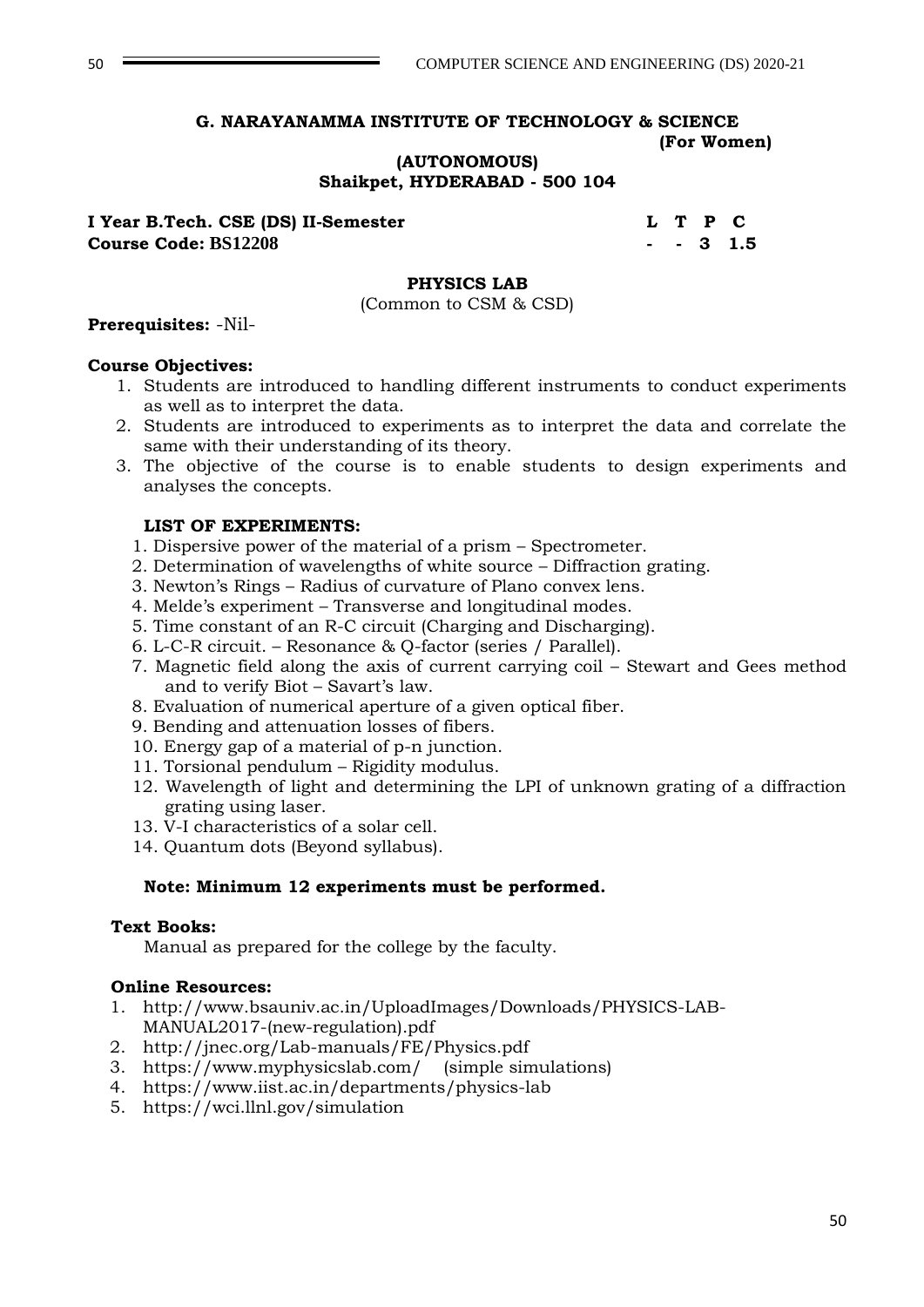### **Course Outcomes:**

After completion of the course, students will be able to

- 1. Handle different measuring instruments and asses their accuracy of measurement.
- 2. Experiment and analyze the results to derive valid conclusions.
- 3. Compare the experimental results with those introduced in lecture, draw relevant conclusions and substantiate.
- 4. Develop the experimental skills to design new experiments in engineering.
- 5. Understand the ethics of working environment and deliver the results in time.
- 6. Engage themselves in team work and understand each other's strengths.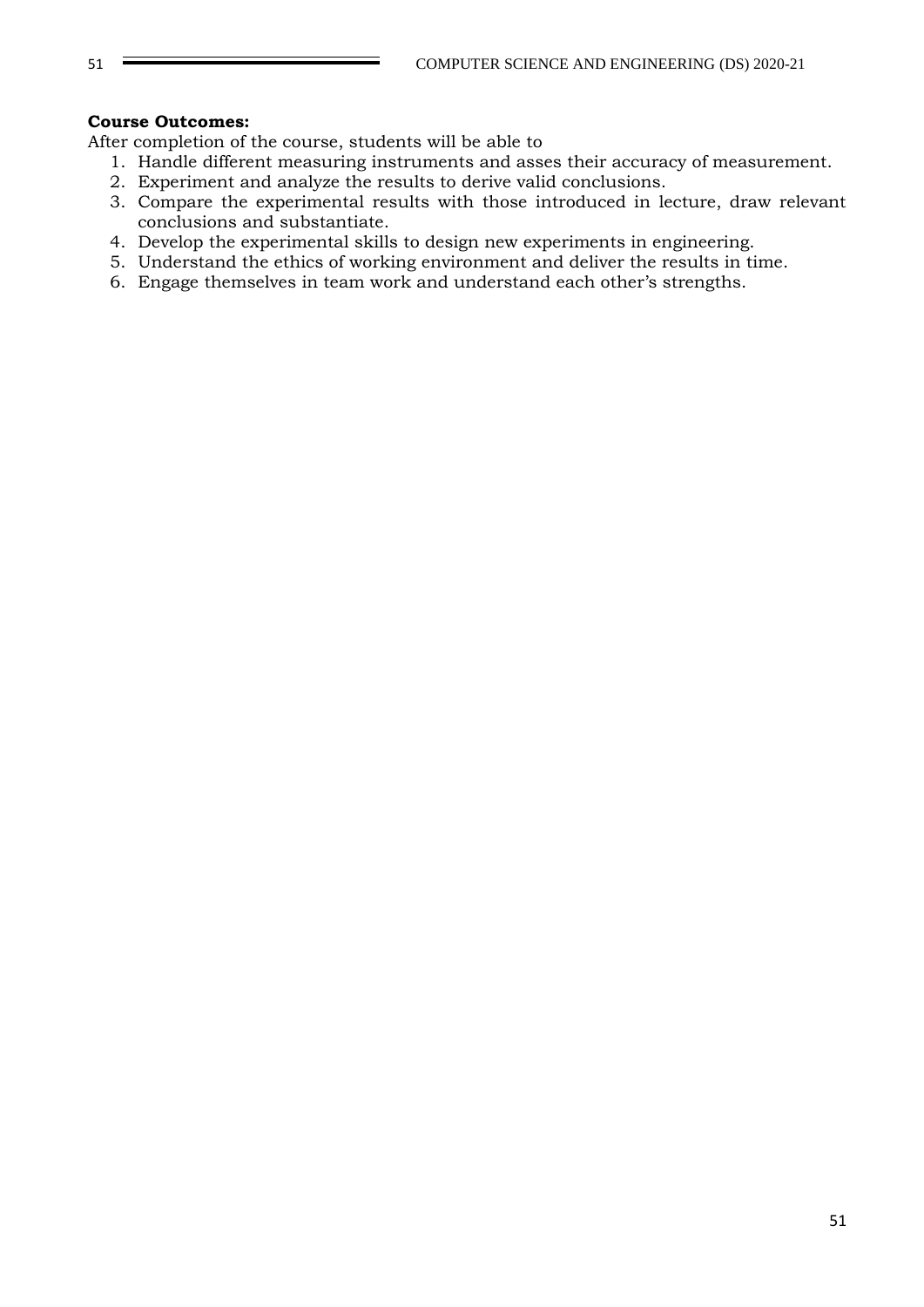**(AUTONOMOUS)**

**Shaikpet, HYDERABAD - 500 104**

**I Year B.Tech. CSE (DS) II-Semester LET LET P C Course Code: HS12212 - - 2 1**

#### **ENGLISH PROFESSIONAL AND COMMUNICATION SKILLS LAB**

(Common to CST, CSM & CSD)

#### **Prerequisites:** -Nil-

#### **Course Objectives:**

- 1. To introduce the students to the pronunciation symbols and associated sounds of English.
- 2. To enable the students understand the concept of syllable, word accent and intonation.
- 3. To enhance the listening skills to understand the nuances of accent, expression, tone and intended meaning to make them understand the difference between stress timed language and syllable timed language.
- 4. To help the students overcome their inhibitions while speaking English fluently thereby to build their confidence to express their ideas in English.
- 5. To help the students understand the importance of inter-personal communication, team dynamics and role behavior at the work place.

#### **List of Activities:**

#### *Multimedia Lab:*

- **1. Introduction to the Phonetic symbols and associated sounds of English:** Vowels Consonants – Diphthongs. *Extensive practice through referring to a dictionary.*
- *2.* **Word Accent and Pronunciation:** Defining Syllable Marking Word Accent Rules of Word Accent - Accent shift versus Suffixes. *Extensive practice through List of words, Homographs, Silent letters.*
- *3.* **Intonation:** Introduction to Stress and Rhythm Tonal groups weak forms Tone versus context – Falling Tone, Rising Tone, Fall and Rise in Tone. *Extensive Practice through listening to different genres – Speech, Poetry, Story, Conversations, Discussions, Talks.*
- **4. Vocabulary Building:** Practice exercises in vocabulary through word bank and corpus list.
- **5. Listening skills:** Focused Listening **-** Listening to understand main ideas and specific information and to recognize the opinions, attitudes and purpose of a speaker.

### *Communication Skills Lab:*

- **1. Situational Dialogues/ Role Plays:** Formal Semiformal informal situations Punctuation Marks – Tonal variations and voice modulations. *Practice in two-way conversations, Discussions, Talks and Interviews.*
- **2. Communication skills at workplace:** Task based activities for: Intra-personal and Inter-personal communications – Types of communications: oral, written and nonverbal - Group dynamics.
- **3. Oral Presentations:** Prepared and Extempore **-** Poster Presentations and JAM [Just A Minute] - Choosing a topic – Developing the content – Choosing appropriate vocabulary - Coherence in presentation – Audibility.
- **4. Mini Project** *In campus Survey Report:* Project selection Team size Preparing a questionnaire – data collection – data analysis – conclusions and recommendations – Report submission in Manuscript format.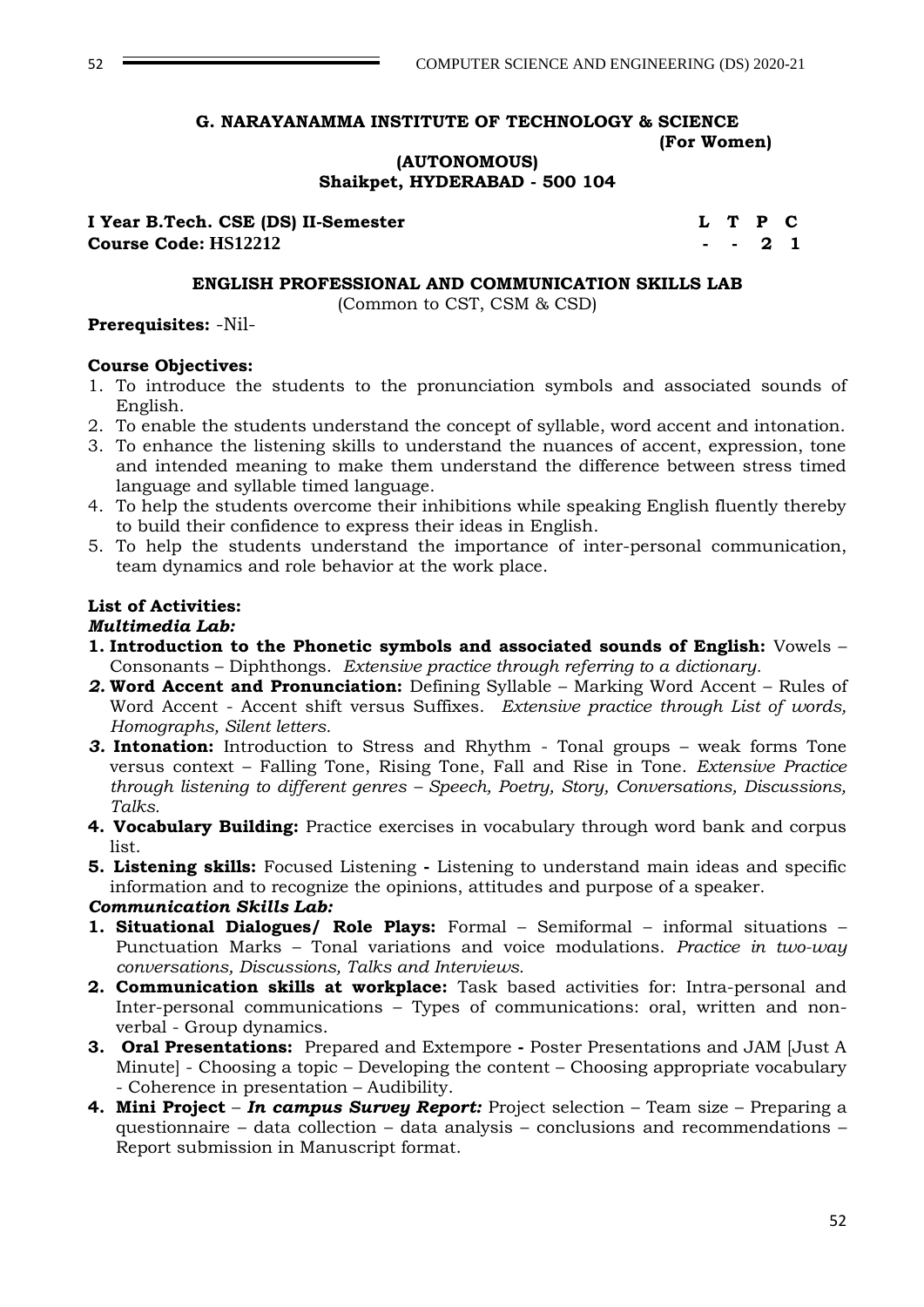**5. Group Discussions:** Definition of GD – Importance of GD – Stages of GD – Etiquette, Communications, Content, Approach during GD – Individual Roles – Group goals - Types of GD - Expectations and outcomes.

### **Reference Books:**

- 1. J.Sethi, Kamlesh Sadanand & DV Jindal A Practical Course in English Pronunciation (with two Audio Cassettes) Prentice-Hall of India Pvt.Ltd., New Delhi.
- 2. T.Balasubramanian, A text book of English Phonetics for Indian Students Macmillan Publications.
- 3. RK.Bansal and JB.HarrisonSpoken English Orient Longman, 2006.
- 4. Krishna Mohan & NP Singh, Speaking English Effectively Macmillan Publications.
- 5. Business English Communication Preliminary Cambridge University Press.

#### **Course Outcomes:**

After learning the contents of this course, the students will be able to

- 1. Differentiate between the letters of alphabet and the phonetic symbols.
- 2. Demonstrate the right pronunciation of the words in English using phonetic transcription and word stress.
- 3. Speak with the proper intonation, voice modulation and tonal groups.
- 4. Demonstrate the listening skills through language modules.
- 5. Speak with clarity and confidence individually and in groups to discuss and present the topics chosen and understand the nuances of team dynamics.
- 6. Work individually and in teams present the topics and demonstrate their public speaking skills and presentation skills through various aids like posters, PPTs etc.,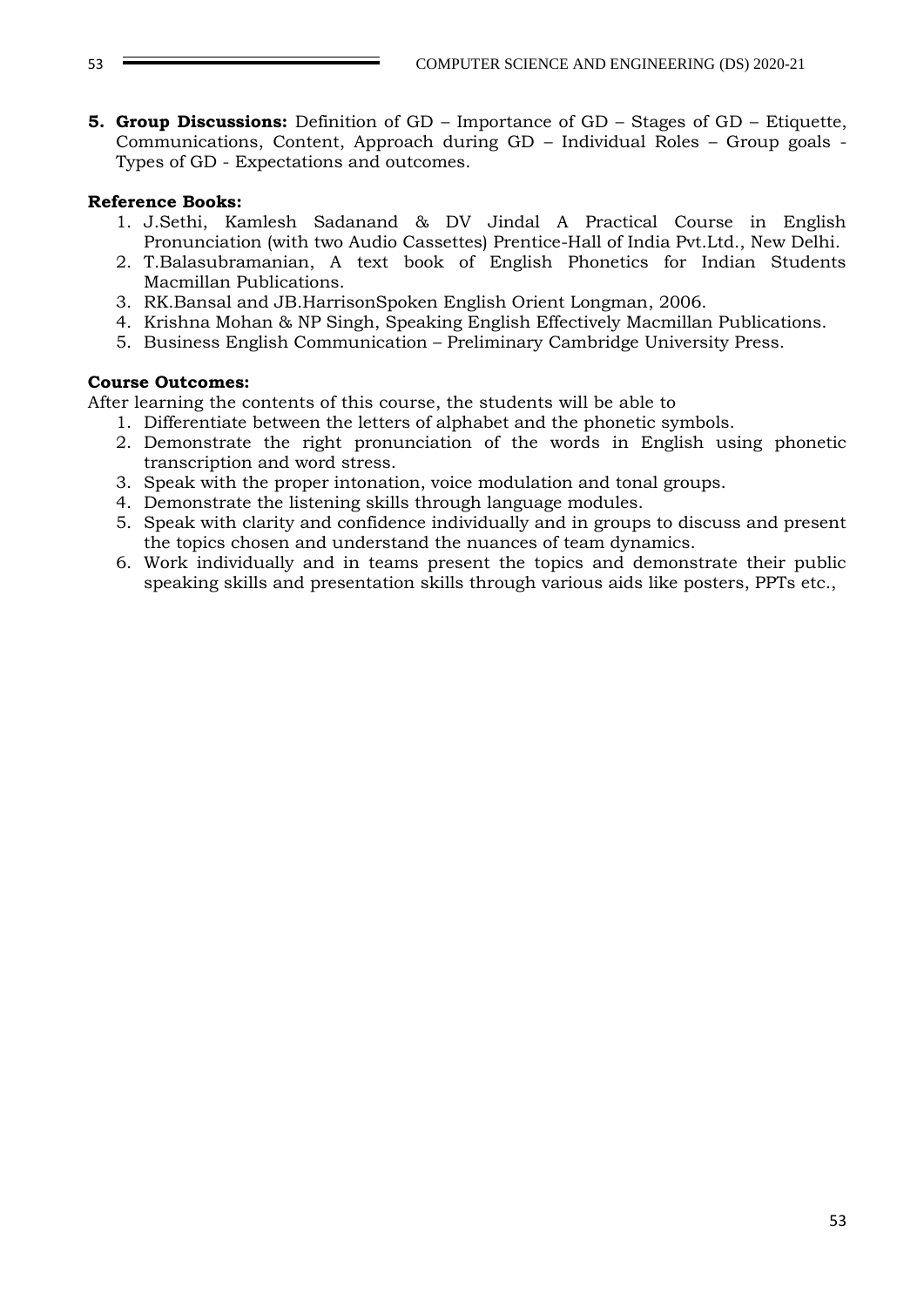**(AUTONOMOUS) Shaikpet, HYDERABAD - 500 104**

### **I Year B.Tech. CSE (DS) II-Semester LET P C Course Code: ES12210 - - 3 1.5**

### **COMPUTATIONAL MATHEMATICS LAB**

(Common to CST, CSM & CSD)

**Prerequisites:** Programming for Problem Solving.

### **Course Objectives:**

- 1. To illustrate the Flow chart and design an algorithm for the given method.
- 2. To develop conditional and iterative statements to solve system of linear equations using C language.
- 3. To inscribe C program that use pointers and functions to find the root of given equation.
- 4. To implement loops, arrays and strings to solve differential equations in C language.

#### **List of Experiments:**

- 1. Write a C Program to find the addition, subtraction, multiplication of matrices.
- 2. Write a C Program to find the root of a given equation using Bisection method**.**
- 3. Write a C Program to find the root of a given equation using method of False position.
- 4. Write a C Program to find the root of a given equation using Iteration method.
- 5. Write a C Program to find the root of a given equation using Newton Raphson method.
- 6. Write a C Program to solve a given system of linear equations using Jacobi's method.
- 7. Write a C Program to solve a given system of linear equations using Gauss Seidel iteration method.
- 8. Write a C Program to evaluate definite integral using Trapezoidal rule, Simpson's  $1/3$ <sup>rd</sup> rule and  $3/8$ <sup>th</sup> rule.
- 9. Write a C Program to solve a given differential equation using Taylor's series.
- 10. Write a C Program to solve a given differential equation using Picard's method.
- 11. Write a C Program to solve a given differential equation using Euler's method.
- 12. Write a C Program to solve a given differential equation using Runge-Kutta method.

#### **Text Books:**

- 1. M.K.Jain, S.R.K.Iyengar, and R.K.Jain, Numerical Methods for Scientific and Engineering Computation, 6th Edition, New Age International Publishers.
- 2. E Balagurusamy, C Programming and Data Structures, 4th Edition, Tata McGraw-Hill Publications.

### **Reference Books**:

- 1. Pradip Niyogi, Numerical Analysis and Algorithms, 5th Edition, Tata McGraw-Hill Publishers.
- 2. Yashavant Kanetkar, Let us C-C Programming, 3rd Edition, Schaums' outline series.

### **Online Resources:**

- 1. [http://nptel.ac.in/noc/individual\\_course.php?id=noc15-cs05](http://nptel.ac.in/noc/individual_course.php?id=noc15-cs05)
- 2. <http://www.codingalpha.com/numerical-methods-c-program/>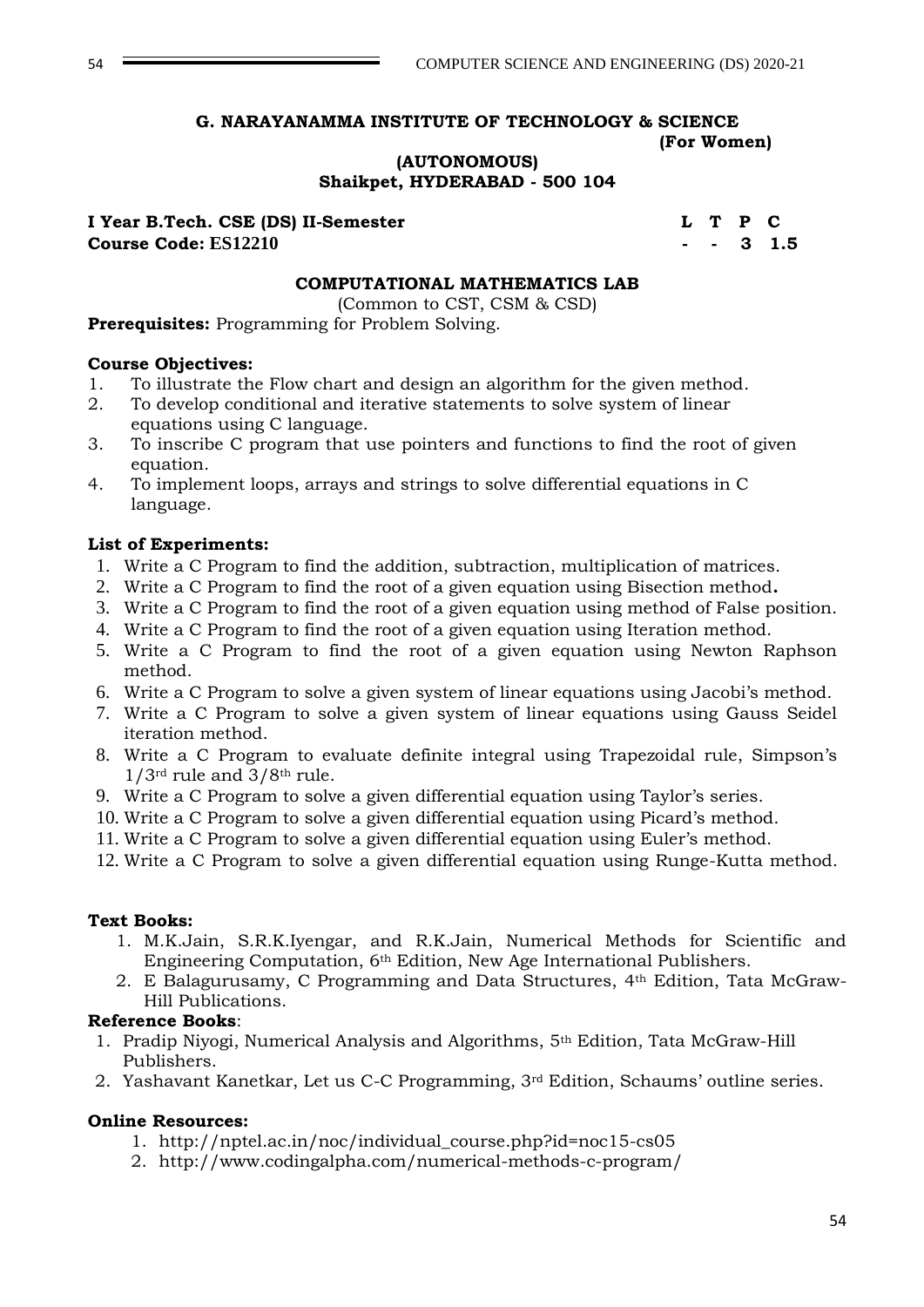### **Course Outcomes:**

After completion of the course, the students will be able to

- 1. Write Flow chart and algorithm for the given program.
- 2. Have the ability to write C programs to solve specified problems.
- 3. Find the root of a given equation using C program.
- 4. Use arrays as part of the software solution.
- 5. Utilize pointers to efficiently solve problems.
- 6. Use functions from the portable C library.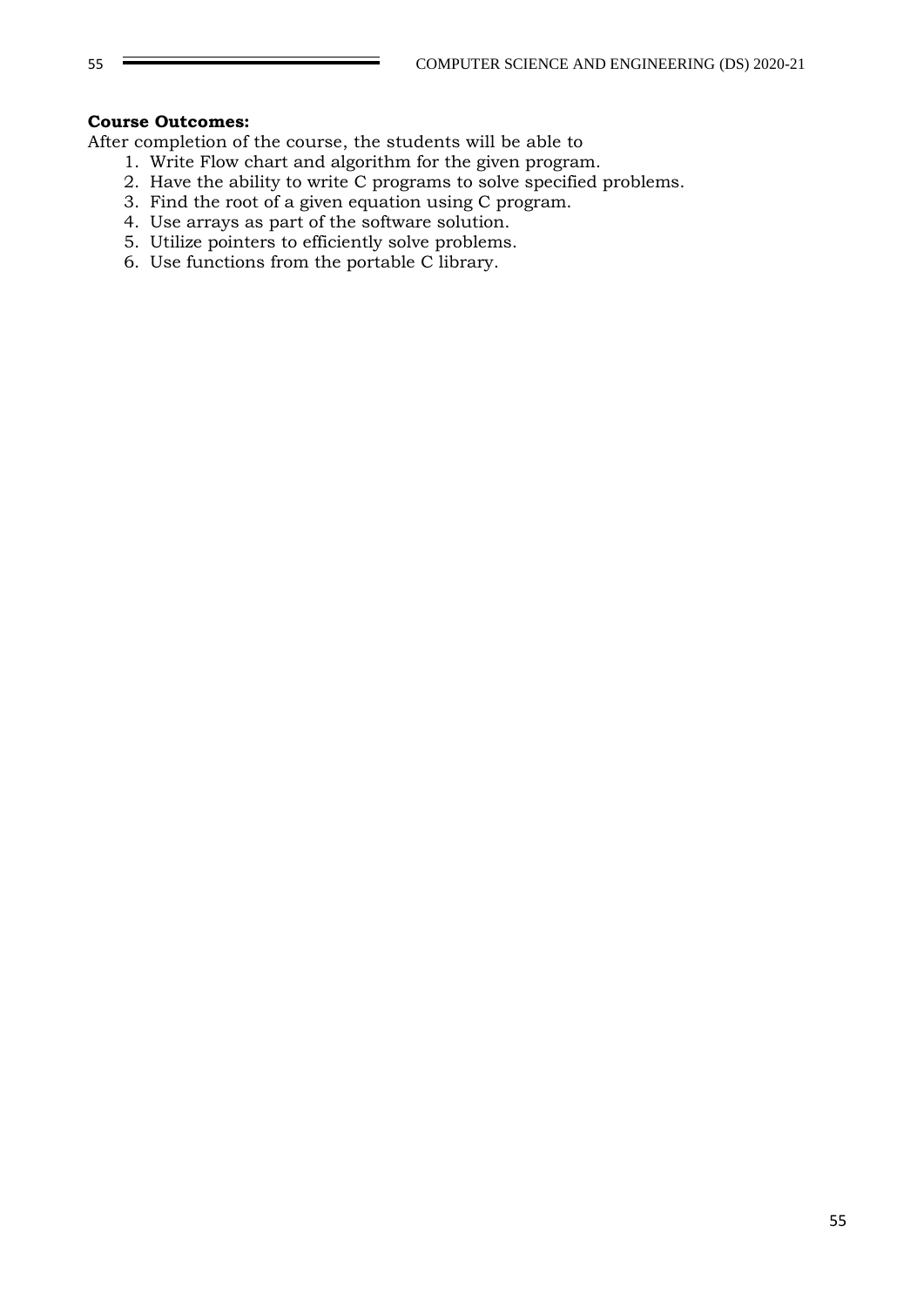### **(AUTONOMOUS) Shaikpet, HYDERABAD - 500 104**

**I Year B.Tech. CSE (DS) II-Semester L T P C Course Code: ES12211 1 - 3 2.5**

### **ENGINEERING WORKSHOP**

(Common to CSM & CSD)

### **Prerequisites:** -Nil-

#### **Course Objectives:**

The course will enable the students

- 1. To study of different hand operated Power Tools, uses and their demonstration.
- 2. To gain a good basic working knowledge required for the production of various engineering products.
- 3. To provide hands on experience about use of different engineering materials, tools, equipments and processes those are common in the Engineering field.
- 4. To develop a right attitude, team working, precision and safety at work place.
- 5. To study commonly used carpentry joints.
- 6. To have practical exposure to various welding and joining processes.

### **I) Trades for Exercises:** (~ 12 Lecture Hours and 36 Practices)

At least two exercises from each trade:

- i) Carpentry
- ii) Fitting
- iii) Tin-Smithy and Development of jobs carried out and Soldering
- iv) House-wiring
- v) Foundry
- vi) Black smithy

# **II) Trades for Demonstration and Exposure**: (~ 12 Lecture Hours)

- i) Plumbing
- ii) Machine Shop
- iii) Wood Turning
- iv) Welding

#### **Text Books:**

- 1. B.L. Juneja, Workshop Practice, Cengage publications.
- 2. K. Venugopal, Workshop Manual, Anuradha Publications.

### **Reference Books:**

- 1. P. Kannaiah & K. L. Narayana, Workshop manual, 2nd Edition, Scitech publications (I) Pvt. Ltd., Hyderabad.
- 2. K. Venugopal, Dr. V. Prabhu Raja, G. Sreekanjana "Workshop Manual" 1st Edition, Anuradha Publications, 2012.
- 3. Hajra Choudury S.K., Hajra CHoudury A.K. and Nirjhar Roy S.K., Elements of Workshop technology, volI 2008 and Vol II 2010, Media Promoters and Publishers private limited, Mumbai.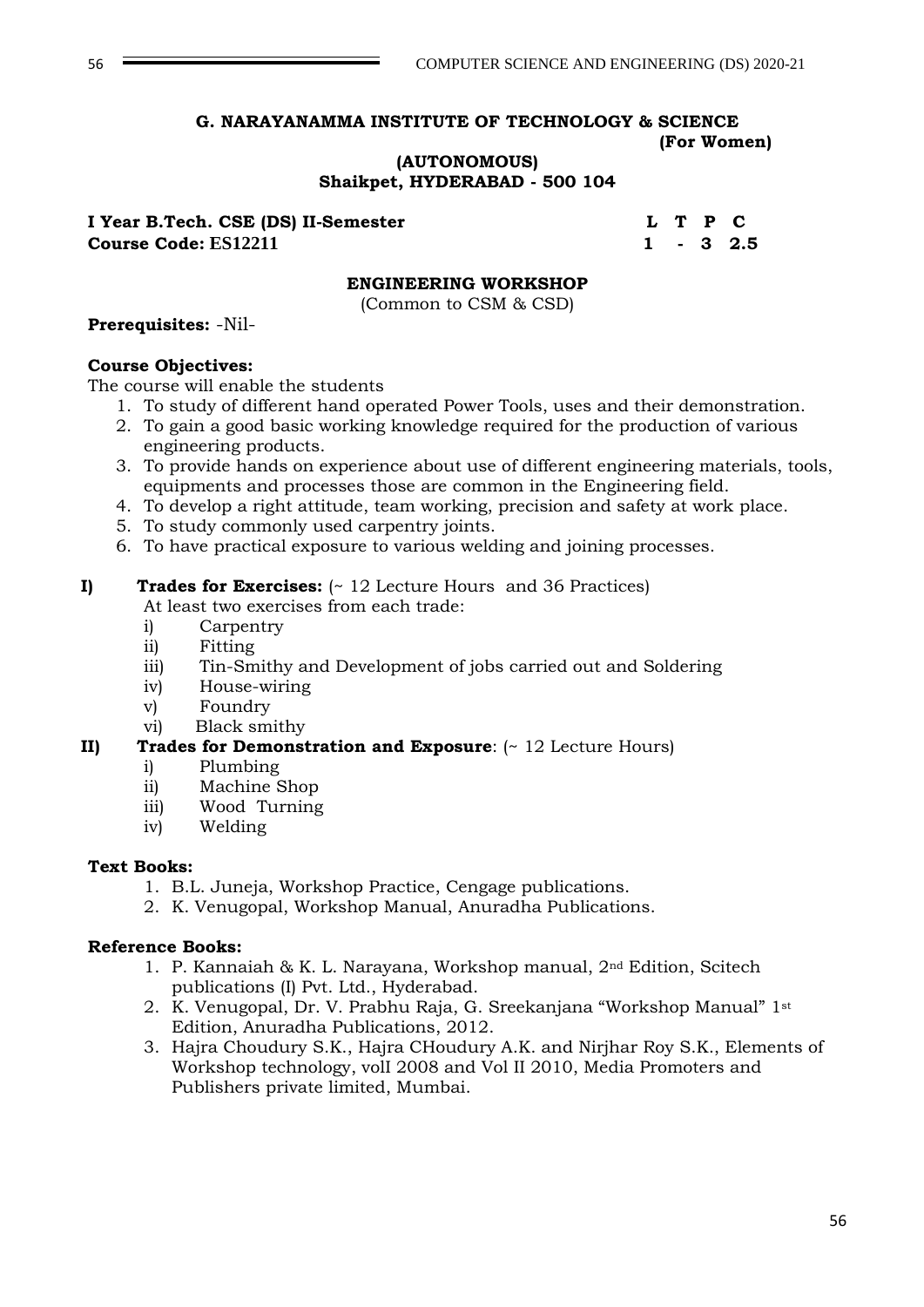### **Online Resources:**

1. www.technologystudent.com

### **Course Outcomes:**

At the end of the course, the students will be able to

- 1. Demonstrate and understand the Engineering workshop safety regulations.
- 2. Identify and use marking tools, measuring equipment and to work to prescribed accuracies.
- 3. Know various operations in basic engineering workshops.
- 4. Understand the practical difficulties encountered in industries during any assembly work.
- 5. Do simple electrical work through their carrier.
- 6. Design different prototype in the fittings, carpentry, foundry, black smithy and sheet metal work.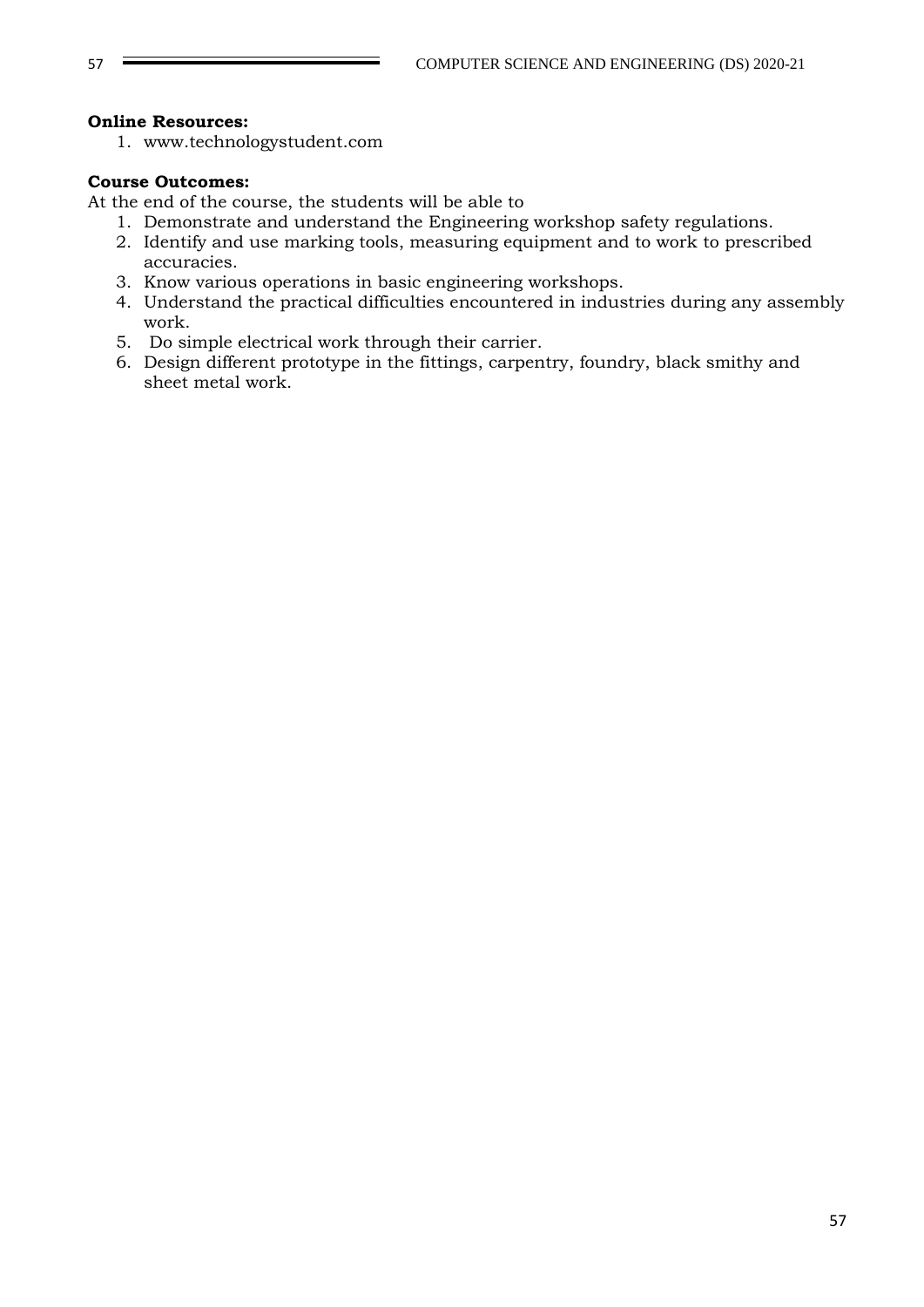**(AUTONOMOUS) Shaikpet, HYDERABAD - 500 104**

| II Year B.Tech. CSE (DS) I-Semester |  | L T P C   |  |
|-------------------------------------|--|-----------|--|
| <b>Course Code: BS123NC</b>         |  | $3 - - 3$ |  |

### **MATHEMATICAL FOUNDATIONS FOR DATA SCIENCE**

#### **Prerequisites:** -Nil-

#### **Course Objectives:**

- 1. To learn the concepts of Mathematical Logic.
- 2. To study the concepts of Probability Distributions.
- 3. To demonstrate the proficiency on topics of Linear Algebra.
- 4. To use Graph Theory for solving real world problems.

### **UNIT 1:** (~ 10 Lecture Hours)

**Mathematical Logic:** Introduction, Statements and Notation, Connectives, Well-formed formulas, Tautology, Duality law, Equivalence, Implication, Normal Forms, Functionally complete set of connectives, Inference Theory of Statement Calculus, Predicate Calculus, Inference theory of Predicate Calculus.

#### **UNIT 2**: (~ 8 Lecture Hours)

**Probability & Random variables:** Overview of concepts of Probability – Random variables, Discrete and Continuous random variables, Mathematical Expectation.

### **UNIT 3:** (~ 9 Lecture Hours)

**Probability Distributions:** Binomial Distribution, Poisson Distribution, Normal Distribution.

#### **UNIT 4:** (~ 10 Lecture Hours)

**Linear Algebra for Data Science:** Matrices for Data Science – Data representation with examples, Data Matrix – Rank Nullity theorem, Vectors - Vector Spaces, Dot Product, Orthogonality, Linear Transformation, Singular Value Decomposition. Dimensionality Reduction – Principle Component Analysis.

#### **UNIT 5:** (~ 8 Lecture Hours)

**Graph Theory** Basic Concepts, Isomorphism and Subgraphs, Trees and their properties, Spanning Trees, Directed Trees, Binary Trees, Planar Graphs, Euler's Formula, Multigraphs and Euler Circuits, Hamiltonian Graphs, Chromatic Numbers, The Four Color Problem.

#### **Text Books**:

- 1. J.P. Tremblay and R. Manohar, Discrete Mathematical Structures with Applications to Computer Science, 2002, Tata McGraw Hill.
- 2. S.C.Gupta and V.K.Kapoor, Fundamentals of Mathematical Statistics, 11th Edition, Sultan Chand & Sons.
- 3. Linear Algebra and its applications by Gilbert Strang, Cengage learning.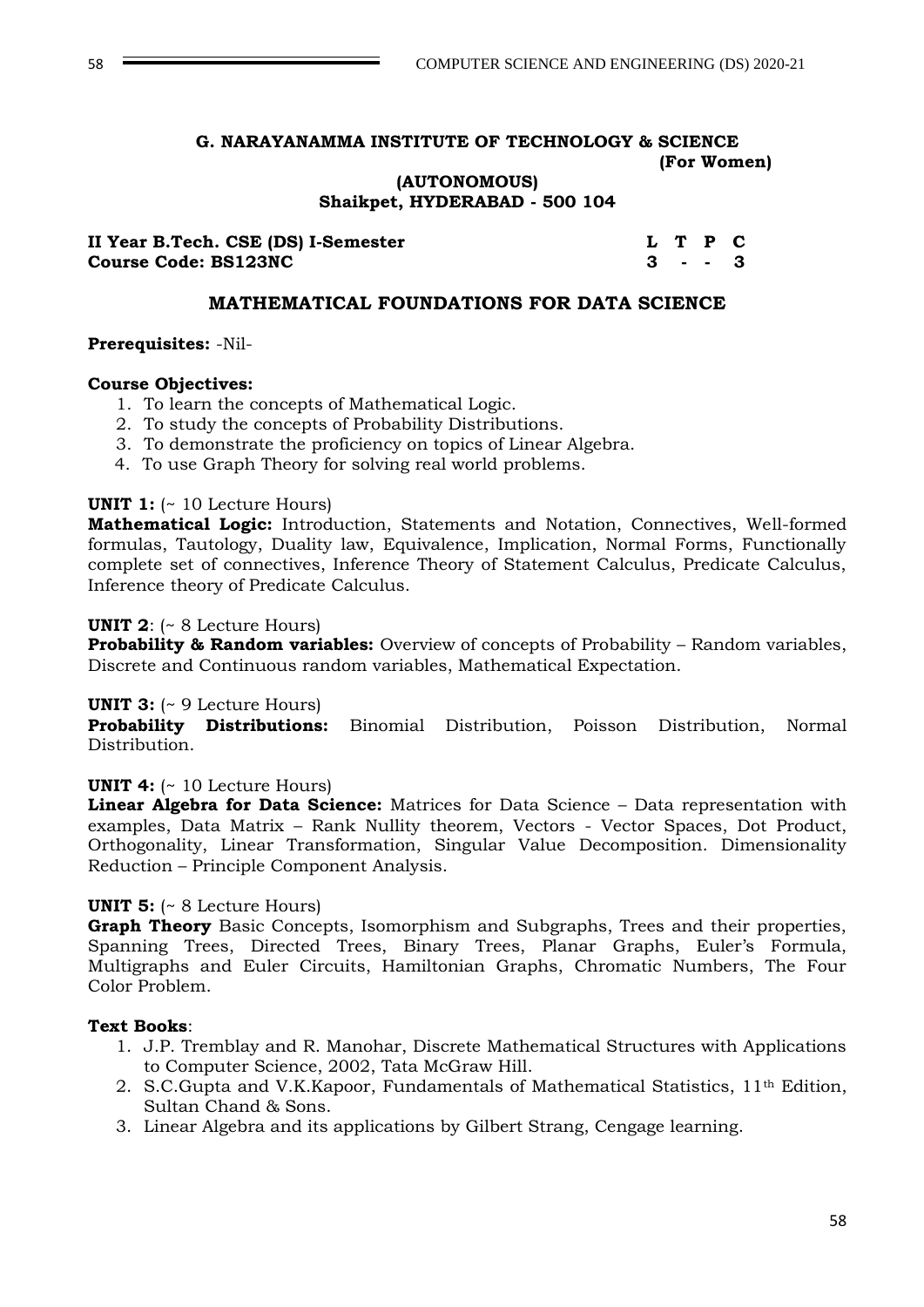### **Reference Books:**

- 1. Joe L.Mott, Abraham Kandel and Theodore P. Baker, Discrete Mathematics for Computer Scientists & Mathematicians, 2nd Edition, Pearson Education.
- 2. S.P.Gupta, Statistical Methods, 33rd Edition, Sultan Chand & Sons.
- 3. M.K.Jain, S.R.K.Iyengar and R.K.Jain, Numerical Methods for Science and Engineering Computation, 6th Edition, New Age International Publishers.
- 4. Seymour Lipschutz, Linear Algebra, Schaum's Series.

### **Online Resources:**

- 1. nptel.ac.in/courses/Probability and Statistics
- 2. Course era/Discrete Mathematics

### **Course Outcomes:**

After completion of the course, the students will be able to

- 1. Apply mathematical logic to solve problems.
- 2. Differentiate among the random variables involved in the Probability models which are useful for all branches of Engineering.
- 3. Understand probability distributions such as Binomial, Poisson and Normal distributions.
- 4. Apply the concepts of Matrices & linear equations for data science.
- 5. Understand properties of vector spaces.
- 6. Apply Graph Theory in solving Mathematical problems.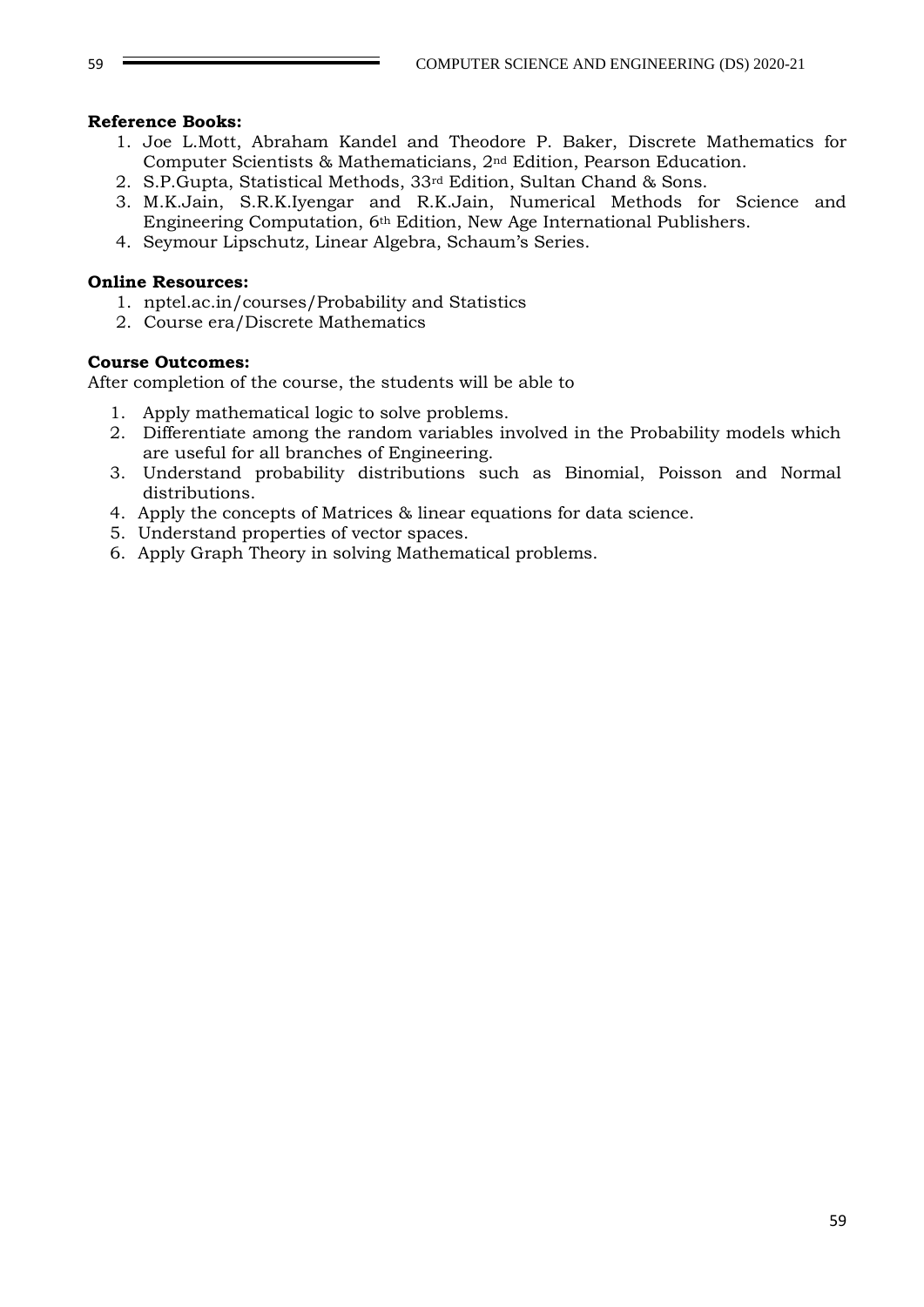**(AUTONOMOUS)**

**Shaikpet, HYDERABAD - 500 104**

**II Year B.Tech. CSE (DS) I-Semester Let Let A Let A Let A Let A Let A Let A Let A Let A Let A Let A Let A Let A Course Code: ES123AN 3 - - 3**

### **DIGITAL LOGIC DESIGN**

(Common to CST, CSM & CSD)

#### **Prerequisites:** -Nil-

#### **Course Objectives:**

- 1. Understand basic number systems, codes and logical gates.
- 2. Know the concepts of Boolean algebra and minimization logic.
- 3. Learn the design of combinational and sequential circuits.
- 4. Know the basics of various types of memories.
- 5. Study the hardware implementation using Programmable Logic Devices.

#### **UNIT 1:** (~10 Lecture Hours)

**Fundamentals of Digital Design:** Digital Systems, Binary Numbers, Number Base Conversions, Octal, Hexadecimal and other Base numbers, Complements, Signed Binary Numbers, Binary Codes, Error Detection and Correction, Binary Logic, Boolean Algebra: Basic theorems and properties of Boolean Algebra, Boolean functions, Digital Logic Gates.

#### **UNIT 2:** (~7 Lecture Hours)

**Minimization of Logic Functions:** Standard representation for logic functions, K-Map representation, Simplifications of logic functions using K-Map, Sum of products , Product of sums simplification, Don't care conditions , NAND and NOR implementations.

#### **UNIT 3:** (~10 Lecture Hours)

**Combinational Digital Circuits:** Combinational Circuits(CC), Design Procedure, Combinational circuit for different code converters and Parity generator/Checker, Binary Adder-Subtractor, Decimal Adder, Binary Multiplier, Magnitude Comparator, Decoders, Encoders, Multiplexers, De-multiplexers, ALU: Micro-operations, Arithmetic Logic Shift Unit.

#### **UNIT 4:** (~10 Lecture Hours)

**Sequential Circuits and Systems:** Synchronous Sequential Circuits, Latches, Flip-flops, Analysis of clocked sequential circuits, Registers, Shift registers, Ripple counters, Synchronous counters, other counters and Applications of counters.

Asynchronous Sequential Circuits -Introduction, Analysis procedure, Circuits with latches, Design procedure.

#### **UNIT 5:** (~8 Lecture Hours)

**Semiconductor Memories and Programmable Logic Devices:** Memory: Introduction, Read-Write Memory (RAM), Read Only Memory (ROM), Memory decoding, Programmable Logic Array, Programmable Array Logic, Sequential programmable devices: SPLD, CPLD, FPGA.

#### **Text Books:**

- 1. M. Morris Mano and M.D.Ciletti, Digital Design, 5th Edition, Pearson.
- 2. R.P. Jain, Modern Digital Electronics, Tata McGraw Hill Education, 2009.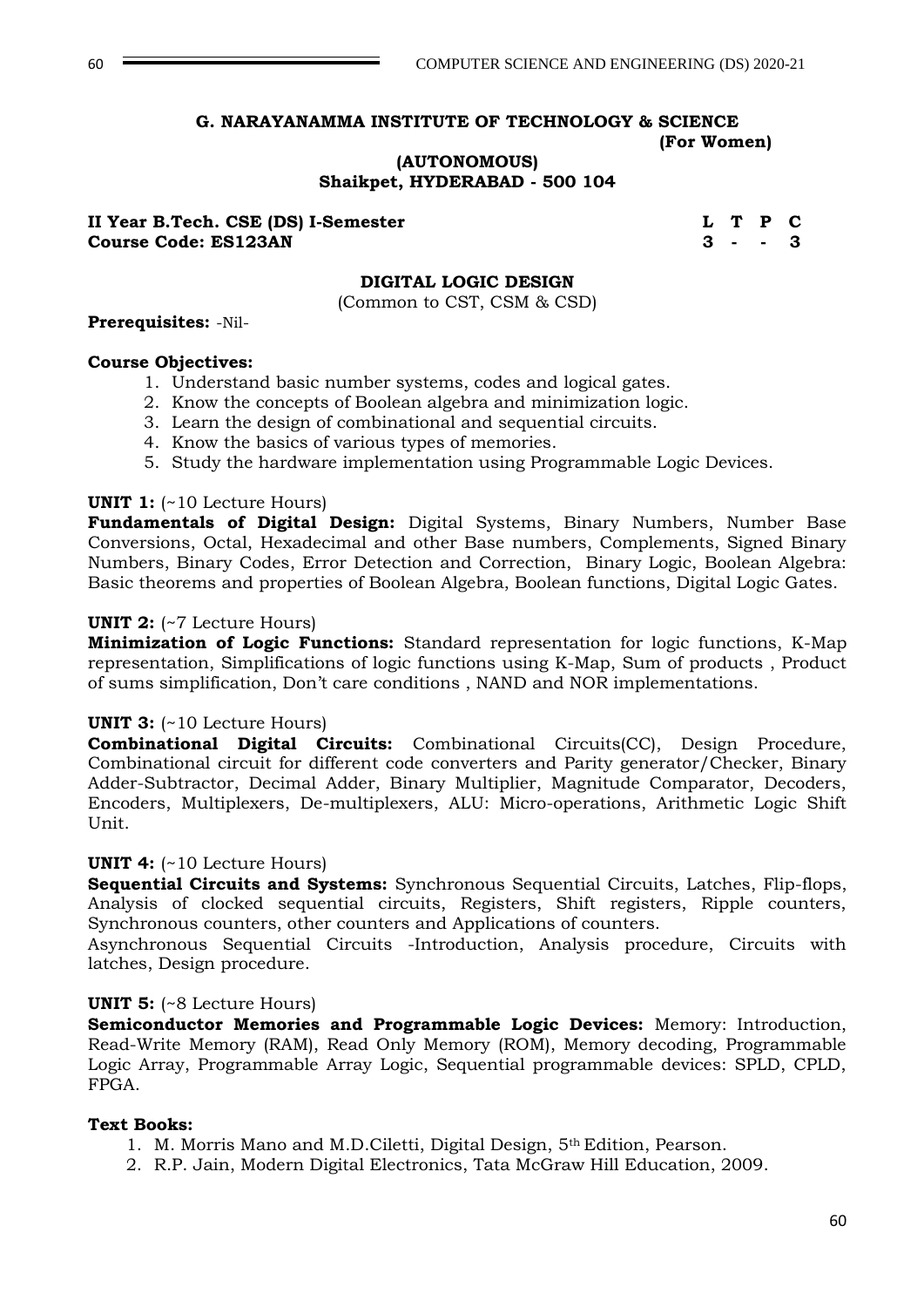### **Reference Books:**

- 1. A. Kumar, Fundamentals of Digital Circuits, Prentice Hall India, 2016.
- 2. M.Morris Mano, Computer System Architecture, 3rd Edition, Pearson.
- 3. H. Roth and L. L. Kinney, Fundamentals of Logic Design, 7th Edition, Cengage Learning.
- 4. M. Rafiquzzaman, Fundamentals of Digital Logic & Micro Computer Design, 5th Edition, John Wiley.

### **Online Resources:**

- 1. [www.tutorialspoint.com/digital\\_circuits/index.htm](http://www.tutorialspoint.com/digital_circuits/index.htm)
- 2. https://onlinecourses.nptel.ac.in

### **Course Outcomes:**

After completion of the course, students will be able to

- 1. Demonstrate different Number systems, Binary codes and Boolean algebra.
- 2. Solve Boolean expressions using minimization methods.
- 3. Understand the concepts of Combinational circuits and design simple applications.
- 4. Distinguish different types of Sequential circuits.
- 5. Describe functionality of memory devices.
- 6. Design Hardware that suits various Micro-Operations.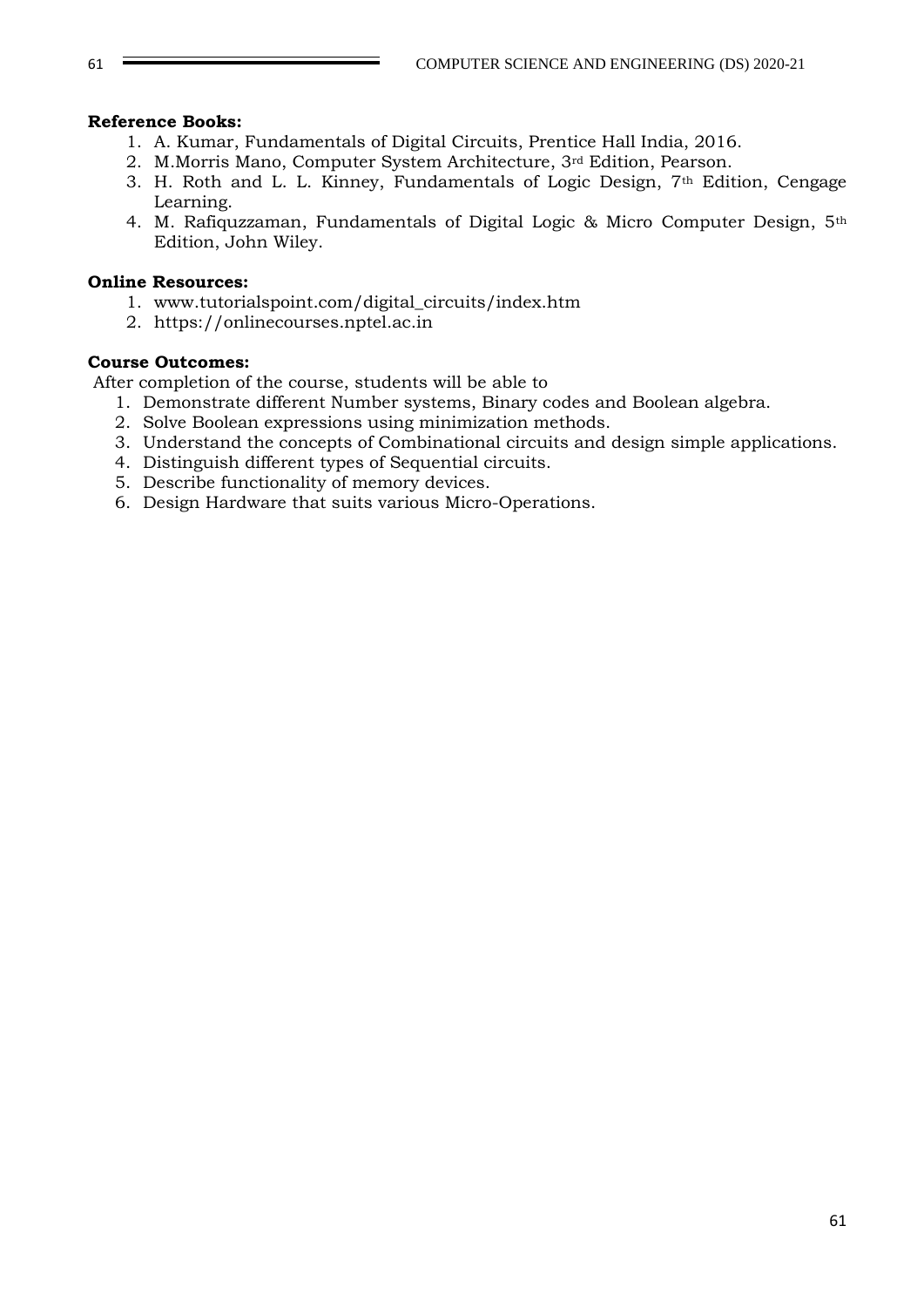**(AUTONOMOUS)**

**Shaikpet, HYDERABAD - 500 104**

**II Year B.Tech. CSE (DS) I-Semester LET P C Course Code: PC123ND 3 - - 3**

### **DATA HANDLING AND VISUALIZATION**

**Pre-requisites**: -Nil-

### **Course Objectives:**

- 1. To understand the basics of Data Visualization.
- 2. To learn about Data Pre-processing and its techniques.
- 3. Learn various techniques about visualizing the data.
- 4. To implement data visualization tools.
- 5. To learn about methods of Visualizing Distributions.
- 6. To discuss visualizing associations among two or more quantitative variables.

#### **UNIT 1:** (~ 9 Lecture Hours)

Introduction to Data, The Basic Data Types – Nominal, Ordinal, interval, Ratio scaled.

**Non dependency Oriented Data**: Quantitative Multidimensional Data, Categorical and Mixed Attribute Data, Binary and Set Data, Text Data.

**Dependency-Oriented Data**: Time-Series Data Discrete Sequences and Strings, Spatial Data, Network and Graph Data

#### **UNIT 2:** (~ 10 Lecture Hours)

**Data Pre-processing:** Why Preprocess the Data?

Descriptive Data Summarization-Measuring the Central Tendency, Measuring the Dispersion of Data- Range, Quartiles, Outliers, and Box plots, Variance and Standard Deviation, Graphic Displays of Basic Descriptive Data Summaries, Data Cleaning - Missing Values, Noisy Data- Outlier Detection, Correction and Removal, Data Cleaning as a Process, Data Imputation Techniques, Data Integration and Transformation - Data Integration, Data Transformation, Data Reduction - Attribute Subset Selection, Numerosity Reduction.

#### **UNIT-III:** (~ 9 Lecture Hours)

**Visualizing Data:** Mapping Data onto Aesthetics, Aesthetics and Types of Data, Scales Map Data Values onto Aesthetics, Visualizing Amounts: Bar Plots, Grouped and Stacked Bars, Dot Plots and Heatmaps, Exploration of visualization tools.

### **UNIT-IV:** (~ 10 Lecture Hours)

#### **Visualizing Distributions:**

**Histograms and Density Plots** - Visualizing a Single Distribution, Visualizing Multiple Distributions at the Same Time.

**Empirical Cumulative Distribution Functions and Q-Q Plots** - Empirical Cumulative Distribution Functions, Highly Skewed Distributions, Quantile-Quantile Plots.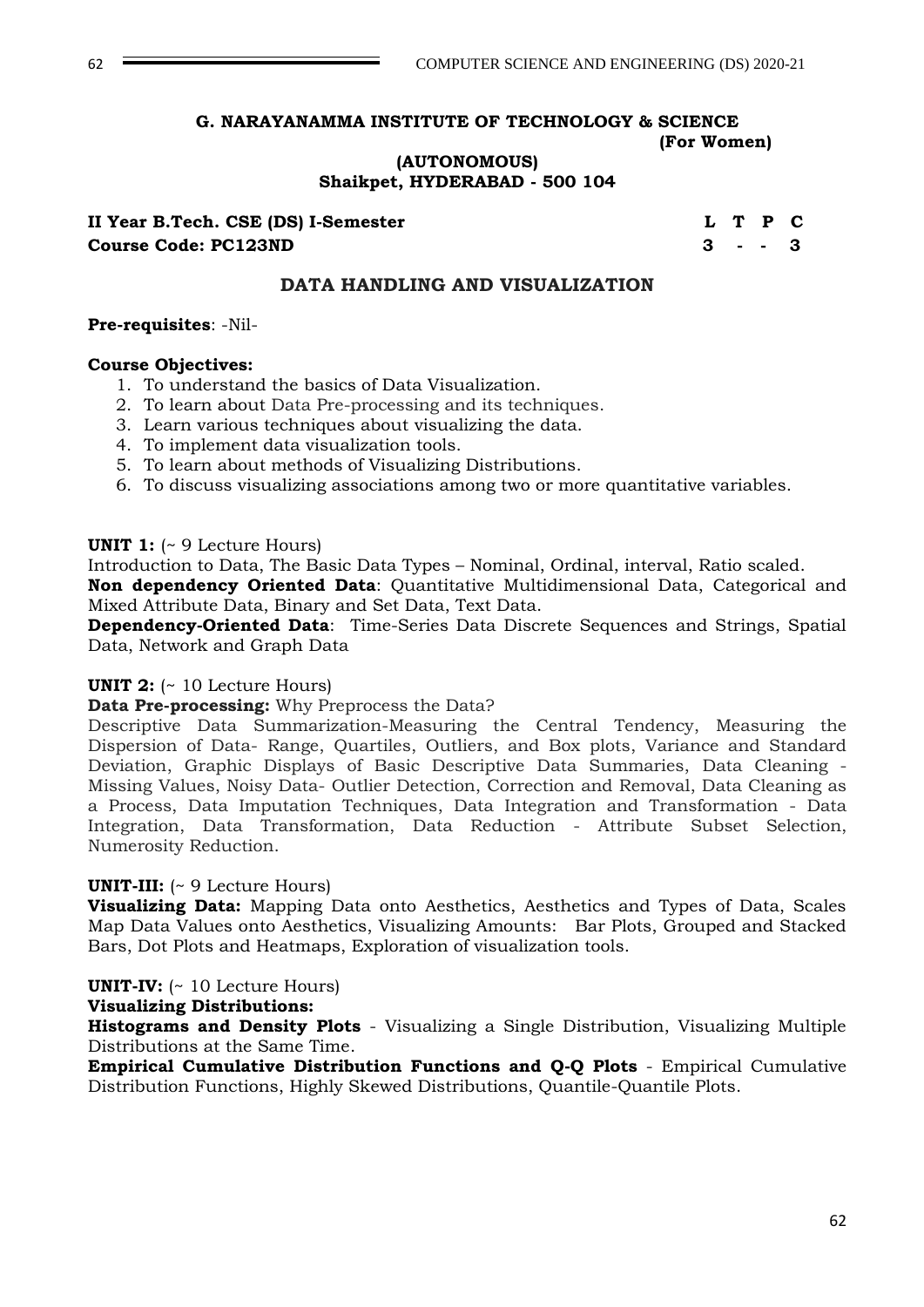### **UNIT-V:** (~ 10 Lecture Hours)

**Visualizing Multiple Distributions**: Visualizing Distributions along the Vertical Axis, Visualizing Distributions along the Horizontal Axis.

**Visualizing Associations among Two or More Quantitative Variables** - Scatterplots, scatterplot matrix (splom), ggplots, Correlograms, Dimension Reduction, Paired Data.

### **Text books:**

- 1. Charu C Aggarwal, Data Mining, Springer International Publishing Switzerland, 2015.
- 2. Jiawei Han and Micheline Kamber, Data Mining- Concepts and Techniques-Morgan Kaufmann Publishers, Elsevier, 2nd Edition, 2006.
- 3. Claus O. Wilke, Fundamentals of Data Visualization, Oreilly publication, first Release Edition.

### **Reference books:**

- 1. Arun K Pujari, Data Mining Techniques, 3rd Edition, Universities Press.
- 2. Kieran Healy, Data Visualization: A Practical Introduction 1st Edition, Princeton university press.

### **Online Resources:**

- 1. [https://doc.lagout.org/Others/Data%20Mining/Data%20Mining\\_%20The%20Textb](https://doc.lagout.org/Others/Data%20Mining/Data%20Mining_%20The%20Textbook%20%5BAggarwal%202015-04-14%5D.pdf) [ook%20%5BAggarwal%202015-04-14%5D.pdf](https://doc.lagout.org/Others/Data%20Mining/Data%20Mining_%20The%20Textbook%20%5BAggarwal%202015-04-14%5D.pdf)
- 2. https://www.ngdata.com/data-mining-resources
- 3. http://dl.booktolearn.com/ebooks2/computer/graphics/9781492031086\_Fundam entals\_of\_Data\_Visualization\_0a8c.pdf

### **Course Outcomes:**

After completion of the course, students will be able to:

- 1. Understand basic computer knowledge in handling problems in source data.
- 2. Perform the data pre-processing to visualize the data.
- 3. Analyse the tools for creating, importing & exporting data and generate reports.
- 4. Develop different chart types.
- 5. Apply advanced tools for performing various analytics on data.
- 6. Analyze various resources available on the visualizing associations among quantitative variables.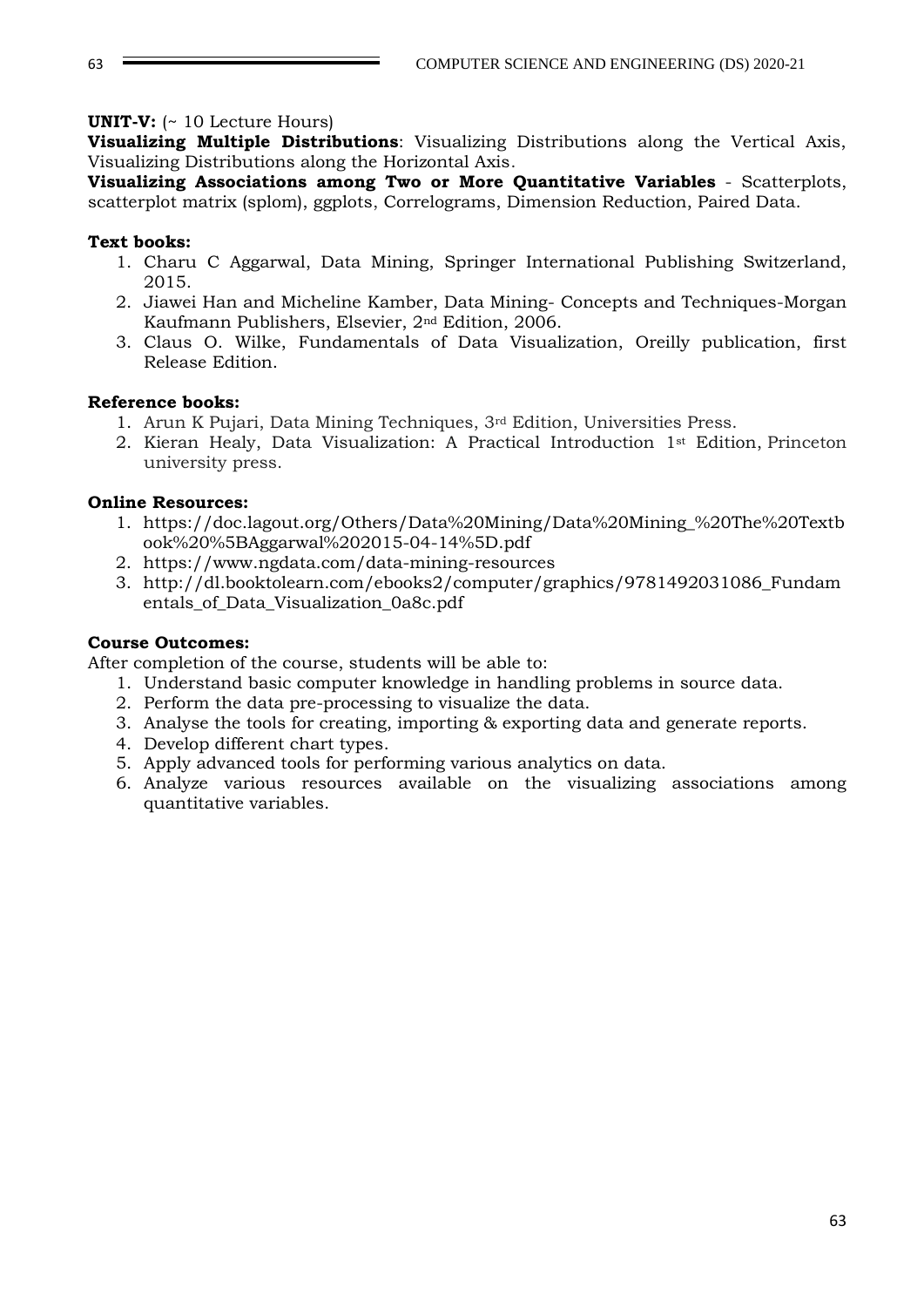### **(AUTONOMOUS) Shaikpet, HYDERABAD - 500 104**

**II Year B.Tech. CSE (DS) I-Semester L T P C Course Code: PC123NA 3 1 -**

### **DATA STRUCTURES USING C**

(Common to CSM & CSD)

**Prerequisites:** Programming for Problem Solving **Course Objectives:**

- 1. Understand the notations used to analyze the performance of algorithms.
- 2. Understand and analyze various searching and sorting algorithms.
- 3. Understand the behaviour of data structures such as stacks, queues, trees, hash tables, search trees, graphs and their representations.
- 4. Choose an appropriate data structure for a specified application.
- 5. Introduces tries and pattern matching algorithms

### **UNIT 1: (~8 Lecture Hours)**

**Basic Concepts**: Performance analysis – Time Complexity and Space Complexity, Asymptotic Notation – Big O, Omega and Theta notations, Complexity Analysis Examples. **Searching:** Linear Search, Binary Search, Interpolation Search.

**Sorting:** Insertion Sort, Selection Sort, Quick Sort, Merge Sort, Radix Sort, External Sorting- Model for External Sorting, Comparison of Sorting Methods.

### **UNIT 2: (~10 Lecture Hours)**

**Introduction to Data Structures:** Linear and Non-linear data structures.

**Linear List:** Array and Linked Representations, Singly Linked List, Operations – Insertion, Deletion and Searching, Circularly Linked List, Operations – Insertion, Deletion and Searching, Doubly Linked List, Operations– Insertion, Deletion and Searching, Applications of Linked List – Sparse matrix.

**Stack:** Definition, Array and Linked implementations, Applications– Infix to Postfix Conversion, Postfix Expression Evaluation, Recursion.

**Queue:** Definition, Array and Linked implementations, Circular Queues–Insertion and Deletion Operations, Double ended Queue.

### **UNIT 3: (~8 Lecture Hours)**

**Trees:** Definitions, Terminology, Applications, Properties, Binary Tree - Array and Linked representations, Binary Tree Traversals, Threaded Binary Tree.

**Priority Queues:** Definition and Applications, Max Priority Queue – Implementation, Max Heap - Definition, Insertion and Deletion, Heap Sort.

#### **UNIT 4: (~9 Lecture Hours)**

**Search Trees:** Binary Search Trees, Definition, Implementation, Operations- Searching, Insertion and Deletion.

**Balanced Search Trees:** AVL Trees, Operations – Insertion, Deletion and Searching, B-Trees, Operations – Insertion, Deletion and Searching, Red–Black Trees.

**Graphs:** Definitions, Terminology, Applications, Properties, Graph Representations-Adjacency Matrix, Adjacency Lists, Graph Traversal Methods – DFS and BFS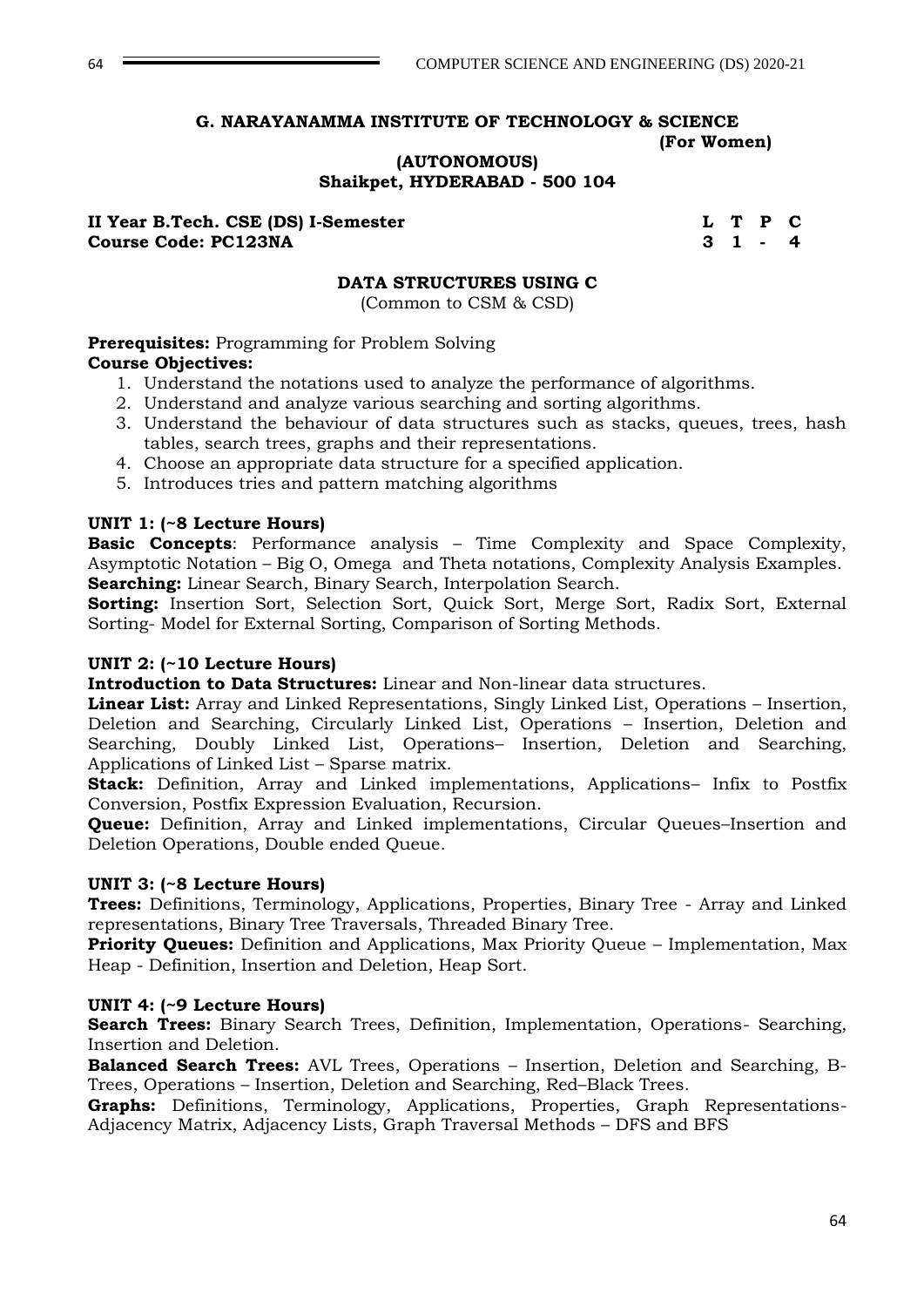### **UNIT 5: (~10 Lecture Hours)**

**Hashing:** Introduction, Hash Tables, Hash Functions, Overflow Handling, Extended Hashing.

**Dictionaries:** Linear List Representation, Hash Table Representations, Operations - Insertion, Deletion and Searching.

**Pattern Matching and Tries:** Pattern Matching Algorithms-Brute Force, The Boyer – Moore Algorithm, The Knuth-Morris-Pratt Algorithm, Standard Tries, Compressed Tries, Suffix Tries.

### **Text Books:**

- 1. Fundamentals of Data Structures in C, 2nd Edition, E. Horowitz, S. Sahni and Susan Anderson Freed, Universities Press.
- 2. Data Structures using C A. S. Tanenbaum, Y. Langsam and M.J. Augenstein, PHI/Pearson Education.

### **Reference Books:**

- 1. Data Structures: A Pseudocode Approach with C, 2nd Edition, R. F. Gilberg and B.A. Forouzan, Cengage Learning.
- 2. Data Structures and Program Design Using C: A Self-Teaching Introduction, D. Malhotra, N. Malhotra, Mercury Learning and Information.
- 3. D. Samanta, Classic Data Structures, 2nd Edition, PHI.

### **Online Resources**

- 1. www.geeksforgeeks.org/data-structures
- 2. https://www.tutorialspoint.com/data\_structures\_algorithms/index.htm

### **Course Outcomes:**

After completion of the course, students will be able to

- 1. Determine and analyze the complexity of given algorithms.
- 2. Implement various kinds of searching and sorting techniques.
- 3. Practice basic data structures such as linked list, stack and queue.
- 4. Design programs using advanced data structures like hash tables, binary trees, search trees, heaps and graphs.
- 5. Choose appropriate data structures as applied to specified problem definition.
- 6. Implement and know the application of algorithms for pattern matching.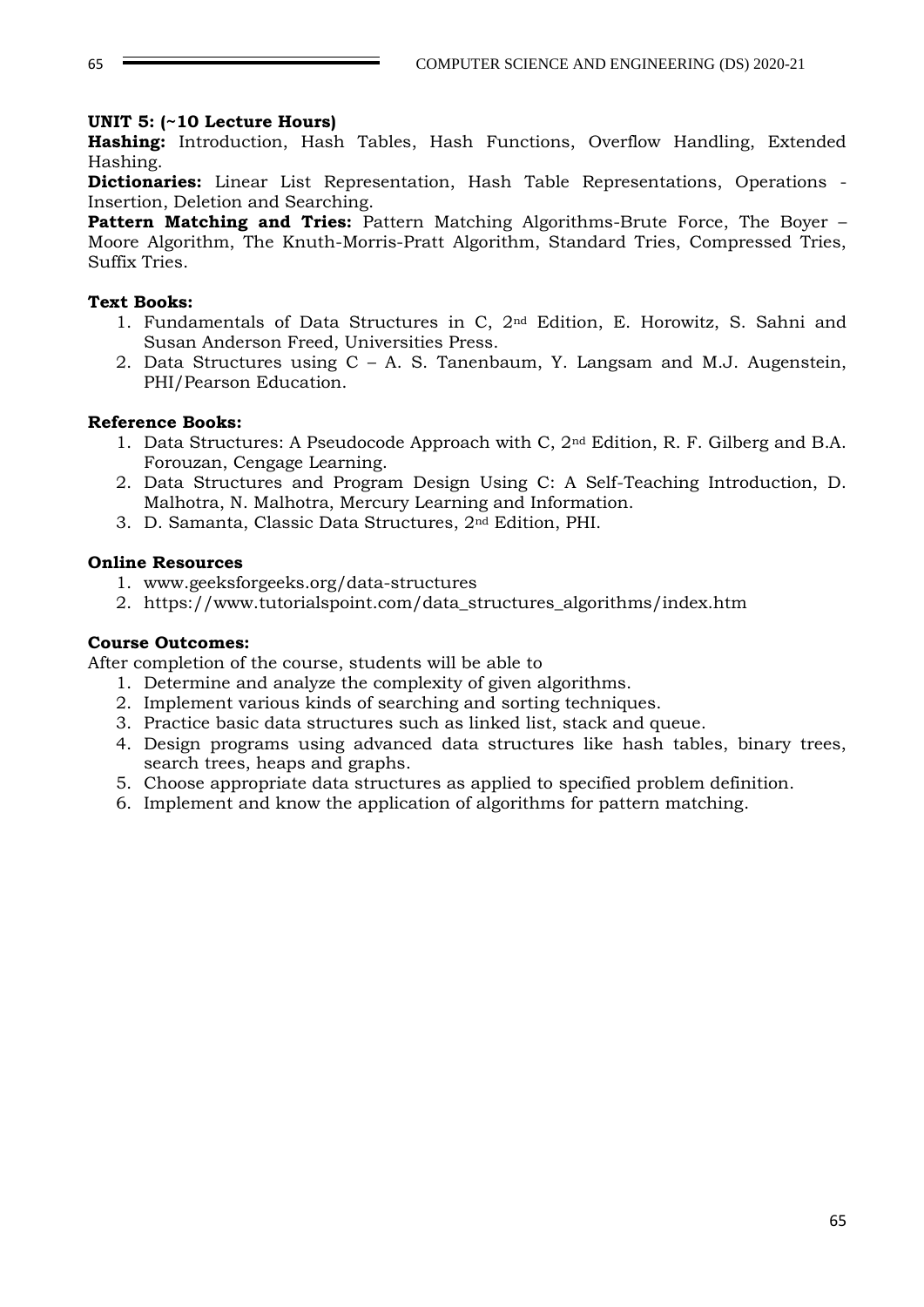**(AUTONOMOUS) Shaikpet, HYDERABAD - 500 104**

#### **II Year B.Tech. CSE (DS) I-Semester L T P C Course Code: PC123BJ 3 - - 3**

### **DATABASE MANAGEMENT SYSTEMS**

(Common to CST, CSM & CSD)

#### **Prerequisites:** -Nil-

#### **Course Objectives:**

- 1. Understand the basic concepts and the applications of database systems.
- 2. Master the basics of SQL and construct queries using SQL.
- 3. Understand the relational database design principles.
- 4. Become familiar with the basic issues of transaction processing and concurrency control.
- 5. Become familiar with database storage structure and recovery mechanisms.

#### **UNIT 1:** (~ 10 Lecture Hours)

**Introduction**: Database System Applications, Purpose of Database Systems, View of Data, Database Languages – DDL, DML, Relational Databases, Data Storage and Querying, Transaction Management, Database Architecture, Database Users and Administrators. **Database Design and the E-R Model**: The Entity-Relationship Model,

Constraints, Removing Redundant Attributes in Entity Sets, Entity-Relationship

Diagrams, Reduction to Relational schemas, Entity-Relationship Design Issues, Extended E-R Features.

### **UNIT 2:** (~ 9 Lecture Hours)

**Introduction to the Relational Model**: Structure of Relational Databases, Database Schema, Schema Diagrams, The Relational Algebra, Tuple Relational Calculus, Domain Relational Calculus.

**Introduction to SQL**: Overview of the SQL Query Language, SQL Data Definition, Basic Structure of SQL Queries, Additional Basic Operations, Set Operations, Null Values, Aggregate Functions, Nested Subqueries.

#### **UNIT 3:** (~ 10 Lecture Hours)

**Advanced SQL**: Join Expressions, Views, Integrity Constraints, and Triggers.

**Normalization**: Functional Dependencies, Lossless decomposition,1NF, 2NF, 3NF, Dependency Preservation, BCNF, Multi -valued dependencies, 4NF,Join Dependencies, 5NF.

#### **UNIT 4:** (~ 10 Lecture Hours)

**Transaction Management**: Transaction Concept, A Simple Transaction Model, Storage Structure, Transaction Atomicity and Durability, Transaction Isolation, Serializability, Transaction Isolation and Atomicity, Transaction Isolation Levels.

**Concurrency Control**: Lock-Based Protocols, Multiple Granularity, Timestamp-Based Protocols, Validation-Based Protocols.

#### **UNIT 5:** (~ 9 Lecture Hours)

**Recovery System**: Failure Classification, Storage, Recovery and Atomicity, Recovery Algorithm, Failure with loss of non-volatile storage, Remote Backup systems. **Indexing**: Ordered Indices, B+ -Tree Index files.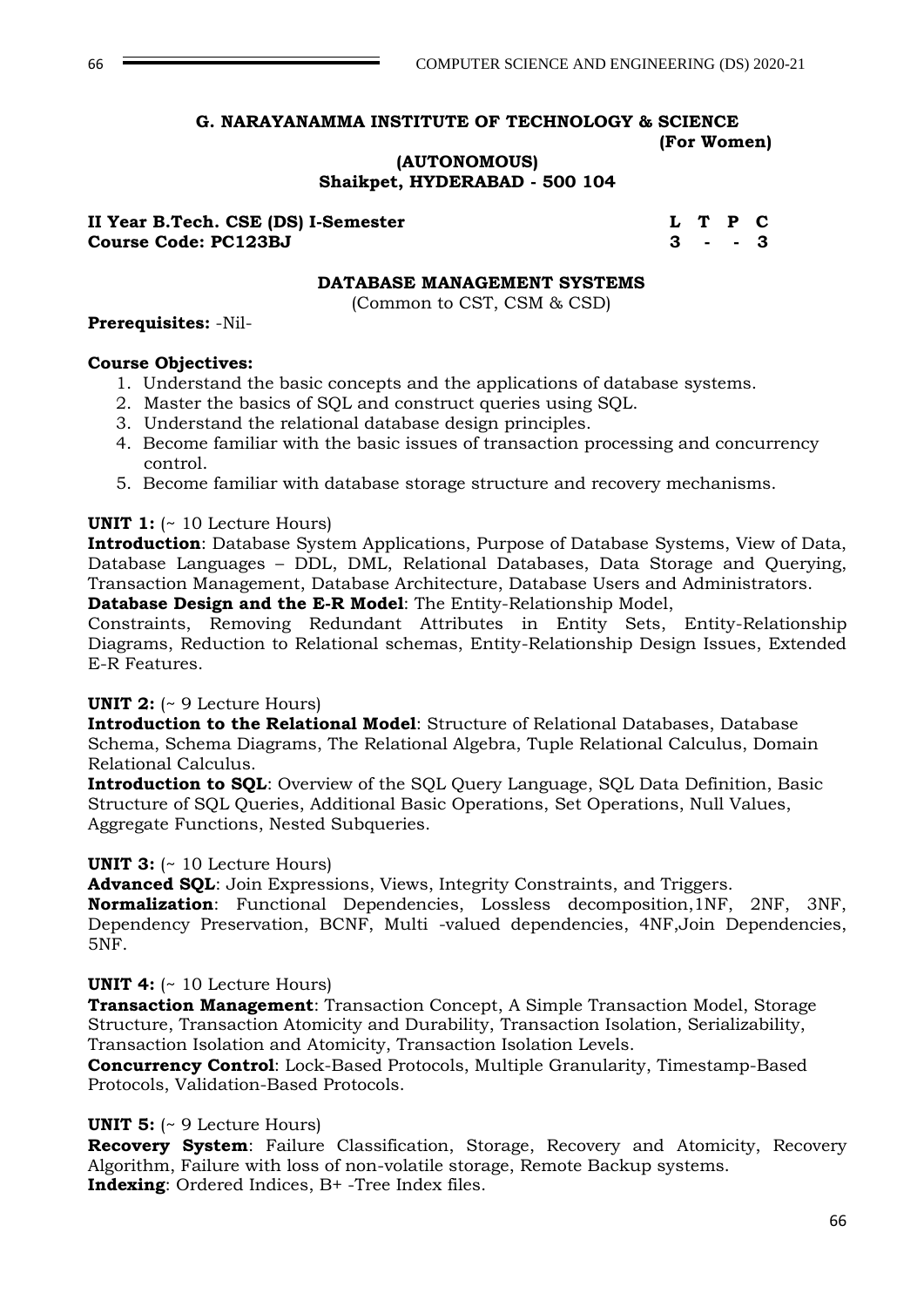### **Text Books:**

- 1. A. Silberschatz, Henry. F. Korth and S. Sudarshan, Database System Concepts, 6th Edition, McGraw Hill Education (India) Private Limited.
- 2. C.J. Date, A.Kannan, and S.Swami Nadhan, An Introduction to Database systems, 8th Edition, Pearson Education.

### **Reference Books:**

- 1. Raghu Ramakrishnan, Johannes Gehrke, Database Management Systems, 3rd Edition, McGraw Hill Education (India) Private Limited.
- 2. R Elmasri, Shamkant B. Navathe, Database Systems, 6<sup>th</sup> Edition, Pearson Education.

# **Online Resources:**

- 1. www.w3schools.in/
- 2. https://beginnersbook.com/2015/04/dbms-tutorial/

### **Course Outcomes:**

After completion of the course, students will be able to

- 1. Understand concepts and the applications of database systems and implement in real time applications.
- 2. Construct an Entity-Relationship (E-R) model from specifications and transform to relational model.
- 3. Demonstrate the basic concepts of relational database management system and construct unary/binary/set/aggregate queries in Relational Algebra and in SQL.
- 4. Apply normalization on database.
- 5. Understand principles of database transaction management.
- 6. Understand the storage and recovery of database.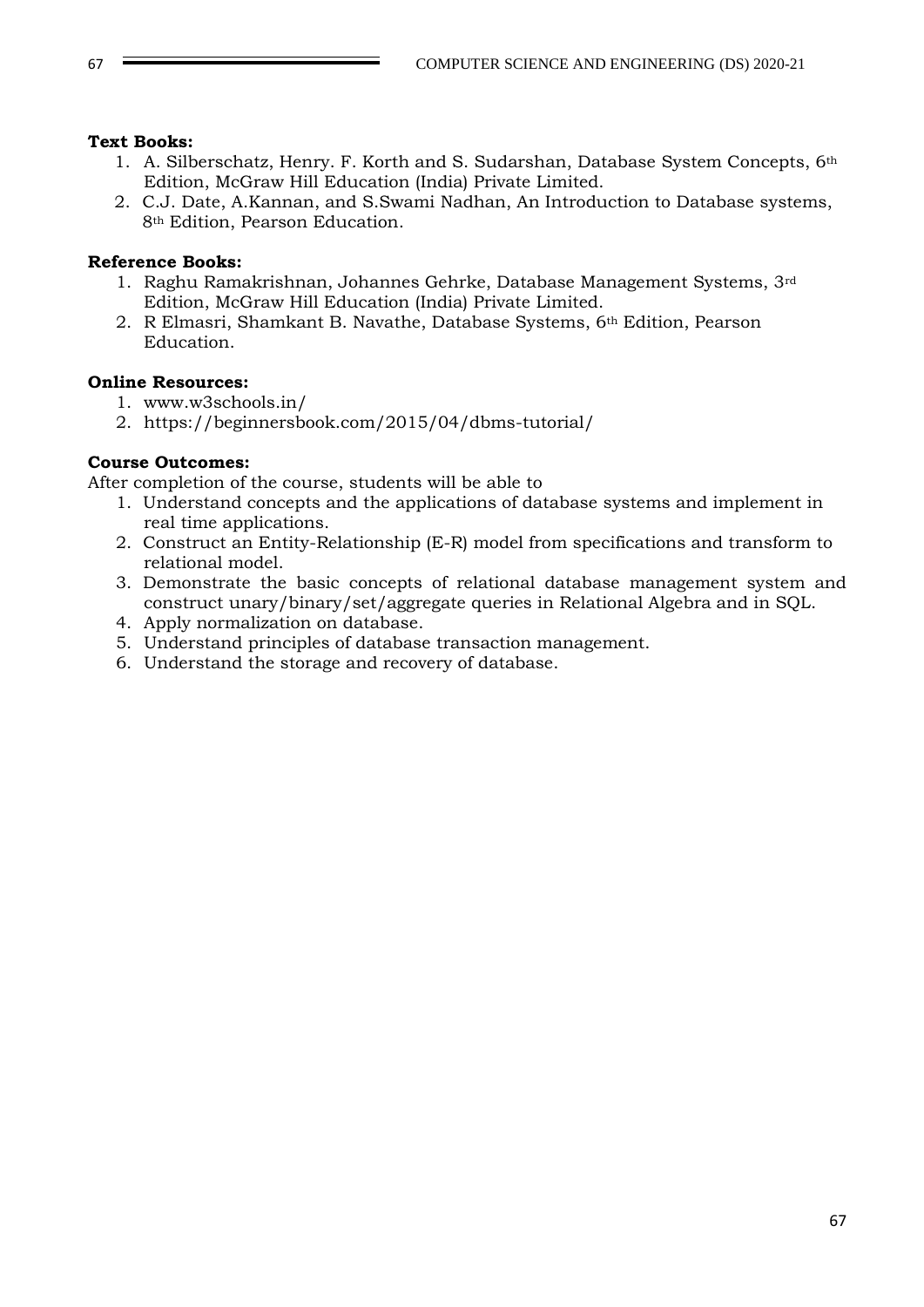#### **(AUTONOMOUS) Shaikpet, HYDERABAD - 500 104**

**II Year B.Tech. CSE (DS) I-Semester L T P C Course Code: ES12370 - - 3 1.5**

#### **IT WORKSHOP AND PYTHON PROGRAMMING LAB**

(Common to CST, CSM & CSD)

#### **Prerequisites:** -Nil-

### **Course Objectives:**

- 1. Acquire knowledge of PC & its peripherals and learn installation of OS.
- 2. Create web pages using HTML + CSS and create spreadsheets using MS-Excel.
- 3. Describe the core syntax and semantics of Python programming language.
- 4. Illustrate the process of structuring the data using lists, dictionaries, tuples, sets and strings.
- 5. Handle files and modules in python
- 6. Develop the skills of using python libraries

# **List of Experiments:**

- **Week 1: PC Hardware:**
	- a) Identification of the peripherals of a computer, components in a CPU and its functions.
	- b) Draw the block diagram of the CPU along with the configuration of each peripheral.
	- c) Disassembling and assembling the PC back to working condition.
	- d) Installation of OS (Windows and Linux)

#### **Week 2: HTML & CSS**

- a) Develop pages using HTML consisting of Text, images, tables, lists, Hyperlinks.
- b) Develop pages using HTML frames and Style sheets.

### **Week 3: MS Office - Excel**

**Spreadsheet Orientation:** Accessing, overview of toolbars, saving spreadsheet files, Using help and resources

**Creating a Scheduler:** Features to be covered: Gridlines, Format Cells, Freezing Rows and Columns, Selecting Ranges, Summation, auto fill, Formatting Text.

### **Week 4: Excel functions**

**Calculating Grade Point Average:** Features to be covered: - Cell Referencing, Formulae – sum, average, standard deviation, Count function, Solver, Sort, Filter, Conditional formatting.

**Creating Charts**: Understand chart terminology, select appropriate chart types for a specific set of data, create basic chart types, including column, pie, line, XY Scatter, and bar charts

#### **Week 5: Python Programming**

- Introduction to Python, variables, number data types and operators in Python.
- a) Write a program to demonstrate different number data types in Python.
- b) Write a program to perform different Arithmetic Operations on numbers.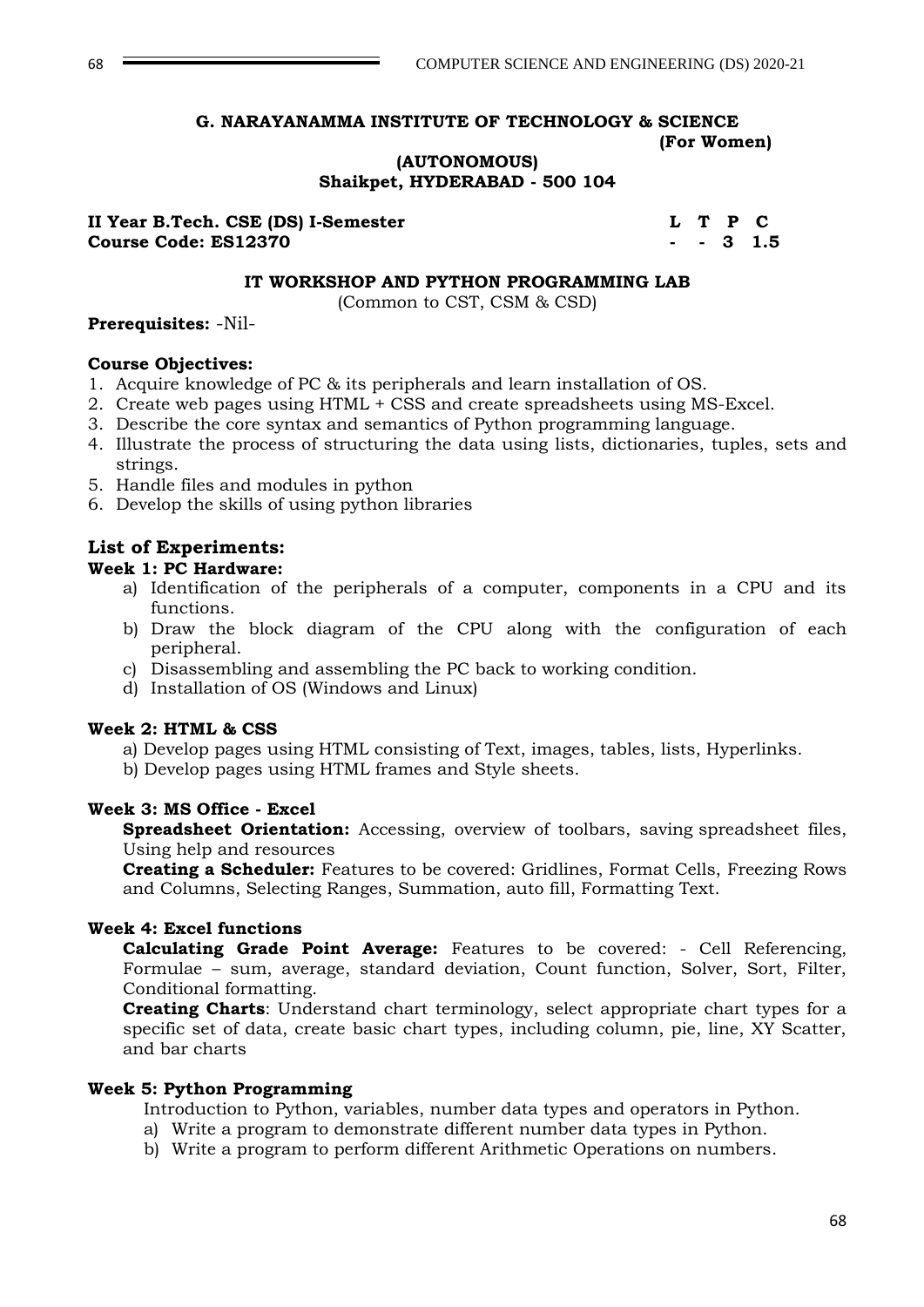### **Week 6: Control Flow Statements**

if statement, if…else statement, if…elif…else statement, nested if statement, while loop, for loop, continue and break statements

- a) Write a python program to find largest of three numbers
- b) Write a Python program to convert temperatures to and from Celsius, Fahrenheit. [ Formula:  $c/5 = f - 32/9$ ]
- c) Write a Python program that prints prime numbers less than 20(using for-else).
- d) Write a Python program to construct the following pattern, using a nested for loop

e) Write a program to get the binary form of a given number.

#### **Week 7: Lists**

Creating Lists, Basic List operations, Indexing and Slicing in Lists, Built-in functions used on Lists, List methods, List comprehension.

- a) Write a program to demonstrate various list methods in python.
- b) Write a program to get a list of even numbers from a given list of numbers. (use only list comprehensions)

### **Week 8: Tuples and Sets**

**Tuples:** Creating Tuples, Basic Tuple operations, Indexing and Slicing in Tuples, Built-in Functions used on Tuples, Relation between Tuples and Lists. **Sets:** Set Methods, operations of sets.

a) Write a program to add an item in a tuple without converting into a list.

- b) Write a program to count the elements in a list until an element is a tuple.
- c) Write a Python program to demonstrate set operations.

### **Week 9: Strings and Dictionaries**

**Strings:** Basic String operations, String slicing and joining, String methods. **Dictionaries**: Creating Dictionary, Accessing and Modifying key-value pairs in Dictionaries, Built - in functions used on Dictionaries, Dictionary methods. a) Write a program to access a sub string from a given string (Use slicing)

- Get the first 5 characters of a string
- Get a substring of length 4 from the 3rd character of the string
- Get the last 5 characters of a string
- Get a substring which contains all characters except the last 4 characters and the 1st character
- Get every other character from a string
- b) Get a string from a given string where all occurrences of its first char have been changed to '\$', except the first char itself

Eg: restart output: resta\$t

c) Write a program to sort a dictionary by a value.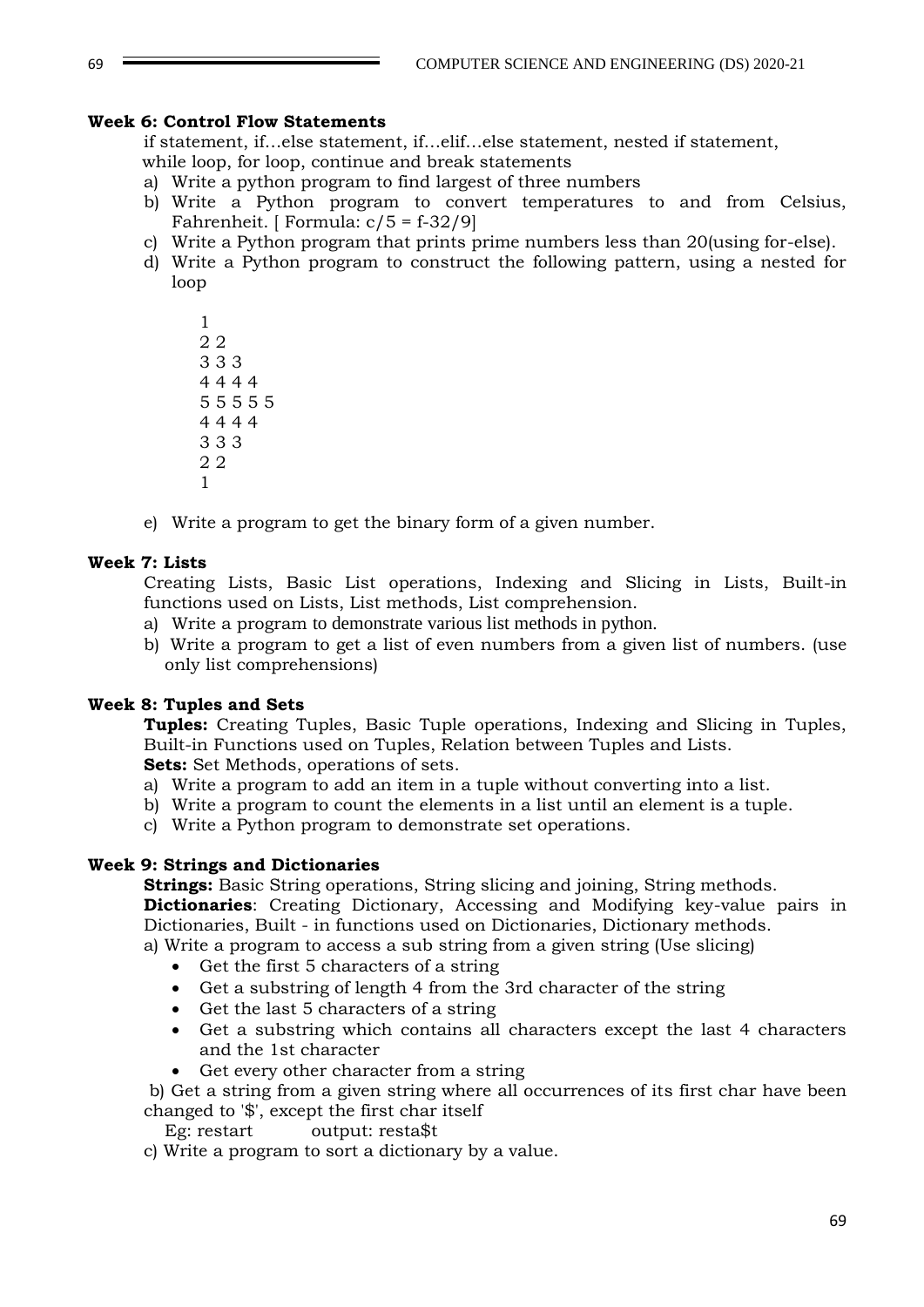b) Write a program to display the count of individual vowels in the input string using dictionary. (Ex: Input String: "welcome" Output: {'a':0,'e':2,'i':0,'o':1,'u':0})

### **Week 10: Functions and Modules**

**Functions**: Built-In Functions, Function definition and calling the function, The return statement and void function, recursion.

### Classes and objects.

**Modules:** Importing Modules, Importing Module Attributes.

- a) Write a python program to find N largest element from given list of integers using functions
- b) Write a python program to find sum of elements of nested list using recursion. (Input: [9, 1, [3,4], [5,2]], Output:24)
- c) Write a program to implement stack data structure using class.
- d) Write a python program to define a module to find Fibonacci Numbers and import the module to another program.
- e) Define a module that consist of factorial and sum of individual digits of a number as functions. Write a program to find  $nc_r$  by importing only factorial function from the above module.

### **Week 11: Exception Handling and Files**

**Exception Handling:** Catching exceptions using try and except statement, user defined exceptions

**Files:** Creating files, File input/output methods

- a) Write a program to handle exceptions using try..except..finally…else
- b) Write a program to sort words in a file and put them in another file. The output file should have only lower-case words, so any upper-case words from source must be lowered. (Handle exceptions)
- c) Write a program that inputs a text file. The program should print all of the unique words in the file in alphabetical order.

# **Week 12: Visualization of Data using Python Libraries**

**Python Libraries**: Introduction to python libraries and exploring Numpy, Pandas, matplotlib, seaborn.

- a) Write a python program to demonstrate array operations using Numpy library.
- b) Write a python program to plot a bar graph on any data set using pandas library.
- c) Write a python program to plot a scatter plot on any data set using matplotlib library.
- d) Write a python program to plot a box plot on any data set using seaborn library.

# **Text Books:**

- 1. Introduction to Information Technology, ITL Education Solutions limited, 7th Edition, Pearson Education.
- 2. Manish Nigam, Advance Excel 2019 Training Guide: Tips and tricks to kick start your excel skills, BPB Publications.
- 3. Core Python Programming, Wesley J. Chun, Second Edition, Pearson.
- 4. Gowrishankar S, Veena A, Introduction to Python Programming, 1<sup>st</sup> Edition, CRC Press/Taylor Francis, 2018. ISBN-13: 978-0815394372.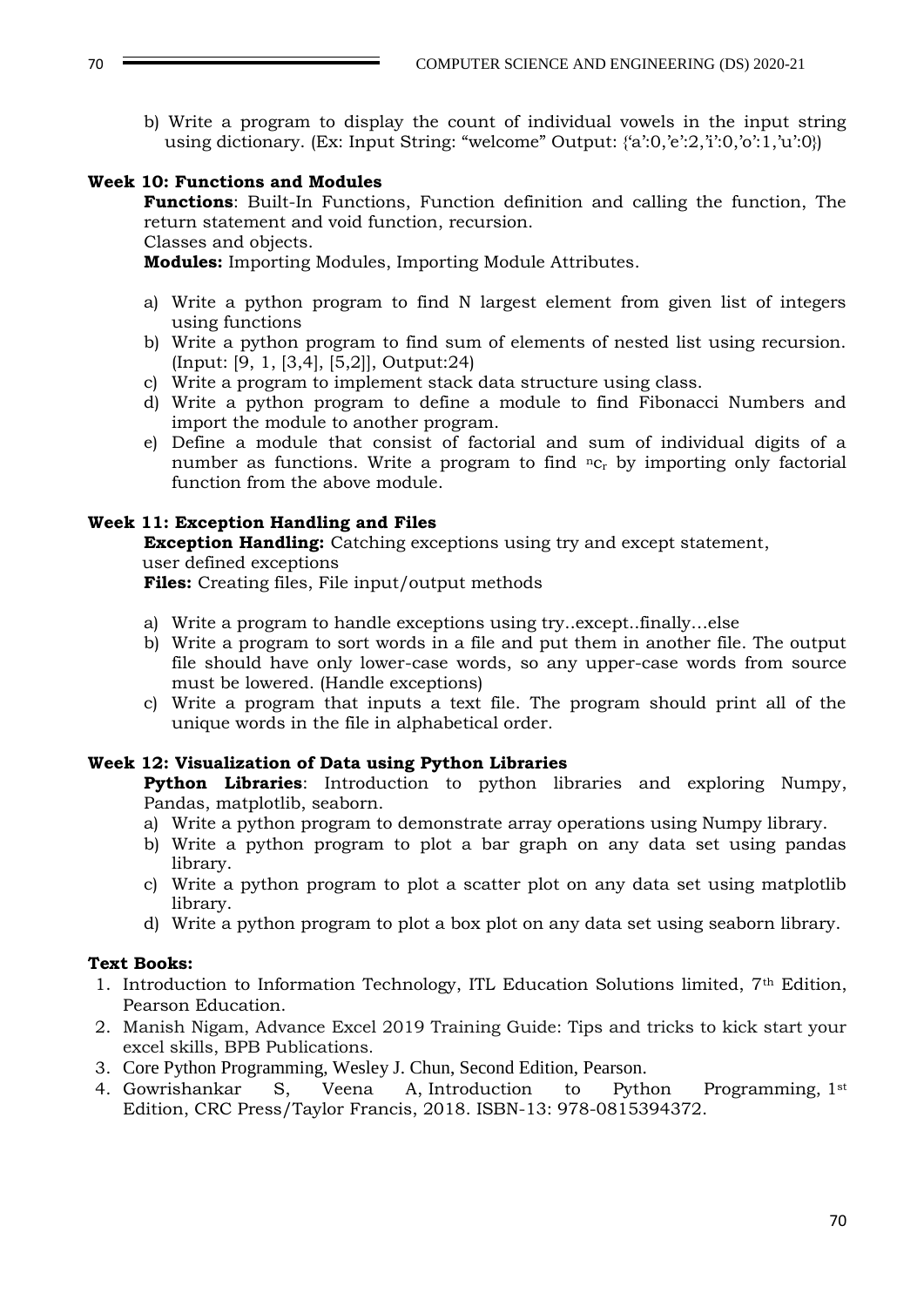### **Reference Books:**

- 1. Vikas Gupta, Comdex Information Technology Course Tool Kit, WILEY Dreamtech, 2005.
- 2. David Anfinson and Ken Quamme, IT Essentials PC Hardware and Software Companion Guide, 3rd Edition, CISCO Press, Pearson Education.
- 3. Kate J. Chase, PC Hardware and A+ Handbook, PHI (Microsoft), 2004.
- 4. Y Daniel Liang, Introduction to Programming Using Python, 1st Edition, Pearson India, 2017.
- 5. John Paul Mueller, Python for Data Science for Dummies, Wiley.

### **Online Resources:**

- 1. www.w3schools.org.in
- 2. https://www.sgul.ac.uk/about/ourprofessionalservices/informationservices/ library/documents/training-manuals/ExcelFundamentals-Manual.pdf
- 3. www.lynda.com
- 4. www.coursera.org

# **Course Outcomes:**

After completion of the course, students will be able to:

- 1. Apply knowledge of PC & its peripherals in assembling PC and installation of OS.
- 2. Develop web pages and spreadsheets.
- 3. Interpret the fundamental Python syntax and semantics and be fluent in the use of Python control flow statements.
- 4. Determine the methods to create and manipulate Python programs by utilizing the data structures like lists, dictionaries, tuples, sets and strings.
- 5. Develop the proficiency in handling of files and modules.
- 6. Make use of python libraries.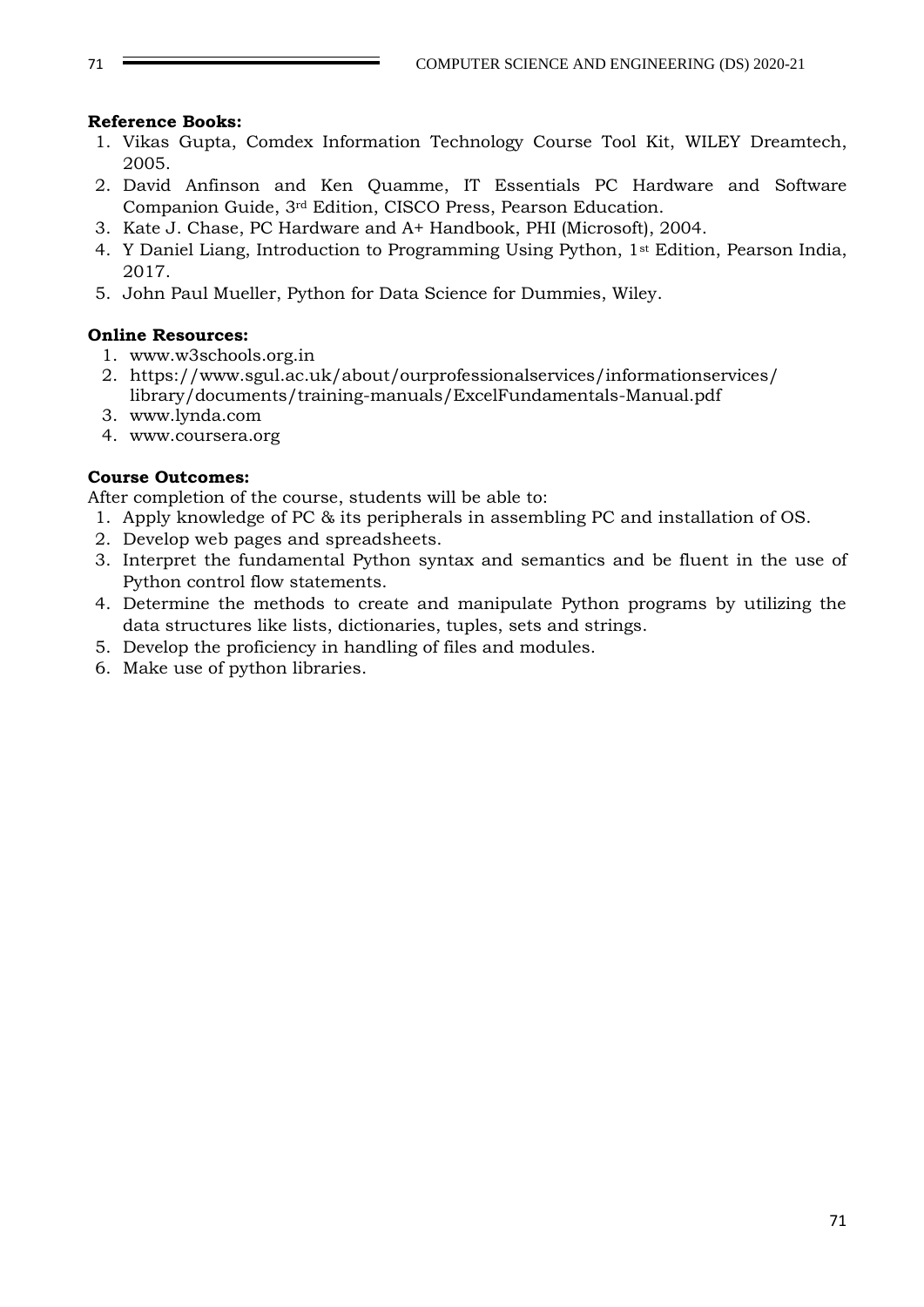### **(AUTONOMOUS) Shaikpet, HYDERABAD - 500 104**

**II Year B.Tech. CSE (DS) I-Semester L T P C Course Code: PC12372 - - 3 1.5**

### **DATA STRUCTURES USING C LAB**

(Common to CSM & CSD)

**Prerequisites:** Programming for Problem Solving

#### **Course Objectives:**

- 1. Learn to write programs to implement various sorting and searching algorithms.
- 2. Write and execute programs to solve problems using linear data structures such as arrays, linked lists, stacks and queues.
- 3. Write programs to implement various non-linear data structures like trees, graphs and search trees.
- 4. To learn and implement pattern matching techniques.

#### **List of Experiments:**

**Week 1:** Write a C program that uses functions to perform the following:

- a. Search for a key element in a list of elements using linear search.
- b. Search for a key element in a list of sorted elements using binary search.
- c. Search for a key element in a list of sorted elements using interpolation search.

#### **Week 2:**

- a. Write a C program that implements insertion sort algorithm to arrange a list of elements in descending order.
- b. Write a C program that implements selection sort algorithm to arrange a list of elements in ascending order.
- c. Write a C program that implements quick sort algorithm to arrange a list of elements in ascending order.

#### **Week 3:**

- a. Write a C program that implements merge sort algorithm to arrange a list of elements in descending order.
- b. Write a C program that implements radix sort algorithm to arrange a list of elements in ascending order.

#### **Week 4:**

- a. Write a C program that uses functions to perform the following operations on a singly linked list: (i) Creation (ii) Insertion (iii) Deletion (iv) Display
- b. Write a C program that uses functions to perform the following operations on a circularly linked list: (i) Creation (ii) Insertion (iii) Deletion (iv) Display

**Week 5:** Write a C program that uses functions to perform the following operations on a doubly linked list:

a. Creation b. Insertion c. Deletion d. Display

**Week 6:** Write a C program to implement stack using an array and a linked list.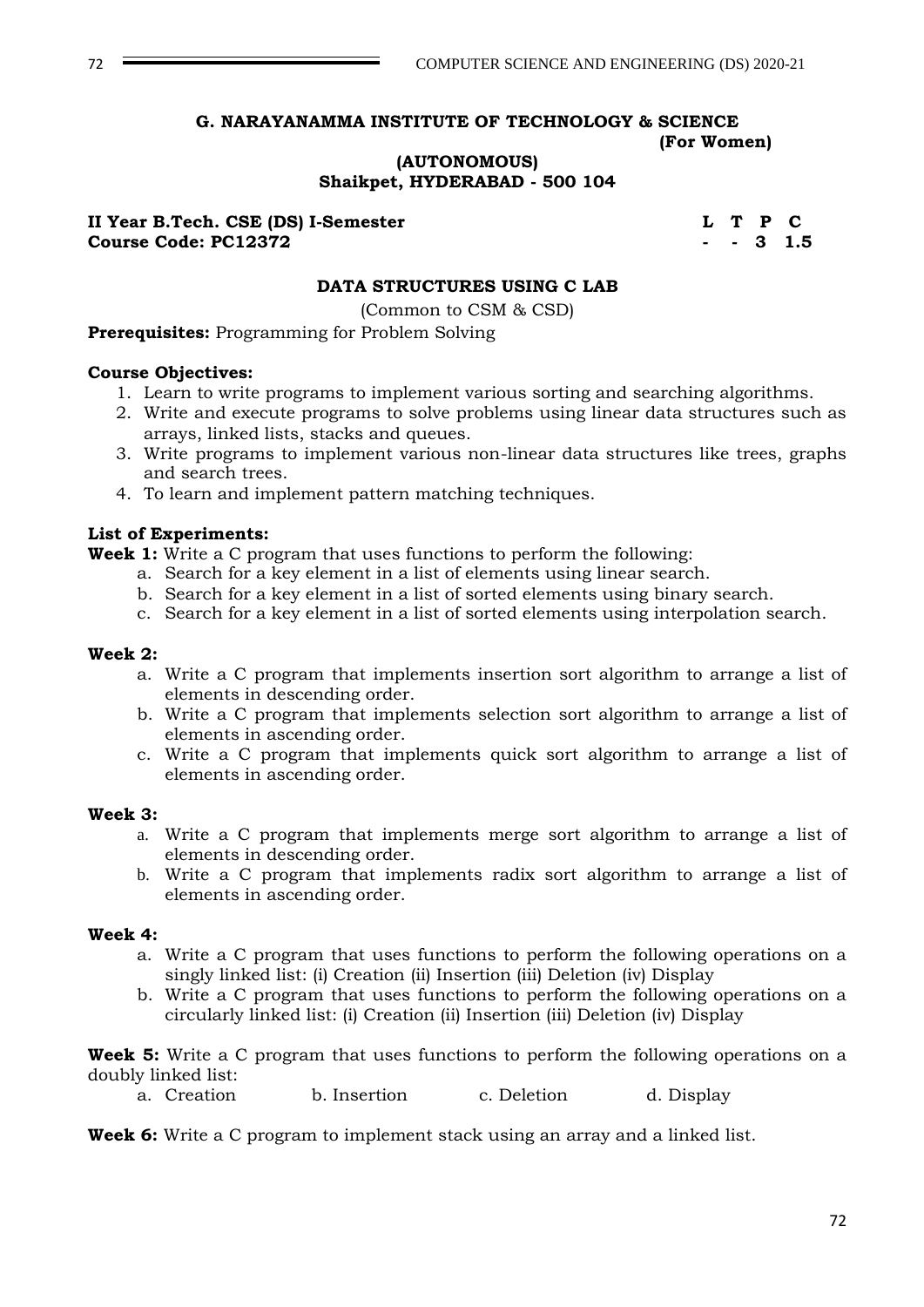#### **Week 7:**

- a. Write a C program that uses stack operations to convert a given infix expression into its postfix equivalent. Implement the stack using an array.
- b. Write a C program that uses stack operations to evaluate a given postfix expression. Implement the stack using an array.

**Week 8:** Write a C program to implement a queue using an array and a singly linked list.

**Week 9:** Write a C program that implements heap sort algorithm for sorting a list of integers in ascending order.

**Week 10:** Write a C program that uses functions to perform the following:

- a. Create a binary search tree of integers.
- b. Traverse the above binary search tree recursively in pre-order, in-order and postorder.
- c. Search for an integer key in the above binary search tree recursively.
- d. Traverse the above binary search tree non recursively in in-order.

**Week 11:** Write a C program to perform the following:

- a. Traverse a given graph using DFS algorithm.
- b. Traverse a given graph using BFS algorithm.

**Week 12:** Write a C program to perform the following:

- a. To implement the functions of a dictionary using hashing
- b. Implement the Brute Force and Knuth-Morris-Pratt pattern matching algorithms.

#### **Text Books:**

- 1. S. Sahni and Susan Anderson Freed, Fundamentals of Data Structures in C, 2nd Edition, E. Horowitz, Universities Press.
- 2. A. S. Tanenbaum, Y. Langsam and M. J. Augenstein, Data Structures using C PHI/Pearson Education.

## **Reference Books:**

- 1. R. F. Gilberg and B. A. Forouzan, Data Structures: A Pseudocode Approach with C, 2nd Edition, Cengage Learning.
- 2. D. Malhotra and N. Malhotra, Data Structures and Program Design Using C: A Self-Teaching Introduction, Mercury Learning and Information.

#### **Online Resources:**

- 1. www.cs.uh.edu/~rizk/teaching/cosc2430/books/Data Structures UsingC.pdf
- 2. www.geeksforgeeks.org/data-structures
- 3. https://www.tutorialspoint.com/data\_structures\_algorithms/index.htm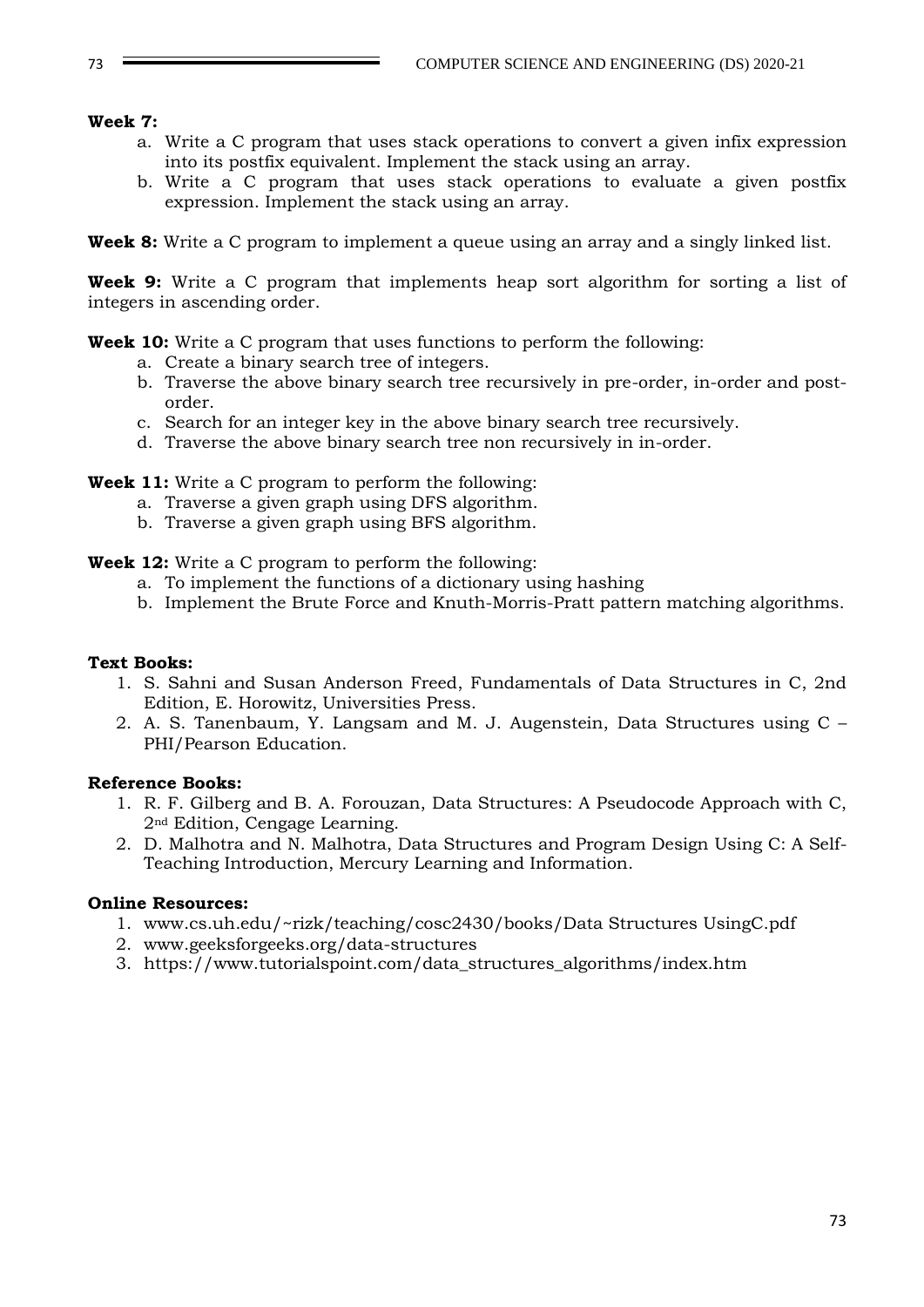### **Course Outcomes:**

- 1. Analyze the time and space complexity of algorithm or program.
- 2. Implement various kinds of searching and sorting techniques.
- 3. Develop the programs for various linear data structures like stack, queue and linked list.
- 4. Implement non-linear data structures like graphs and trees.
- 5. Choose the appropriate data structure for solving real world problems.
- 6. Learn and implement different pattern matching algorithms.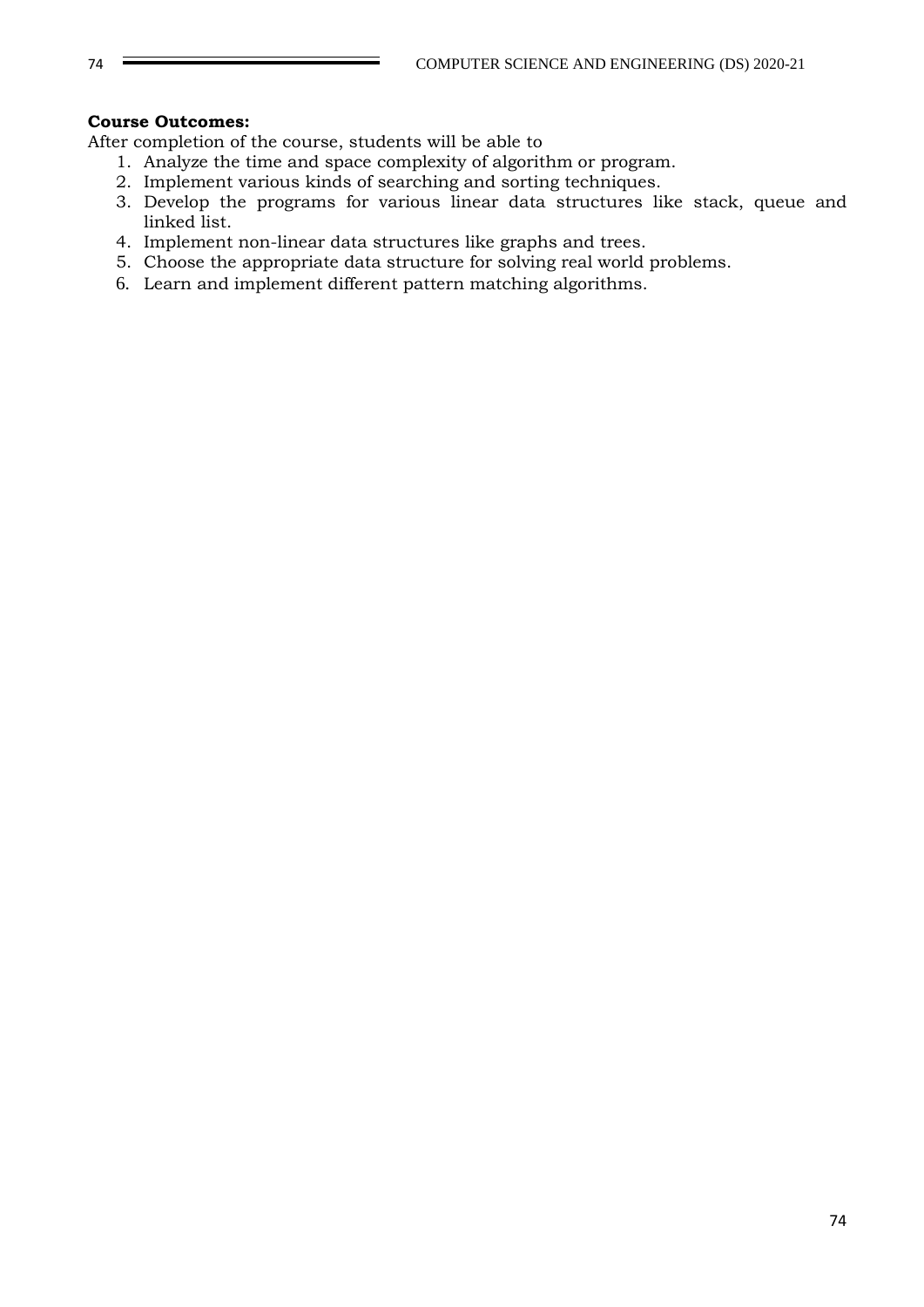### **(AUTONOMOUS) Shaikpet, HYDERABAD - 500 104**

**II Year B.Tech. CSE (DS) I-Semester L T P C Course Code: PC12328 - - 3 1.5**

#### **DATABASE MANAGEMENT SYSTEMS LAB**

(Common to CST, CSM & CSD)

#### **Prerequisites:** -Nil-

#### **Course Objectives:**

- 1. Understand the different issues involved in the design and implementation of a database system.
- 2. Learn and practice data modeling using the entity-relationship and developing database designs.
- 3. Understand and use data manipulation language to query, update, and manage a database.
- 4. Understand the significance of integrity constraints, triggers, assertions, views, procedures and cursors.

### **List of Experiments:**

**Week 1**: Practicing DDL commands: Creating tables for various relations (in SQL).

**Week 2**: Practicing DML commands: Inserting data into relational tables.

**Week 3**: Practicing DRL commands: Retrieving data from tables**,** Implement all the operations like Union, Intersect, Minus, in, exist, aggregate functions (Min., Max) etc.

**Week 4**: Practicing Nested queries, Correlated queries, Group by and joins.

**Week 5**: Practicing DML commands: Updation and Deletion commands on tables

**Week 6**: Creating Views.

**Week 7**: Writing Assertions.

**Week 8**: Writing Triggers.

**Week 9**: Implementing Operations on relations (tables) using PL/SQL.

## **Week 10 – 12**: **Case Study on Bus Reservation System**

Objective: To enable the students to practice the concepts learnt in the subject DBMS by developing a database using MySQL for example company named "Roadway Travels" whose description is as follows, The student is expected to practice the designing, developing and querying a database in the context of example database "Roadway travels".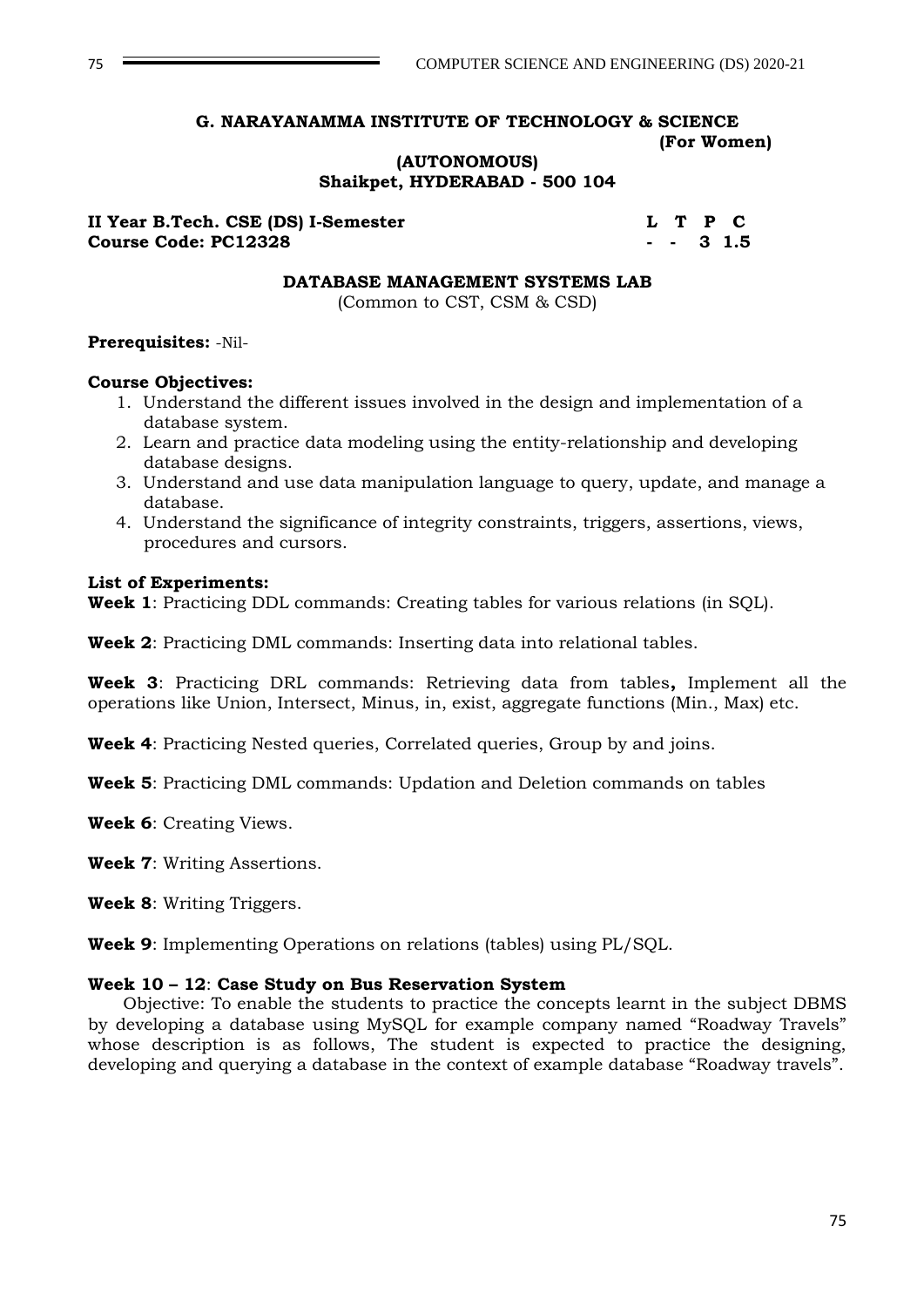#### **Bus reservation system**:

Travelling is growing business in Telangana and other states of India, and even in some of other countries also. Buses are the public transport used to communicate between cities. The tickets for the buses have to be bought only by going to the station. This wastes a lot of time as one has to go to the station buy a ticket.

To save time and efforts, many agents are allowed to give reservation at different places of a city or town, such that we can reserve a ticket by walking to a nearest place than going to a faraway bus station. This facility made public happier. Of course we can give our cell phone number of the person who is boarding the bus such that the message will be sent to that cell phone number; such that the person can board into the bus just by showing the message of the cell phone without producing the printed ticket even. It is convenient for booking ticket for the children who are studying at some other place also.

Then it leads to the concept of online reservation through Internet by sitting at your home using your credit card. The state of art of private bus reservations now are a ticket can be booked online by using our table top or laptop with our credit card by giving our children cell phone number from our house, even without walking to the nearest agent. Of course, we can do reservation even at mid night, or early morning when the nearest agent's office is not available.

Enquiries can be performed by us through Internet for the availability of buses, timings and seats of different facilities. Different statistical details are required for analysis for the sake of scheduling new buses, or rescheduling the existing bus.

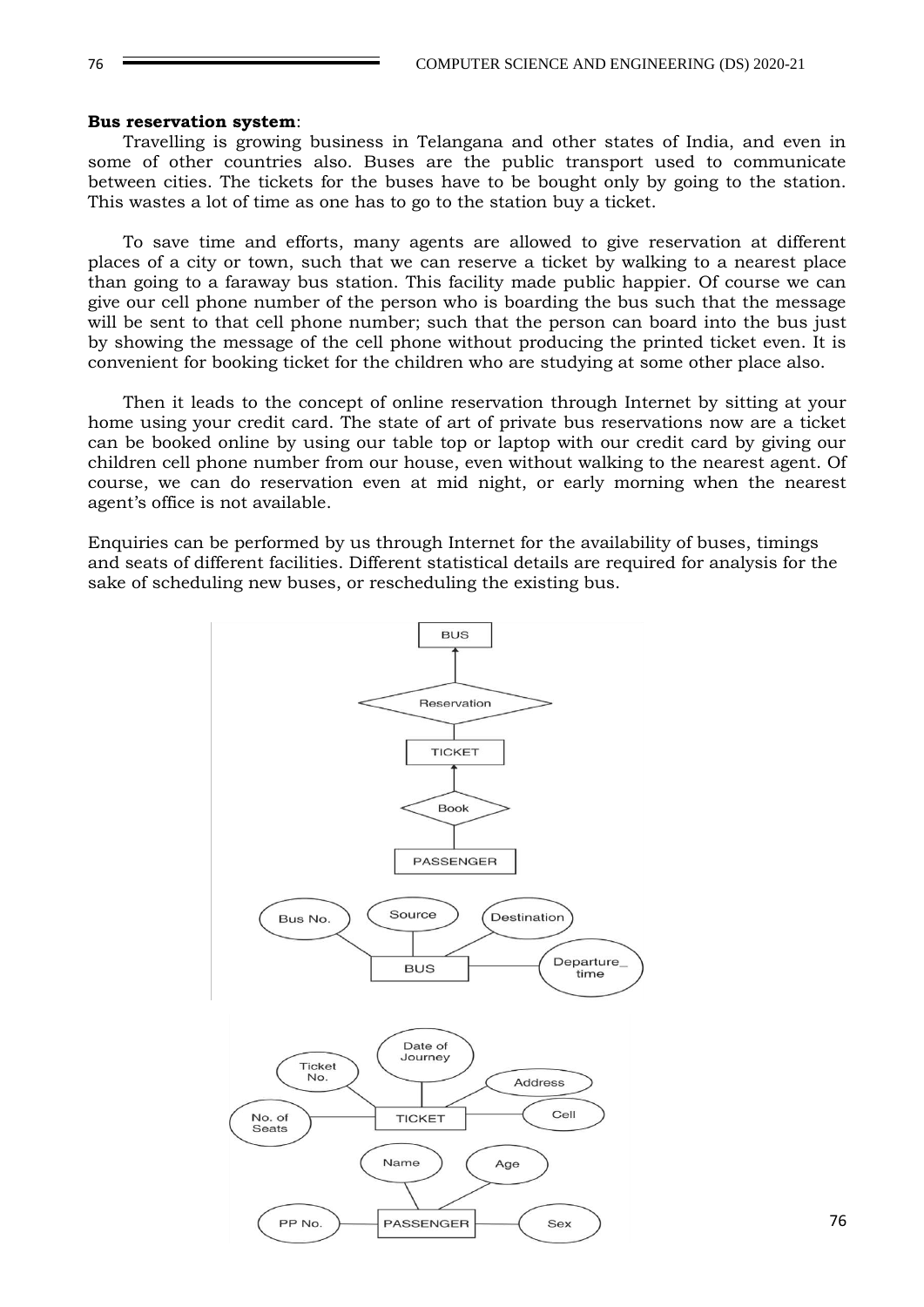- a) Creation of Tables /relations as per the case study. For example: BUS (Bus\_No, Source, Destination, Departure\_Time) Ticket (RC,Ticket\_No,Bus\_No, Date\_of\_journey, No\_Seats, Cell\_No, Address), Passenger (PPNO,Ticket\_No, Name, Age, Sex)
- b) Normalization of tables.
- c) Inserting data into the tables.
- d) Practice the following Queries:
	- i. Display unique PPNO of all passengers.
	- ii. Display all the names of male passengers.
	- iii. Display the ticket numbers and names of all the passengers.
	- iv. Find the names of passengers whose age is between 30 and 45.
	- v. Display the sorted list of passenger's names.
	- vi. Write a Query to display the Information present in the Passenger and cancellation tables.
	- vii. Find the total number of cancelled seats.
- e) Design and develop the following:
	- i. Trigger ii. Cursor

## **Text Books:**

- 1. Vikram Vaswani, The Complete Reference MySQL, 1st Edition, McGraw Hill Education (India) Private Limited.
- *2.* Joan Casteel, Oracle 10 g: SQL, 1st Edition, Thomson Course Technology.

## **Reference Books:**

- 1. A. Silberschatz, Henry. F. Korth and S. Sudarshan, Database System Concepts, 6th Edition, McGraw Hill Education (India) Private Limited.
- 2. Raghu Ramakrishnan, Johannes Gehrke, Database Management Systems, 3rd Edition, McGraw Hill Education (India) Private Limited.

## **Online Resources:**

- 1. https://dev.mysql.com/doc/
- 2. https://docs.oracle.com/en/database/
- 3. https://www.w3schools.in/

## **Course Outcomes:**

- 1. Analyze the requirements of database application.
- 2. Design ER model for the given problem.
- 3. Convert ER diagram to relational database schema.
- 4. Apply normalization techniques for development of application software to realistic problems.
- 5. Formulate queries using SQL DML/DDL/DCL commands.
- 6. Apply triggers, cursors and stored procedures.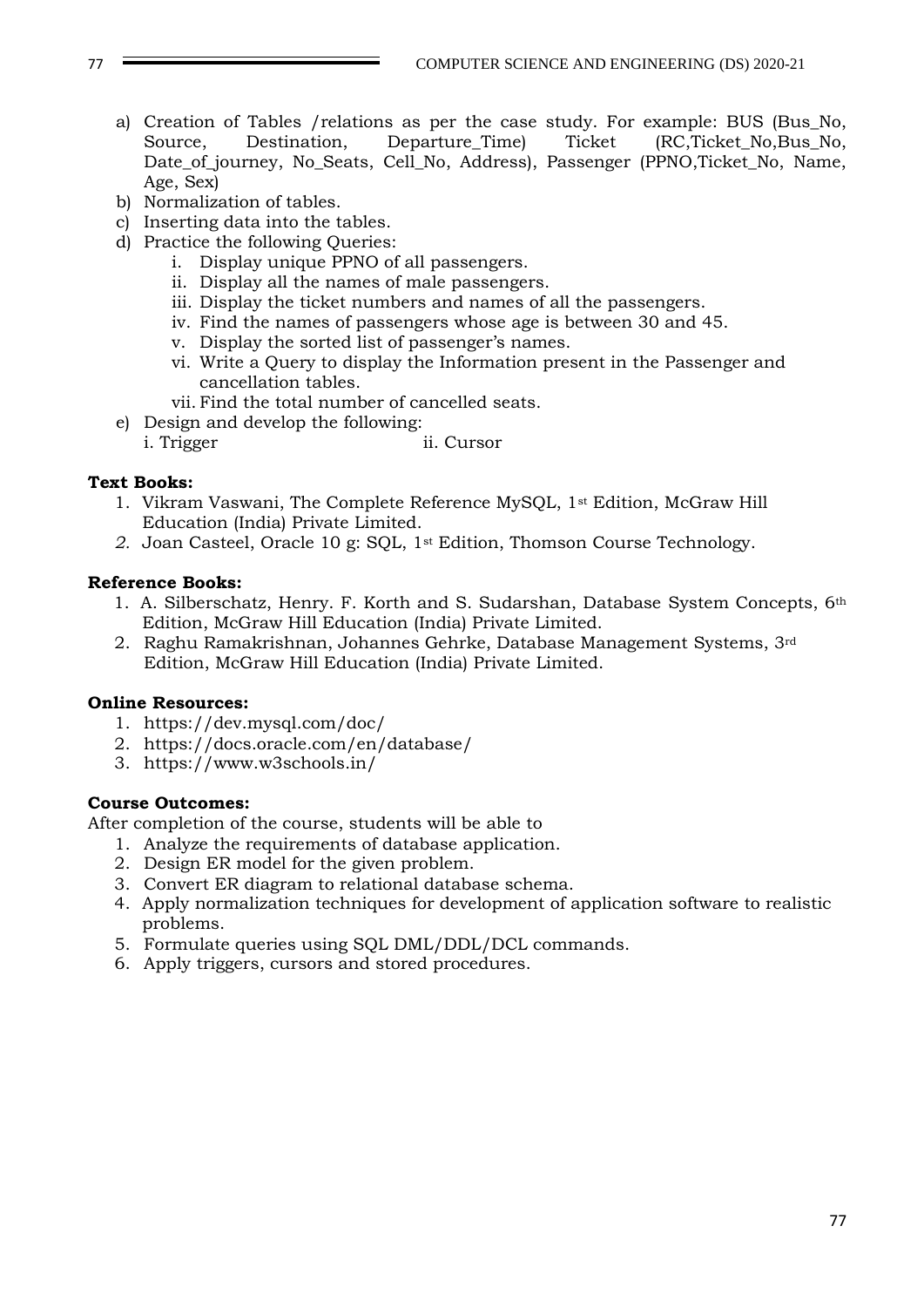## **(AUTONOMOUS) Shaikpet, HYDERABAD - 500 104**

**II Year B.Tech. CSE (DS) I-Semester L T P C Course Code: MC12317 2 2** 

### **GENDER SENSITIZATION**

(Common to CST, CSM & CSD) (Mandatory Course)

### **Prerequisites:** -Nil-

### **Course Objectives:**

- 1. To develop students' sensibility with regard to issues of gender in contemporary India.
- 2. To provide a critical perspective on the socialization of men and women.
- 3. To introduce students to inform about some key biological aspects of genders.
- 4. To expose the students to debates on the politics and economics of work.
- 5. To help students reflect critically on gender violence.
- 6. To expose students to more egalitarian interactions between men and women.

## **UNIT 1:** (~ 6 Lecture Hours)

#### **Understanding Gender**:

**Gender**: Why Should We Study It? (*Towards a World of Equals:* Unit -1)

**Socialization**: Making Women, Making Men (*Towards a World of Equals:* Unit - 2*)* Introduction, Preparing for Womanhood, Growing up Male, First lessons in Caste, Different Masculinities.

**UNIT 2:** (~ 6 Lecture Hours)

## **Gender and Biology:**

**Missing Women**: Sex Selection and Its Consequences (*Towards a World of Equals:* Unit -4) Declining Sex Ratio. Demographic Consequences.

**Gender Spectrum**: Beyond the Binary (*Towards a World of Equals:* Unit -10) Two or Many? Struggles with Discrimination.

## **UNIT 3:** (~ 7 Lecture Hours)

## **Gender And Labour:**

**Housework**: The Invisible Labour (*Towards a World of Equals:* Unit -3) "My Mother doesn't Work." "Share the Load." **Women's Work**: Its Politics and Economics (*Towards a World of Equals:* Unit -7) Fact and Fiction. Unrecognized and Unaccounted work.

Additional Reading: Wages and Conditions of Work.

## **UNIT 4:** (~ 7 Lecture Hours)

## **Issues of Violence**:

**Sexual Harassment**: Say No! (*Towards a World of Equals:* Unit -6)

Sexual Harassment, not Eve-teasing- Coping with Everyday Harassment- Further Reading: "Chupulu".

**Domestic Violence**: Speaking Out (*Towards a World of Equals:* Unit -8) Is Home a Safe Place? -When Women Unite [Film]. Rebuilding Lives.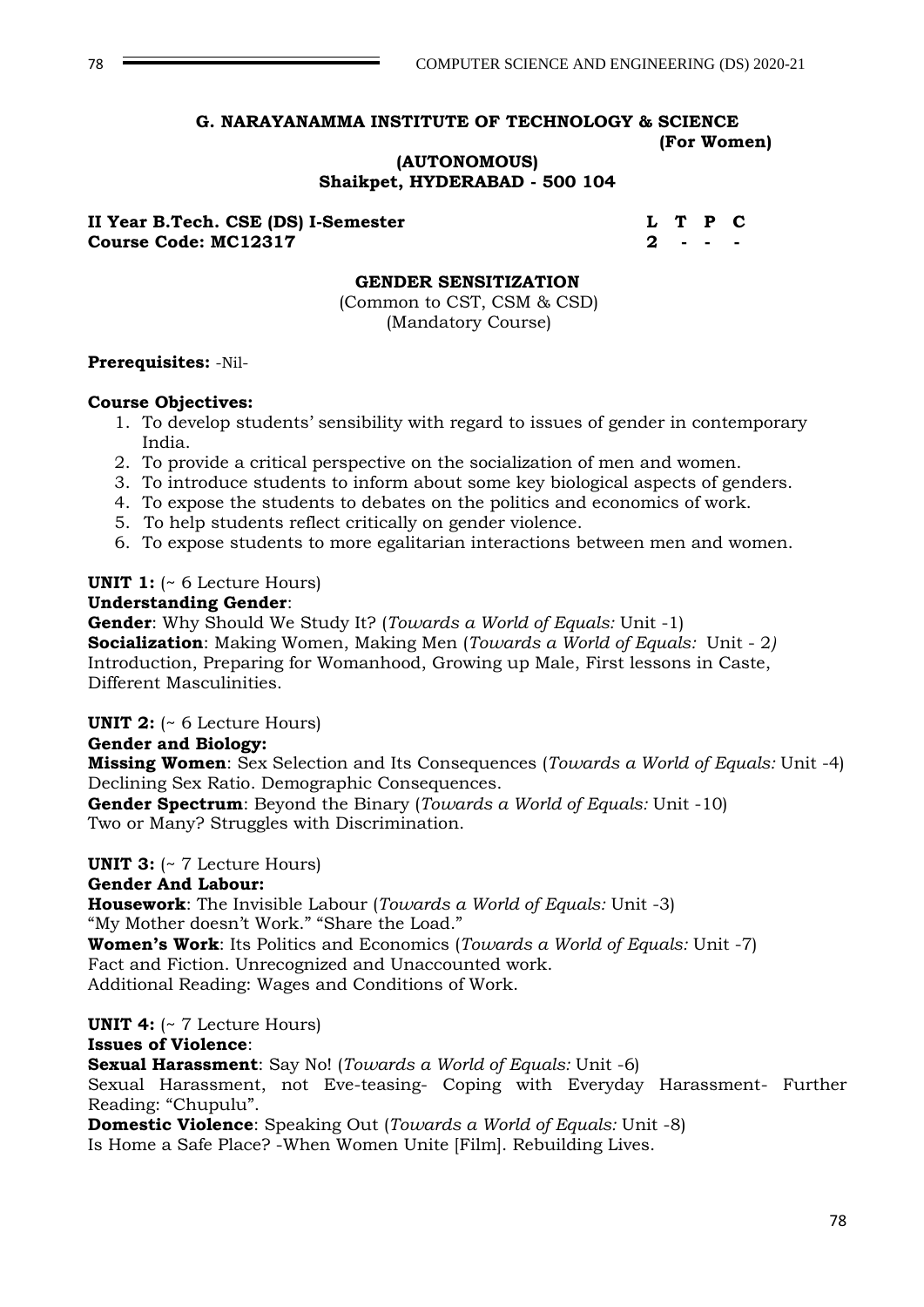Additional Reading: New Forums for Justice - Thinking about Sexual Violence (*Towards a World of Equals:* Unit -11) - Blaming the Victim- "I Fought for my Life…." - Additional Reading: The Caste Face of Violence.

# **UNIT 5:** (~ 6 Lecture Hours)

## **Gender**: **Co - Existence**

**Just Relationships**: Being Together as Equals (*Towards a World of Equals:* Unit -12) Mary Kom and Onler, Love and Acid just do not Mix, Love Letters, Mothers and Fathers, Additional Reading: Rosa Parks-The Brave Heart.

## **Text Books:**

All the five Units in the Textbook, "**Towards a World of Equals: A Bilingual Textbook on Gender**" written by A. Suneetha, Uma Bhrugubanda, Duggirala Vasanta, Rama Melkote, Vasudha Nagaraj,Asma Rasheed, Gogu Shyamala, Deepa Sreenivas and Susie Tharu and published by **Telugu Akademi**, **Hyderabad**,Telangana State in the year 2015.

## **Reference Books:**

- 1. Menon and Nivedita, Seeing like a Feminist, Zubaan-Penguin Books, New Delhi, 2012.
- 2. Abdulali Sohaila, "I Fought For My Life…and Won", Available online at: http://www.thealternative.in/lifestyle/i-fought-for-my-lifeand-won-sohaila-abdulal/

## **Online Resources:**

1. http://textofvideo.nptel.ac.in/110105080/lec20.pdf

## **Course Outcomes:**

Students will have developed a better understanding of important issues related to gender in contemporary India.

- 1. Students will be sensitized to basic dimensions of the biological, sociological, psychological and legal aspects of gender. This will be achieved through discussion of materials derived from research, facts, everyday life, literature and film.
- 2. Students will attain a finer grasp of how gender discrimination works in our society and how to counter it.
- 3. Students will acquire insight into the gendered division of labour and its relation to politics and economics.
- 4. Men and women students and professionals will be better equipped to work and live together as equals.
- 5. Students will develop a sense of appreciation of women in all walks of life.
- 6. Through providing accounts of studies and movements as well as the new laws that provide protection and relief to women, the textbook will empower students to understand and respond to gender violence.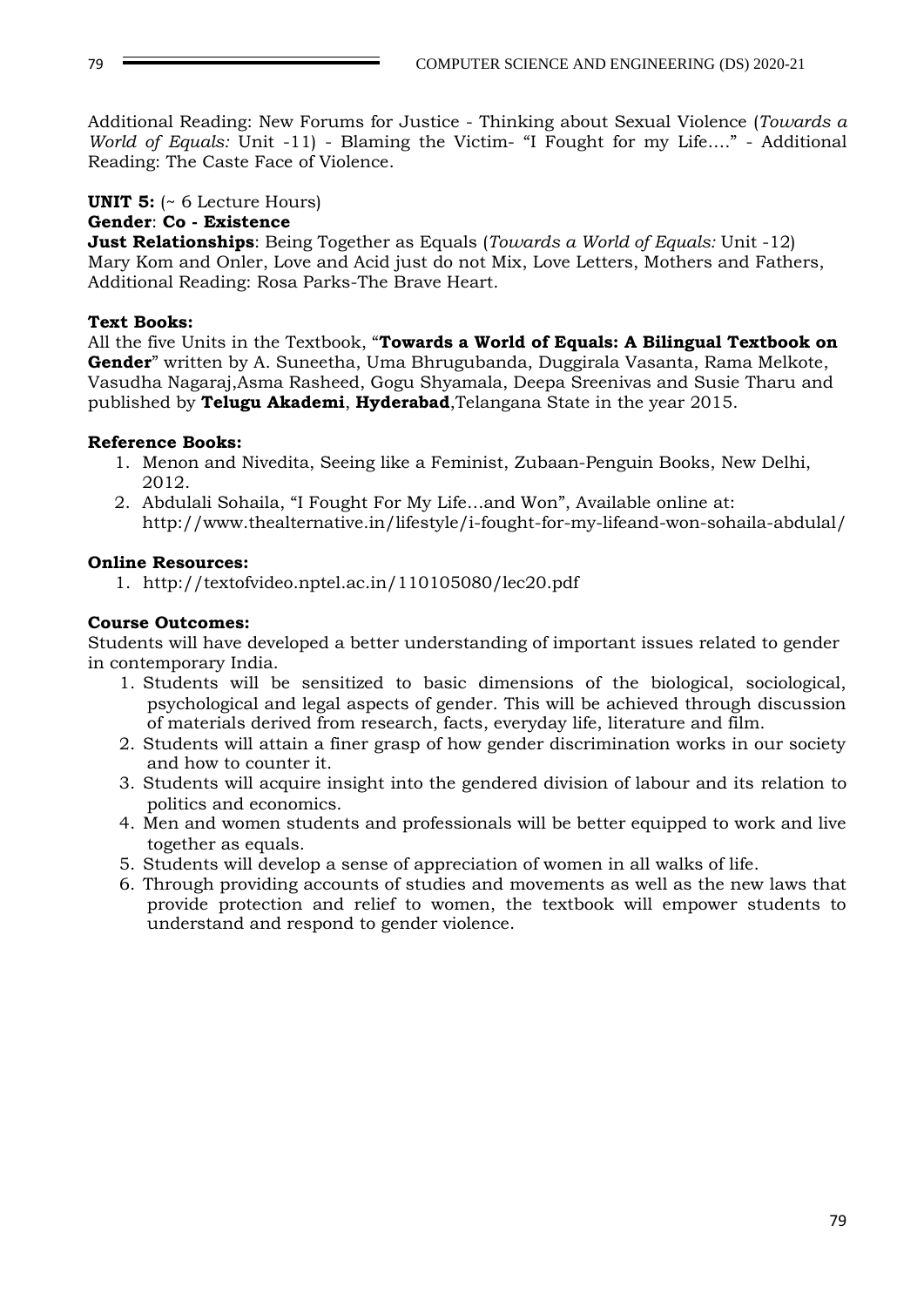## **(AUTONOMOUS) Shaikpet, HYDERABAD - 500 104**

| II Year B.Tech. CSE (DS) II-Semester |  | L T P C   |  |
|--------------------------------------|--|-----------|--|
| <b>Course Code: BS124NE</b>          |  | $3 - - 3$ |  |

### **STATISTICAL FOUNDATIONS FOR DATA SCIENCE**

### **Prerequisites: Mathematical Foundations for Data Science**

### **Course Objectives:**

- 1. To study the Sampling Distribution of mean and testing of hypothesis.
- 2. To check and determine the relation between two variables/attributes.
- 3. To learn optimization techniques for Data Science
- 4. To study the correlation between variables.
- 5. To create & validate regression models & least square estimators

### **UNIT 1:** (~9 Lecture Hours)

**Testing of Hypothesis-I:** Sampling Distribution of means ( $\sigma$  known and unknown) – Point estimation, Interval estimation, Testing of hypothesis – Large samples – Single Mean, Difference of Means.

### **UNIT 2**: (~ 9 Lecture Hours)

**Testing of Hypothesis-II** Test of significance for Proportion – Single Proportion, Difference of Proportion, Testing of hypothesis for small samples – t-test – Single Mean, Difference of Means, Paired t-Test, F-Test, Chi-square test for goodness of fit.

## **UNIT 3:** (~ 8 Lecture Hours)

**Optimization for Data Science:** Unconstrained Optimizations, Constrained Multivariate optimization, Gradient Descent methods, Multivariate Optimization.

## **UNIT 4:** (~ 9 Lecture Hours)

**Simple Linear Regression– I:** Correlation: Karl Pearson's coefficient of correlation, Rank Correlation.

Simple Linear Regression Model, Estimate Regression Coefficient, Problems, Statistical Properties of Least Square Estimators.

## **UNIT 5:** (~ 10 Lecture Hours)

**Simple Linear Regression – II:** Estimation of  $\sigma^2$ , Confidence Intervals and Test for  $\beta_0 \& \beta_1$ , ANNOVA, Coefficient of Determination. Estimation of Model Parameters, Properties of Least Square Estimators, Multiple Linear Regression - Test for Significance of Regression, Problems.

## **Text Books**:

- 1. S.P.Gupta, Statistical Methods, 33rd Edition, Sultan Chand & Sons.
- 2. Er. Prem Kumar Gupta and Dr. D. S. Hira, Operations Research, S. Chand Publications.
- 3. Montgomery, Douglus. C and George C.Runger, Applied Statistics and Probability for Engineers, John Wiley & Sons, 2010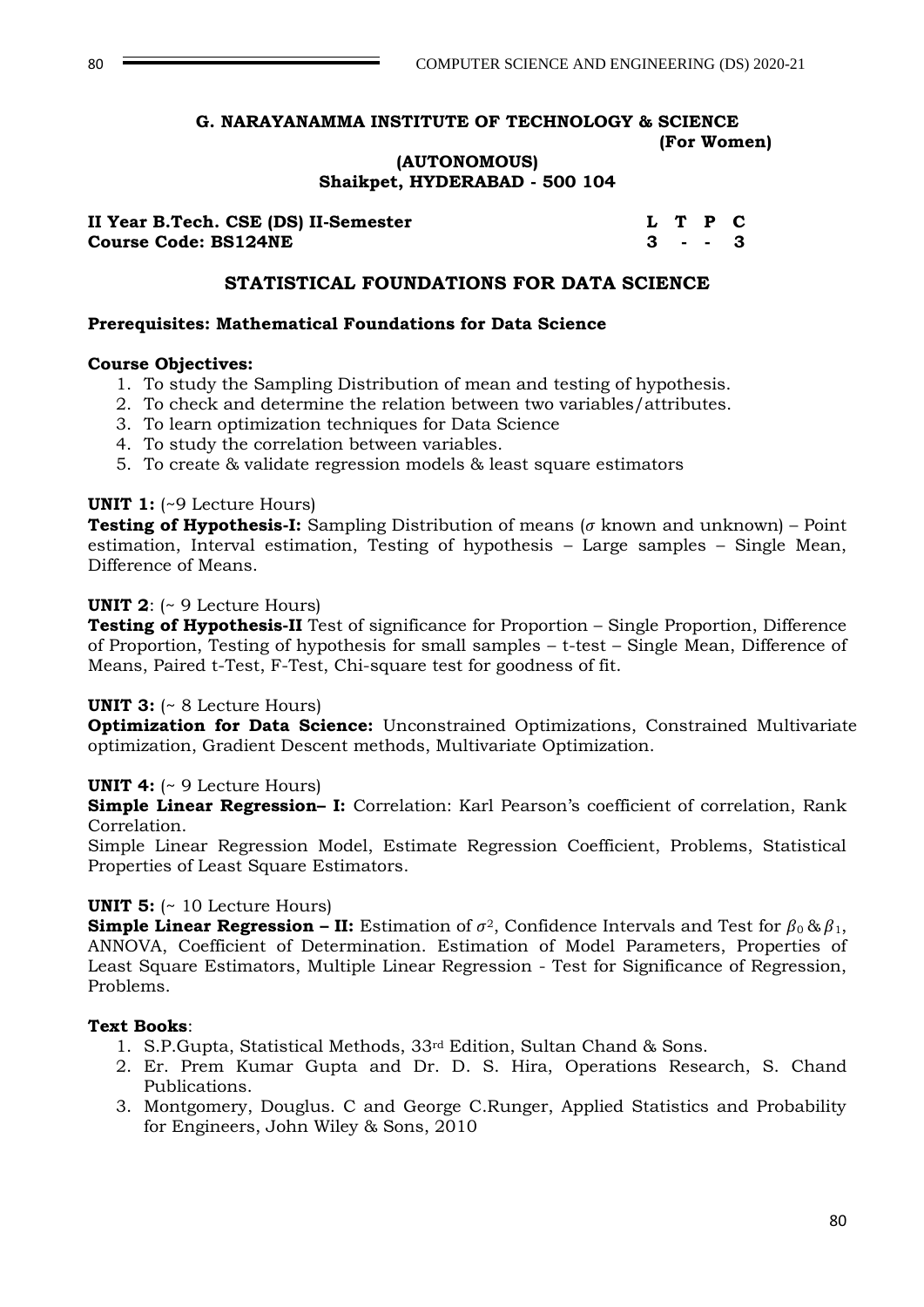#### **Reference Books:**

- 1. S.C.Gupta and V.K.Kapoor, Fundamentals of Mathematical Statistics,  $11<sup>th</sup>$  Edition, Sultan Chand & Sons.
- 2. Roxy Peck, San Luis Obispo and lowa Jay L. Devore, Introduction to Statistics and Data Analysis, 5th Edition, Cengage Learning.
- 3. Introduction to Data Mining, Pearson India Edition Services Ltd, 2016
- 4. Albright & Winston, Business Analytics, Cengage.

#### **Online Resources:**

- 1. nptel.ac.in/courses/Data science for Engineers
- 2. nptel.ac.in/courses/Regression Analysis
- 3. Course era/Data Science

### **Course Outcomes:**

- 1. Analyze data and draw conclusion about collection of data under study using theory of estimation and apply testing of hypothesis for decision making for large samples.
- 2. Apply testing of hypothesis for decision making for small samples
- 3. Apply the concept constrained & optimization for data science
- 4. Estimate and establish relation between variables using correlation.
- 5. Fit and validate simple linear regression models.
- 6. Applying the concept of ANNOVA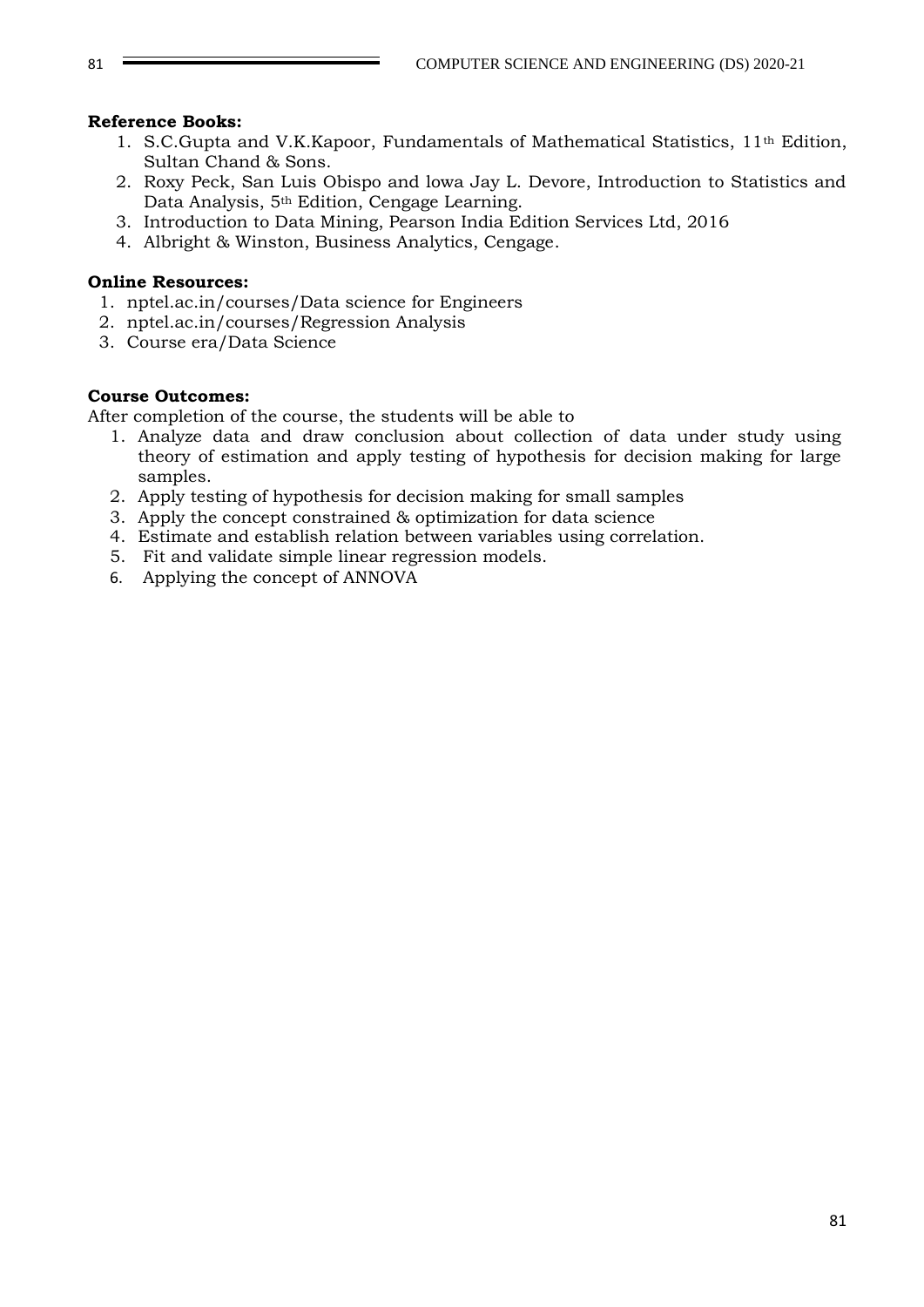## **(AUTONOMOUS) Shaikpet, HYDERABAD - 500 104**

| II Year B.Tech. CSE (DS) II-Semester |  | L T P C |  |
|--------------------------------------|--|---------|--|
| <b>Course Code: HS124BD</b>          |  | 3 - - 3 |  |

#### **MANAGERIAL ECONOMICS AND FINANCIAL ANALYSIS**

(Common to CST, CSM & CSD)

#### **Prerequisites:** -Nil-

#### **Course Objectives:**

- 1. To provide the basic concepts of economics.
- 2. To interlink the concepts of economics for effective business decision making.
- 3. To provide fundamental knowledge of accounting, process of preparing accounting statements and interpret them thereby.

### **UNIT 1:** (~ 9 Lecture Hours)

## **Managerial Economics and Demand Analysis**:

**Managerial Economics**: Introduction to Economics, Definition of Managerial Economics, Nature and Scope of Managerial Economics, Multidisciplinary nature of Managerial Economics, Role of Managerial Economist.

**Demand Analysis**: Introduction to Demand, Determinants of demand, Law of demand and its Exceptions, Nature of demand, Movement and Shift of demand curve.

### **UNIT 2:** (~ 9 Lecture Hours)

#### **Elasticity of Demand, Demand Forecasting and Production Analysis**:

**Elasticity of demand**: Concept of Elasticity of demand, Types of Elasticity- Price, Income, Cross and Advertising. Factors affecting and Significance of Elasticity of demand.

**Demand Forecasting**: Need for Demand Forecasting - Factors governing Demand Forecasting, Methods of Demand Forecasting (Survey methods and Statistical methods).

**Production Analysis**: Factors of Production, Production Function, Production function with one variable input, two variable inputs using Isoquant and Isocosts. Optimal combination of Resources using Isoquants and Isocosts, Laws of returns, Economies and Diseconomies of Scale.

#### **UNIT 3:** (~ 10 Lecture Hours)

## **Cost Analysis, Market Structure and Pricing**:

**Cost Analysis**: Cost concepts, Short run and Long run Cost analysis.

**Market Structures**: Classification of Markets, Features of Perfect Competition, Monopoly, Monopolistic, Oligopoly and Duopoly.

**Pricing**: Pricing Objectives, Methods of Pricing and Pricing Strategies.

#### **UNIT 4:** (~10 Lecture Hours)

## **Introduction to Financial Accounting**:

**Financial Accounting:** Introduction to Accounting, Double Entry Book-

Keeping, Accounting Principles, Accounting Terminology, Journal, Ledger, Trial Balance, Final Accounts with Adjustments (Simple Problems).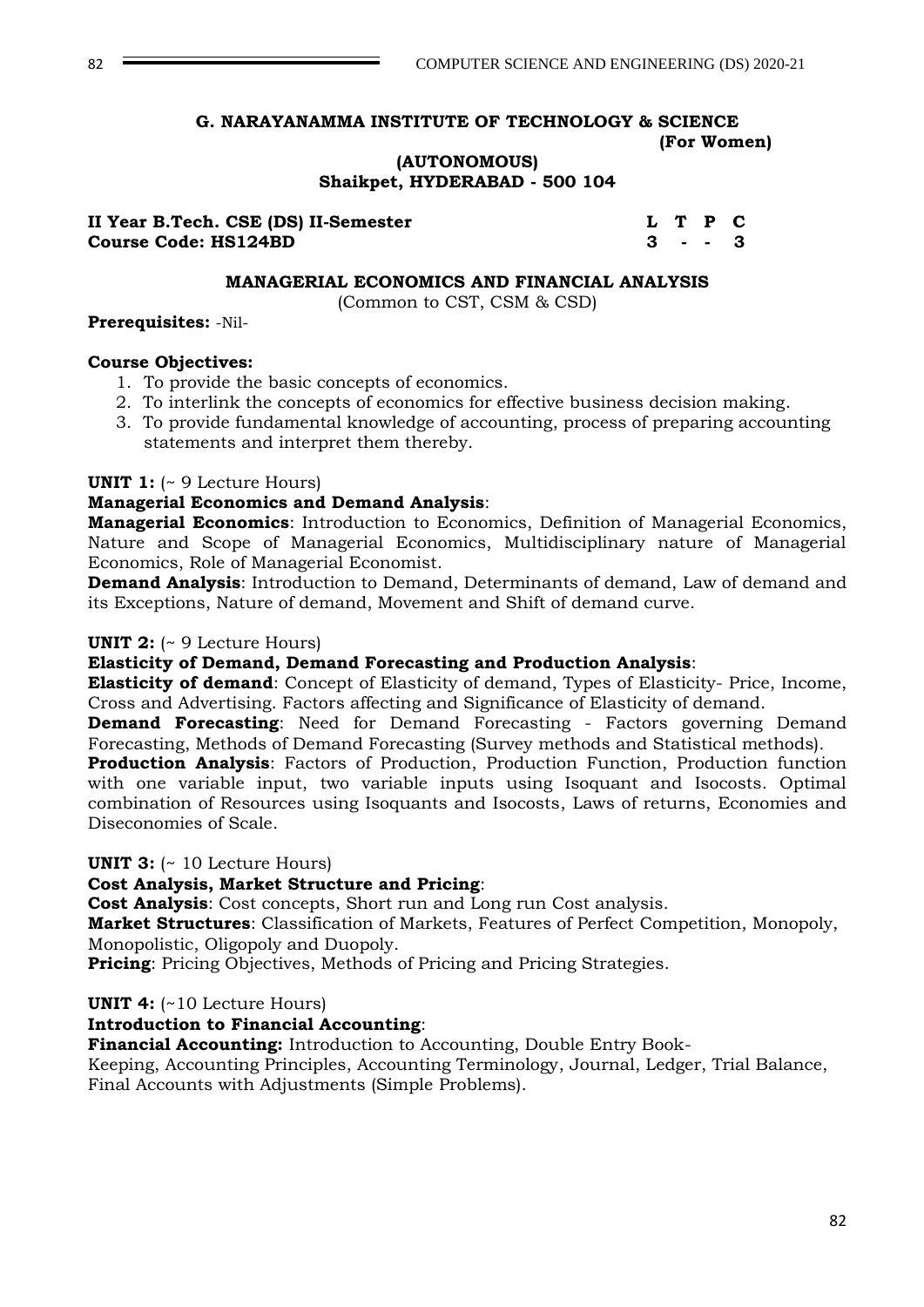**UNIT 5:** (~10 Lecture Hours)

### **Financial Analysis and Interpretation**:

**Ratio Analysis**: Need, importance and significance of Ratio Analysis, Liquidity Ratios, Profitability Ratios, Activity Ratios, Solvency Ratios, Interpretation of Ratios for decision making (Simple problems).

### **Reference Books:**

- 1. P L Mehta, Managerial Economics, Analysis, Problems & Cases, 8th Edition, Sultan Chand & Sons, 2001.
- 2. S.N. Maheshwari, Suneel K Maheshwari, Sharad K. Maheshwari, Financial Accounting, 5th Edition, Vikas Publishing House Pvt. Ltd, 2015.
- 3. D.N.Dwivedi, Managerial Economics, 9th Edition, Vikas Publishing House Pvt. Ltd., 2016.
- 4. R.L.Varshney and K.L Maheshwari, Managerial Economics, 14th Edition, Sultan Chand & Sons, 2005.
- 5. T.S.Grewal, Double Entry Book Keeping, Sultan Chand & Sons, Reprint 2006.

### **Online Resources:**

- 1. Managerial Economics http://nptel.ac.in/courses/110101005/162.
- 2. Financial Accounting http://nptel.ac.in/courses/110107073.

### **Course Outcomes:**

- 1. Cognize the Basic Concepts of Economics.
- 2. Analyze the economic concepts for using discretion in business problem solving.
- 3. Comprehend the concepts of Accounting for business decision making.
- 4. Assimilate the basic Accounting Procedure and interpret the statements.
- 5. Analogize the external business environment for attainment of business goals.
- 6. Enable forecasting and analyzing the external business environment.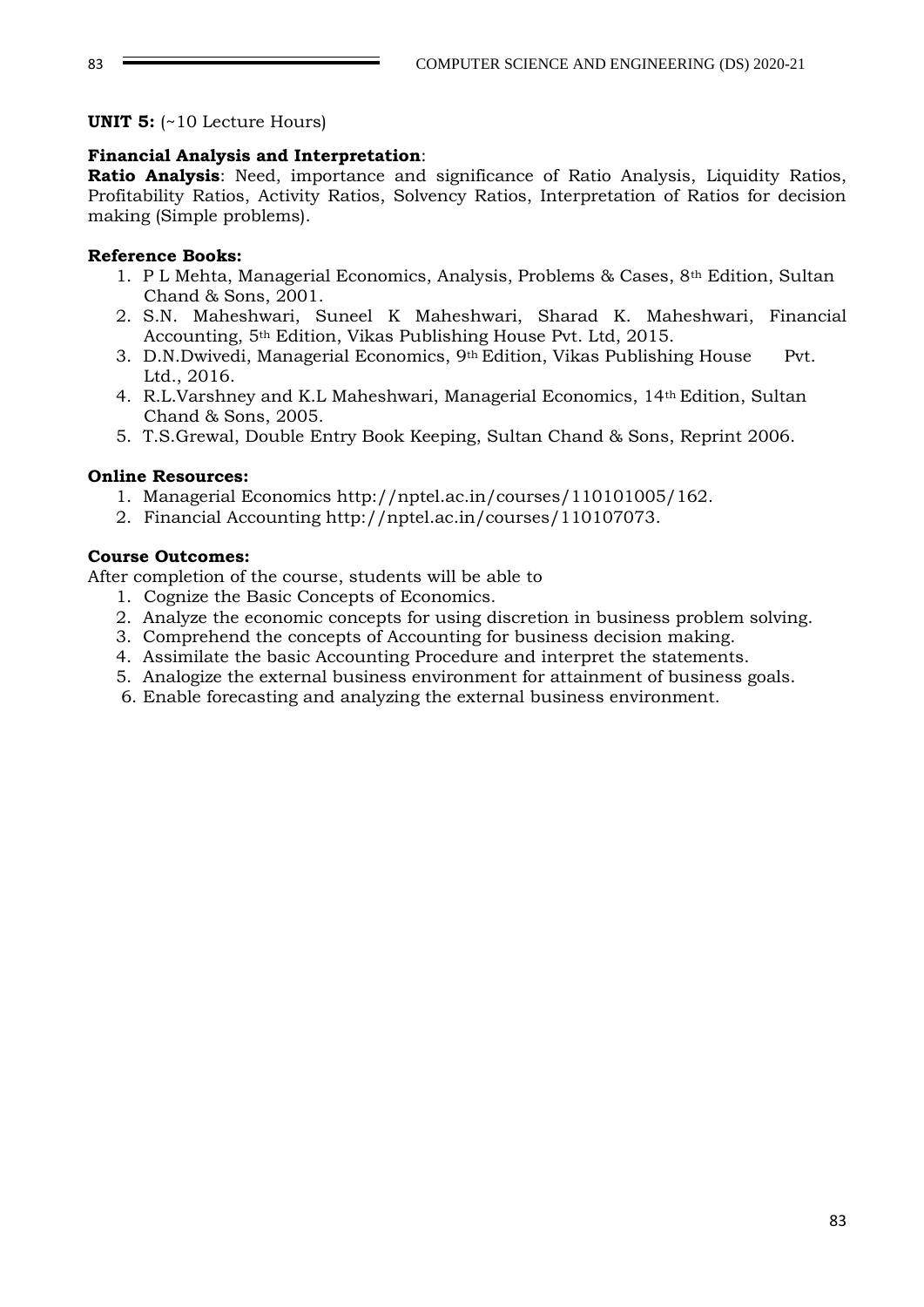**(AUTONOMOUS)**

**Shaikpet, HYDERABAD - 500 104**

| II Year B.Tech. CSE (DS) II-Semester |  | L T P C |  |
|--------------------------------------|--|---------|--|
| <b>Course Code: PC124BH</b>          |  | 3 - - 3 |  |

#### **COMPUTER ORGANIZATION AND ARCHITECTURE**

(Common to CST, CSM & CSD)

**Prerequisites:** Digital Logic Design

#### **Course Objectives:**

- 1. Know the basic components of computers.
- 2. Understand the architecture of 8086 processor.
- 3. Learn the instruction sets, instruction formats and various addressing modes of 8086.
- 4. Understand the memory and I/O organization.
- 5. Understand the parallelism both in terms of single and multiple processors.

#### **UNIT 1:** (~ 10 Lecture Hours)

**Functional Blocks of a Computer**: Introduction, Block diagram of digital computer, Instruction codes, Computer Registers, Common bus system, Computer instructions, Instruction cycle and Instruction set, Register Transfer Language.

**Data Representation**: Fixed and floating point arithmetic-Addition, Subtraction, Multiplication, Division.

**Control unit Design**: Hardwired control unit**,** Control memory, Address sequencing, Micro-programmed control unit design, Hardwired Vs Micro-programmed design.

#### **UNIT 2:** (~ 10 Lecture Hours)

**The 8086 Microprocessor**: Architecture, Register organization, 8086 signal description, Physical memory organization, Minimum and Maximum mode system and timing diagrams, Addressing modes, 8086 Instruction Set and Assembler Directives, Assembly Language example programs, Stack structure of 8086, Interrupt structure of 8086, Interrupt vector table, Procedures and macros.

#### **UNIT 3:** (~ 7 Lecture Hours)

**Peripheral Devices and their characteristics**: Introduction, Input-Output Interface, Modes of Transfer-Programmed I/O, Priority Interrupt, Direct memory Access, Input – Output Processor (IOP), Intel 8089 IOP, Standard I/O interfaces – PCI, USB, SCSI.

#### **UNIT 4:** (~ 8 Lecture Hours)

**Memory Organization**: Memory Hierarchy, Main Memory, Auxiliary Memory, Associative Memory, Cache Memory - Mapping functions, Replacement algorithms, Write policies.

#### **UNIT 5:** (~ 10 Lecture Hours)

**Pipelining**: Introduction, Arithmetic Pipeline, Instruction Pipeline, RISC Pipeline, Vector Processing, Array Processors, Hazards.

**Multiprocessors:** Characteristics of Multiprocessors, Interconnection Structures, Inter processor arbitration, Inter processor communication and synchronization, Cache coherence.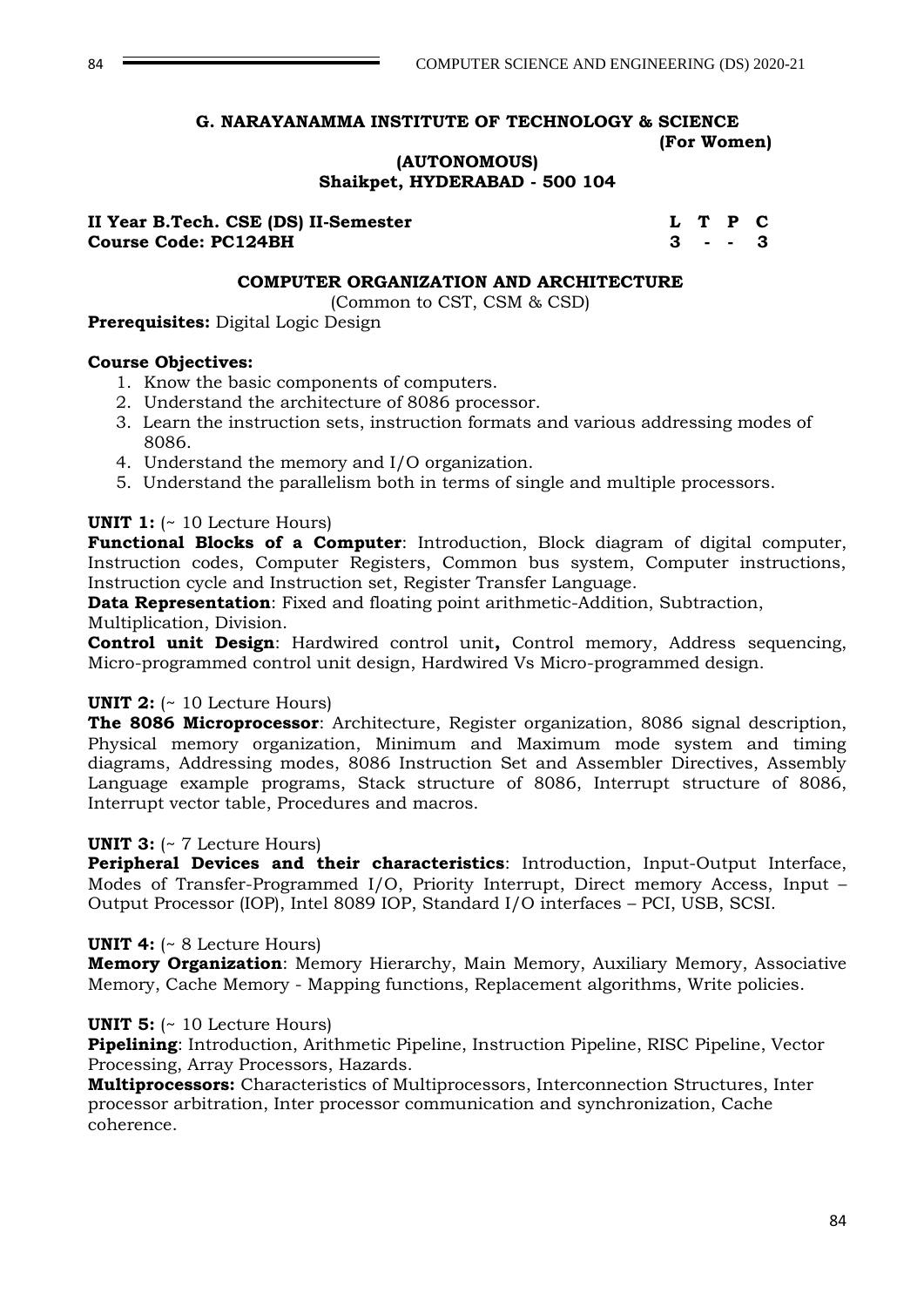## **Text Books:**

- 1. M. Morris Mano, Computer System Architecture, 3rd Edition, Pearson.
- 2. K. M. Bhurchandi and A.K Ray, Advanced Microprocessors and Peripherals, 3rd Edition, Tata McGraw-Hill Education.

## **Reference Books:**

- 1. David A. Patterson and John L. Hennessy, Computer Organization and Design: The Hardware/Software Interface, 5th Edition, Elsevier.
- 2. Carl Hamacher, Computer Organization and Embedded Systems, 6th Edition, McGraw Hill Higher Education.
- 3. William Stallings, Computer Organization and Architecture: Designing for Performance, 10<sup>th</sup> Edition, Pearson Education.

## **Online Resources**:

http://nptel.ac.in/courses/106103068/pdf/coa.pdf

## **Course Outcomes:**

- 1. Recognize the basic components and the design of CPU, ALU and Control Unit.
- 2. Know the architecture of 8086.
- 3. Realize the instruction set, instruction formats and addressing modes of 8086.
- 4. Write assembly language programs for problem solving.
- 5. Understand the memory hierarchy and I/O organization.
- 6. Comprehend the advantage of instruction level parallelism and pipelining for high performance Processor design.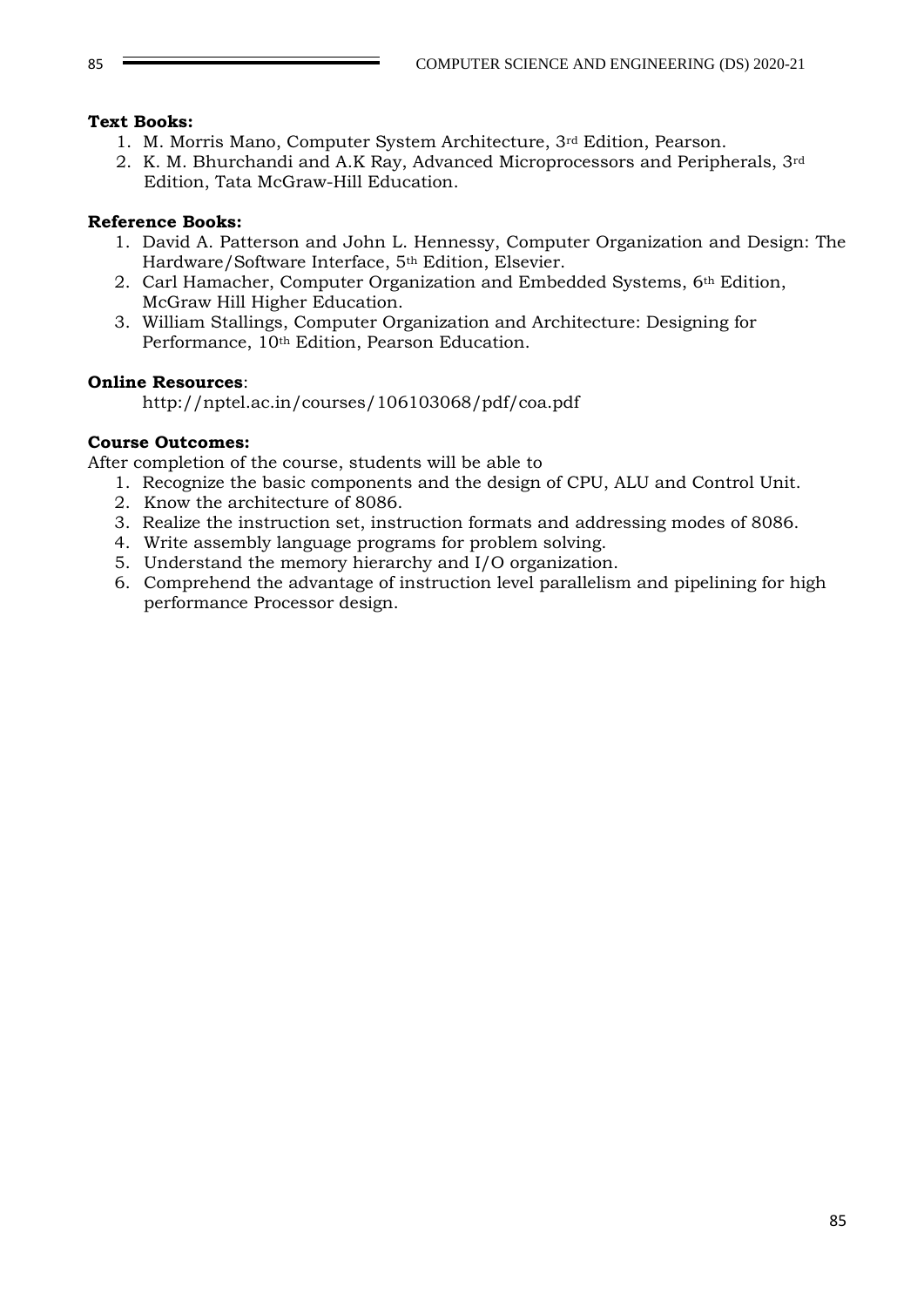## **(AUTONOMOUS) Shaikpet, HYDERABAD - 500 104**

**II Year B.Tech. CSE (DS) II-Semester L T P C Course Code: PC124BN 3 - - 3**

#### **OPERATING SYSTEMS**

(Common to CST, CSM & CSD

**Prerequisites:** Data Structures using C

#### **Course Objectives:**

- 1. To understand the role of OS in the overall computer system and study the operations performed by OS as a resource manager.
- 2. To understand the scheduling policies and different memory management techniques for different operating systems.
- 3. To understand process concurrency and synchronization.
- 4. To understand the concepts of I/O, storage and file management and introduce system call interface for file and process management.
- 5. To introduce the goals and principles of protection.

#### **UNIT 1:** (~ 10 Lecture Hours)

**Introduction**: Overview-Introduction-Operating system objectives, User view, System view, Operating system definition, Computer System Organization, Computer System Architecture, OS Structure, OS Operations, Process Management, Memory Management, Storage Management, Protection and Security, Computing Environments.

Operating System services, User and OS Interface, System Calls, Types of System Calls, System Programs, Operating System Design and Implementation, OS Structure.

#### **UNIT 2:** (~ 9 Lecture Hours)

**Process**: Process concepts-The Process, Process State, Process State transitions, Process Control Block, Context Switch.

**Threads:** Definition, Various states, Benefits of threads, Types of threads, Concept of multithreads.

**Process Scheduling**: Scheduling Queues, Schedulers, Scheduling Criteria, Scheduling algorithms, Multiprocessor Scheduling. Case Studies: Linux, Windows.

#### **UNIT 3:** (~ 10 Lecture Hours)

**Process Synchronization:** Inter-process Communication: Background, The Critical Section Problem, Race Conditions, Mutual Exclusion, Peterson's solution, Synchronization Hardware, Semaphores, Classic Problems of Synchronization- Bounded Buffer Problem, The Producer/ Consumer Problem, Reader's & Writer Problem, Dinning Philosopher Problem, Event counters, Monitors, Message passing.

**Deadlocks:** Deadlocks - System Model, Deadlock Characterization: Necessary and sufficient conditions for Deadlock, Methods for Handling Deadlocks: Deadlock Prevention, Deadlock Avoidance, Deadlock Detection, Recovery from Deadlock.

#### **UNIT 4:** (~ 10 Lecture Hours)

**Memory Management**: Basic Hardware, Address Binding, Logical and physical address space, Dynamic loading, linking and Shared libraries, Swapping, Contiguous Memory Allocation- Fixed and variable partition–Internal and External fragmentation and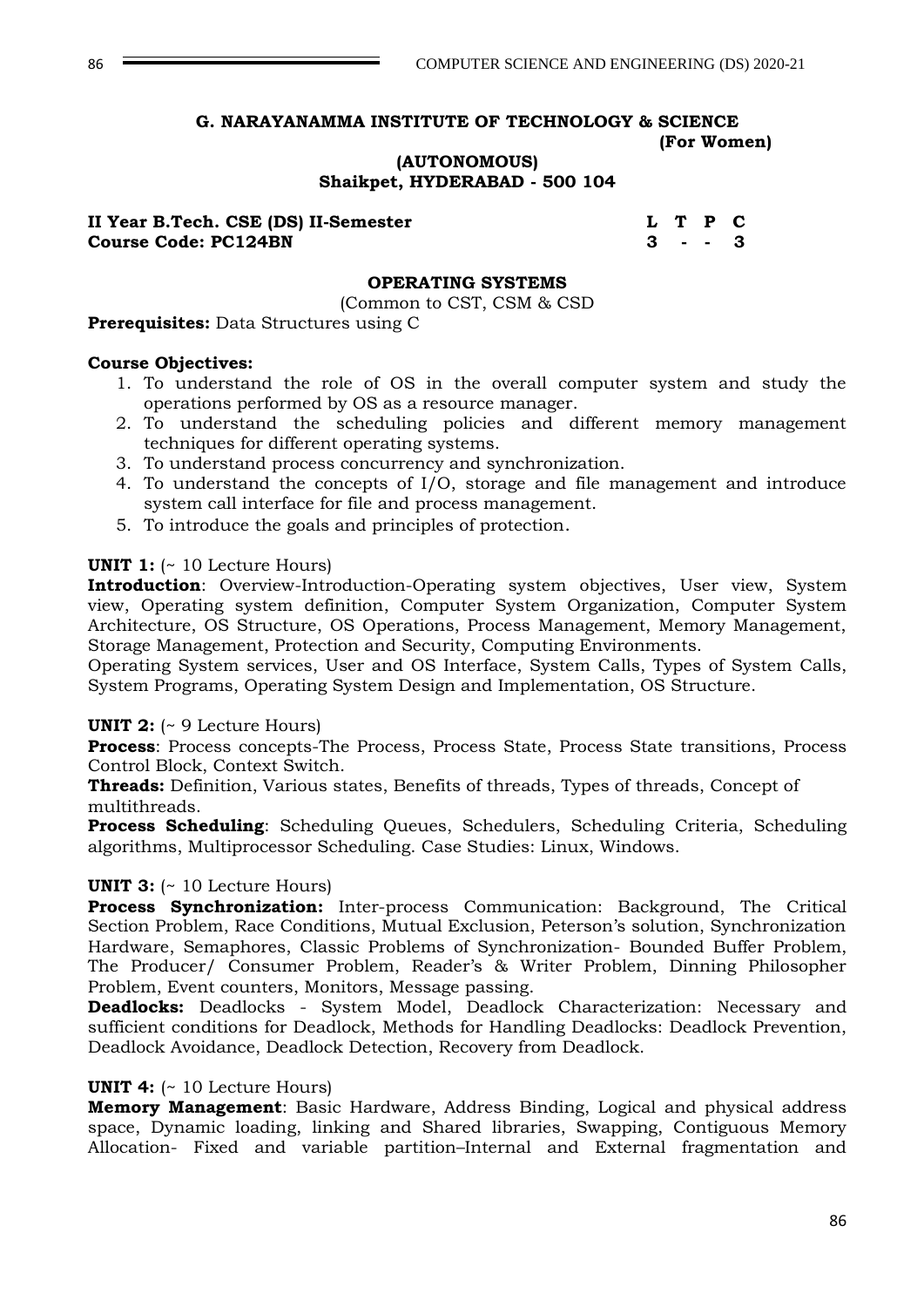87 COMPUTER SCIENCE AND ENGINEERING (DS) 2020-21

Compaction; Segmentation, Paging- Hardware support for paging, Protection, shared pages, Structure of Page Table. Case Studies: Linux, Windows.

**Virtual Memory Management:** Background, Demand Paging-locality of reference, Page fault; Copy-on-Write, Page replacement, Page Replacement Algorithms, Allocation of Frames, Thrashing.

## **UNIT 5:** (~ 9 Lecture Hours)

**File Management**: Concept of File **-** Attributes, operations, file types, internal structure, access methods, Directory structure, file protection, file system structure, Allocation methods (contiguous, linked, indexed),Free-space management (bit vector, linked list, grouping), directory implementation (linear list, hash table), efficiency and performance. **Disk Management:** Disk structure, Disk scheduling - FCFS, SSTF, SCAN, C-SCAN, Disk formatting- Boot-block, Bad blocks.

**Protection**: System Protection, Goals of Protection, Principles of Protection.

## **Text Books:**

- 1. Abraham Silberschatz, Peter B.Galvin, Greg Gagne, Operating System Concepts, 9th Edition, Wiley Asia Student Edition.
- 2. William Stallings, Operating Systems: Internals and Design Principles, 5th Edition, Prentice Hall of India.

## **Reference Books:**

- 1. Charles Crowley, Operating System: A Design-oriented Approach, 1st Edition, Irwin Publishing.
- 2. Gary J. Nutt, Addison, Operating Systems: A Modern Perspective, 2nd Edition, Wesley.
- 3. Maurice Bach, Design of the Unix Operating Systems,  $8<sup>th</sup>$  Edition, Prentice Hall of India.
- 4. Daniel P. Bovet, Marco Cesati, Understanding the Linux Kernel, 3rd Edition, O'Reilly and Associates.

## **Online Resources:**

- 1. Abraham-Silberschatz-Operating-System-Concepts---9th 2012.12.pdf
- 2. https://www.cs.uic.edu/~jbell/CourseNotes/OperatingSystems/

## **Course Outcomes:**

- 1. Acquire a High-level understanding of what is an operating system and the role it plays and the services it provides.
- 2. Understand process management concepts including scheduling, synchronization.
- 3. Describe System model for deadlock, Methods for handling deadlocks.
- 4. Understand memory management including virtual memory.
- 5. Acquire Knowledge on issues related to file system interface and implementation.
- 6. Understand the issues related to disk management.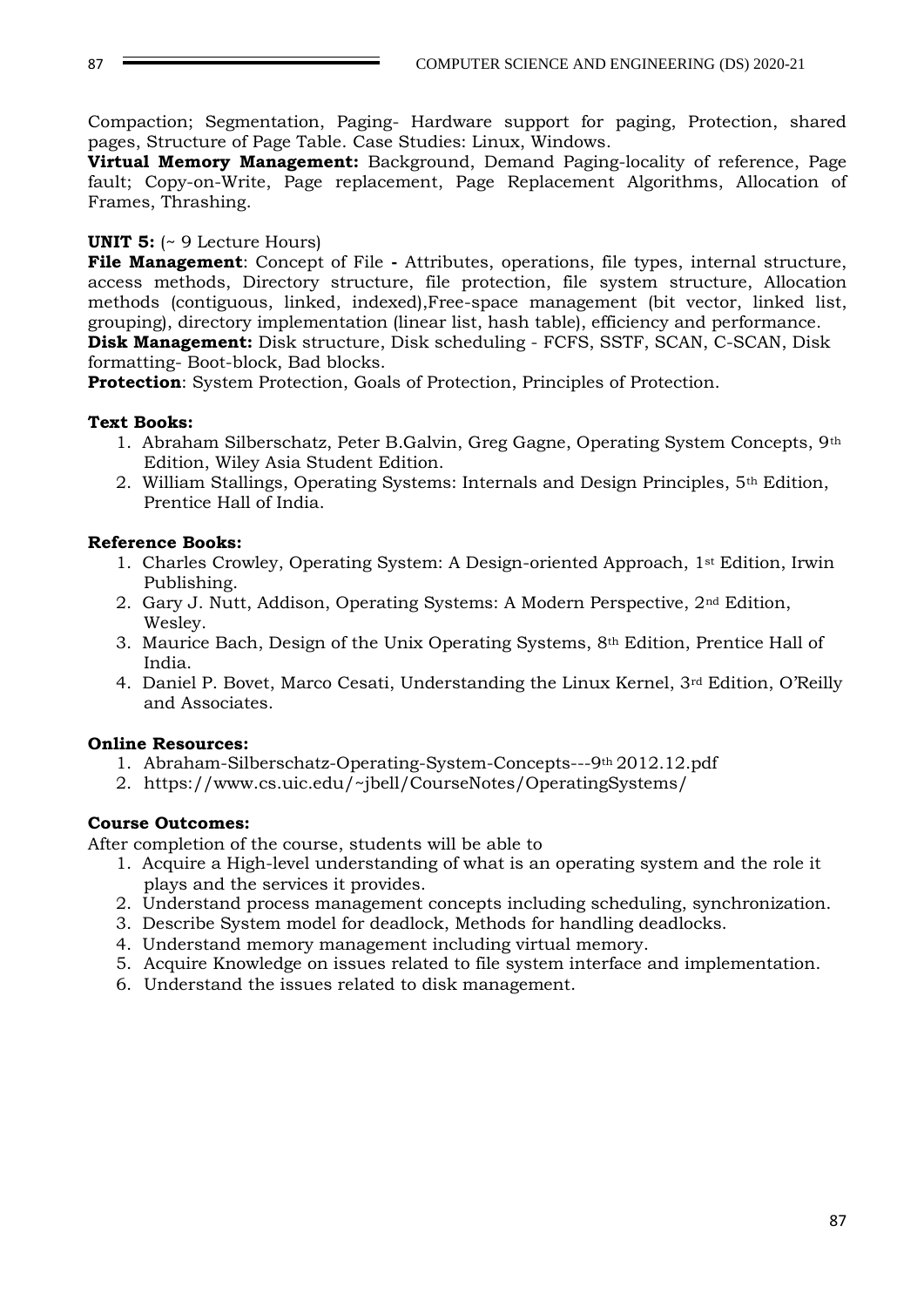**(AUTONOMOUS) Shaikpet, HYDERABAD - 500 104**

#### **II Year B.Tech. CSE (DS) II-Semester L T P C Course Code: PC124AX 3 1**

### **OBJECT ORIENTED PROGRAMMING**

(Common to CST, CSM & CSD)

**Prerequisites:** Programming for Problem Solving.

### **Course Objectives:**

- 1. Learn the concepts of object oriented programming.
- 2. Introduce the implementation of inheritance, packages and interfaces.
- 3. Understand the concepts of exception handling and multithreading.
- 4. Introduce the java collection framework and I/O classes.
- 5. Gain knowledge in designing Graphical User Interface using applets and swing controls.

### **UNIT 1:** (~ 8 Lecture Hours)

**OOP concepts**: Data abstraction, encapsulation, inheritance, polymorphism, classes and objects, Procedural and Object oriented programming paradigms.

**Java Basics**: History of Java, Java buzzwords, Data types, Variables, Arrays, operators, expressions, control statements, Introducing classes, Methods, Constructors, Inner classes, Anonymous Inner classes, String handling.

## **UNIT 2:** (~ 10 Lecture Hours)

**Inheritance**: Inheritance concepts, Member access, Creating Multilevel hierarchy, using super, using final with inheritance, forms of inheritance, benefits of inheritance, costs of inheritance, Polymorphism-Adhoc polymorphism, pure polymorphism, method overriding, abstract classes, Object class.

**Packages**: Defining a Package, CLASSPATH, Access protection, importing packages.

**Interfaces**: Defining an interface, implementing interfaces, Nested interfaces, variables in interfaces and extending interfaces.

## **UNIT 3:** (~ 10 Lecture Hours)

**Exception handling:** Fundamentals of exception handling, Exception types, using try and catch, multiple catch clauses, nested try statements, throw, throws and finally, built-in exceptions, creating own exception sub classes.

**Multithreading:** Differences between thread-based multitasking and process-based multitasking, Java thread model, creating threads, thread priorities, synchronizing threads, inter thread communication.

## **UNIT 4:** (~ 10 Lecture Hours)

**Stream based I/O (java.io)**: The Stream classes - Byte streams and Character streams, Reading Console Input and Writing Console Output, File class, Reading and Writing files, Random access file operations, Generics, Enumerations.

**The Collections Framework (java.util):** Collections overview, Collection Interfaces, The Collection classes - ArrayList, LinkedList, Iterator, The For-Each alternative, HashTable, Properties, Stack, Vector, StringTokenizer, Calendar, Random, Scanner.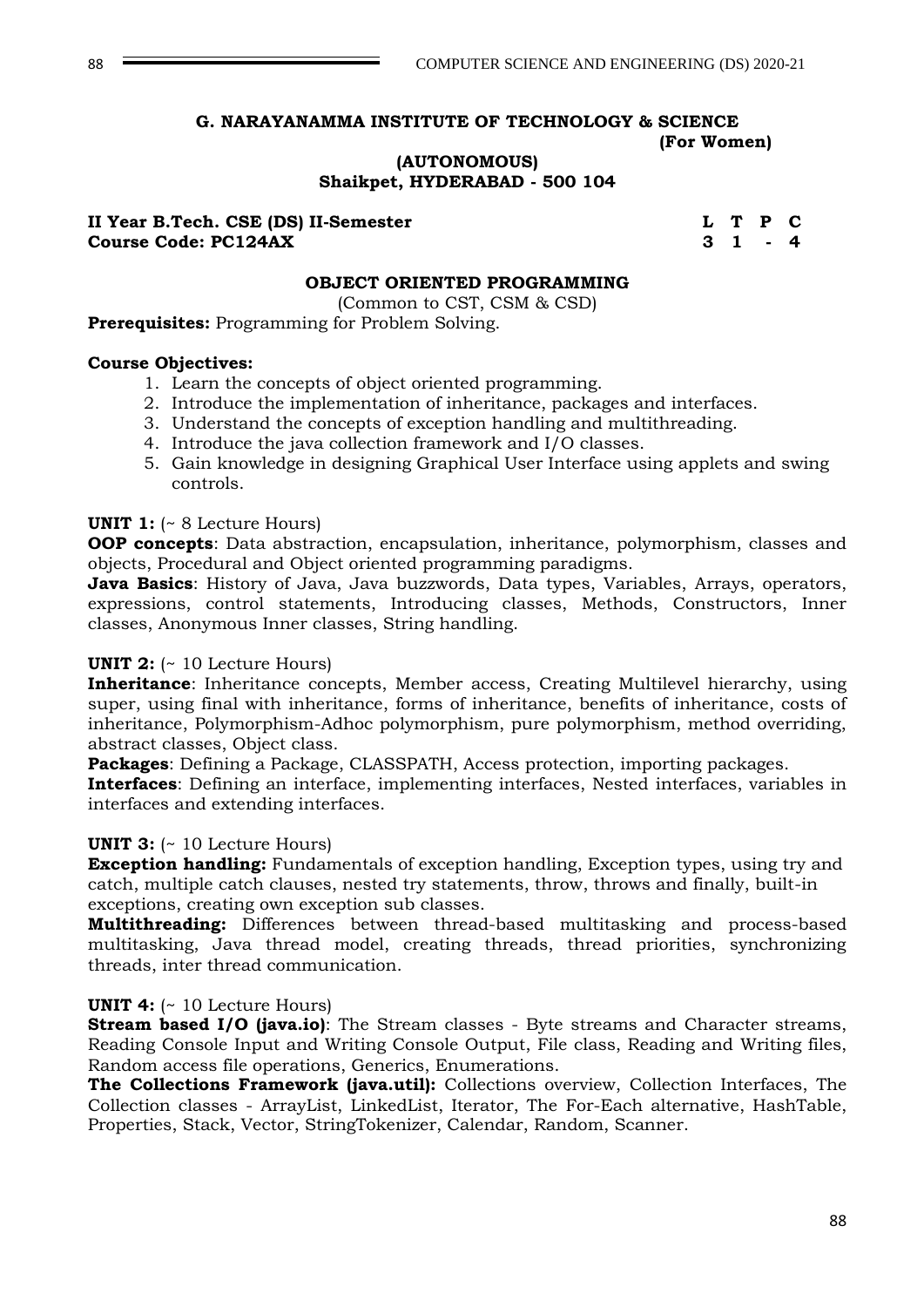### **UNIT 5:** (~ 10 Lecture Hours)

**Event Handling**: The Delegation Event Model - Events, Event sources, Event Listeners, Event classes, Handling mouse and keyboard events, Adapter classes.

**GUI Programming with Swing:** Introduction, limitations of AWT, MVC architecture, Swing components, Swing containers, Swing Controls - JLabel, JTextField, JButton, JToggleButton, JCheckBox, JRadioButton, JTabbedPane, JScrollPane, JList, JComboBox, Swing Menus, Dialogs. Layout Managers-FlowLayout, BorderLayout, GridLayout, CardLayout, GridBagLayout.

**Applets**: The Applet class, Difference between Applets and Applications, Life Cycle of an Applet, passing parameters to applets.

### **Text Books:**

- 1. Herbert Schildt, Java: The Complete Reference, 9th Edition, McGraw Hill Education (India) Pvt. Ltd.
- 2. Herbert Schildt and Dale Skrien, Java Fundamentals A comprehensive Introduction, McGraw Hill Education (India) Pvt. Ltd., 2013.

### **Reference Books:**

- 1. Jaime Nino and Frederick. A. Hosch, An Introduction to Programming and Object Oriented Design using Java, John Wiley & sons, 2013.
- 2. Timothy Budd, Understanding Object-Oriented Programming with Java, updated Edition, Pearson Education.
- 3. Y. Daniel Liang, Introduction to Java Programming, Comprehensive Version, 7th Edition, Pearson Education.
- 4. P. Radha Krishna, Object Oriented Programming through Java, Universities Press, 2008.

#### **Online Resources:**

- 1. https://docs.oracle.com/javase/tutorial/java/TOC.html
- 2. www.javatpoint.com/java-tutorial

#### **Course Outcomes:**

- 1. Understand the object oriented programming concepts and solve real world problems.
- 2. Demonstrate the use of inheritance and packages.
- 3. Understand and implement the concepts of exception handling.
- 4. Develop multithreaded applications with synchronization.
- 5. Solve problems using java collection framework and I/O classes.
- 6. Design Graphical User Interface using applets and swing controls.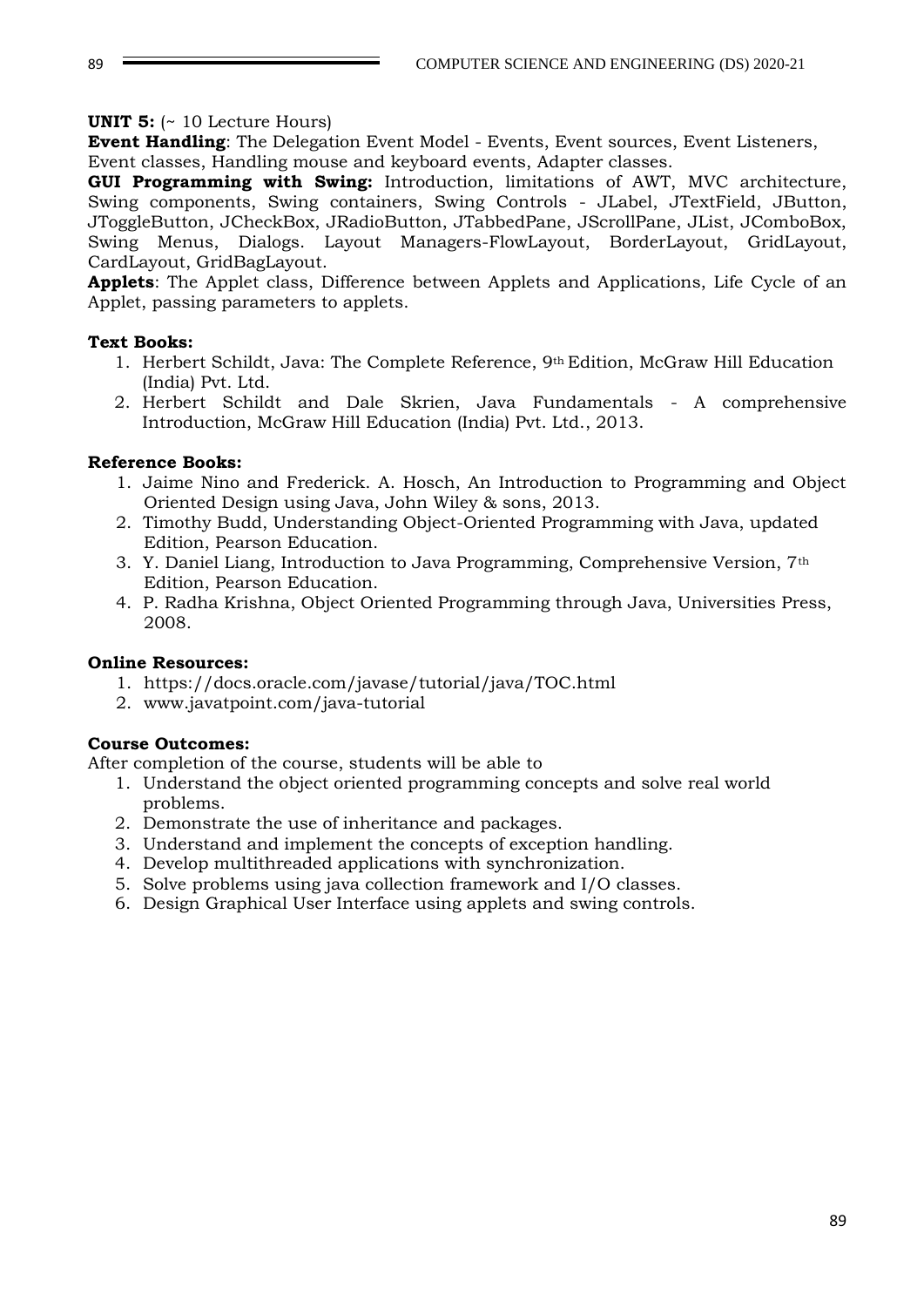## **(AUTONOMOUS) Shaikpet, HYDERABAD - 500 104**

**II Year B.Tech. CSE (DS) II-Semester L T P C Course Code: PC12427 - - 3 1.5**

#### **COMPUTER ORGANIZATION AND MICROPROCESSOR LAB**

(Common to CSM & CSD)

**Prerequisites:** Digital Logic Design

#### **Course Objectives:**

- 1. Design and implement combinational circuits using logic gates.
- 2. Analyze and design sequential circuits using logic gates.
- 3. Write programs in Assembly language to solve the problems.
- 4. Understand, compile and debug the programs.

### **List of Experiments:**

### **Week 1:**

Implement the following experiments using Logic gates and IC's

- a. Logic gates using universal gates.
- b. Design a Full adder.
- c. Design 4x1 and 8x1 MUX.

### **Week 2:**

Implement the following experiments using Logic gates and IC's

a. Design a 3 to 8 decoder. b. Design a 4-bit comparator.

#### **Week 3:**

Implement the following experiments using Flip-flops

a. Design a 4-bit shift register. b. Design a decade counter.

## **Week 4:**

Write an Assembly Language Program (ALP) to evaluate the expressions a=b+c-d\*e and  $z=x*y+w-v+u/k$ . Considering 8-bit, 16-bit and 32-bit binary numbers as b, c, d, e, k, u, v, w, x and y.

## **Week 5:**

Write an ALP of 8086 to take N numbers as input and arrange them in ascending and descending order.

## **Week 6:**

Write an ALP of 8086 to take N numbers as input and do the following operations on them a. Find maximum and minimum. b. Find average

#### **Week 7:**

Write an ALP of 8086 to take a string as input and do the following operations on it a. Find the length. b. Find whether it is Palindrome or not.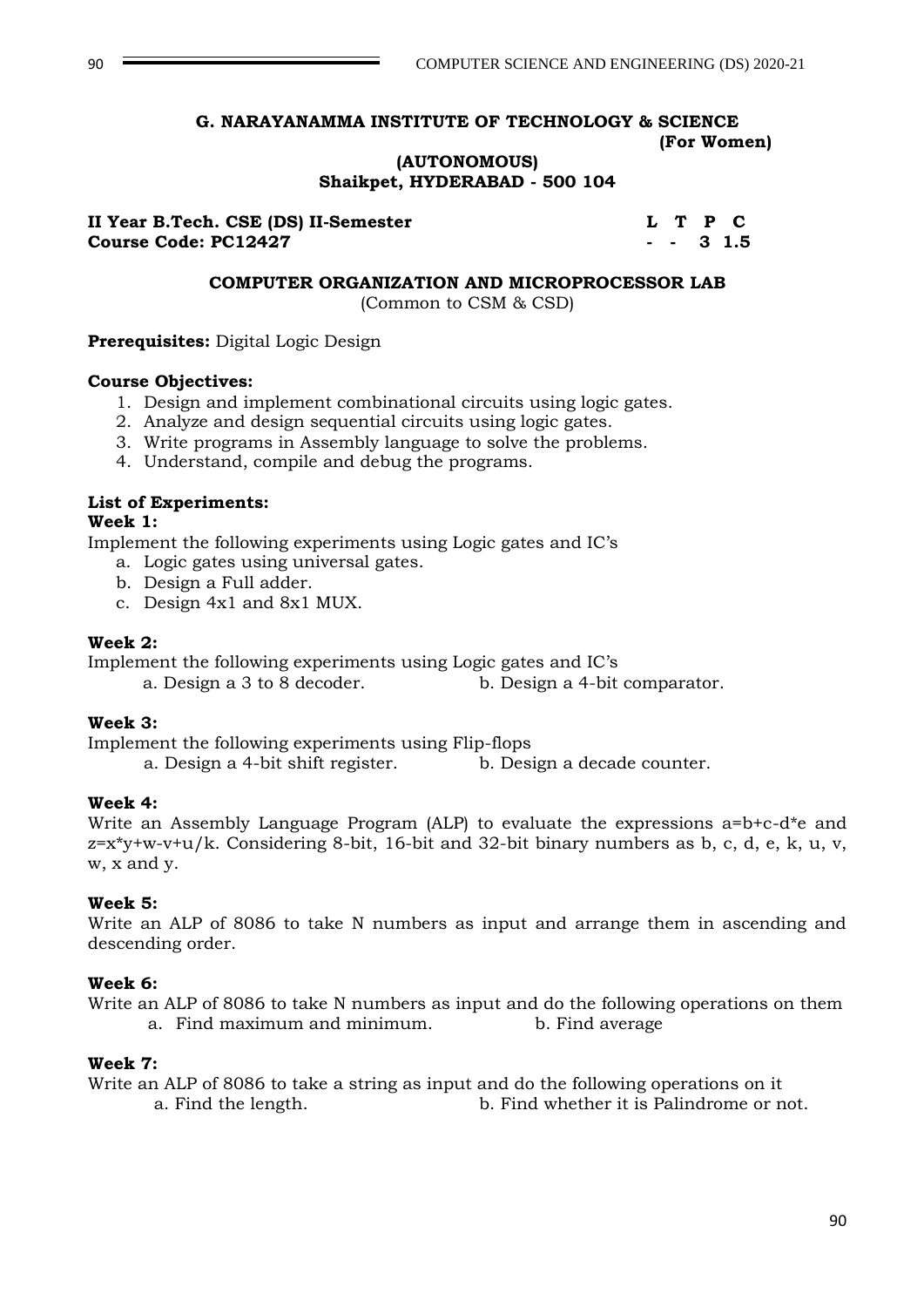## **Week 8:**

Write an ALP of 8086 to take a string as input and find whether given string is substring or not.

## **Week 9:**

Write an ALP of 8086 to take a number as input and find the factorial using a procedure call.

### **Week 10:**

Write an ALP of 8086 to take a number as input and find the Fibonacci series up to n terms using a procedure call.

### **Week 11:**

Write an ALP of 8086 for interfacing with Analog to Digital Converter.

### **Week 12:**

Write an ALP of 8086 for interfacing with Digital to Analog Converter.

### **Text Books:**

- 1. M. Morris Mano, Computer System Architecture, 3rd Edition, Pearson.
- 2. K. M Bhurchandi and A.K Ray, Advanced Microprocessors and Peripherals, 3rd Edition, Tata McGraw-Hill Education.

### **Reference Books:**

- 1. Anand Kumar, Switching theory and logic design, 2013, PHI.
- 2. Douglas V. Hall, Microprocessor and Interfacing, 2nd Edition, Tata McGraw-Hill Education.

#### **Online Resources:**

http://nptel.ac.in/courses/106103068/pdf/coa.pdf

## **Course Outcomes:**

- 1. Design combinational circuits using logic gates.
- 2. Design sequential circuits using logic gates.
- 3. Recognize the representation of data, addressing modes and instructions sets.
- 4. Write and execute programs in Assembly language to solve the problems.
- 5. Compile and debug the programs.
- 6. Analyze and interface different peripherals with the microprocessor.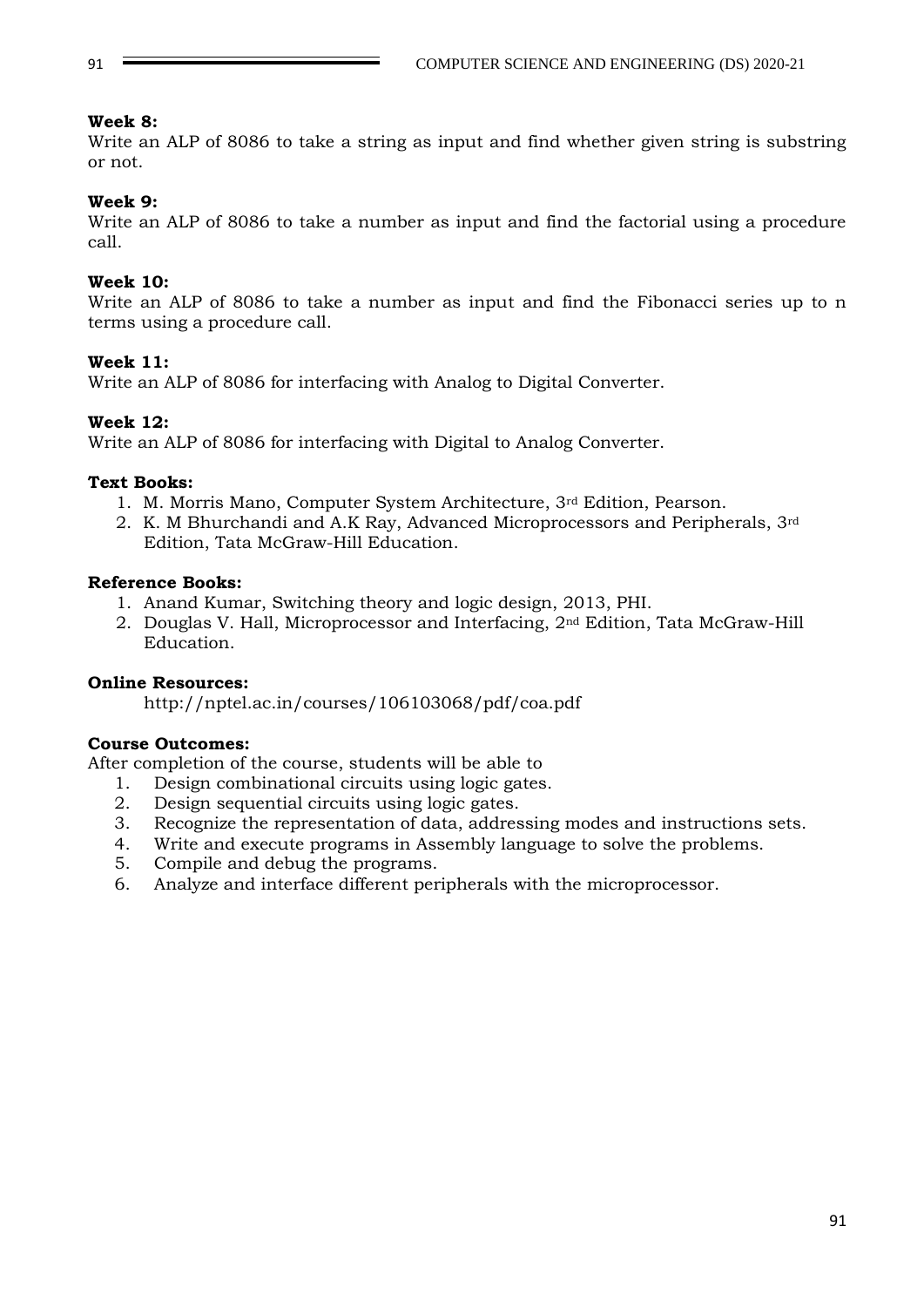### **(AUTONOMOUS) Shaikpet, HYDERABAD - 500 104**

**II Year B.Tech. CSE (DS) II-Semester L T P C Course Code: PC12433 - - 3 1.5**

## **OPERATING SYSTEMS LAB**

(Common to CST, CSM & CSD)

**Prerequisites:** Programming for Problem Solving, Data Structures using C

#### **Course Objectives:**

- 1. To write programs in Linux environment.
- 2. To implement the scheduling algorithms.
- 3. To develop solutions for synchronization problems using semaphores.
- 4. To implement page replacement algorithms and other memory management techniques.
- 5. To implement file allocation methods.

## **List of Experiments:**

#### **Use Linux operating system and GNU C compiler**:

**Week 1:** Programs using system calls

- a. Write a C program to simulate ls | sort command.
- b. Write a C program to implement the Process system calls. Create a new process, create a child process to it and then make it wait and abort.
- c. Write a C program to simulate copy the contents of one file to another using system calls.
- **Week 2:** Write C programs to simulate the following CPU scheduling algorithms: a. FCFS b. SJF
- **Week 3:** Write C programs to simulate the following CPU scheduling algorithms: a. Priority **b. Round Robin**
- **Week 4:** Write a C program to solve the Producer- Consumer problem using semaphores.
- **Week 5:** Write a C program to solve the Dining- Philosopher problem using monitors.
- **Week 6:** Write a C program to simulate Bankers Algorithm for Dead Lock Avoidance.
- **Week 7:** Write a C program to simulate Bankers Algorithm for Dead Lock Prevention.
- **Week 8:** Write C program to simulate the paging technique of memory management.

**Week 9:** Write C program to simulate the segmentation technique of memory management.

- **Week 10:** Write C programs to simulate the following page replacement algorithms: a. FIFO b. LRU
- **Week 11:** Write C programs to simulate the following Directory organization techniques: a. Single level directory b. Two level directory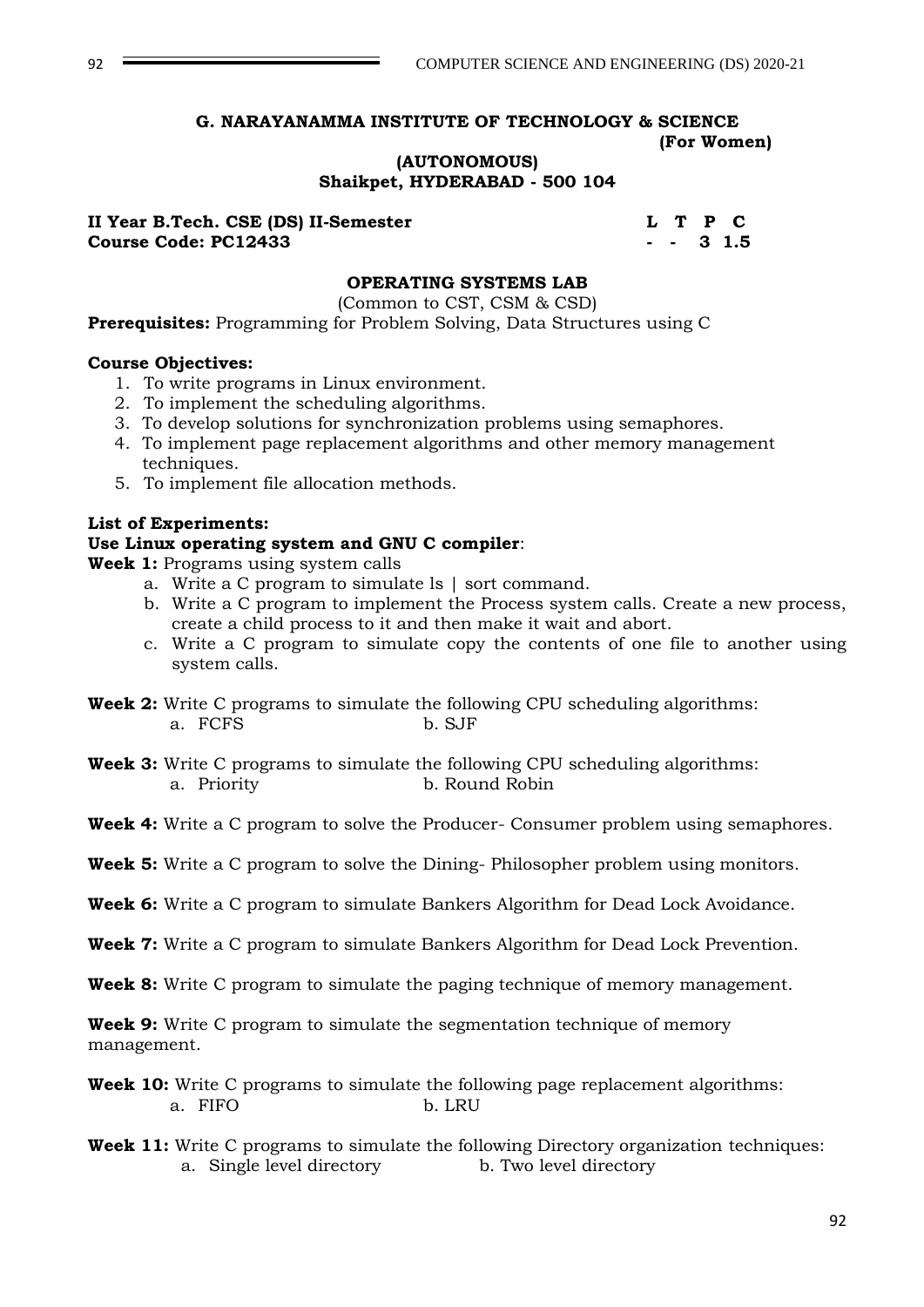**Week 12:** Write C programs to simulate the following File allocation methods: a. Contiguous b. Linked

### **Text Books:**

- 1. Abraham Silberschatz, Peter Galvin and Greg Gagne, Operating System Concepts, 9th Edition, Wiley Asia Student Edition.
- 2. William Stallings, Operating Systems: Internals and Design Principles, 5th Edition, Prentice Hall of India.

### **Reference Books:**

- 1. P.C.P Bhatt, An Introduction to Operating Systems, 2nd Edition, PHI.
- 2. Terrence Chan, Unix System Programming Using C++, PHI/ Pearson.
- 3. Andrew S Tanenbaum, Modern Operating Systems, 3rd Edition, PHI.

## **Online Resources:**

- 1. http://codex.cs.yale.edu/avi/os-book/OS9/
- 2. www.cs.uic.edu/~jbell/CourseNotes/OperatingSystems

### **Course Outcomes:**

- 1. Design and solve synchronization problems.
- 2. Simulate and implement scheduling concepts.
- 3. Model a deadlock situation and implementing methods for handling deadlocks.
- 4. Simulate and implement memory management techniques.
- 5. Simulate and implement various file management concepts.
- 6. Use different system calls for writing application programs.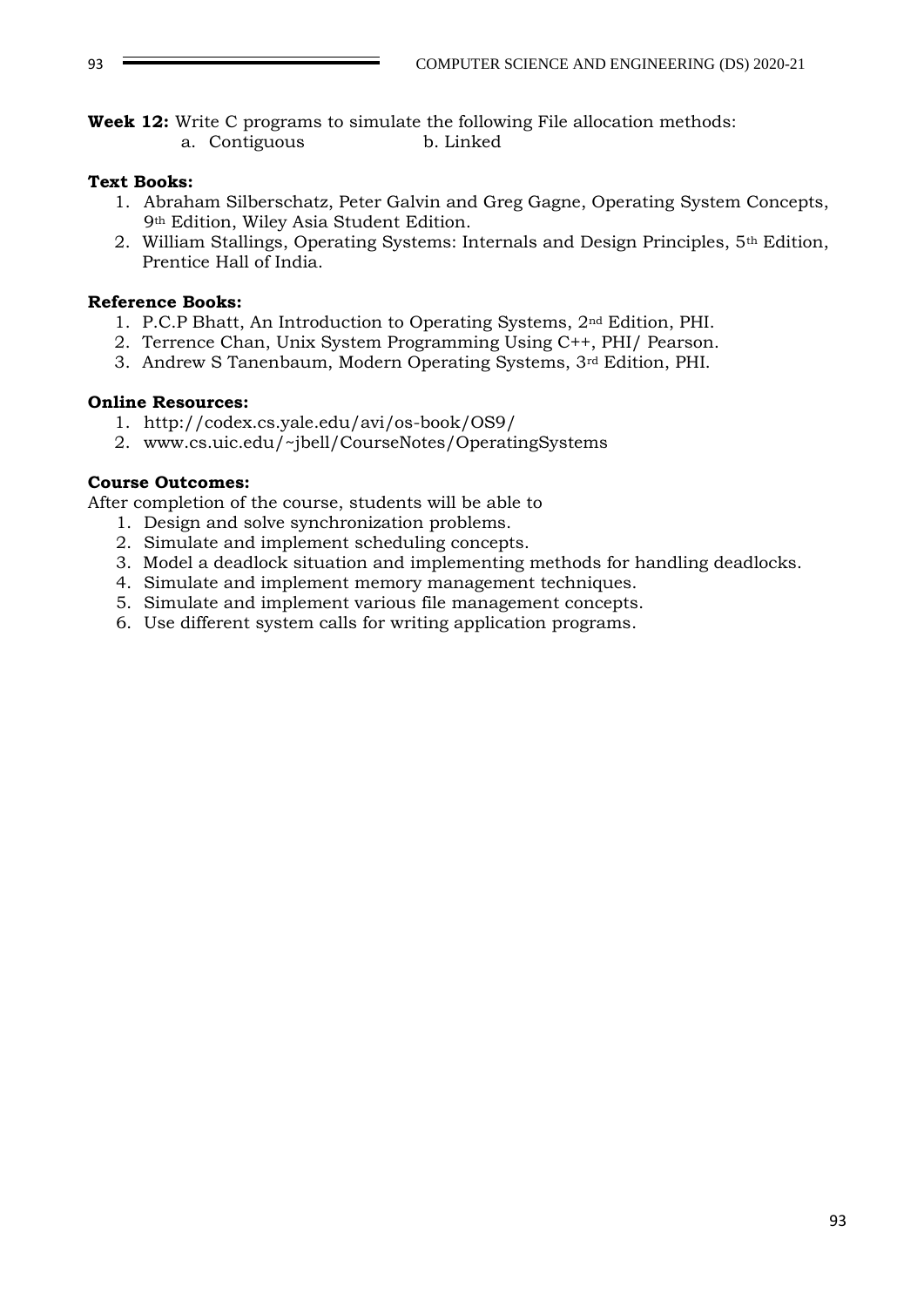## **(AUTONOMOUS) Shaikpet, HYDERABAD - 500 104**

| II Year B.Tech. CSE (DS) II-Semester |  | L T P C  |  |
|--------------------------------------|--|----------|--|
| <b>Course Code: PC12423</b>          |  | $- 31.5$ |  |

### **OBJECT ORIENTED PROGRAMMING THROUGH JAVA LAB**

(Common to CST, CSM & CSD)

**Prerequisites:** Programming for Problem Solving

#### **Course Objectives:**

- 1. Develop skills to apply object oriented programming in problem solving.
- 2. Demonstrate the use of inheritance and interfaces.
- 3. Implement the concepts of exception handling and multithreading.
- 4. Solve problems using java collection framework and I/O classes.
- 5. Write GUI programs using applets and swing controls.

**Note:** Use Linux for Lab Experiments. Though not mandatory, encourage the use of Eclipse platform.

## **List of Experiments**:

#### **Week 1:**

Write a Java program that prints all real solutions to the quadratic equation  $ax^2+bx+c=0$ . Read in a, b, c and use the quadratic formula. If the discriminant  $b^2-4ac$  is negative, display a message stating that there are no real solutions.

#### **Week 2:**

- a. Write a Java program that demonstrates constructor overloading.
- b. Write a Java program to implement the use of inner classes.

#### **Week 3:**

- a. Write a Java program to create an abstract class named 'Shape' that contains two integers and an empty method named printArea( ). Provide three classes named Rectangle, Triangle and Circle such that each one of the classes extends the class Shape. Each one of the classes contains only the method printArea( ) that prints the area of the given shape.
- b. Write a Java program that implements multiple inheritance.
- c. Write a Java program that demonstrates method overriding.

#### **Week 4:**

- a. Write a Java program that implements a multi-threaded application that has three threads. First thread generates random integer every 1 second and if the value is even, second thread computes the square of the number and prints. If the value is odd, the third thread will print the value of cube of the number.
- b. Write a Java program that implements producer consumer problem using the concept of Inter thread communication.

#### **Week 5:**

- a. Write a Java program to list all the files in a directory including the files present in all its subdirectories.
- b. Write a Java program for the following:
	- i) Create a doubly linked list of elements.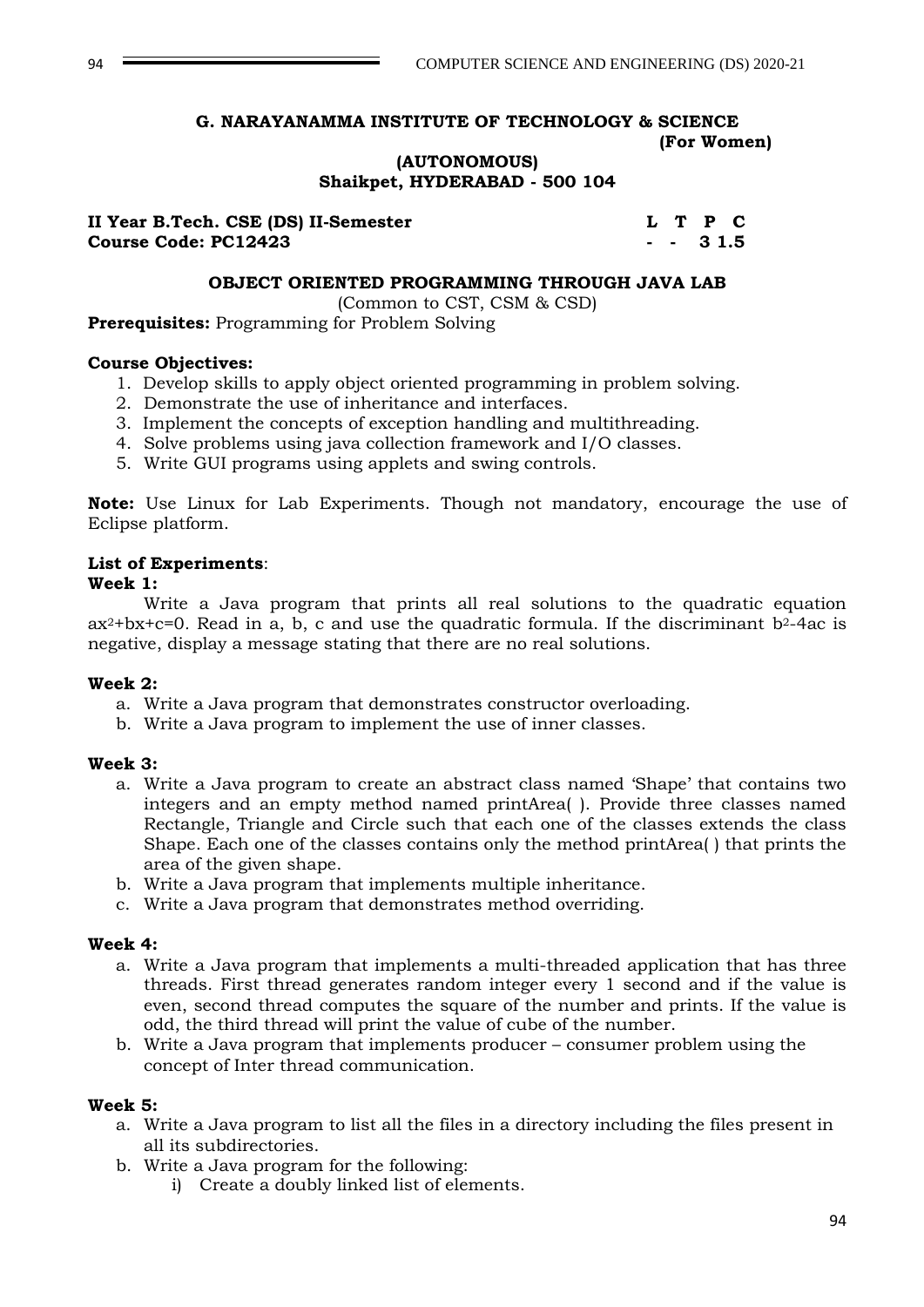- ii) Delete a given element from the above list.
- iii) Display the contents of the list after deletion.

### **Week 6:**

Write a Java program that loads names and phone numbers from a text file where the data is organized as one line per record and each field in a record is separated by a tab (\t). It takes a name or phone number as input and prints the corresponding other value from the hash table (hint: use hash tables).

### **Week 7:**

- a. Develop an applet that displays a simple message.
- b. Develop an applet in java that receives an integer in one text field, and computes its factorial value and returns it in another text field, when the button named "Compute" is clicked.

### **Week 8:**

Write a Java program that creates a user interface to perform integer divisions. The user enters two numbers in the text fields, Num1 and Num2. The division of Num1 and Num 2 is displayed in the Result field when the Divide button is clicked. If Num1 or Num2 are not integers, the program would throw a Number Format Exception. If Num2 is Zero, the program would throw an Arithmetic Exception. Display the exception in a message dialog box.

### **Week 9:**

Write a Java program that works as a simple calculator. Use a GridLayout to arrange buttons for the digits and for the  $+$ ,  $-$ ,  $*$ ,  $\%$  operations. Add a text field to display the result. Handle any possible exceptions like divide by zero.

## **Week 10:**

Write a Java program that simulates a traffic light. The program lets the user select one of the three lights: red, yellow or green with radio buttons. On selecting a button, an appropriate message with "Stop" or "Ready" or "Go" should appear.

## **Week 11:**

Write a Java program that handles all mouse events and shows the event name at the center of the window when a mouse event is fired. (Use Adapter classes).

## **Week 12:**

Suppose that a table named Table.txt is stored in a text file. The first line in the file is the header, and the remaining lines correspond to rows in the table. The elements are separated by commas. Write a Java program to display the table using Labels in Grid Layout.

#### **Text Books:**

- 1. Herbert Schildt, Java- The Complete Reference, 9th Edition, McGraw Hill Education (India) Pvt. Ltd.
- 2. Paul Deitel and Harvey Deitel, Java- How to Program, Early Objects, 10<sup>th</sup> Edition, Pearson Education.

## **Reference Books:**

- 1. Bruce Eckel, Thinking in Java, 3rd Edition, Pearson Education.
- 2. Cay S. Horstmann and Gary Cornell, Core Java, Volume 1-Fundamentals, 9th Edition, Pearson Education.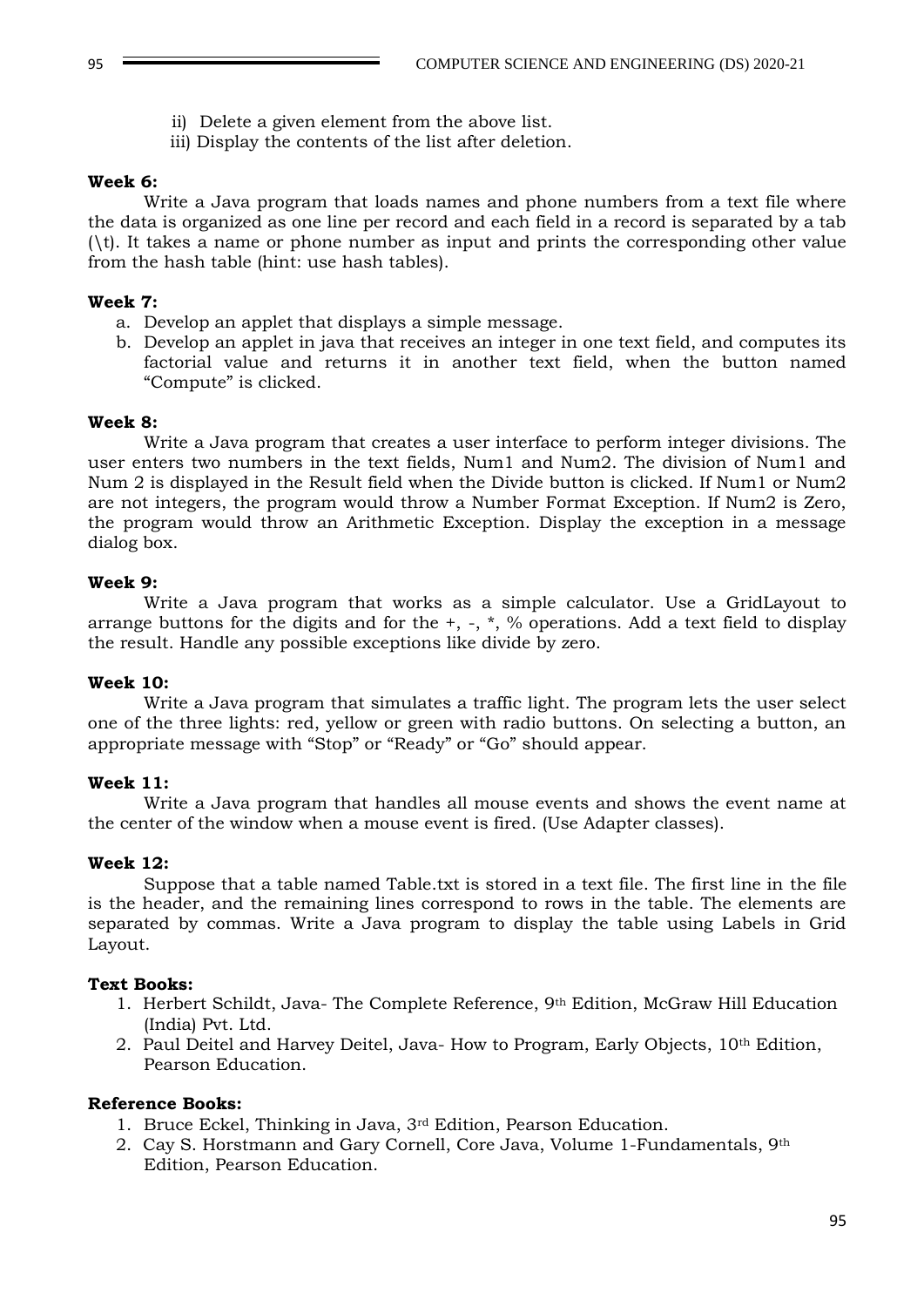### **Online Resources:**

- 1. http://docs.oracle.com/javase/tutorial/java/TOC.html
- 2. www.javatpoint.com/java-tutorial

## **Course Outcomes:**

- 1. Implement the concepts of object oriented programming to solve problems.
- 2. Develop programs using inheritance and interfaces.
- 3. Understand and implement the concepts of exception handling.
- 4. Develop multithreaded applications with synchronization.
- 5. Solve problems using java collection framework and I/O classes.
- 6. Develop GUI based applications using applets and swing controls.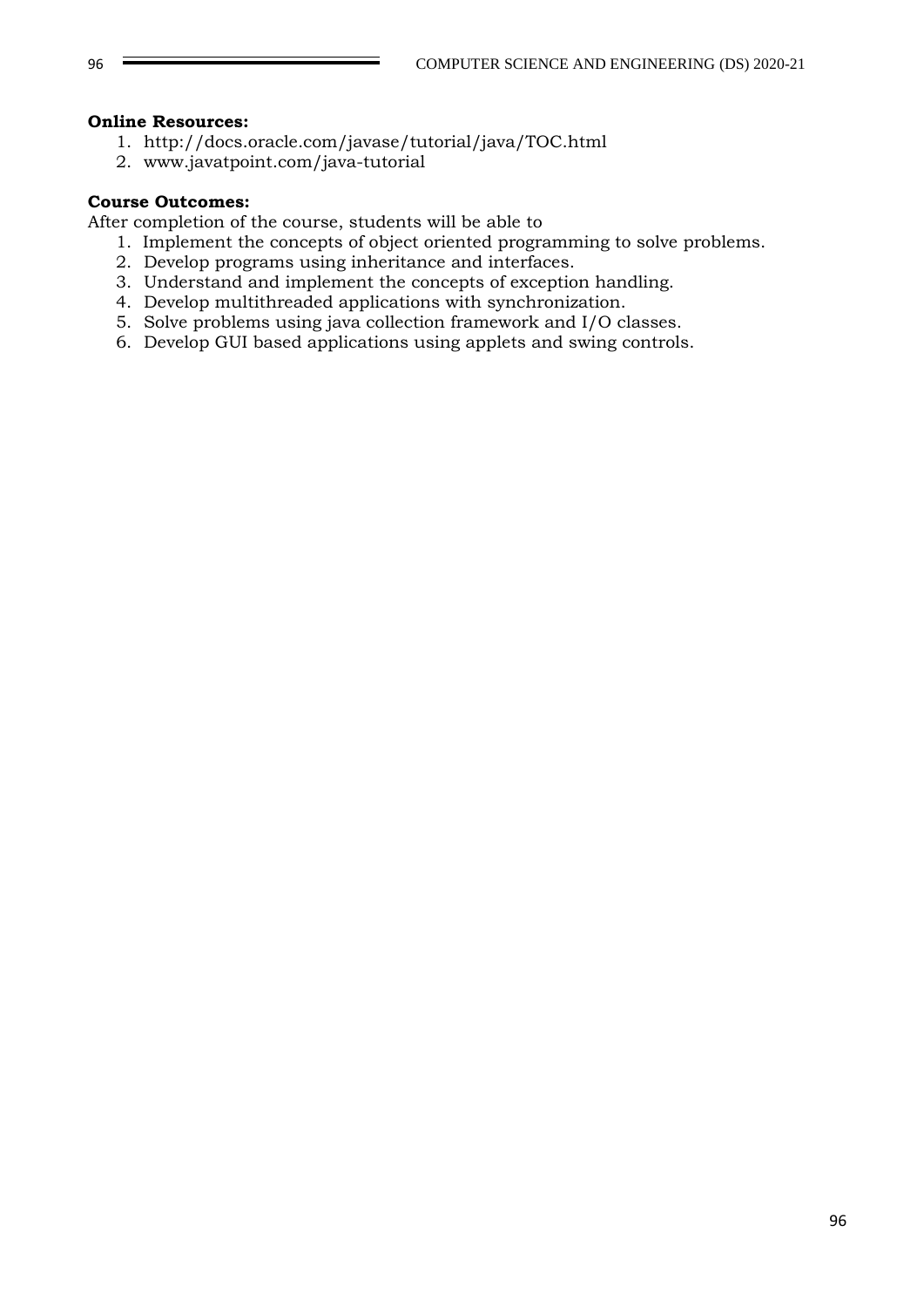## **(AUTONOMOUS) Shaikpet, HYDERABAD - 500 104**

**II Year B.Tech. CSE (DS) II-Semester L T P C Course Code: MC124BE 2 - - -**

#### **ENVIRONMENTAL SCIENCES**

(Common to CST, CSM & CSD) (Mandatory Course)

#### **Prerequisites:** -Nil-

#### **Course Objectives:**

- 1. Understanding the importance of ecological balance for sustainable development.
- 2. Understanding the impacts of developmental activities and mitigation measures.
- 3. Understanding the environmental policies and regulations.
- 4. Create awareness about environmental issues & identify the sustainable solutions.
- 5. To sensitize the young minds to wildlife environment.
- 6. To develop the knowledge on various environmental components and their interrelation with each other.

#### **UNIT 1:** (~ 5 Lecture Hours)

**Ecosystems**: Definition, Scope and Importance of ecosystem. Classification, structure and function of an ecosystem, food chains, food webs, and ecological pyramids. Flow of energy, Biogeochemical cycles, Bioaccumulation, Bio-magnification, ecosystem value, services and carrying capacity, Field visits.

#### **UNIT 2:** (~ 7 Lecture Hours)

**Natural Resources**: Introduction, Classification of Resources, Living and Non-Living resources, Water Resources**:** use and over utilization of surface and ground water, floods and droughts, Dams: benefits and problems. Mineral Resources: use and exploitation, environmental effects of extracting and using mineral resources. Land Resources, Energy Resources: growing energy needs, renewable and non-renewable energy sources, use of alternate energy source, case studies.

#### **UNIT 3:** (~ 6 Lecture Hours)

**Biodiversity and Biotic Resources**: Introduction, Definition, genetic, species and ecosystem diversity, value of biodiversity; consumptive use, productive use, social, ethical, aesthetic and optional values. India as a mega diversity nation, Hot spots of biodiversity, Field visit Threats to biodiversity: habitat loss, poaching of wildlife, man-wildlife conflicts; Conservation of biodiversity: In-Situ and Ex-situ conservation.

#### **UNIT 4:** (~ 7 Lecture Hours)

**Environmental Pollution and Control Technologies**: Classification of pollution, Air Pollution: Primary and secondary pollutants, Automobile and Industrial pollution, Ambient air quality standards. Water pollution: Sources and types of pollution, drinking water quality standards. Soil Pollution**:** Sources and types, Impacts of modern agriculture, degradation of soil. Noise Pollution: Sources and Health hazards, standards, Solid waste: Municipal Solid Waste management, composition and characteristics of e-Waste and its management.

Global Environmental Problems and Global Efforts: Climate change and impacts on human environment. Ozone depletion and Ozone depleting substances (ODS).